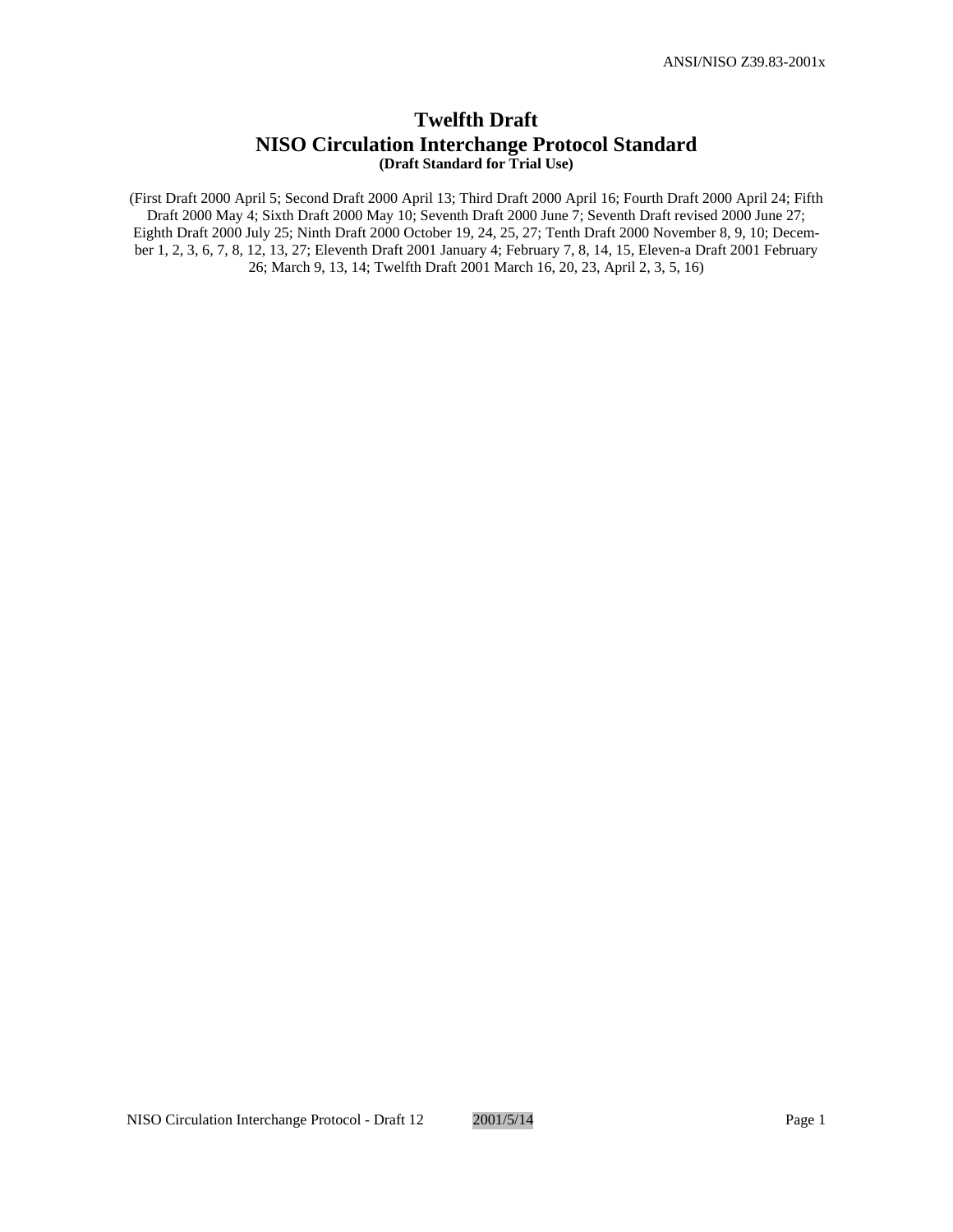# **NISO Circulation Interchange Protocol (NCIP)**

**Abstract:** This standard defines a protocol that is limited to the exchange of messages between and among computer-based applications to enable them to perform the functions necessary to lend items, to provide controlled access to electronic resources, and to facilitate co-operative management of these functions.

> **An American National Standard Developed by the National Information Standards Organization**

**Issued as a Draft Standard for Trial Use 2001 January**

> NISO Press

Bethesda, Maryland, U.S.A.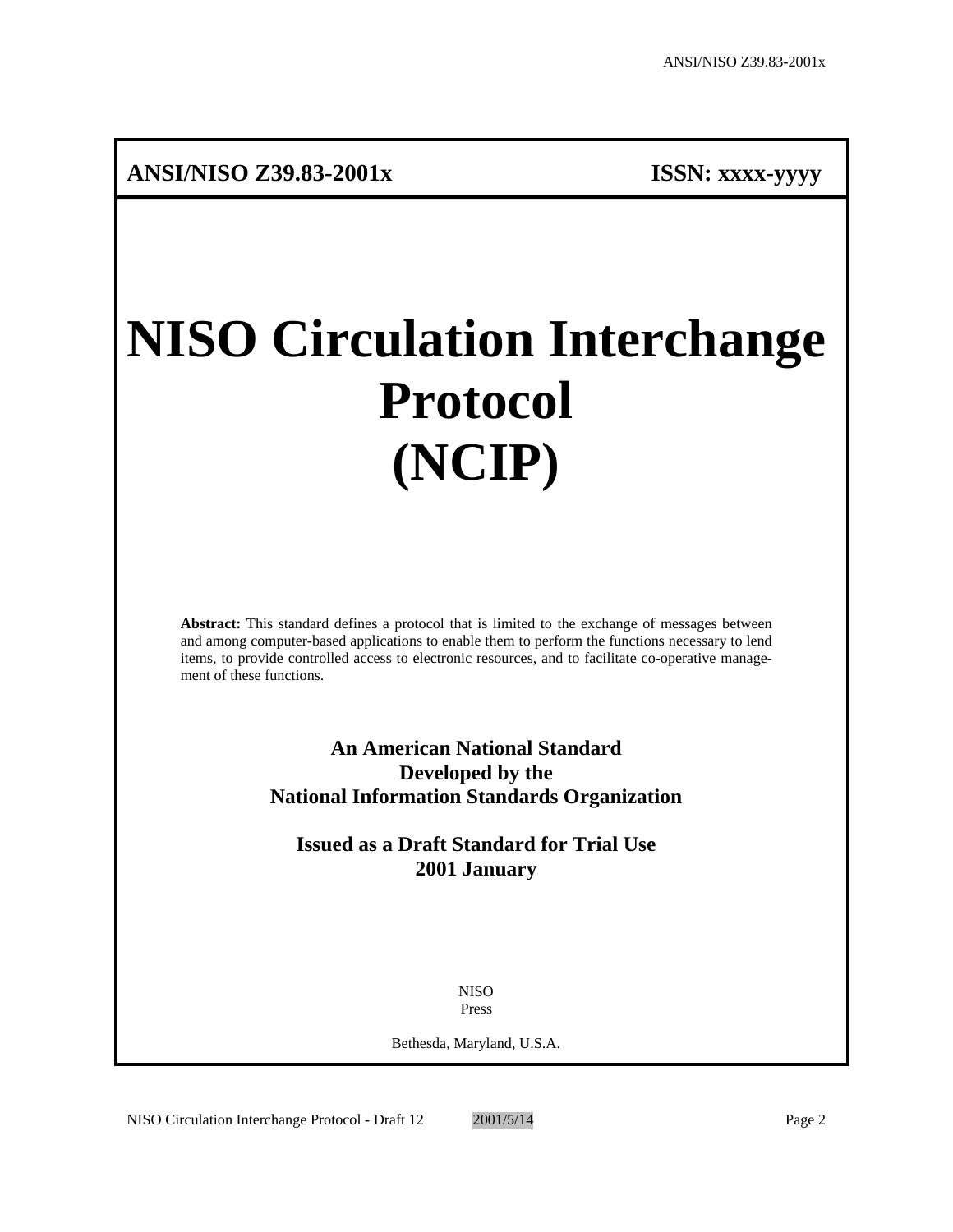# **About the National Information Standards Series**

NISO standards are developed by the Standards Committees of the National Information Standards Organization. The development process is a strenuous one that includes a rigorous peer review of proposed standards open to each NISO Voting Member and any other interested party. Final approval of the standard involves verification by the American National Standards Institute that its requirements for due process, consensus, and other approval criteria have been met by NISO. Once verified and approved, NISO Standards also become American National Standards.

The use of an ANSI/NISO Standard is voluntary. That is, the existence of this NISO Standard does not preclude anyone, whether or not that person has adopted the NISO Standard, from manufacturing, marketing, purchasing, or using products, processes, or procedures that do not conform to the NISO Standard. However, the use of standards (those developed by NISO as well as other standardsdeveloping organizations) has proven to be in the best interests of any industry wishing to increase its effectiveness and efficiency in the areas of product development, manufacturing, and marketing and, therefore, such use is encouraged by ANSI, NISO, and all other standards-developing organizations.

Each NISO standard is reviewed at least once every five years to confirm that it remains viable and useful in its current environment. Comments for revision are welcome from any interested party. Proposed changes to this NISO Standard and suggestions for new NISO Standards should be sent to the NISO office at 4733 Bethesda Avenue, Suite 300, Bethesda, MD 20814.

Occasionally, questions may arise concerning the meaning of specific sections of a NISO standard. Interpretations can be obtained by writing to the NISO office.

This NISO Standard may be revised or withdrawn at any time. Purchasers may receive current information on all NISO standards by calling or writing:

> NISO Press Fulfillment Center P.O. Box 338 Oxon Hill, MD 20750-0338 U.S.A. U.S. and Canada: 1-800-282-NISO (6476) Washington, DC area and outside the U.S.: 301-567-9522 FAX: 301-567-9553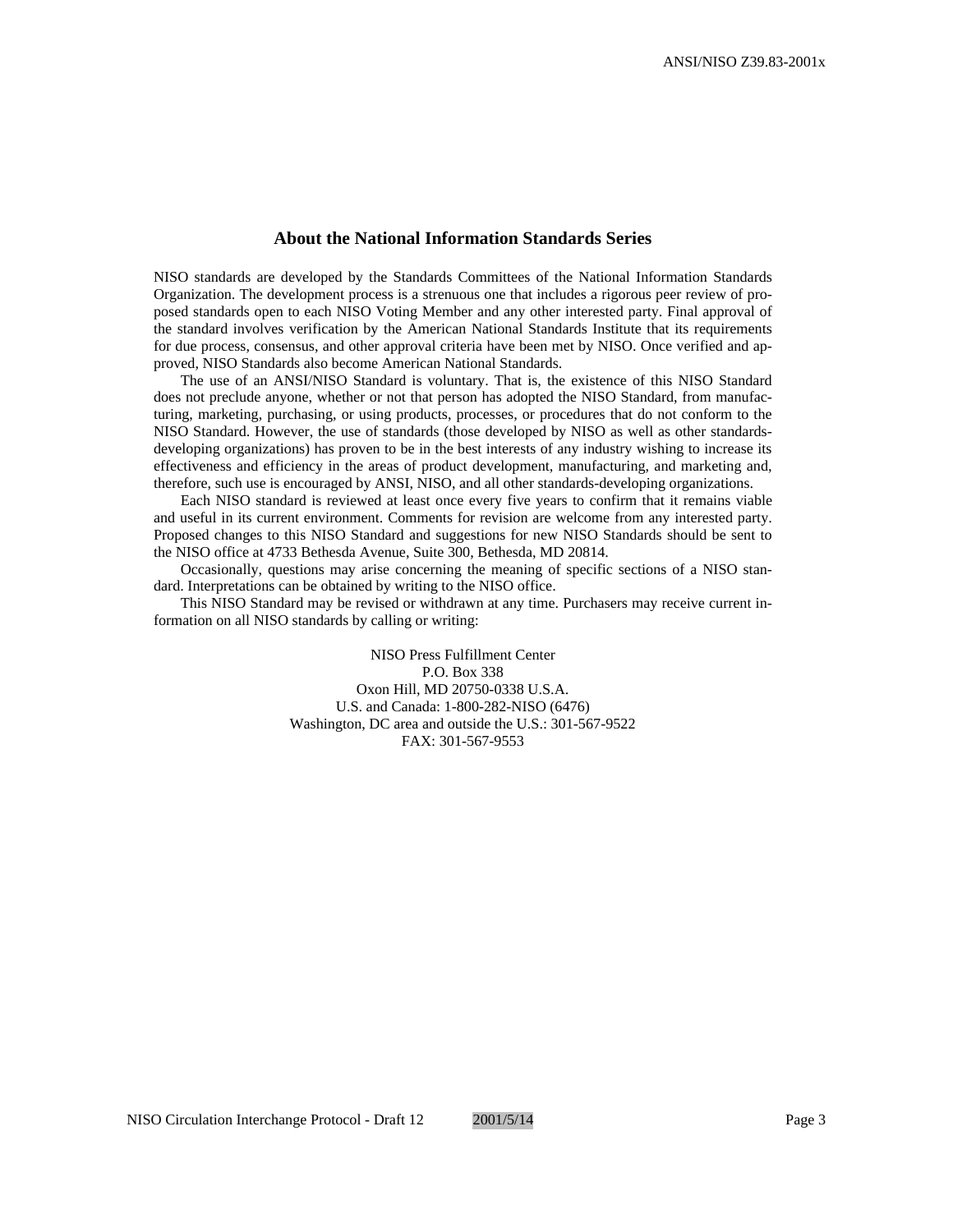# **Contents**

|                | $\overline{7}$ |
|----------------|----------------|
| 1.             | 9              |
| $\mathbf{2}$ . | 9              |
| 3.             | 9              |
| 3.1            | 10             |
| 3.2            | 10             |
| 4.             | 11             |
| 5.             | 12             |
| 5.1            | 12             |
| 5.1.1          | 12             |
| 5.1.2          | 12             |
| 5.1.3          | 12             |
| 5.2            | 13             |
| 5.3            | 14             |
| 5.3.1          | 14             |
| 5.3.2          | 15             |
| 5.3.3          | 15             |
| 5.3.4          | 16             |
| 5.4            | 17             |
| 5.4.1          | 17             |
| 5.4.2          | 18             |
| 5.4.3          | 18             |
| 5.4.4          | 19             |
| 5.4.5          | 19             |
| 5.4.6          | 20             |
| 5.4.7          | 21             |
| 5.4.8          | 21             |
| 5.4.9          | 22             |
| 5.4.10         | 22             |
| 5.4.11         | 23             |
| 5.4.12         | 24             |
| 5.4.13         | 25             |
| 5.4.14         | 25             |
| 5.4.15         | 26             |
| 5.4.16         | 26             |
|                |                |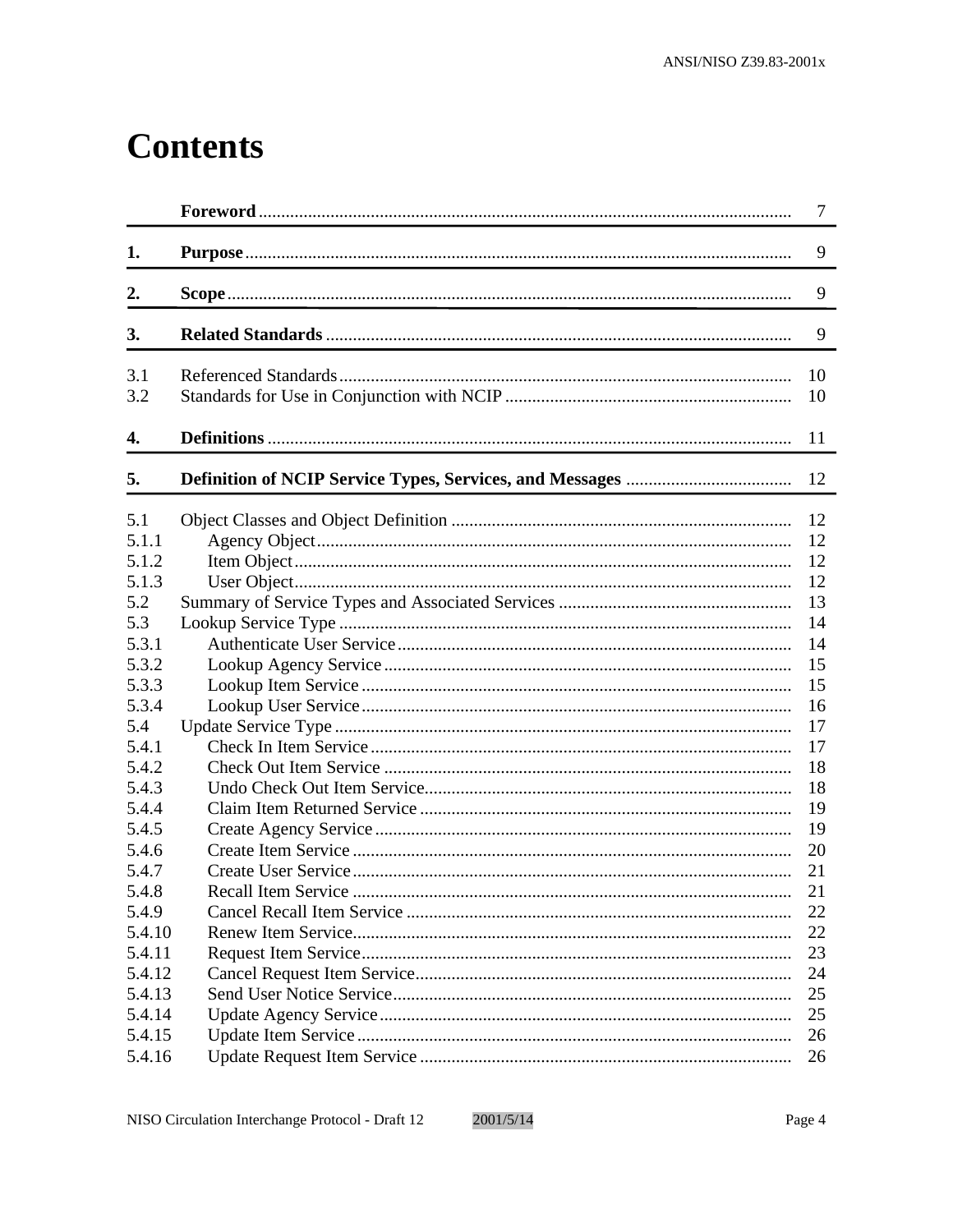| 5.4.17 | 27 |
|--------|----|
| 5.4.18 | 27 |
| 5.5    | 28 |
| 5.5.1  | 28 |
| 5.5.2  | 29 |
| 5.5.3  | 29 |
| 5.5.4  | 30 |
| 5.5.5  | 30 |
| 5.5.6  | 31 |
| 5.5.7  | 32 |
| 5.5.8  | 32 |
| 5.5.9  | 33 |
| 5.5.10 | 33 |
| 5.5.11 | 34 |
| 5.5.12 | 34 |
| 5.5.13 | 35 |
| 5.5.14 | 35 |
| 5.5.15 | 36 |
| 5.5.16 | 37 |
| 5.5.17 | 37 |
| 5.5.18 | 38 |
| 5.5.19 | 38 |
| 5.5.20 | 39 |
|        |    |
| 6.     | 39 |
|        |    |
| 7.     | 61 |
| 8.     | 63 |
|        |    |
| 9.     | 63 |
| 9.1    | 63 |
| 9.2    | 63 |
| 9.3    | 63 |
|        |    |
| 9.4    | 64 |

# **Tables**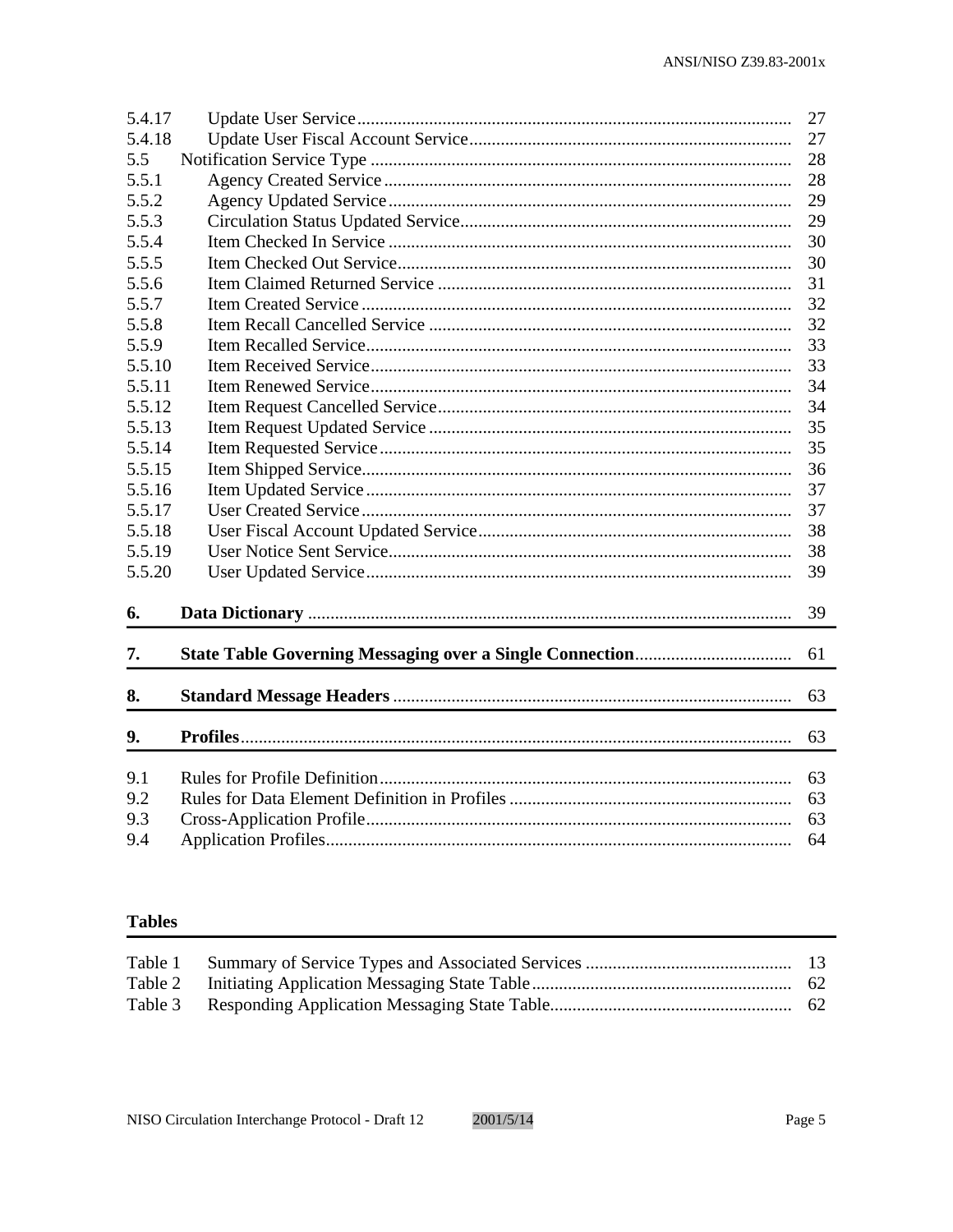# **Appendices**

| А.          |                                                                                        |  |
|-------------|----------------------------------------------------------------------------------------|--|
| <b>B.</b>   | Alphabetical List of Data Elements and Their Location in Section 6 (non-normative). 67 |  |
| B.          | Structure of the Data Element "Error" and Illustrations of Its Use (non-normative) 74  |  |
| $C_{\cdot}$ |                                                                                        |  |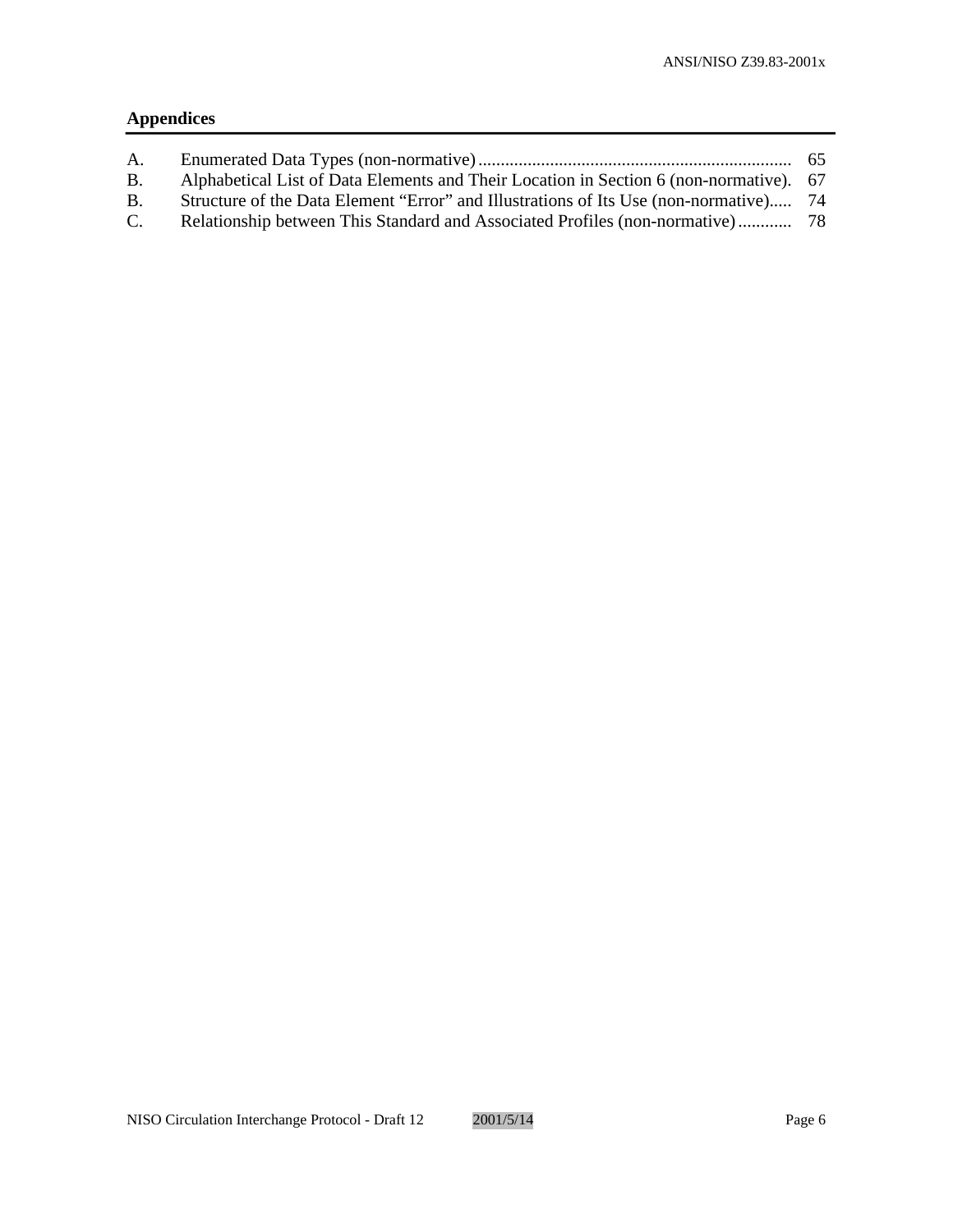# **Foreword**

(This foreword is not part of the American National Standard Circulation Interchange Protocol (NCIP), ANSI/NISO Z39.83-2001x. It is included for information only.)

#### Draft Standard for Trial Use

Both the rapid evolution of Web-based library services and the growing number of resource-sharing arrangements among libraries require an open standard for the exchange of circulation information in the near term. Circulation is an area with many local practices and variations. This very fact has hindered standards development in this area. The committee<sup>1</sup> believes that only practical field implementations can identify the areas in which the protocol must be refined to support robust interchange of information among disparate systems.

NISO is therefore issuing Z39.83 as a *Draft Standard for Trial Use* in order to provide a standard in this critical area in a timely fashion. The trial period for the standard will be twelve to eighteen months. After that trial period, NISO expects to issue a version of the standard for ballot. The committee expects that the standard will continue to evolve during the trial period of twelve to eighteen months. The committee expects to issue revisions during the trial period. Changes in the fundamental architecture of the protocol are unlikely, but the committee does expect that some data structures may evolve. The committee also expects to add data elements and to refine further the definition of data elements during this period. The committee will widely publicize all revisions and NISO will make all revisions available on its web site.

NISO will provide support for an open implementers group during the trial period. This support will include support for an open listserve, maintenance of an open issues list, and support for a coordinator who will act as a liaison among implementers and between implementers and the committee. Participation in this group will allow implementers to influence the ongoing development of the standard.

#### About This Standard

 $\overline{a}$ 

Circulation processes and services are evolving in directions that increasingly require disparate computer applications to exchange information about library users<sup>2</sup>, the items they wish to use, the owners of the items, and the relationships among these three entities.

In the absence of an agreed-upon standard for interchanging circulation information, interoperability among disparate applications has been *ad hoc* and proprietary. The cost of such solutions is high for individual agencies and in any case these solutions often provide for only a limited exchange of information because proprietary solutions limit the number of implementations that can participate in the exchange.

A widely implemented standard protocol for the interchange of circulation information between and among disparate circulation applications, between circulation applications and interlibrary loan (ILL), or other related applications can solve this problem.

The standard is intended to address the growing need for interoperability among disparate circulation, interlibrary loan, and related applications. Interoperability between self-service applications and circulation applications, between and among various circulation applications, between circulation and interlibrary loan applications, and between other related applications have been the principal focus of this standard.

The demand for self-service applications led to the development of the 3M Standard Interchange Protocol (SIP) which has become the *de facto* standard interface for self-service applications. The NCIP standard supports the deployment of self-service applications by building on experience obtained from the broad use of the 3M SIP.

<sup>&</sup>lt;sup>1</sup> The committee referred to is Committee AT of NISO, whose members may be found at www.niso.org/commitat.htm.

 $2$  All key terms used in this standard are defined in Section 4 or Section 6.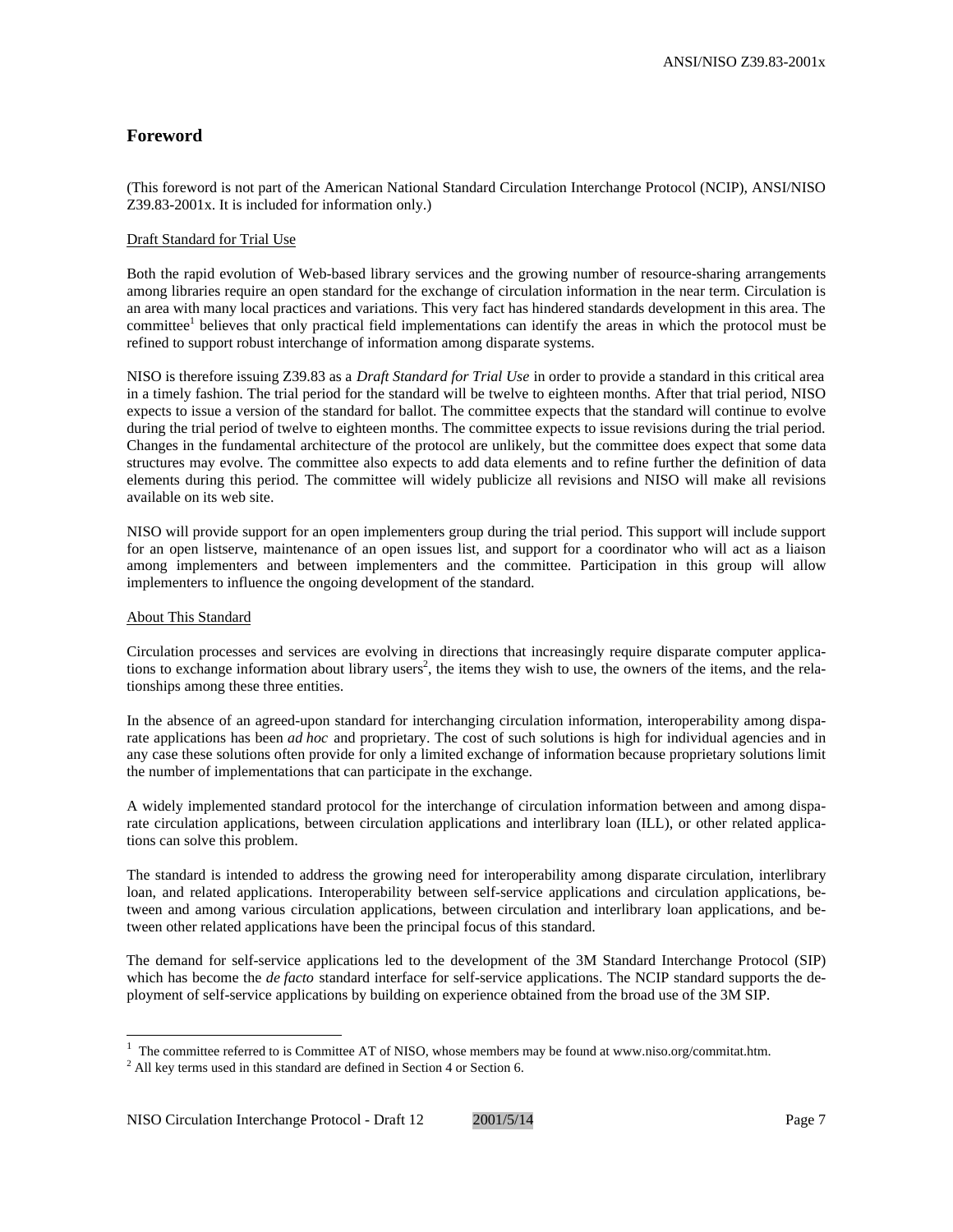This proposed standard has been developed within the context of a variety of existing standards, as well as through an awareness of existing applications. Wherever possible, existing terminology and definitions are used, duplication is avoided, and every effort has been made to permit developers to meld standards into a single application.

The NCIP standard defines and specifies a set of objects, a set of services and the messages of which they are comprised, a set of data elements used in the messages, and a pair of state tables governing the exchange of messages over a single connection. NCIP is thus a connection-oriented, sessionless protocol.

In the development of this standard, a decision was made to specify one or more types of profiles in the standard, in order to permit flexibility and extensibility at the application level. Thus the standard provides general definitions and specifications, which are refined and further detailed in one or more profiles. The primary profile type, called a Cross-Application Profile (CAP), addresses a number of implementation issues, including message, character, and data encoding; required components and behavior; network transport; network security; scheme registration; and provision for extension. These issues are discussed in the Foreword to the CAP. Application profiles provide detailed information about how the standard would be implemented to support a particular kind of service or application within the construct of a particular CAP. The committee expects to produce a Cross-Application Profile and three or more application profiles as part of its work.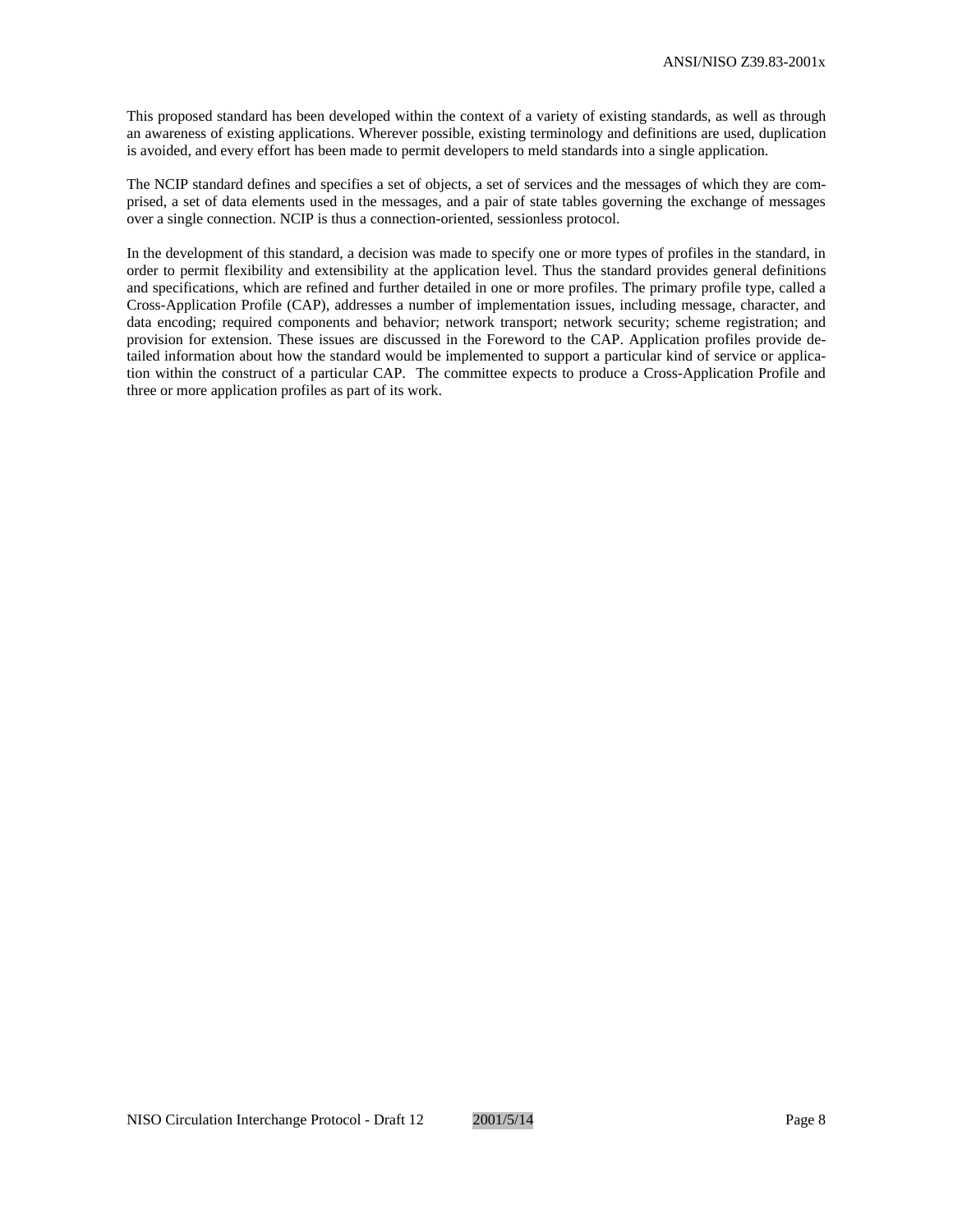# **1. Purpose**

The NISO Circulation Interchange Protocol (NCIP) defines a repertoire of messages and associated rules of syntax and semantics for use by applications to a) perform the functions necessary to lend items; b) provide controlled access to electronic resources; and, c) facilitate co-operative management of these functions. This standard specifically addresses conditions in which the application or applications that initiate the lending of items or control of access must acquire or transmit information about the user, agency, items, and/or access that is essential to successful conclusion of the function. The protocol also addresses the use of an agency's circulation application to manage access by a user to electronic resources such as electronic books, serials, and sound recordings.

The protocol supports the following application areas. It is recognized that the standard may be used in other areas as well.

- DIRECT CONSORTIAL BORROWING Through "Direct consortial borrowing", users of one agency can request and borrow items from another agency within a consortium. The protocol facilitates the transfer of user and item data between disparate circulation applications, thereby allowing an agency to manage traffic for non-local patrons and/or provide local control of items belonging to another agency.
- CIRCULATION/INTERLIBRARY LOAN INTERACTION The protocol facilitates the exchange of circulation information between interlibrary loan applications and circulation applications, thereby permitting agencies to use circulation applications to track all loans to a user. Items belonging to the local collection and items borrowed for that user via interlibrary loan can be recorded together in the user's circulation record. Notifications for pickup, listing of charges, overdue notifications, etc., can be handled in the same way, whether items are owned locally or borrowed from another agency. Agencies may also expedite the tracking of items lent via interlibrary loan within their local circulation applications.
- SELF-SERVICE CIRCULATION Self-service circulation applications allow users to check out or check in desired items without assistance from agency staff. These applications may also support fine/fee transactions and supply user account information from the agency's circulation system.
- ACCESS TO ELECTRONIC RESOURCES –This protocol permits the use of an agency's circulation system to manage access by a user to electronic resources such as electronic books, serials, and sound recordings.

# **2. Scope**

This standard defines a protocol that is limited to the exchange of messages between and among computer-based applications to enable them to perform the functions necessary to lend items, to provide controlled access to electronic resources, and to facilitate co-operative management of these functions. The standard is not intended to define circulation, interlibrary loan, or other functions, but to facilitate communication of circulation information (e.g., agency, user, item) between and among disparate systems. This communication may be based upon agreements previously established by the cooperating agencies to govern that relationship. However, the standard also will permit relationships to be established upon first interaction between two agencies, or to be established at each interaction on a case-by-case basis.

# **3. Related Standards**

A number of existing standards bear relationships with the protocol specified in this standard. These fall into two groups: standards to which reference was made during the development of the present standard; standards intended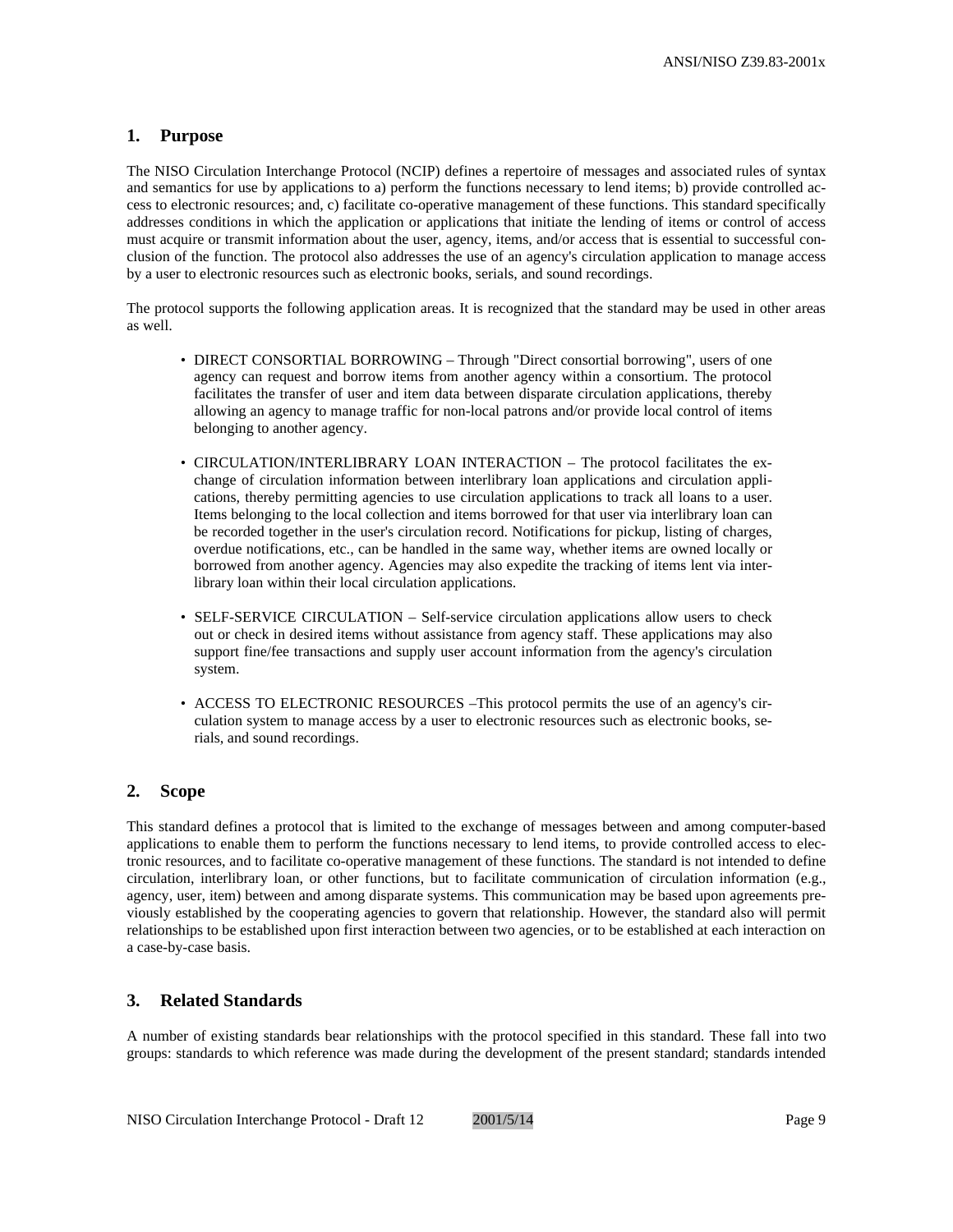for use in conjunction with the present standard. These two groups of standards are listed in the following subsections.

#### **3.1 Referenced Standards**

NCIP was developed with reference to the following standards.

#### *Circulation*

- 3M Standard Interchange Protocol: Data Transfer Protocol Between Library Automation Devices and Automated Circulation Systems (Revision 2, 1997)
- ISO 8459-4:1997, Information and Documentation Bibliographic Data Element Directory Part 4: Circulation Applications

#### *Interlibrary Loan*

- ISO 10160, Information and Documentation Open Systems Interconnection Interlibrary Loan Application Service Definition (2nd edition, 1997)
- ISO 10161-1, Information and Documentation Open Systems Interconnection Interlibrary Loan Application Protocol Specification (2nd edition, 1997)
- ISO 8459-1:1988, Information and Documentation Bibliographic Data Element Directory Part 1: Interloan Applications

#### *Other*

- ANSI/NISO Z39.50-1995, Information Retrieval: Application Service Definition and Protocol Specification (ISO 23950)
- ANSI/NISO Z39.56-1996, Serial Item and Contribution Identifier (SICI)
- IANA Registry of Media Types; http://www.isi.edu/in-notes/iana/assignments/media-types/media-types
- IETF RFC2396, Uniform Resource Identifiers (URI): Generic Syntax http://www.cis.ohio-state.edu/htbin/rfc/ rfc2396.html
- ISO 639-2:1998, Codes for the representation of names of languages -- Part 2: Alpha-3 code
- ISO 2108:1992, Information and Documentation -- International standard book numbering (ISBN)
- ISO/DIS 2146, Revised Data Model (working draft 1, 20000504)
- ISO 3166-1:1997, Codes for the representation of names of countries and their subdivisions -- Part 1: Country codes
- ISO 3166-2:1998, Codes for the representation of names of countries and their subdivisions -- Part 2: Country subdivision code
- ISO 3166-3:1999, Codes for the representation of names of countries and their subdivisions -- Part 3: Code for formerly used names of countries
- ISO 3297:1998, Information and Documentation -- International standard serial number (ISSN)
- ISO 3901:1986, Documentation -- International Standard Recording Code (ISRC)
- ISO 4217:1995, Codes for the representation of currencies and funds. The tables of codes for ISO 4217 are available from Maintenance Agency, BSI: http://www.bsi.org.uk/bsi/products/standards/products/currency. xhtml
- ISO 8601:1988, Data elements and interchange formats -- Information interchange -- Representation of dates and times.
- ISO 10957:1993, Information and documentation -- International standard music number (ISMN)
- ISO/DIS 17933, Generic Electronic Document Interchange (GEDI) (19981215)

#### • **3.2 Standards for Use in Conjunction with NCIP**

This standard is intended for use in conjunction with the following standards. When these standards are superseded by a revision approved by the issuing body, consult the revision.

- ANSI/NISO Z39.56-1996, Serial Item and Contribution Identifier (SICI)
- IANA Registry of Media Types <http://www.isi.edu/in-notes/iana/assignments/media-types/media-types>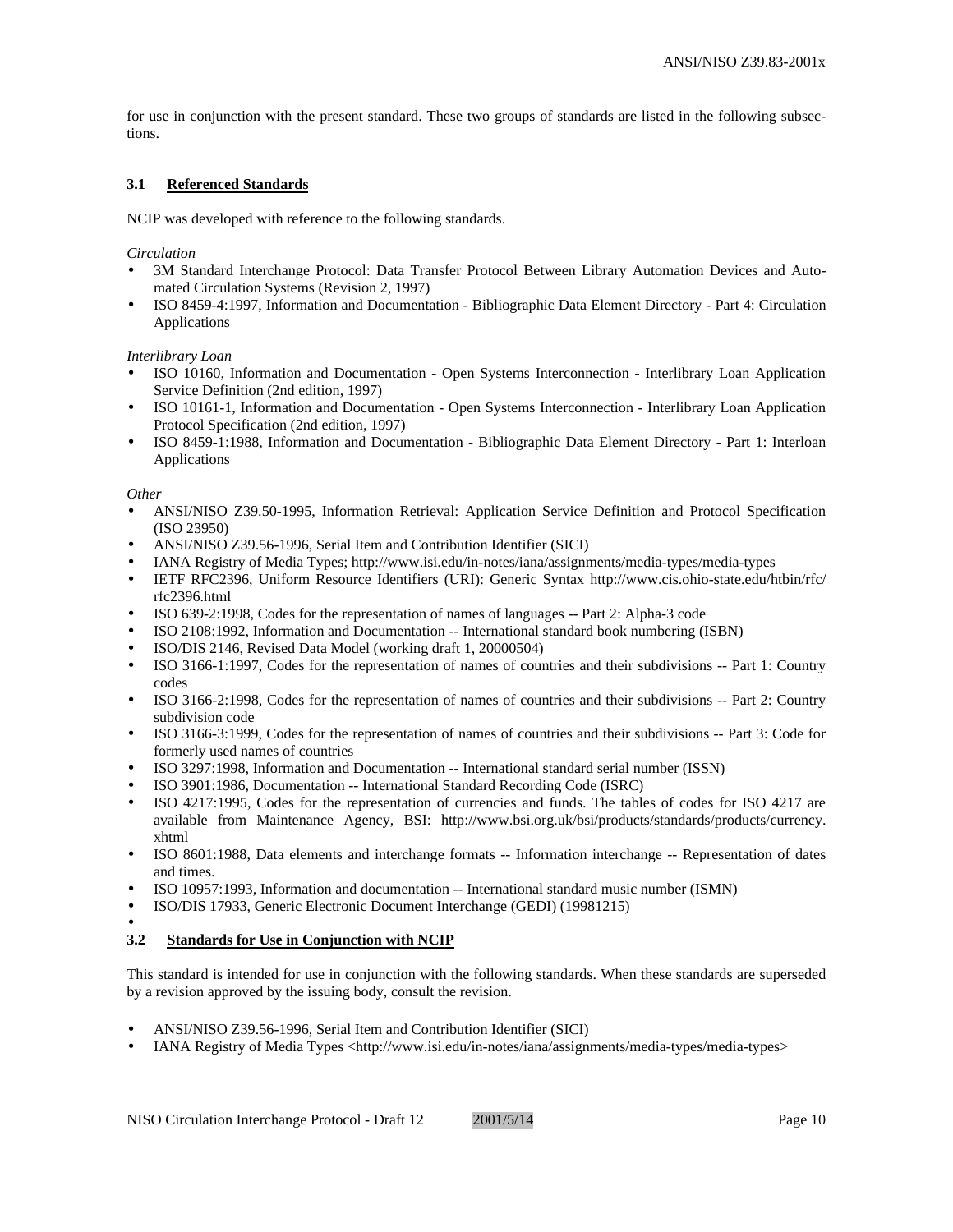- IETF RFC2396, Uniform Resource Identifiers (URI): Generic Syntax http://www.cis.ohio-state.edu/htbin/rfc/ rfc2396.html
- ISO 639-2:1998, Codes for the representation of names of languages -- Part 2: Alpha-3 code
- ISO 2108:1992, Information and Documentation -- International standard book numbering (ISBN)
- ISO/DIS 2146, Revised Data Model (working draft 1, 20000504)
- ISO 3166-1:1997, Codes for the representation of names of countries and their subdivisions -- Part 1: Country codes
- ISO 3166-2:1998, Codes for the representation of names of countries and their subdivisions -- Part 2: Country subdivision code
- ISO 3166-3:1999, Codes for the representation of names of countries and their subdivisions -- Part 3: Code for formerly used names of countries
- ISO 3297:1998, Information and Documentation -- International standard serial number (ISSN)
- ISO 3901:1986, Documentation -- International Standard Recording Code (ISRC)
- ISO 4217:1995, Codes for the representation of currencies and funds. The tables of codes for ISO 4217 are available from Maintenance Agency, BSI: http://www.bsi.org.uk/bsi/products/standards/products/currency. xhtml
- ISO 8601:1988, Data elements and interchange formats -- Information interchange -- Representation of dates and times
- ISO 10957:1993, Information and documentation -- International standard music number (ISMN)

# **4. Definitions**

The following terms, as used in this standard, have the meanings indicated.

| <b>Application</b>       | Computer software developed a) to perform the functions necessary to lend<br>items; b) to provide controlled access to electronic resources; and, c) to facilitate<br>co-operative management of these functions.                                                             |
|--------------------------|-------------------------------------------------------------------------------------------------------------------------------------------------------------------------------------------------------------------------------------------------------------------------------|
| <b>NCIP</b>              | NISO Circulation Interchange Protocol; the protocol specified in this standard.                                                                                                                                                                                               |
| <b>Object Class</b>      | The abstract essence of an object. This standard defines three object classes:<br>Agency Object, Item Object, and User Object.                                                                                                                                                |
| <b>Object Instance</b>   | A concrete instance of an object class. An object class may be instantiated with<br>particular data, functionality, and relationships.                                                                                                                                        |
| Profile                  | An agreed-upon, harmonized document that identifies a standard or group of<br>standards, together with options and parameters, necessary to accomplish a<br>function or set of functions.                                                                                     |
| <b>Protocol</b>          | A set of formal rules governing the transmission of data, especially across a<br>network. Application level protocols deal with data formatting, including the<br>syntax of messages, application/application dialogue, character sets, sequencing<br>of messages, and so on. |
| <b>Service</b>           | A service is an initiation/response message pair that provides specific function-<br>ality with respect to the exchange of data related to circulation and related ac-<br>tivities.                                                                                           |
| <b>Standard</b>          | The formal document adopted by the voting members of NISO.                                                                                                                                                                                                                    |
| <b>Standard Protocol</b> | The protocol specified in this standard, unless context indicates otherwise.                                                                                                                                                                                                  |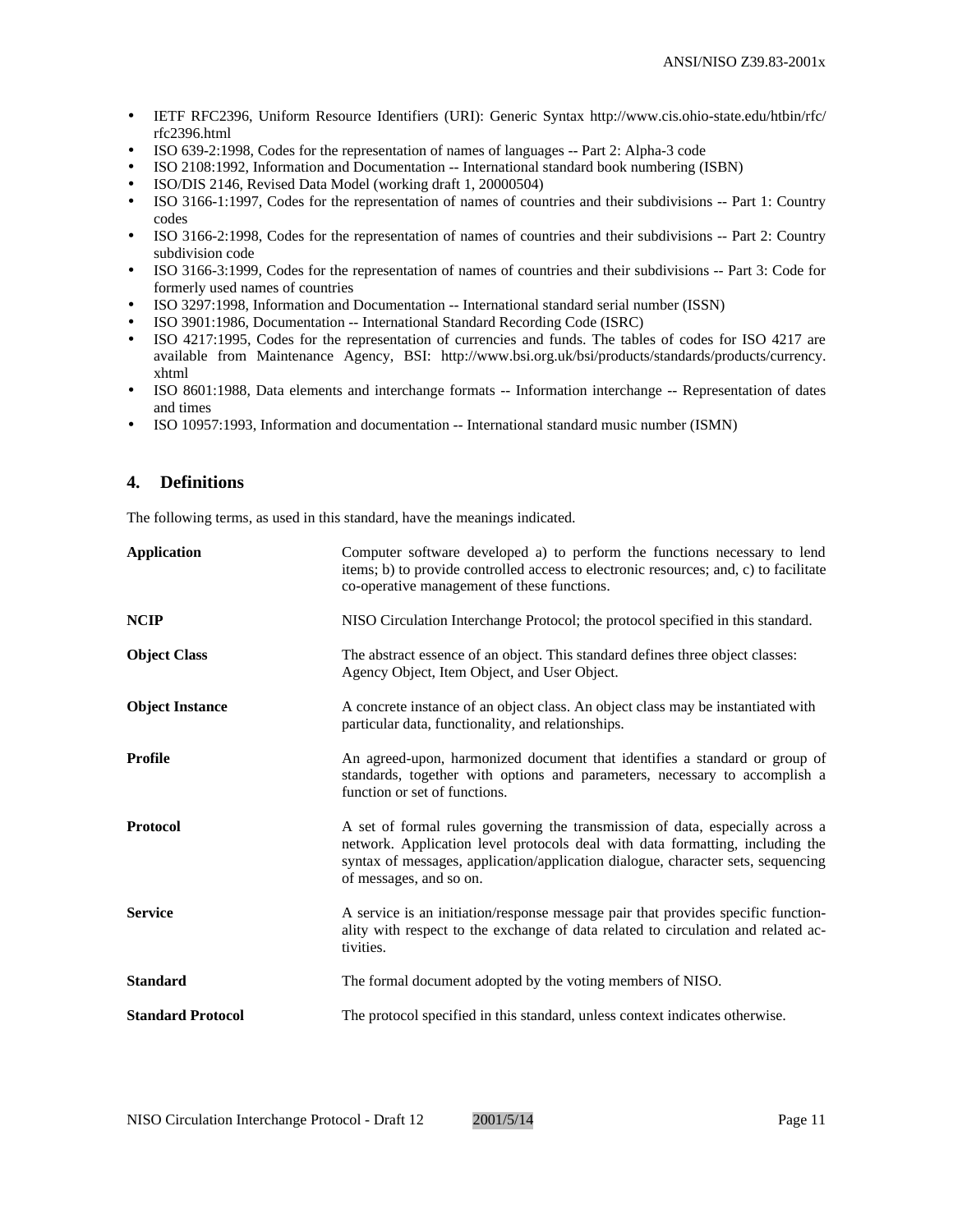# **5. Definition of NCIP Service Types, Services, and Messages**

This standard defines three types of services: Lookup, Update, and Notification. Each *service type* comprises a number of *services*. NCIP services enable communicating applications to cooperate effectively in the delivery of specific services to users of agencies that wish to offer such services.

The protocol specified in this standard is a confirmed-service protocol. It employs services to exchange data between applications concerning circulation and related activities. Each service consists of a pair of messages, an *initiation message* and a *response message*. Each message and the current state of the connection (see Section 7) provide sufficient contextual information for the application receiving the message to process it successfully. Services are grouped, according to type, as follows:

- Lookup Service Type
- Update Service Type
- Notification Service Type

# **5.1 Object Classes and Object Definition**

This standard specifies three object classes:

- Agency Object
- Item Object
- User Object

These objects are defined below in terms of the principal data elements of which they are comprised. The data elements are further defined and specified in Section 6.

# *5.1.1 Agency Object*

The Agency Object is comprised of the following data elements:

Address Information Agency User Privilege Type Authentication Prompt CIP Roles Supported Type Consortium Agreement Organization Name Information

#### *5.1.2 Item Object*

The Item Object is comprised of the following data elements:

Bibliographic Description Circulation Category Type Circulation Status Electronic Resource Item Description Location **Physical Condition** Security Marker

#### *5.1.3 User Object*

The User Object is comprised of the following data elements: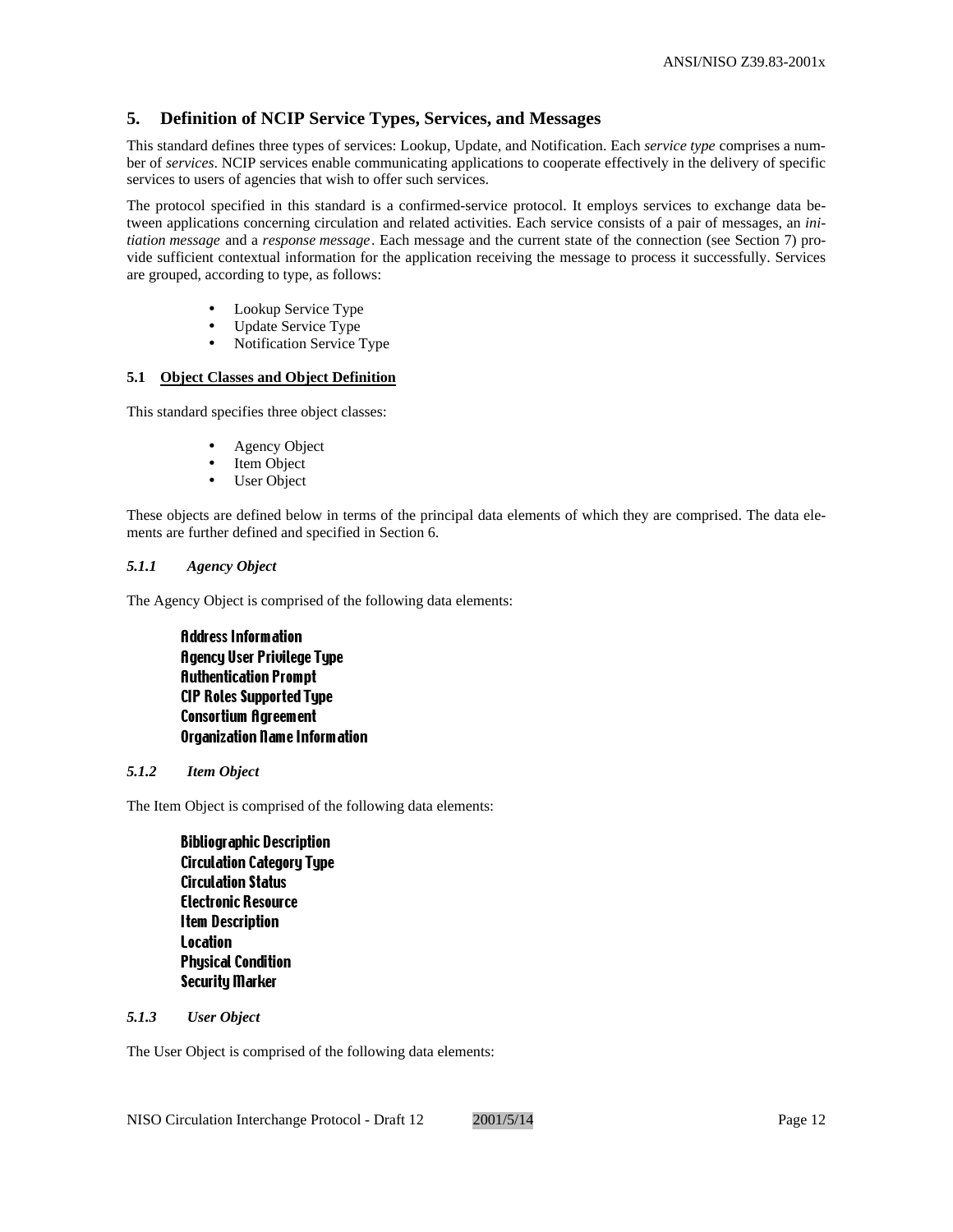Address Information Block Or Trap Date Of Birth Loaned Items Count Name Information Requested Items Count User Fiscal Account User Language User Privilege

The class name (Agency Object, Item Object, or User Object) is used for object classes. The words Agency, Item, or User, when used alone (with initial capital letter), refer to an instance of the corresponding object class.

# **5.2 Summary of Service Types and Associated Services**

The following table presents services (message pairs) in alphabetical order, grouped by the specific service types defined above. The services are more fully described in Sections 5.3-5.5. In these sections, services are presented in alphabetical order, and the names of the messages that comprise each service are indicated thus: **fluthenticate User**. Data elements used by each service (required or optional) are indicated thus: **Unique User Id**, together with repeatability, designated (R) following the data element name (the absence of this notation indicates that the data element is not repeatable). Conditionally required data elements are enclosed in braces {}. Data elements are defined in Section 6.

| SEC-<br><b>TION</b> | <b>SERVICE TYPE</b>        | <b>SERVICE</b>             |                                     |
|---------------------|----------------------------|----------------------------|-------------------------------------|
|                     |                            | <b>INITIATION MESSAGE</b>  | <b>RESPONSE MESSAGE</b>             |
| 5.3                 | <b>LOOKUP SERVICE TYPE</b> |                            |                                     |
| 5.3.1               |                            | Authenticate User          | <b>Authenticate User Response</b>   |
| 5.3.2               |                            | Lookup Agency              | Lookup Agency Response              |
| 5.3.3               |                            | Lookup Item                | Lookup Item Response                |
| 5.3.4               |                            | Lookup User                | Lookup User Response                |
| 5.4                 | <b>UPDATE SERVICE TYPE</b> |                            |                                     |
| 5.4.9               |                            | Cancel Recall Item         | <b>Cancel Recall Item Response</b>  |
| 5.4.12              |                            | <b>Cancel Request Item</b> | <b>Cancel Request Item Response</b> |
| 5.4.1               |                            | Check In Item              | Check In Item Response              |
| 5.4.2               |                            | Check Out Item             | Check Out Item Response             |
| 5.4.4               |                            | Claim Item Returned        | Claim Item Returned Response        |
| 5.4.5               |                            | Create Agency              | <b>Create Agency Response</b>       |
| 5.5.6               |                            | Create Item                | Create Item Response                |
| 5.4.7               |                            | Create User                | <b>Create User Response</b>         |
| 5.4.8               |                            | Recall Item                | <b>Recall Item Response</b>         |
| 5.4.10              |                            | Renew Item                 | Renew Item Response                 |
| 5.4.11              |                            | Request Item               | Request Item Response               |
| 5.4.13              |                            | Send User Notice           | Send User Notice Response           |
| 5.4.3               |                            | Undo Check Out Item        | Undo Check Out Item Response        |
| 5.4.14              |                            | <b>Update Agency</b>       | <b>Update Agency Response</b>       |
| 5.4.15              |                            | <b>Update</b> Item         | <b>Update Item Response</b>         |
| 5.4.16              |                            | <b>Update Request Item</b> | <b>Update Request Item Response</b> |
| 5.4.17              |                            | <b>Update User</b>         | <b>Update User Response</b>         |

|  |  | Table 1. Summary of Service Types and Associated Services |  |
|--|--|-----------------------------------------------------------|--|
|  |  |                                                           |  |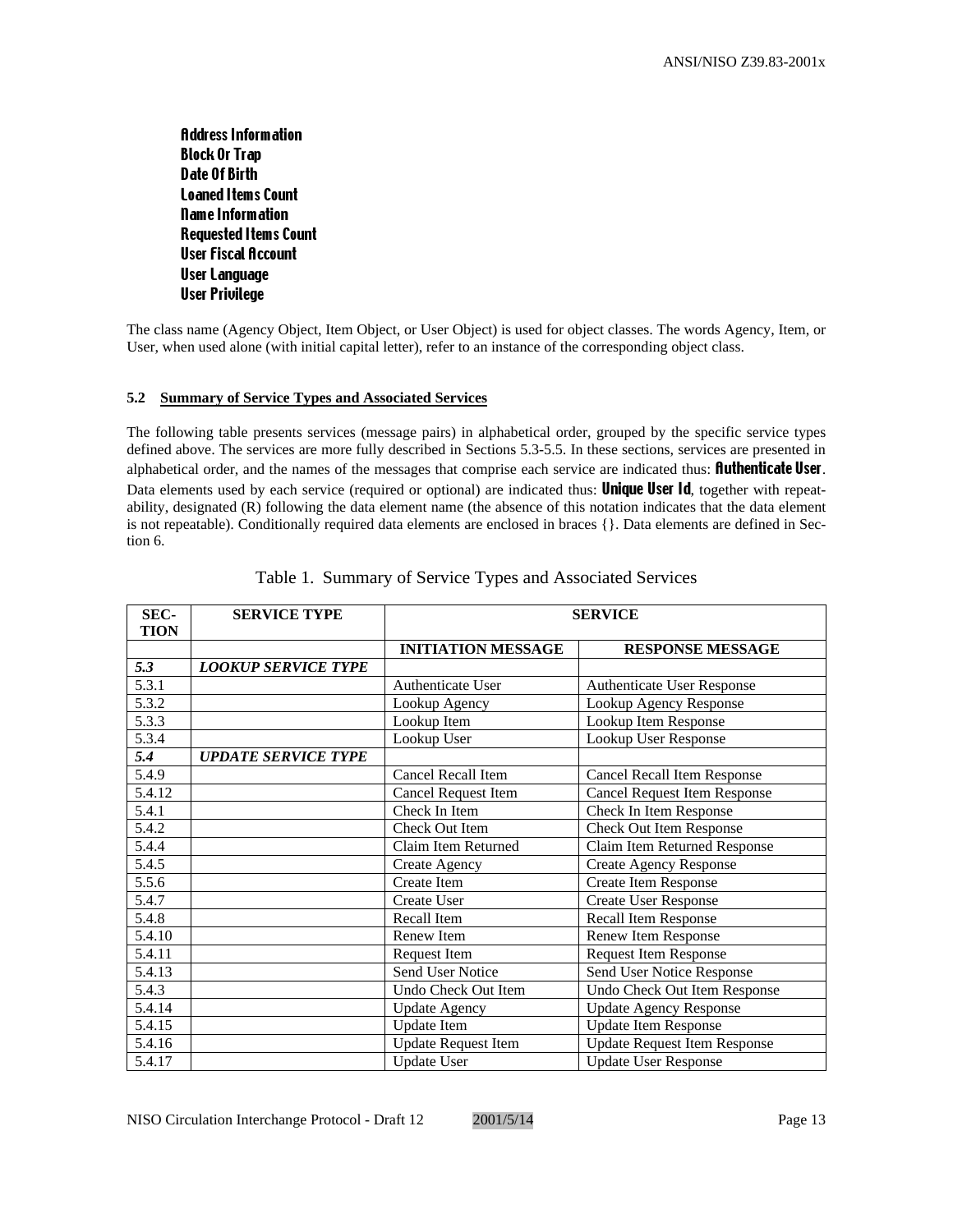| SEC-<br><b>TION</b> | <b>SERVICE TYPE</b>                        | <b>SERVICE</b>                     |                                            |  |
|---------------------|--------------------------------------------|------------------------------------|--------------------------------------------|--|
|                     |                                            | <b>INITIATION MESSAGE</b>          | <b>RESPONSE MESSAGE</b>                    |  |
| 5.4.18              |                                            | <b>Update User Fiscal Account</b>  | <b>Update User Fiscal Account Response</b> |  |
| 5.5                 | <b>NOTIFICATION SERVICE</b><br><b>TYPE</b> |                                    |                                            |  |
| 5.5.1               |                                            | <b>Agency Created</b>              | <b>Agency Created Response</b>             |  |
| 5.5.2               |                                            | <b>Agency Updated</b>              | <b>Agency Updated Response</b>             |  |
| $\overline{5.5.3}$  |                                            | <b>Circulation Status Updated</b>  | <b>Circulation Status Updated Response</b> |  |
| 5.5.4               |                                            | Item Checked In                    | Item Checked In Response                   |  |
| 5.5.5               |                                            | Item Checked Out                   | Item Checked Out Response                  |  |
| 5.5.6               |                                            | Item Claimed Returned              | <b>Item Claimed Returned Response</b>      |  |
| $\overline{5.5.7}$  |                                            | <b>Item Created</b>                | Item Created Response                      |  |
| 5.5.8               |                                            | Item Recall Cancelled              | Item Recall Cancelled Response             |  |
| 5.5.9               |                                            | <b>Item Recalled</b>               | <b>Item Recalled Response</b>              |  |
| 5.5.10              |                                            | <b>Item Received</b>               | Item Received Response                     |  |
| 5.5.11              |                                            | Item Renewed                       | <b>Item Renewed Response</b>               |  |
| 5.5.12              |                                            | Item Request Cancelled             | <b>Item Request Cancelled Response</b>     |  |
| 5.5.13              |                                            | Item Request Updated               | Item Request Updated Response              |  |
| 5.5.14              |                                            | Item Requested                     | Item Requested Response                    |  |
| 5.5.15              |                                            | Item Shipped                       | <b>Item Shipped Response</b>               |  |
| 5.5.16              |                                            | Item Updated                       | Item Updated Response                      |  |
| 5.5.17              |                                            | <b>User Created</b>                | <b>User Created Response</b>               |  |
| 5.5.18              |                                            | <b>User Fiscal Account Updated</b> | User Fiscal Account Updated Re-            |  |
|                     |                                            |                                    | sponse                                     |  |
| 5.5.19              |                                            | <b>User Notice Sent</b>            | <b>User Notice Sent Response</b>           |  |
| 5.5.20              |                                            | <b>User Updated</b>                | <b>User Updated Response</b>               |  |

# **5.3 Lookup Service Type**

The Lookup Service Type comprises services that permit an initiating application to ask a second (responding) application for data about an instance of an object. An initiating application may lookup data concerning instances of a User Object, an Item Object, or an Agency Object. The responding application must send a message to the initiating application in response to the lookup, either supplying the requested data or denying the lookup<sup>3</sup>. Note that all messages consist of a header (see Section 8) as a minimum.

Specific Lookup Services are detailed below. These services are summarized in Table 1 (pages 13-14). There is one Lookup Service each for the Agency Object and Item Object and two for the User Object.

# *5.3.1 Authenticate User Service*

**Usage**: This service requests authentication of a User known to an Agency. Authentication indicates only that the User is known by an Agency. It does not indicate that the responding application is authorizing services for that User.

The initiating application must determine the type of data the responding application requires for authentication<sup>4</sup>. If the responding application can authenticate this User, it must return the unique id of the User in the response.

**Successful Result:** The responding application authenticates the User and returns the unique id of the User in the response.

<sup>&</sup>lt;sup>3</sup> In some instances, the responding application may not supply all of the data requested by the initiating application as, for example, when data is unavailable, or when policy or practice prohibits or restricts access.

<sup>&</sup>lt;sup>4</sup> Such determination may, for example, be accomplished through use of the Lookup Agency Service.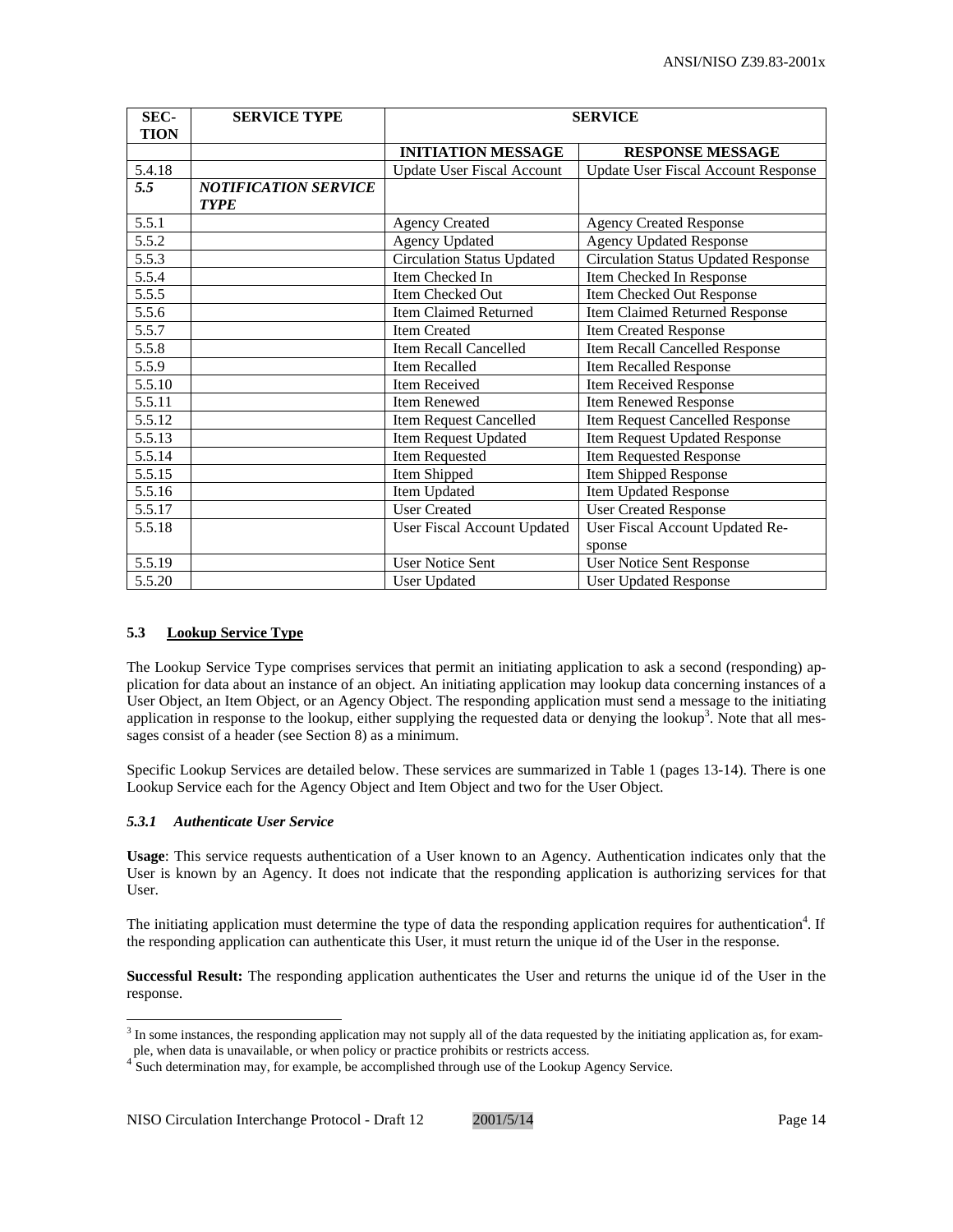# **Messages and Data Elements:**

# Authenticate User

| Required data: | <b>Authentication Input</b> $(R)$ |  |  |  |
|----------------|-----------------------------------|--|--|--|
|----------------|-----------------------------------|--|--|--|

Optional data: none

# Authenticate User Response

| Required data: | <b>Problem.</b> $5$   |
|----------------|-----------------------|
|                | <b>Unique User Id</b> |
|                |                       |

Optional data: none

#### *5.3.2 Lookup Agency Service*

**Usage**: This service requests data about a particular Agency from the responding application. The initiating application provides the unique id of the Agency and the list of requested data elements.

**Successful Result**: The responding application returns the requested data to the initiating application.

#### **Messages and Data Elements:**

# Lookup Agency

| Required data: | <b>Agency Element Type</b> $(R)$ |
|----------------|----------------------------------|
|                | Unique Agency Id                 |

Optional data: none

# Lookup Agency Response

Required data: Problem, or Unique Agency Id Optional data: none If requested:  $\blacksquare$  **Address Information** (R) Agency User Privilege Type (R) **Authentication Prompt**  $(R)$ CIP Roles Supported Type (R) Consortium Agreement (R) Organization Name Information (R)

#### *5.3.3 Lookup Item Service*

l

**Usage:** This service requests data about a particular Item known to the responding application. The initiator provides the unique id of the Item and the list of requested data elements.

<sup>&</sup>lt;sup>5</sup> In all response messages, if Problem is returned, neither optional data nor requested data are returned. For further discussion of the **Problem** element, see Appendix C.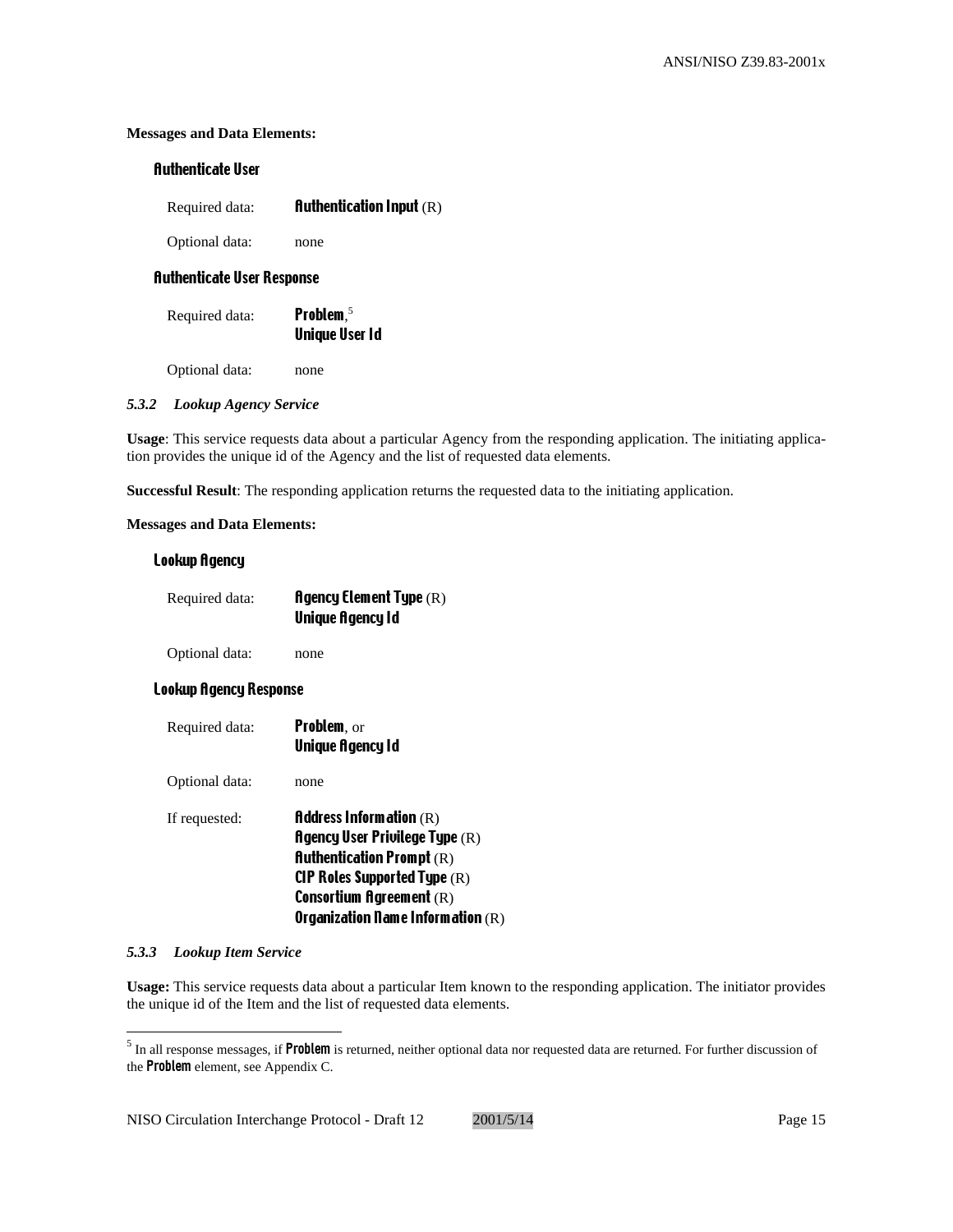**Successful Result:** The responding application returns the requested data to the initiating application.

# **Messages and Data Elements:**

# Lookup Item

| Required data: | <b>Item Element Type</b> $(R)$<br>$\{$ Unique Item Id, $_{\rm OT}$<br><b>Unique Request Id }</b> |
|----------------|--------------------------------------------------------------------------------------------------|
| Optional data: | <b>Current Borrower Desired</b><br><b>Current Requesters Desired</b>                             |

# Lookup Item Response

| Required data: | <b>Problem</b> , or<br>$\{$ Unique Item Id, $_{\rm OT}$<br>{Unique Request Id and, optionally<br>Unique Item $\{d\}$ } |
|----------------|------------------------------------------------------------------------------------------------------------------------|
| Optional data: | none                                                                                                                   |
| If requested:  | Date Recalled<br>Hold Pickup Date<br><b>Item Optional Fields</b><br><b>Item Transaction</b>                            |

# *5.3.4 Lookup User Service*

**Usage**: This service requests data about a particular User known to the responding application. The initiator provides the unique id of the User and the list of requested data elements.

**Successful Result:** The responding application returns the requested data to the initiating application.

# **Messages and Data Elements:**

# Lookup User

| Required data: | <b>{fluthentication Input</b> $(R)$ , or<br><b>Unique User Id }</b><br><b>User Element Type</b> $(R)$ |
|----------------|-------------------------------------------------------------------------------------------------------|
| Optional data: | <b>Loaned Items Desired</b><br><b>Requested Items Desired</b>                                         |

#### Lookup User Response

| <b>Problem</b> , or   |
|-----------------------|
| <b>Unique User Id</b> |
|                       |

Optional data: none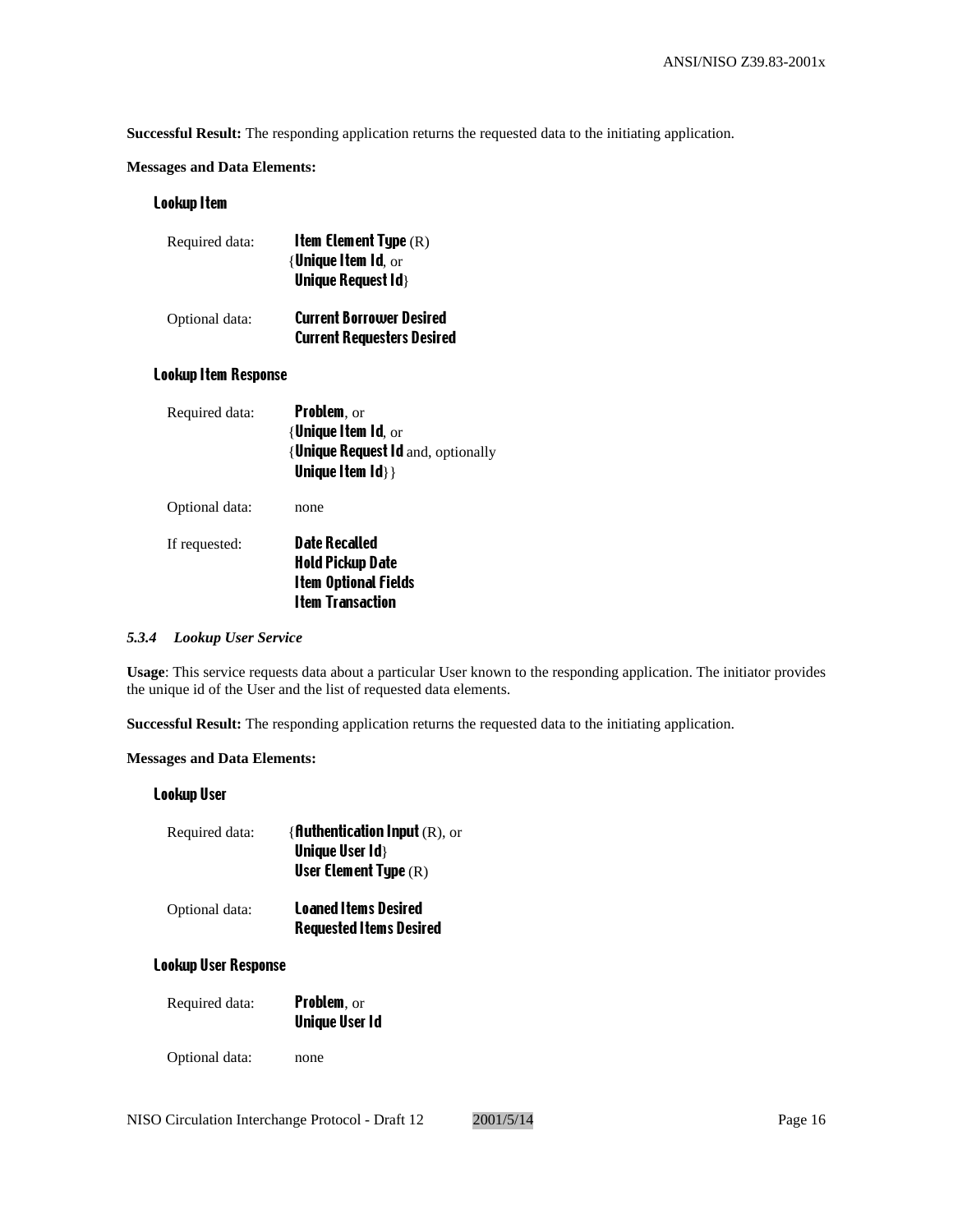# If requested: **Loaned Items Count** (R) Requested Items Count (R) User Fiscal Account (R) User Optional Fields User Transaction

# **5.4 Update Service Type**

The Update Service Type comprises services that permit an initiating application to request that a second application create or modify (add or delete) data about an Agency, Item, or User maintained by the second application, or that it effect a transaction to create or modify a relationship between or among object instances. The second (responding) application must send a message to the initiating application in response to the request for an update, either confirming or denying the request<sup>6</sup>. For transactions, the response message may contain data about the transaction. Note that all messages consist of a header (see Section 8) as a minimum.

Update Services are presented in alphabetical order (except for cancel and undo services, which are grouped with the respective services they are intended to negate). These services are summarized in Table 1 (pages 13-14).

#### *5.4.1 Check In Item Service*

**Usage**: This service requests that the responding application check in an Item. It also permits the initiating application to request data about the User and/or Item involved with this check in.

**Successful Result:** The responder checks in the Item and returns any routing data, fine/fee data, and/or the requested User or Item data.

#### **Messages and Data Elements:**

#### Check In Item

 $\overline{a}$ 

| Required data: | Unique Item Id                                                   |
|----------------|------------------------------------------------------------------|
| Optional data: | <b>Item Element Type</b> $(R)$<br><b>User Element Type</b> $(R)$ |

# Check In Item Response

| Required data: | <b>Problem</b> , or<br><b>Unique Item Id</b>                                                |
|----------------|---------------------------------------------------------------------------------------------|
| Optional data: | <b>Fiscal Account Update Details</b><br><b>Routing Information</b><br><b>Unique User Id</b> |
| If requested:  | <b>Item Optional Fields</b><br><b>User Optional Fields</b>                                  |

 $<sup>6</sup>$  In some instances, the responding application may not supply all of the data requested by the initiating application as, for ex-</sup> ample, when data is unavailable, or when policy or practice prohibits or restricts access.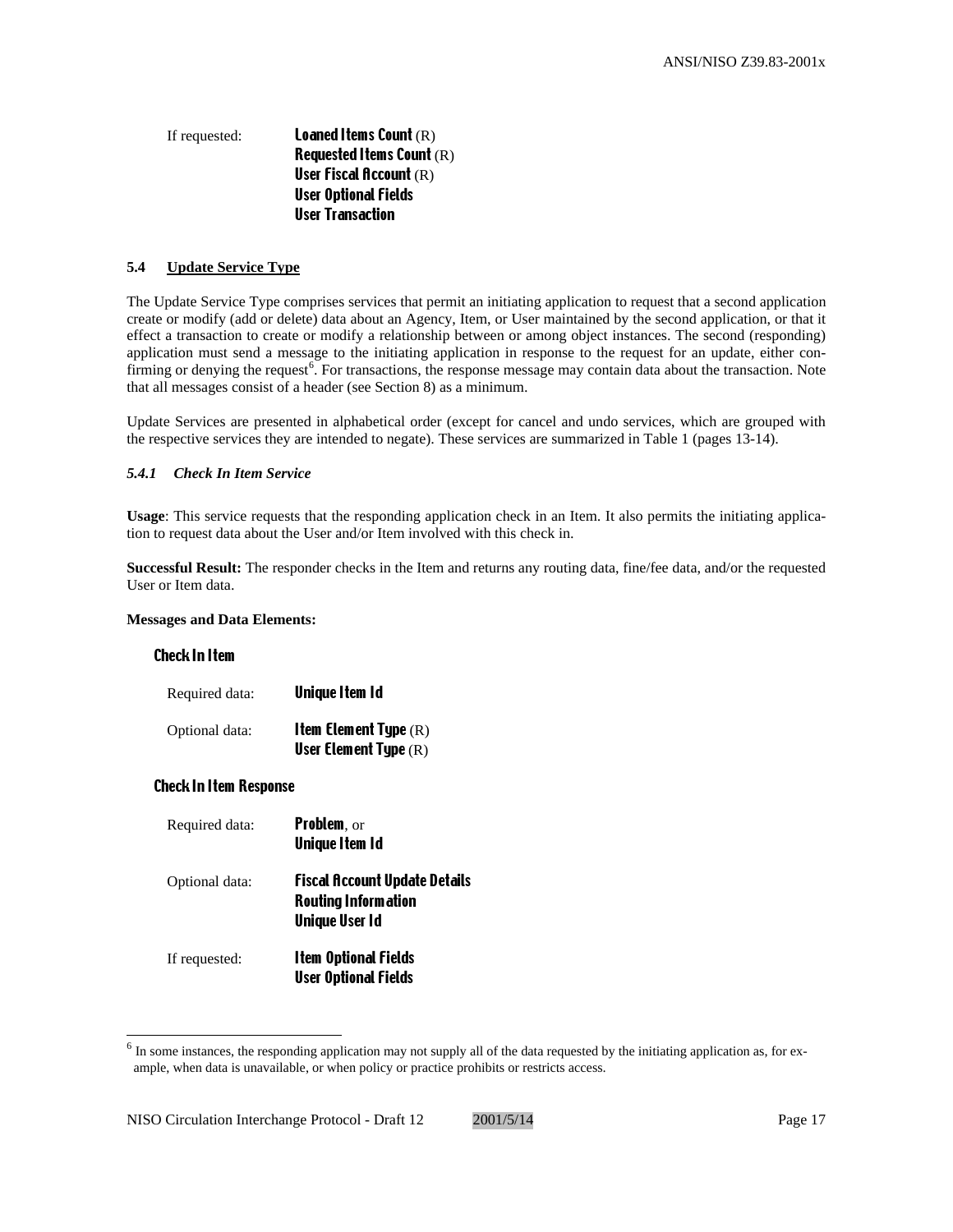#### *5.4.2 Check Out Item Service*

**Usage**: This service requests that the responding application check out an Item to a User. It also permits the initiating application to request data about the Item and/or the User involved in this check out and to acknowledge the fee amount (if any) associated with this check out. The responder may provide an optional count of the successive number of times this item has been checked out to this User, if the check out message is used to handle renewals. If this is the initial check out, the value of **Renewal Count** should be set to zero.

**Successful Result:** The responding application checks out the Item to the User until the date indicated in the response and returns the requested Item and/or User data.

#### **Messages and Data Elements:**

# Check Out Item

| Required data: | { <b>Authentication Input</b> $(R)$ , or |
|----------------|------------------------------------------|
|                | <b>Unique User Id }</b>                  |
|                | <b>Unique Item Id</b>                    |
| Optional data: | <b>Acknowledged Fee Amount</b>           |
|                | <b>Date Due Desired</b>                  |
|                | <b>Item Element Type</b> $(R)$           |
|                | <b>Resource Desired</b>                  |
|                | <b>Shipping Information</b>              |
|                | <b>Unique Request Id</b>                 |
|                | <b>User Element Type</b> $(R)$           |

#### Check Out Item Response

| Required data: | {Problem, and, optionally                                    |
|----------------|--------------------------------------------------------------|
|                | <b>Required Fee Amount</b> }, or                             |
|                | $\{ \}$ Date Due, or                                         |
|                | <b>Non Returnable Flag, or</b>                               |
|                | Unlimited Loan Flag }                                        |
|                | Unique Item Id                                               |
|                | Unique User Id}                                              |
| Optional data: | <b>Fiscal Account Update Details</b><br><b>Renewal Count</b> |
| If requested:  | <b>Electronic Resource</b><br><b>Item Optional Fields</b>    |
|                | User Optional Fields                                         |
|                |                                                              |

#### *5.4.3 Undo Check Out Item Service*

**Usage**: This service requests that the responding application undo the check out that immediately preceded this message. If the responder agrees to the request, processing continues as if the preceding check out had never occurred.

**Successful Result:** The immediately preceding check out is undone.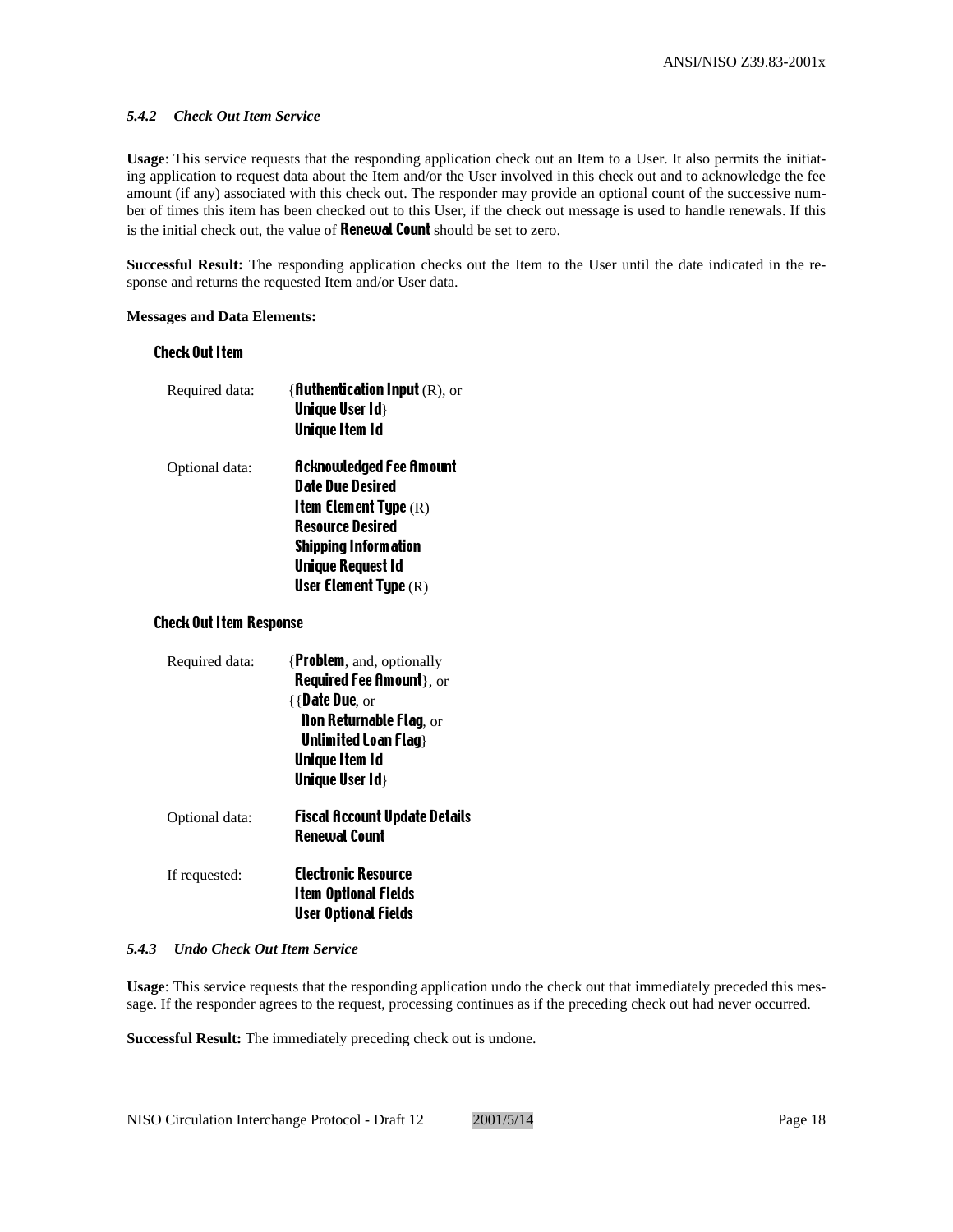# **Messages and Data Elements:**

# Undo Check Out Item

| Required data: | <b>Unique Item Id</b>                                                |
|----------------|----------------------------------------------------------------------|
| Optional data: | { <b>fluthentication lnput</b> $(R)$ , or<br><b>Unique User Id }</b> |
|                | <b>Unique Request Id</b>                                             |

# Undo Check Out Item Response

| Required data: | <b>Problem</b> , or<br><b>Unique Item Id</b>           |
|----------------|--------------------------------------------------------|
| Optional data: | Fiscal Account Update Details<br><b>Unique User Id</b> |

#### *5.4.4 Claim Item Returned Service*

**Usage**: This service requests that the responding application mark an Item as claimed returned.

**Successful Result:** The responding application marks the Item as claimed returned.

# **Messages and Data Elements:**

#### Claim Item Returned

| Required data: | { <b>Authentication Input</b> (R), or<br><b>Unique User Id }</b><br><b>Date Claimed Returned</b><br><b>Unique Item Id</b> |
|----------------|---------------------------------------------------------------------------------------------------------------------------|
| Optional data: | <b>Item Element Type</b> $(R)$<br><b>User Element Type</b> $(R)$                                                          |

# Claim Item Returned Response

| Required data: | <b>Problem, or</b><br><b>Unique Item Id</b>                |
|----------------|------------------------------------------------------------|
| Optional data: | <b>Unique User Id</b>                                      |
| If requested:  | <b>Item Optional Fields</b><br><b>User Optional Fields</b> |

#### *5.4.5 Create Agency Service*

**Usage:** This service requests that the responding application create an Agency. The initiating application supplies the data elements to be used to create the Agency. Among the data elements that may optionally be supplied is a proposed unique id for the Agency.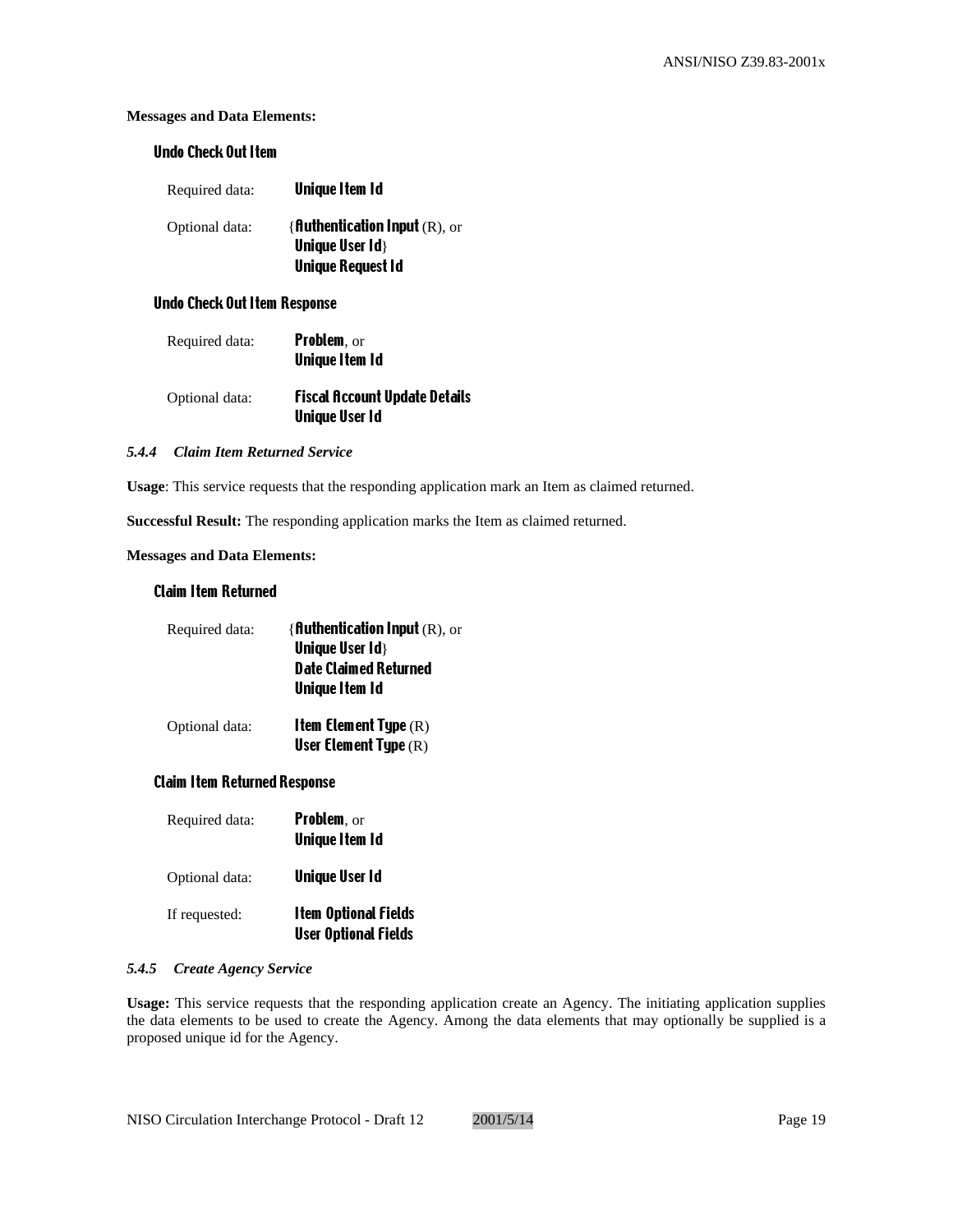**Successful Result:** An Agency is created with the data elements supplied by the initiating application, and its unique id is returned.

#### **Messages and Data Elements:**

# Create Agency

| Required data: | Organization Name Information $(R)$                |
|----------------|----------------------------------------------------|
| Optional data: | <b>Address Information</b> $(R)$                   |
|                | <b>Agency User Privilege Type <math>(R)</math></b> |
|                | <b>Authentication Prompt</b> $(R)$                 |
|                | <b>CIP Roles Supported Type</b> $(R)$              |
|                | <b>Consortium Agreement</b> $(R)$                  |
|                | <b>Unique Agency Id</b>                            |
|                |                                                    |

#### Create Agency Response

| Required data: | <b>Problem, or</b>      |  |
|----------------|-------------------------|--|
|                | <b>Unique Agency Id</b> |  |

# *5.4.6 Create Item Service*

**Usage:** This service requests that the responding application create an Item. The initiating application supplies the data elements to be used to create the Item. Among the optional data elements that may be supplied is a proposed unique identifier for the Item. The responding application returns the identifier that will be used.

**Successful Result:** An Item is created with the data elements supplied by the initiating application, and its unique id is returned.

#### **Messages and Data Elements:**

#### Create Item

| <b>Bibliographic Description</b> |
|----------------------------------|
| <b>Circulation Category Type</b> |
| <b>Circulation Status</b>        |
| <b>Item Description</b>          |
| <b>Location</b> $(R)$            |
| <b>Physical Condition</b>        |
| <b>Security Marker</b>           |
| <b>Unique Item Id</b>            |
|                                  |

# Create Item Response

| Required data: | <b>Problem, or</b>    |
|----------------|-----------------------|
|                | <b>Unique Item Id</b> |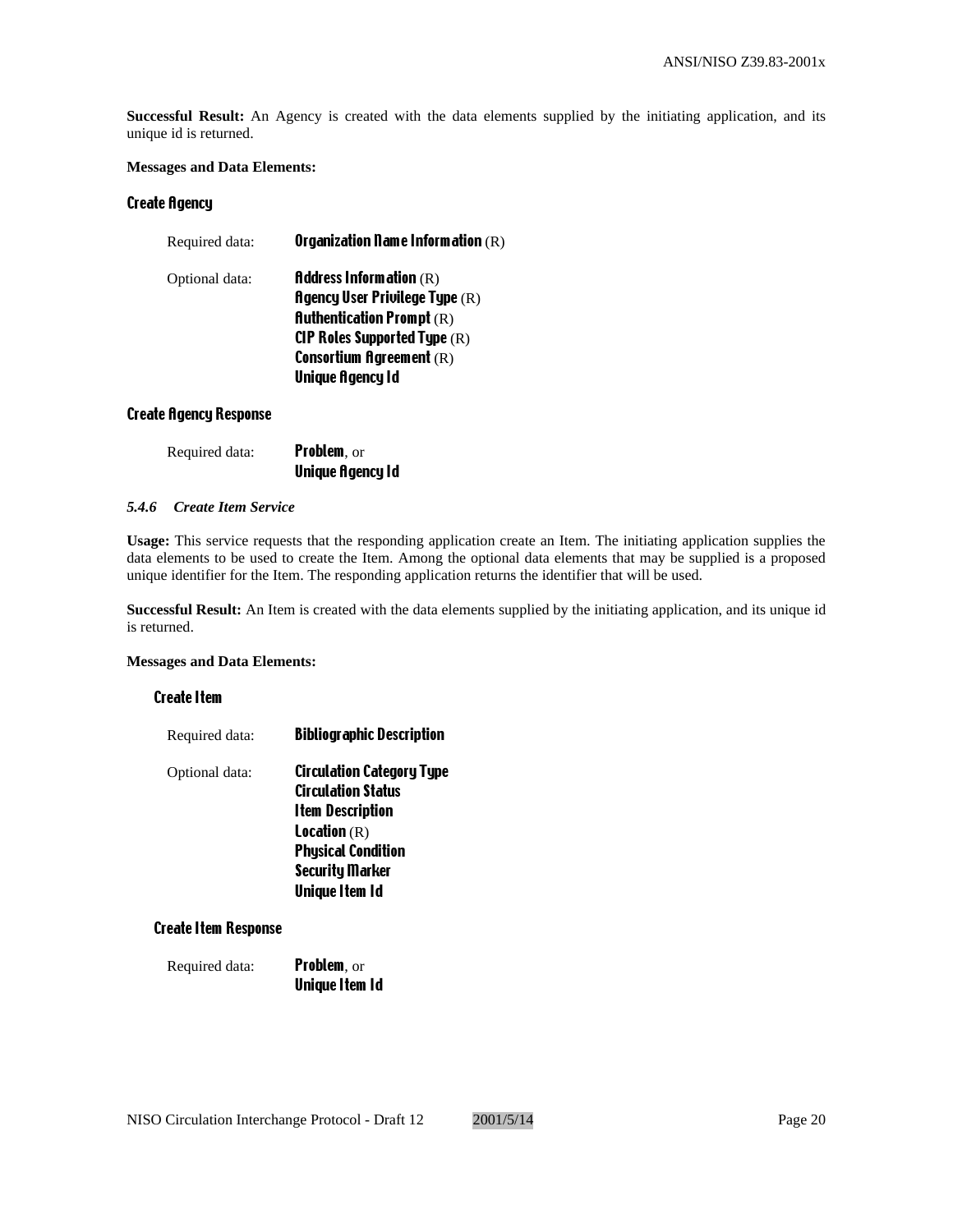#### *5.4.7 Create User Service*

**Usage:** This service requests that the responding application create a User. The initiating application supplies the data elements to be used to create the User. Among the optional data elements that may be supplied is a proposed unique identifier for the User. The responding application returns the identifier that will be used.

**Successful Result:** A User is created with the data elements supplied by the initiating application, and its unique id is returned.

#### **Messages and Data Elements:**

#### Create User

| Required data: | <b>Name Information</b>                  |
|----------------|------------------------------------------|
| Optional data: | <b>Address Information</b> $(R)$         |
|                | { <b>Authentication Input</b> $(R)$ , or |
|                | <b>Unique User Id }</b>                  |
|                | Block Or Trap $(R)$                      |
|                | Date Of Birth                            |
|                | <b>User Language</b> $(R)$               |
|                | <b>User Privilege</b> $(R)$              |
|                |                                          |

#### Create User Response

| Required data: | <b>Problem, or</b> |  |
|----------------|--------------------|--|
|                | Unique User Id     |  |

#### *5.4.8 Recall Item Service*

**Usage:** This service requests that the responding application recall an Item from a User. The initiating application may also propose a new date due for the item, and may optionally request Item and/or User data elements it would like returned in the response.

**Successful Result:** The responding application agrees to recall the Item and takes whatever action is appropriate to do so. It may supply the new date on which the Item is now due, and may supply the User and Item data elements requested.

#### **Messages and Data Elements:**

# Recall Item

| Required data: | <b>Unique Item Id</b>                                                                                               |
|----------------|---------------------------------------------------------------------------------------------------------------------|
| Optional data: | Date Due Desired<br><b>Item Element Type</b> $(R)$<br><b>Shipping Information</b><br><b>User Element Type</b> $(R)$ |

#### Recall Item Response

Required data: Problem, or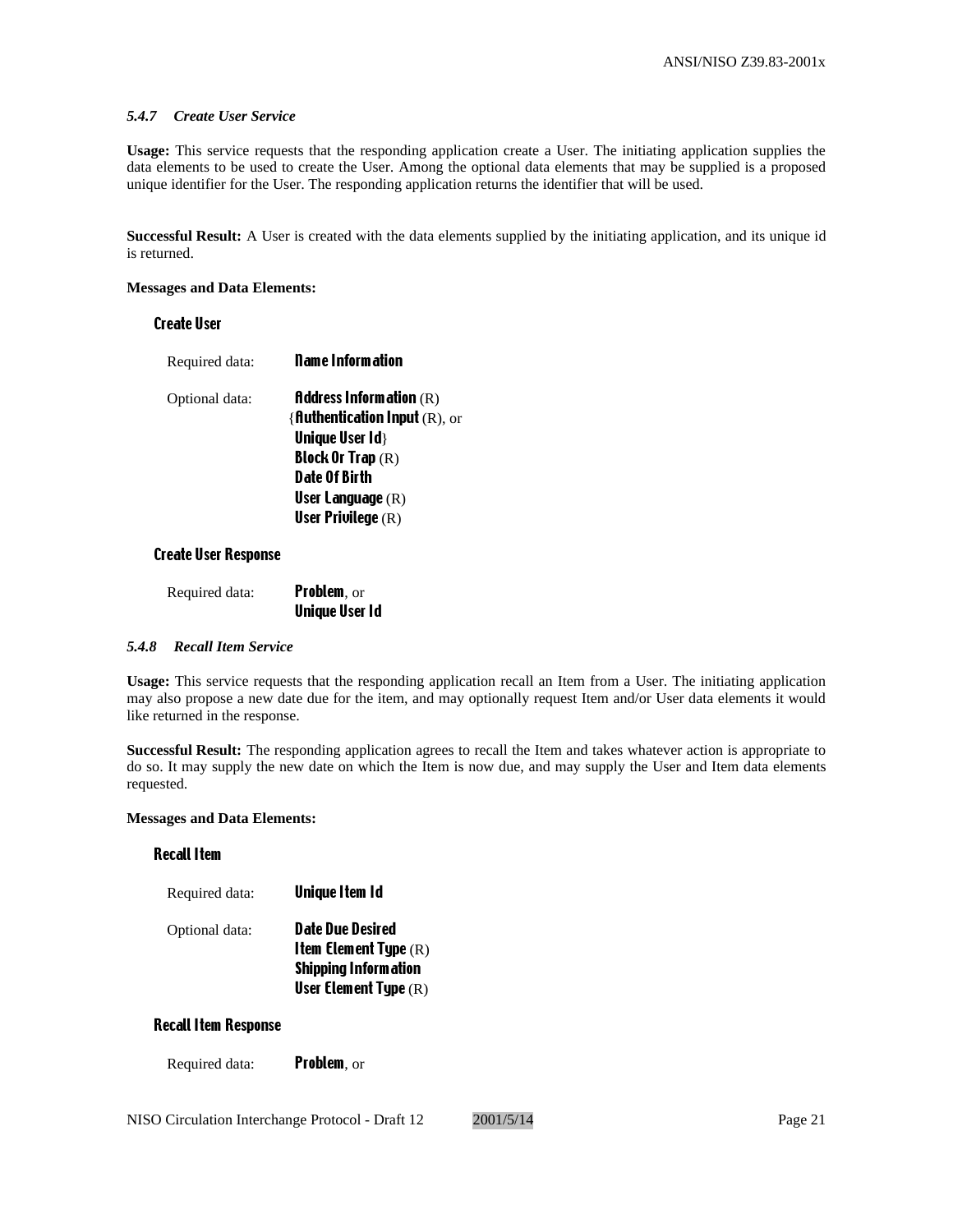# Unique Item Id

| Optional data: | Date Due<br>Fiscal Account Update Details |
|----------------|-------------------------------------------|
| If requested:  | Item Optional Fields                      |
|                | <b>Unique User Id</b>                     |
|                | <b>User Optional Fields</b>               |

#### *5.4.9 Cancel Recall Item Service*

**Usage:** This service requests that the responding application cancel the recall of an Item that it had previously been asked to recall. The request may also optionally contain a list of Item and/or User data elements that should be returned in the response.

**Successful Result:** The responding application cancels the recall of the Item and takes whatever fiscal actions are appropriate. It may also supply the data elements requested.

#### **Messages and Data Elements:**

#### Cancel Recall Item

| Required data: | Unique Item Id                                                   |
|----------------|------------------------------------------------------------------|
| Optional data: | <b>Item Element Type</b> $(R)$<br><b>User Element Type</b> $(R)$ |

#### Cancel Recall Item Response

| Required data: | <b>Problem</b> , or<br><b>Unique Item Id</b>                                        |
|----------------|-------------------------------------------------------------------------------------|
| Optional data: | <b>Fiscal Account Update Details</b>                                                |
| If requested:  | <b>Item Optional Fields</b><br><b>Unique User Id</b><br><b>User Optional Fields</b> |

#### *5.4.10 Renew Item Service*

**Usage:** This service requests that the responding application renew an Item for a User. The requester may optionally propose a new due date and may be required to acknowledge required fees for the renewal to take place. The request may also optionally contain a list of Item and/or User data elements that should be returned in the response

**Successful Result:** The responding application renews the Item to the User and provides the new date on which the item is now due. It may also supply the data elements requested.

#### **Messages and Data Elements:**

# Renew Item

Required data:  $\{$  fluthentication Input (R), or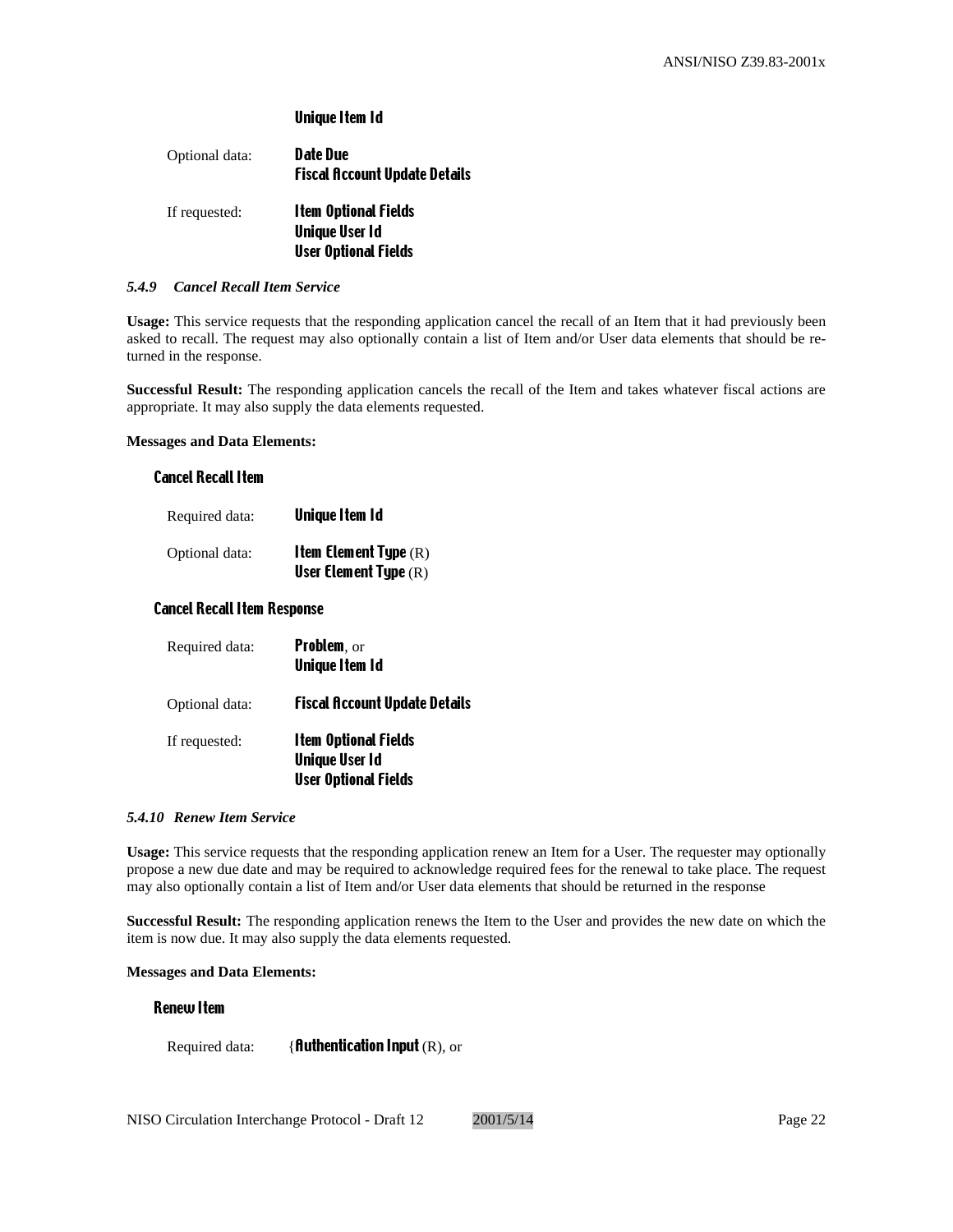| Unique User Id} |  |
|-----------------|--|
| Unique Item Id  |  |

| Optional data: | <b>Acknowledged Fee Amount</b> |
|----------------|--------------------------------|
|                | Date Due Desired               |
|                | <b>Item Element Type</b> $(R)$ |
|                | <b>User Element Type</b> $(R)$ |

# Renew Item Response

| Required data: | {Problem, and, optionally            |
|----------------|--------------------------------------|
|                | <b>Required Fee Amount</b> }, or     |
|                | <b>Pending</b> , $or$                |
|                | <b>Unique Item Id</b>                |
| Optional data: | Date Due                             |
|                | <b>Fiscal Account Update Details</b> |
|                | <b>Renewal Count</b>                 |
|                | Unique User Id                       |
| If requested:  | <b>Item Optional Fields</b>          |
|                | <b>User Optional Fields</b>          |

# *5.4.11 Request Item Service*

**Usage:** This service requests that the responding application place a request on an Item for a User whether or not the Item is immediately available. The initiating application indicates the type of request being made, and may need to acknowledge any fees required. The request may also optionally contain a list of Item and/or User data elements that should be returned in the response.

**Successful Result:** The responding application places the request and provides information about where the Item may be picked up and the date it expects the Item to be available. It may also supply the data elements requested.

#### **Messages and Data Elements:**

# Request Item

| Required data: | $\{ \{ \}$ fluthentication Input $(R)$ , or<br><b>Unique User Id }</b><br><b>Request Scope Type</b><br><b>Request Type</b> |
|----------------|----------------------------------------------------------------------------------------------------------------------------|
|                | { Unique Bibliographic Id, $or$<br><b>Unique Item Id }</b>                                                                 |
| Optional data: | <b>Acknowledged Fee Amount</b><br><b>Farliest Date Deeded</b>                                                              |
|                | <b>Item Element Type</b> $(R)$                                                                                             |
|                | <b>Need Before Date</b>                                                                                                    |
|                | <b>Shipping Information</b>                                                                                                |
|                | <b>Unique Request Id</b>                                                                                                   |
|                | <b>User Element Type</b> $(R)$                                                                                             |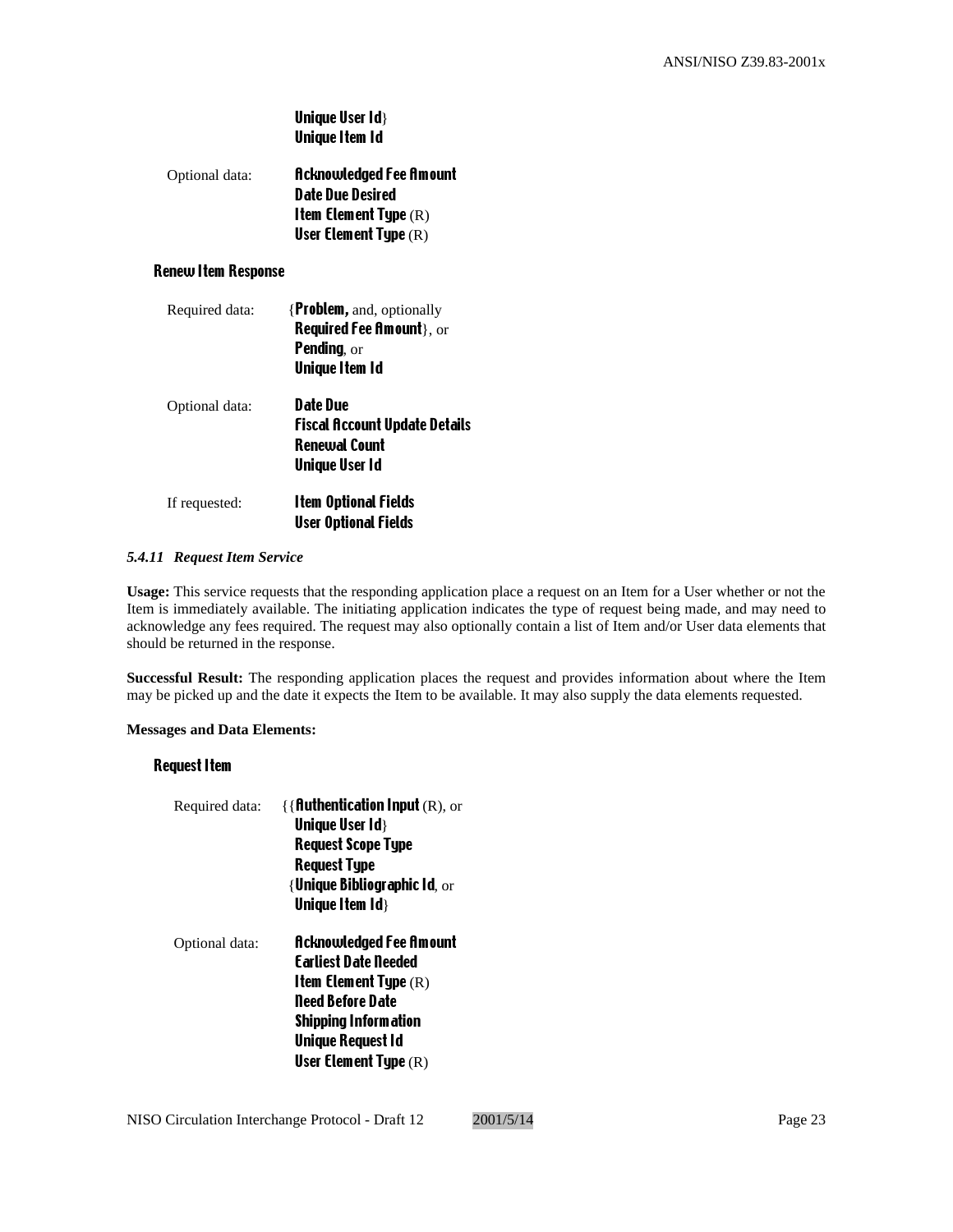# Request Item Response

| Required data: | {Problem, and, optionally         |
|----------------|-----------------------------------|
|                | <b>Required Fee Amount</b> }, or  |
|                | <b>Request Scope Type</b>         |
|                | <b>Request Type</b>               |
|                | {{ Unique Item Id and, optionally |
|                | Unique Request $Id$ , or          |
|                | <b>Unique Request Id }</b>        |
|                | <b>Unique User Id</b>             |
| Optional data: | Date Available                    |
|                | Fiscal Account Update Details     |
|                | Hold Pickup Date                  |
| If requested:  | <b>Item Optional Fields</b>       |
|                | <b>Shipping Information</b>       |
|                | <b>User Optional Fields</b>       |
|                |                                   |

# *5.4.12 Cancel Request Item Service*

**Usage:** This service requests that the responding application cancel a request for an Item that previously had been made. The request may also optionally contain a list of Item and User data elements that should be returned in the response.

**Successful Result:** The responding application cancels the request. It may also provide updated fiscal information about the User as a result of the request being cancelled, as well as data elements requested.

#### **Messages and Data Elements:**

# Cancel Request Item

| Required data: | <b>{fluthentication lnput</b> $(R)$ , or |
|----------------|------------------------------------------|
|                | <b>Unique User Id }</b>                  |
|                | <b>Request Type</b>                      |
|                | {{ <b>Unique Item Id</b> and, optionally |
|                | <b>Unique Request Id }, or</b>           |
|                | <b>Unique Request Id }</b>               |
| Optional data: | <b>Item Element Type</b> $(R)$           |
|                | <b>Request Scope Type</b>                |
|                | <b>User Element Type</b> $(R)$           |

# Cancel Request Item Response

| Required data: | <b>Problem, or</b>                        |
|----------------|-------------------------------------------|
|                | {{ <b>Unique Item Id</b> and, optionally  |
|                | <b>Unique Request <math>Id</math>, or</b> |
|                | <b>Unique Request Id }</b>                |
|                | <b>Unique User Id</b>                     |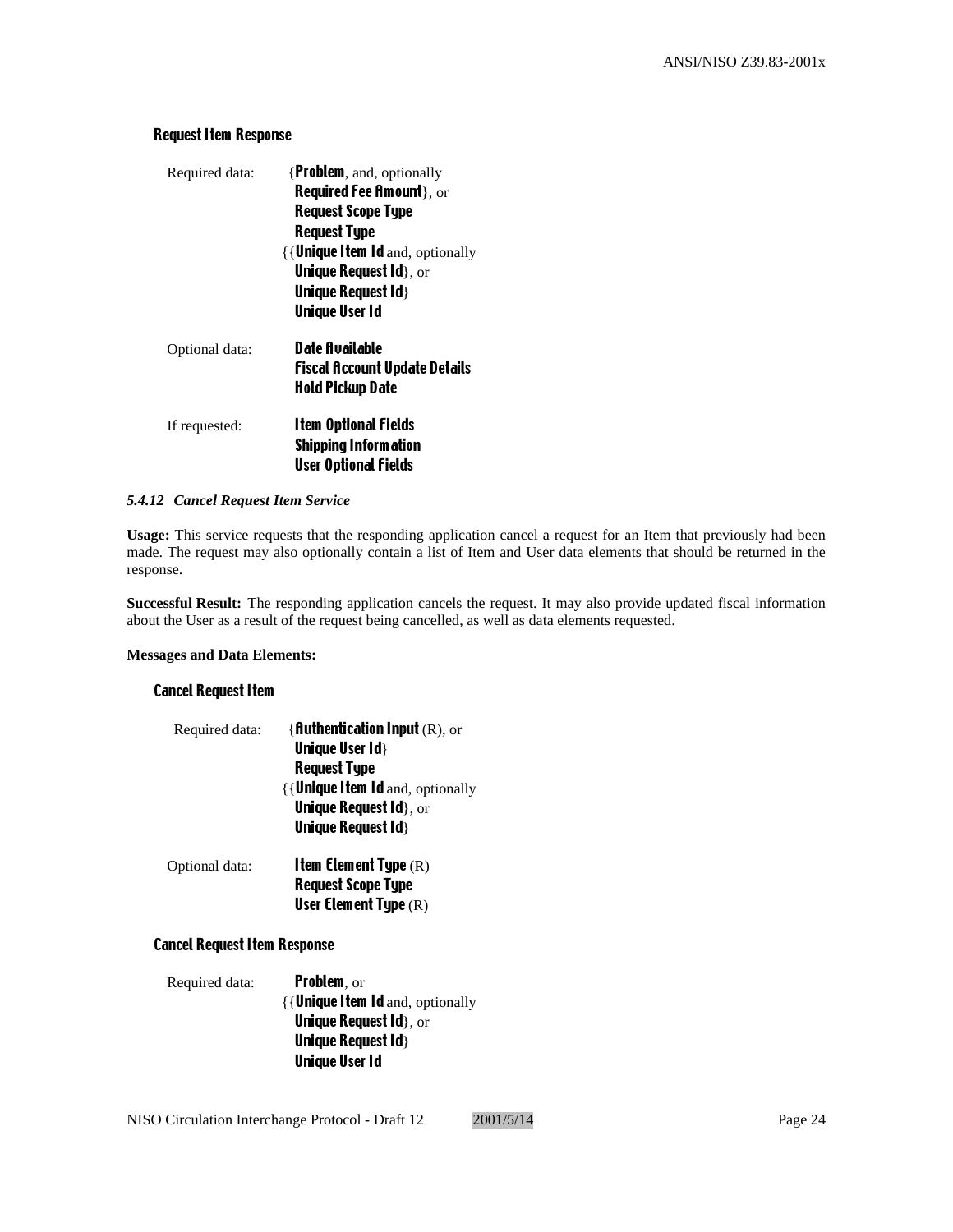# Optional data: Fiscal Account Update Details

| If requested: | <b>Item Optional Fields</b> |
|---------------|-----------------------------|
|               | <b>User Optional Fields</b> |

#### *5.4.13 Send User Notice Service*

**Usage:** This service requests that the responding application send a notice to a User. The initiating application provides the unique id of the User and the type of notice to send. The initiator may optionally provide a date on which it desires the notice be sent, and the content to be used in the notice.

**Successful Result**: The responding application agrees to send a notice and may provide either the date the notice was sent or the date on which it will send the notice.

#### **Messages and Data Elements:**

#### Send User Notice

| Required data: | { fluthentication Input $(R)$ , or |
|----------------|------------------------------------|
|                | <b>Unique User Id }</b>            |
|                | <b>User Notice Details</b>         |
|                |                                    |

Optional data: Date To Send

# Send User Notice Response

| Required data: | <b>Problem</b> , or<br><b>Unique User Id</b> |
|----------------|----------------------------------------------|
| Optional data: | $\{$ <b>Date Sent</b> , or<br>Date Will Send |

#### *5.4.14 Update Agency Service*

**Usage:** This service requests that the responding application update data about an Agency. The initiating application provides the data elements and the type of update (add or delete) it wants done<sup>7</sup>.

**Successful Result:** The responding application updates the Agency as specified by the initiating application.

# **Messages and Data Elements:**

 $\overline{a}$ 

| <b>Update Agency</b> |                                                         |
|----------------------|---------------------------------------------------------|
| Required data:       | Unique Agency Id                                        |
| Optional data:       | <b>Add Agency Fields</b><br><b>Delete Agency Fields</b> |

<sup>7</sup> Note that if the initiating application wishes to change existing data it must first delete the requisite fields and then add the new version of these fields. This rule applies to Update Agency, Update Item, Update Request Item, and Update User Services.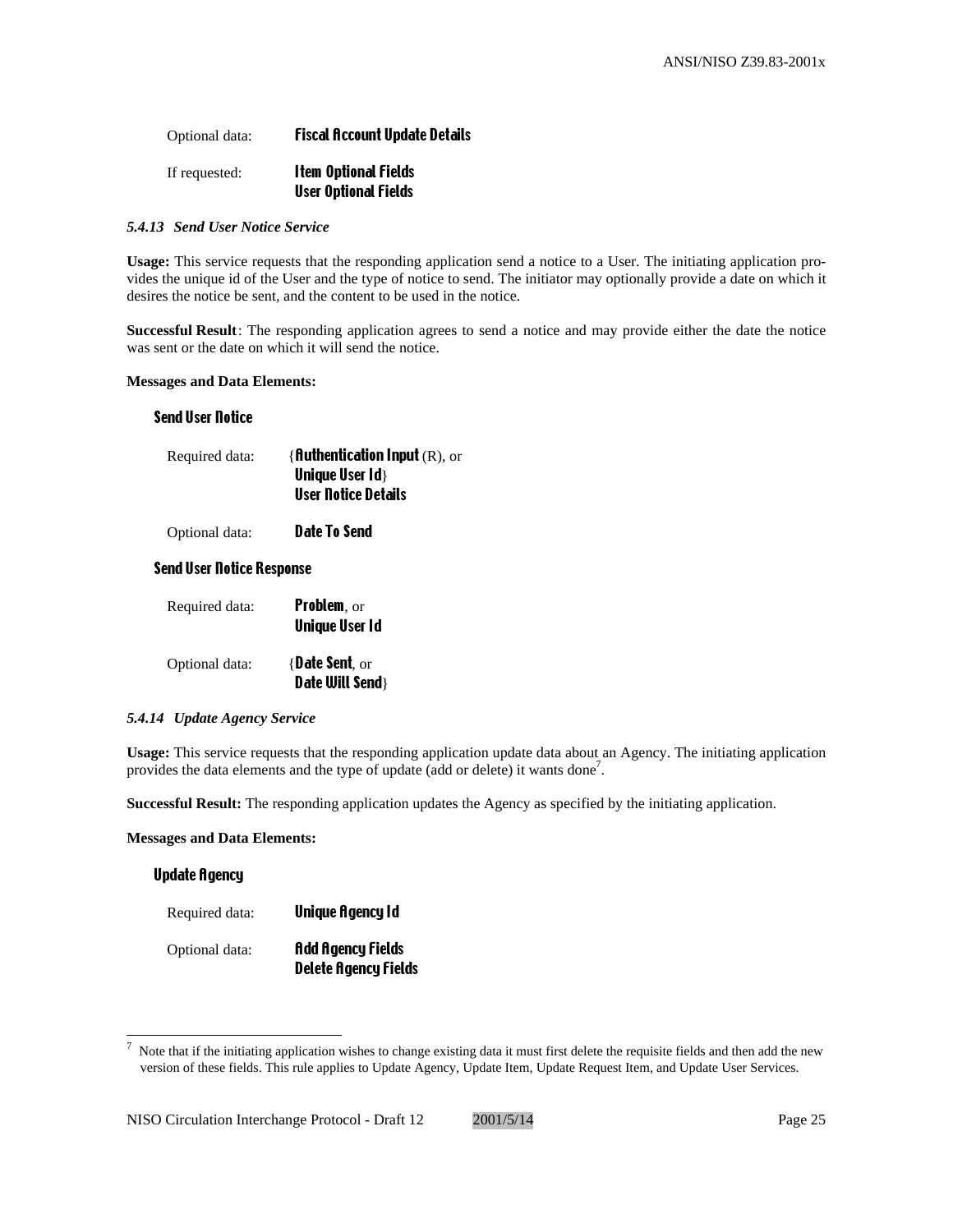# Update Agency Response

| Required data: | <b>Problem, or</b>      |
|----------------|-------------------------|
|                | <b>Unique Agency Id</b> |
|                |                         |

Optional data: none

# *5.4.15 Update Item Service*

**Usage:** This service requests that the responding application update information about an Item. The initiating application provides the data elements and the type of update (add or delete) it wants done<sup>7</sup>. This service cannot be used to change the circulation status of an Item.

**Successful Result:** The responding application updates the Item as specified by the initiating application.

# **Messages and Data Elements:**

# Update Item

| Required data: | <b>Unique Item Id</b>                               |
|----------------|-----------------------------------------------------|
| Optional data: | <b>Add Item Fields</b><br><b>Delete Item Fields</b> |

# Update Item Response

| Required data: | <b>Problem, or</b>    |
|----------------|-----------------------|
|                | <b>Unique Item Id</b> |
|                |                       |

Optional data: none

# *5.4.16 Update Request Item Service*

**Usage:** This service asks that the responding application update data about a request made by a User for an Item. The initiating application provides the data elements and the type of update (add or delete) it wants done<sup>8</sup>.

**Successful Result:** The responding application updates the Item request as specified by the initiating application.

# **Messages and Data Elements:**

# Update Request Item

 $\overline{a}$ 

| Required data: | ${R$ <b>Authentication Input</b> $(R)$ , or     |
|----------------|-------------------------------------------------|
|                | <b>Unique User Id }</b>                         |
|                | <b>Request Type</b>                             |
|                | <b>Unique Item <math>\mathbf{Id}</math>, or</b> |
|                | <b>Unique Request Id</b>                        |
| Optional data: | <b>Add Request Fields</b>                       |
|                | <b>Delete Request Fields</b>                    |

<sup>8</sup> Note that if the initiating application wishes to change existing data it must first delete the requisite fields and then add the new version of these fields. This rule applies to Update Agency, Update Item, Update Request Item, and Update User Services.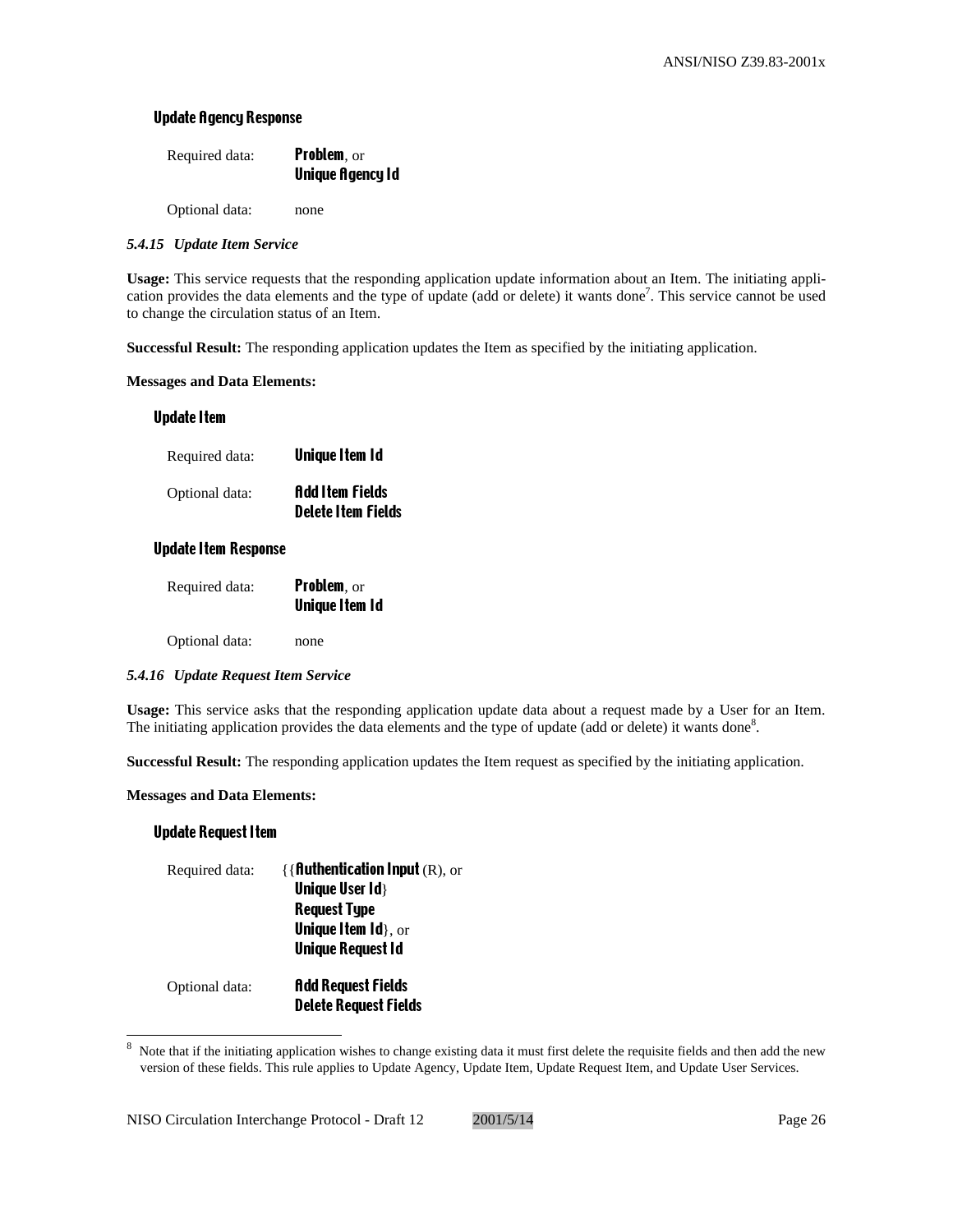# Item Element Type (R) User Element Type (R)

# Update Request Item Response

| Required data: | {Problem, and, optionally            |
|----------------|--------------------------------------|
|                | <b>Required Fee Amount</b> $\,$ , or |
|                | <b>Request Scope Type</b>            |
|                | <b>Request Type</b>                  |
|                | Unique Item Id                       |
|                | <b>Unique User Id</b>                |
| Optional data: | Date Available                       |
|                | <b>Fiscal Account Update Details</b> |
|                | Hold Pickup Date                     |
|                | <b>Item Optional Fields</b>          |
|                | User Optional Fields                 |

#### *5.4.17 Update User Service*

**Usage:** This service requests that the responding application update data about a User. The initiating application provides the data elements and the type of update (add or delete) it wants done<sup>9</sup>.

**Successful Result:** The responding application updates the User as specified by the initiating application.

#### **Messages and Data Elements:**

#### Update User

| Required data: | { <b>fluthentication lnput</b> $(R)$ , or<br><b>Unique User Id }</b> |
|----------------|----------------------------------------------------------------------|
| Optional data: | <b>Add User Fields</b><br><b>Delete User Fields</b>                  |

#### Update User Response

 $\overline{a}$ 

| Required data: | <b>Problem, or</b>    |
|----------------|-----------------------|
|                | <b>Unique User Id</b> |

Optional data: none

# *5.4.18 Update User Fiscal Account Service*

**Usage:** This service requests that the responding application update fiscal data about a User. The initiating application provides the type of update (specified via **Fiscal Action Type**) and fiscal details about the update it wants done.

**Successful Result**: The responding application updates the User fiscal data as specified by the initiating application.

<sup>9</sup> Note that if the initiating application wishes to change existing data it must first delete the requisite fields and then add the new version of these fields. This rule applies to Update Agency, Update Item, Update Request Item, and Update User Services.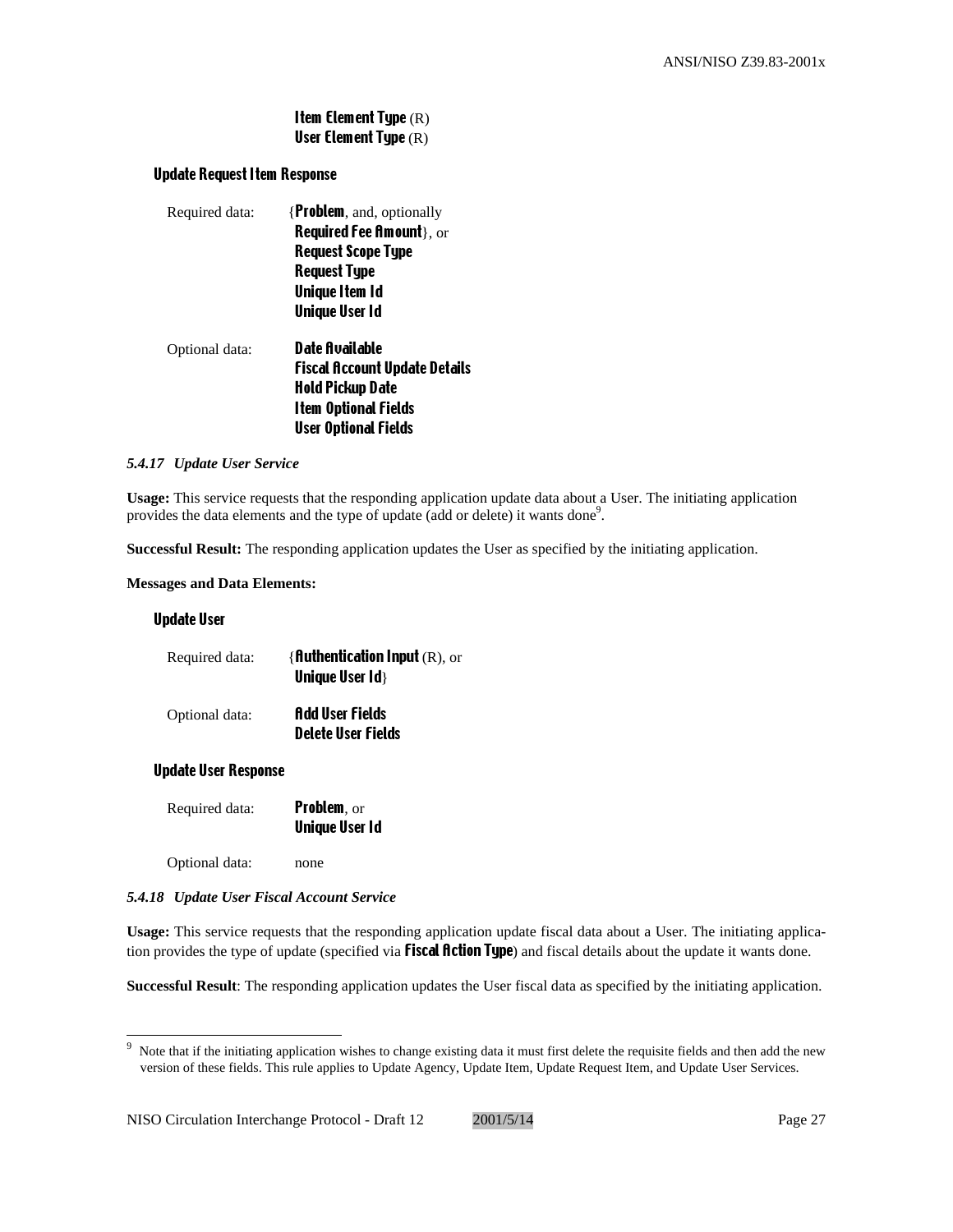# **Messages and Data Elements:**

# Update User Fiscal Account

| Required data: | { <b>Authentication Input</b> $(R)$ , or     |
|----------------|----------------------------------------------|
|                | <b>Unique User Id }</b>                      |
|                | $\{$ Existing Fiscal Transaction, $\alpha$ r |
|                | <b>New Fiscal Transaction</b>                |
|                | <b>Fiscal Action Type</b>                    |

Optional data: none

# Update User Fiscal Account Response

| Required data: | <b>Problem, or</b>                      |
|----------------|-----------------------------------------|
|                | <b>{Fiscal Transaction Reference Id</b> |
|                | <b>Unique User Id }</b>                 |

Optional data: none

# **5.5 Notification Service Type**

The Notification Service Type comprises services that permit an initiating application to notify a second application that creation or modification of data about a User, an Item, or an Agency has been effected, or that a notice has been sent. The second (responding) application must send an acknowledgement message in response to the notification. Note that all messages consist of a header (see Section 8) as a minimum. Unless a problem is detected, response messages of the Notification Service Type consist only of a header, which is not included in the service descriptions that follow. The services are presented in alphabetical order. They are summarized in Table 1 (pages 13-14).

# *5.5.1 Agency Created Service*

**Usage:** This service informs the responding application that a new Agency has been created. The initiating application provides the unique id of the Agency and some details about the Agency that has been created. Since this is a unilateral notification that an Agency has been created, the responder can only reply that it does or does not understand the message it has just received. Even though the message received was a unilateral notification of an action taken, the protocol state table (Section 7) requires that a response be sent<sup>10</sup>.

**Successful Result**: The responding application replies that it has understood the notification message.

#### **Messages and Data Elements:**

# Agency Created

 $\overline{a}$ 

| Required data: | Organization Name Information $(R)$ |
|----------------|-------------------------------------|
|                | <b>Unique Agency Id</b>             |

| Optional data: | <b>Address Information</b> $(R)$        |
|----------------|-----------------------------------------|
|                | <b>Agency User Privilege Type</b> $(R)$ |

<sup>&</sup>lt;sup>10</sup> In the event that the responder detects some sort of problem with the initiation message, the **Messaging Error** data element is returned immediately following the Response Header, specifying the nature of the problem. This action applies to all response messages of Notification Service Type.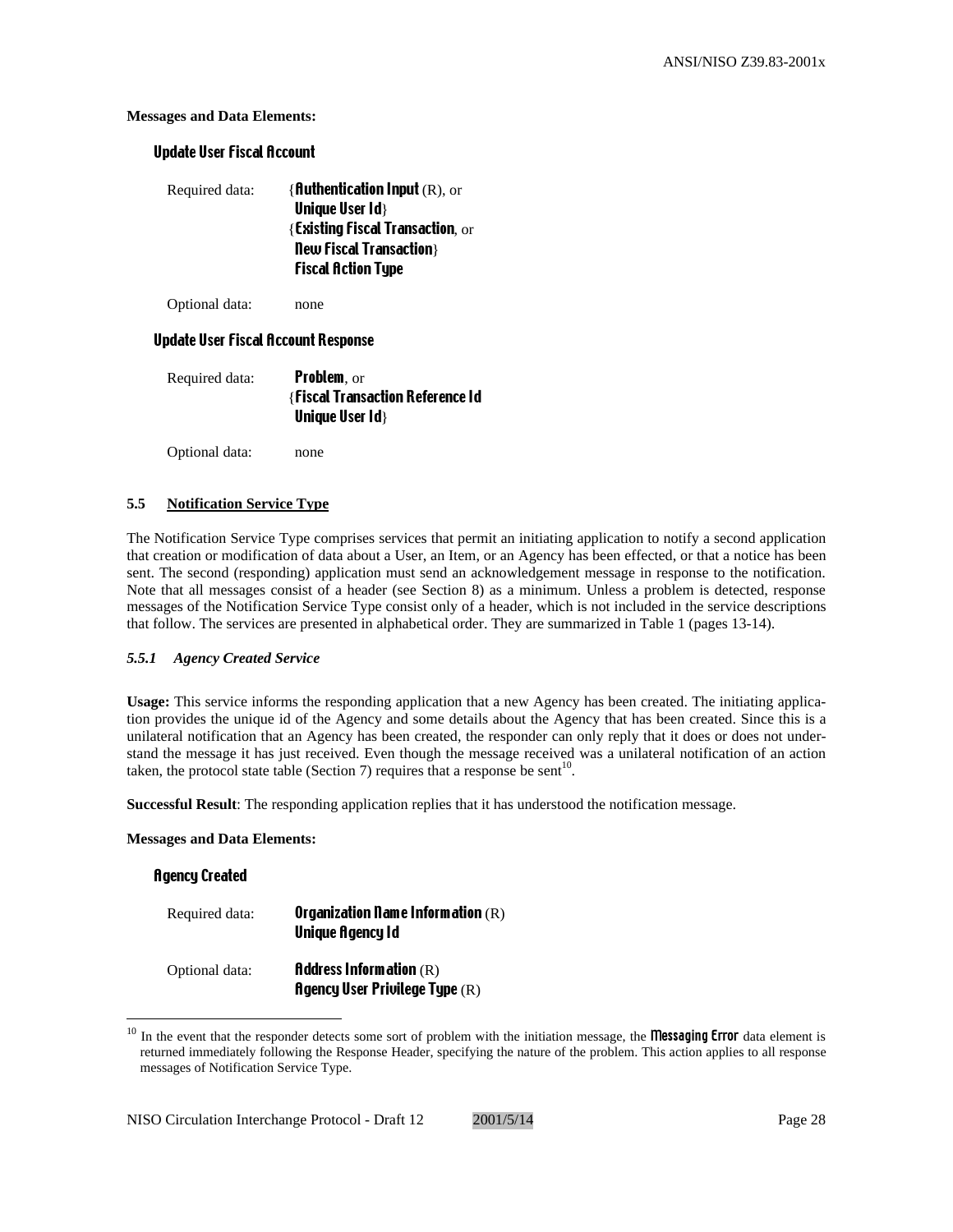# Authentication Prompt (R) CIP Roles Supported Type (R) Consortium Agreement (R)

#### Agency Created Response

Required data: none

Optional data Messaging Error (R)

#### *5.5.2 Agency Updated Service*

**Usage:** This service informs the responding application that one or more data elements of an Agency have been updated. It is assumed that the responding application has knowledge of the identified Agency. The initiating application provides the unique id of the Agency and details about the update that has been done. Since this is a unilateral notification that an Agency has been updated, the responder can only reply that it does or does not understand the message it has just received. Even though the message received was a unilateral notification of an action taken, the protocol state table (Section 7) requires that a response be sent.

**Successful Result**: The responding application replies that it has understood the notification message.

#### **Messages and Data Elements:**

#### Agency Updated

| Required data: | <b>Unique Agency Id</b>                                 |
|----------------|---------------------------------------------------------|
| Optional data: | <b>Add Agency Fields</b><br><b>Delete Agency Fields</b> |

#### Agency Updated Response

Required data: none

Optional data **Messaging Error**  $(R)$ 

#### *5.5.3 Circulation Status Updated Service*

**Usage:** This service informs the responding application that the circulation status of an Item has been updated. It is assumed that the responding application has knowledge of the identified Item. The initiating application provides the unique id of the Item, together with the new circulation status. One of the following three values from **Circulation** Status is valid here: Renew Still Pending, Item Not Renewed, or Item Overdue. No other values of Circulation Status are permitted for this service. Since this is a unilateral notification that an Item's circulation status has been updated, the responder can only reply that it does or does not understand the message it has just received. Even though the message received was a unilateral notification of an action taken, the protocol state table (Section 7) requires that a response be sent.

**Successful Result**: The responding application replies that it has understood the notification message.

**Messages and Data Elements:**

#### Circulation Status Updated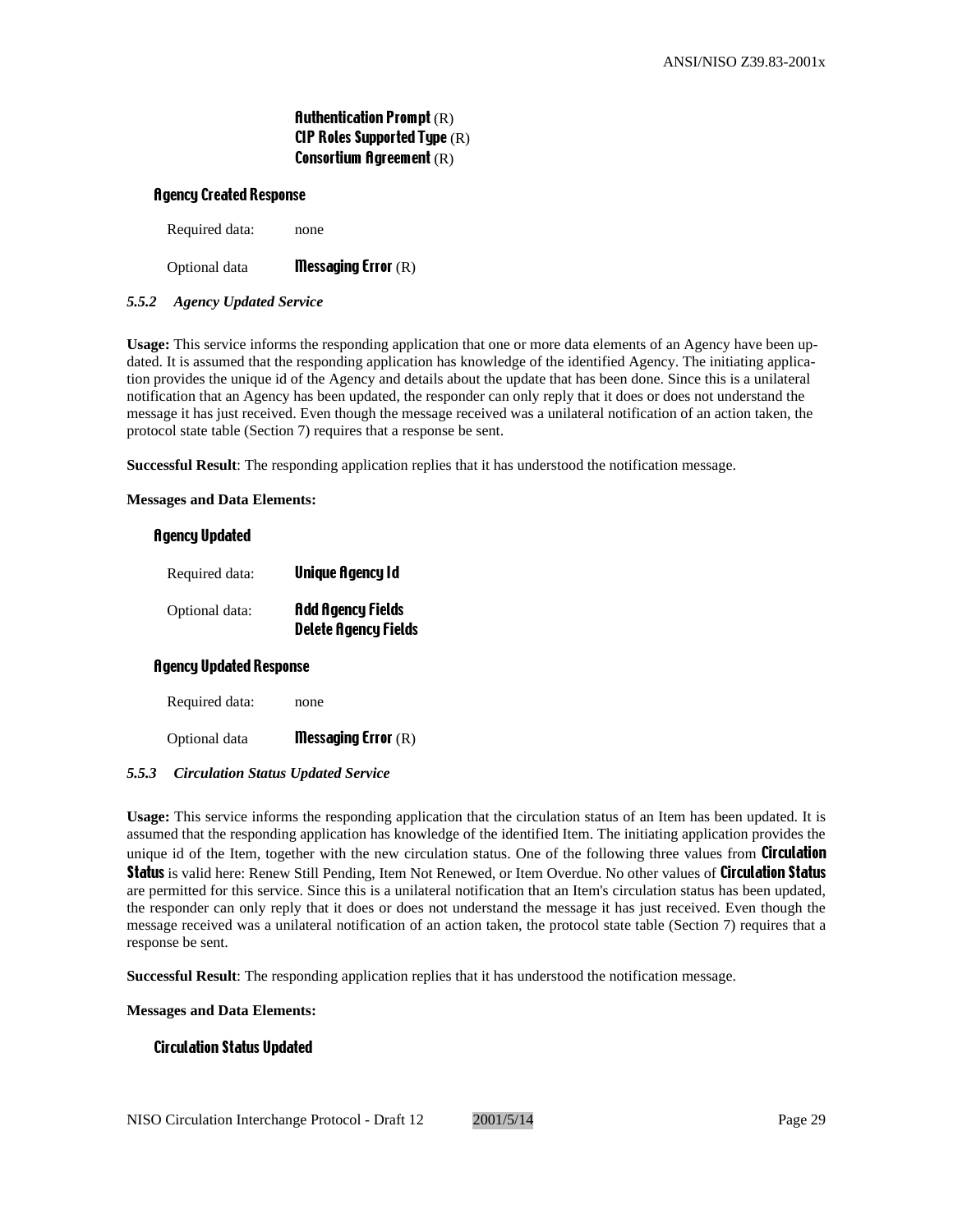| Required data: | <b>Circulation Status</b> |
|----------------|---------------------------|
|                | Unique Item Id            |
|                |                           |

Optional data none

#### Circulation Status Updated Response

Required data: none

Optional data **Messaging Error** (R)

#### *5.5.4 Item Checked In Service*

**Usage:** This service informs the responding application that an Item has been checked in. The initiating application provides the unique id of the Item, and may optionally supply some details related to the check in. Since this is a unilateral notification that an Item has been checked in, the responder can only reply that it does or does not understand the message it has just received. Even though the message received was a unilateral notification of an action taken, the protocol state table (Section 7) requires that a response be sent.

**Successful Result**: The responding application replies that it has understood the notification message.

**Messages and Data Elements:**

# Item Checked In

| Required data: | <b>Unique Item Id</b>                                                                                                                                     |
|----------------|-----------------------------------------------------------------------------------------------------------------------------------------------------------|
| Optional data: | <b>Fiscal Account Update Details</b><br><b>Item Optional Fields</b><br><b>Routing Information</b><br><b>Unique User Id</b><br><b>User Optional Fields</b> |
|                |                                                                                                                                                           |

#### Item Checked In Response

Required data: none

Optional data **Messaging Error** (R)

#### *5.5.5 Item Checked Out Service*

**Usage:** This service informs the responding application that an Item has been checked out to a User. The initiating application provides the unique id of the Item and, optionally, the User involved in the check out, and may optionally provide some other data related to the check out (such as the due date). An optional data element can be sent in the message to indicate the check out represents a renewal. If the message is sending a notification of the initial check out of the Item and this data element is sent, its value should be set to zero. Since this is a unilateral notification that an Item has been checked out, the responder can only reply that it does or does not understand the message it has just received. Even though the message received was a unilateral notification of an action taken, the protocol state table (Section 7) requires that a response be sent.

**Successful Result**: The responding application replies that it has understood the notification message.

#### **Messages and Data Elements:**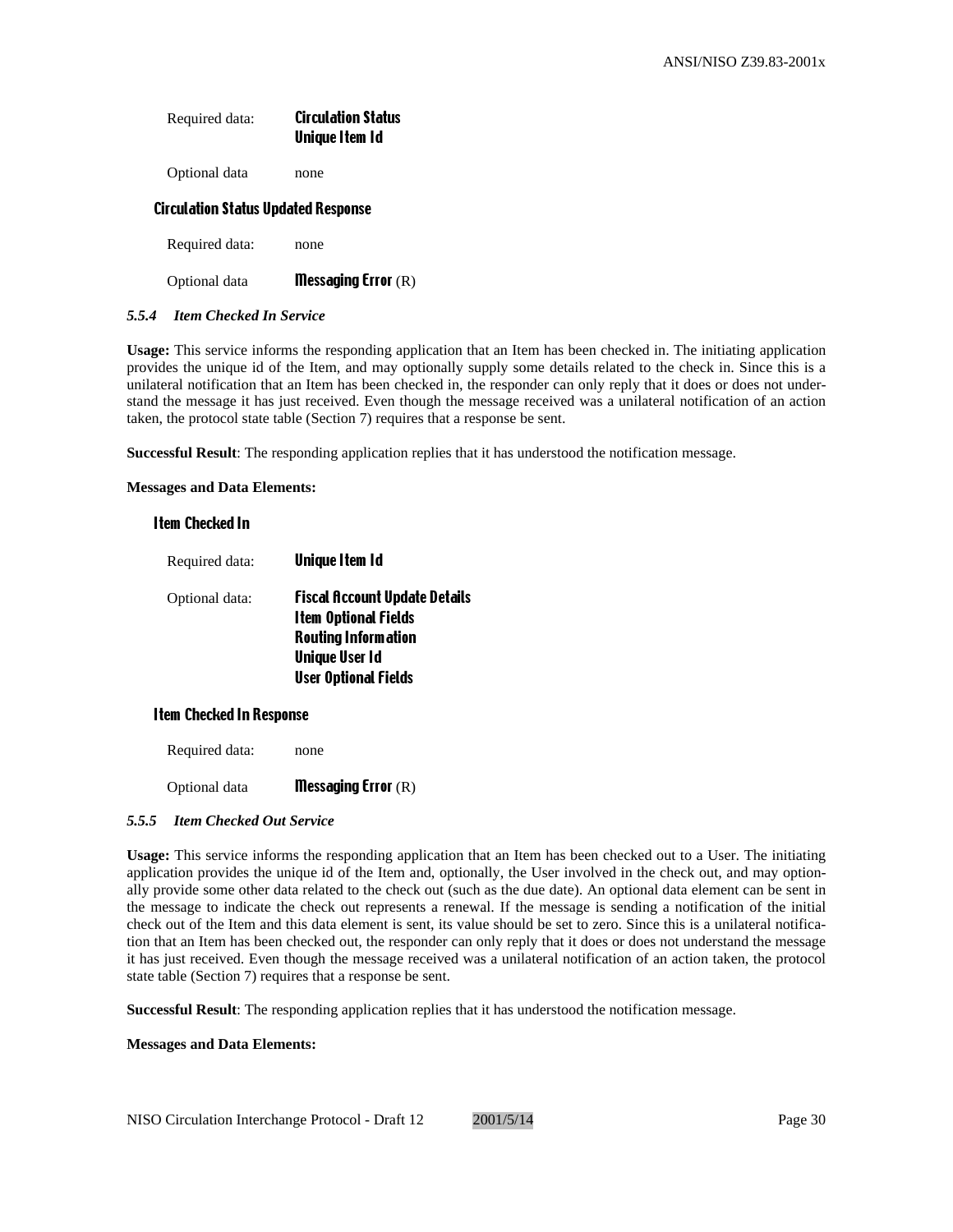# Item Checked Out

| Required data: | $\{$ Date Due, or<br><b>Non Returnable Flag, or</b><br>Unlimited Loan Flag }<br><b>Unique Item Id</b><br><b>Unique User Id</b>                                                                                             |
|----------------|----------------------------------------------------------------------------------------------------------------------------------------------------------------------------------------------------------------------------|
| Optional data: | <b>Electronic Resource Provided Flag</b><br><b>Fiscal Account Update Details</b><br><b>Item Optional Fields</b><br>Renewal Count<br><b>Shipping Information</b><br><b>Unique Request Id</b><br><b>User Optional Fields</b> |

# Item Checked Out Response

Required data: none

Optional data Messaging Error (R)

# *5.5.6 Item Claimed Returned Service*

**Usage:** This service informs the responding application that a User has claimed to have returned an Item. The initiating application provides the unique id of the Item and of the User. Since this is a unilateral notification that an Item has been claimed returned, the responder can only reply that it does or does not understand the message it has just received. Even though the message received was a unilateral notification of an action taken, the protocol state table (Section 7) requires that a response be sent.

**Successful Result**: The responding application replies that it has understood the notification message.

#### **Messages and Data Elements:**

#### Item Claimed Returned

| Required data: | <b>Date Claimed Returned</b><br>Unique Item Id<br><b>Unique User Id</b>                            |
|----------------|----------------------------------------------------------------------------------------------------|
| Optional data: | <b>Fiscal Account Update Details</b><br><b>Item Optional Fields</b><br><b>User Optional Fields</b> |

# Item Claimed Returned Response

| Required data: | none |
|----------------|------|
|----------------|------|

Optional data **Messaging Error** (R)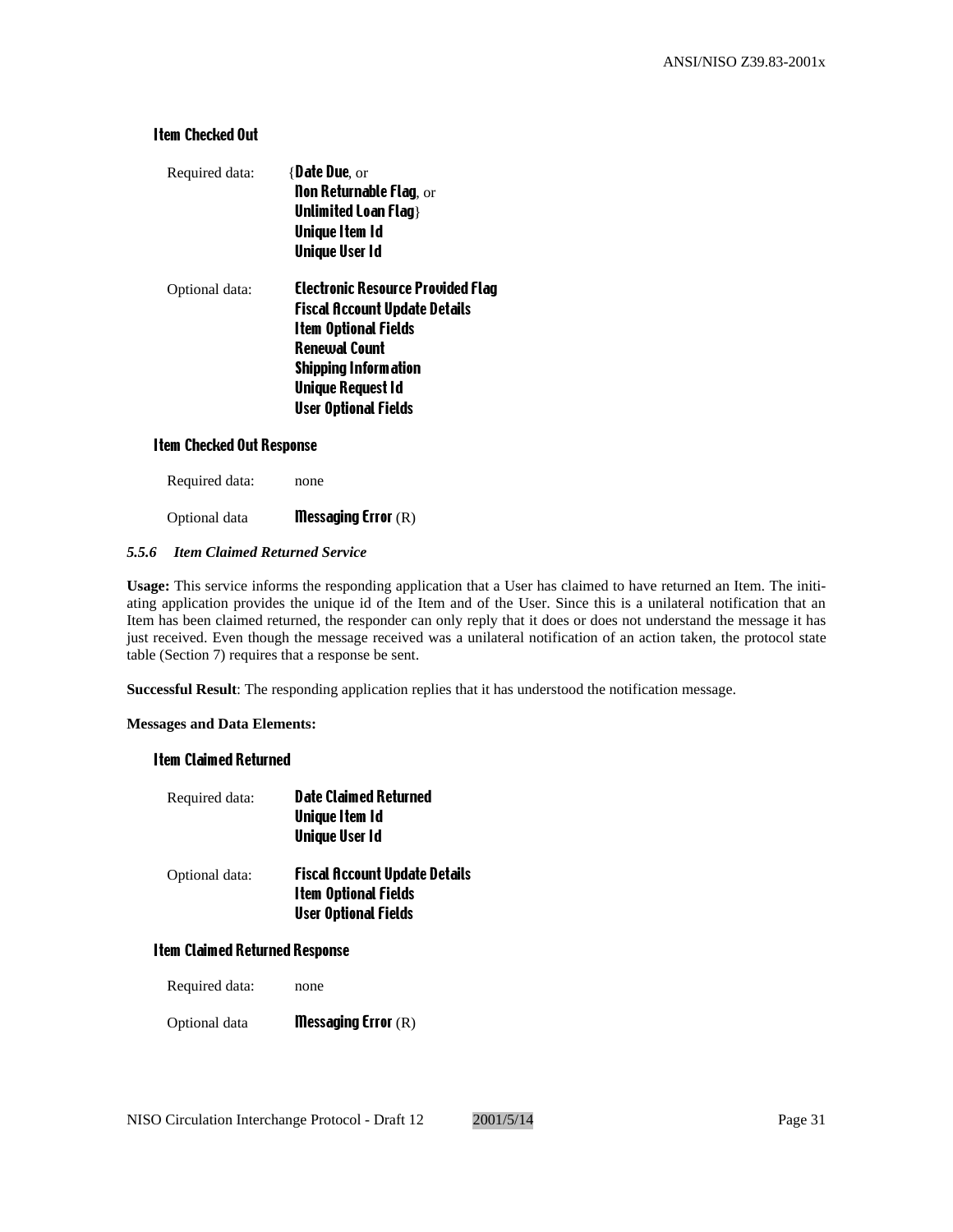#### *5.5.7 Item Created Service*

**Usage:** This service informs the responding application that a new Item has been created. The initiating application provides the unique id of the Item and some details about the Item that has been created. Since this is a unilateral notification that an Item has been created, the responder can only reply that it does or does not understand the message it has just received. Even though the message received was a unilateral notification of an action taken, the protocol state table (Section 7) requires that a response be sent.

**Successful Result**: The responding application replies that it has understood the notification message.

#### **Messages and Data Elements:**

# Item Created

| Required data: | <b>Bibliographic Description</b><br><b>Unique Item Id</b>     |
|----------------|---------------------------------------------------------------|
| Optional data: | <b>Circulation Category Type</b><br><b>Circulation Status</b> |
|                | <b>Item Description</b>                                       |
|                | <b>Location</b> $(R)$                                         |
|                | <b>Physical Condition</b>                                     |
|                | <b>Security Marker</b>                                        |

# Item Created Response

| Required data: | none |  |
|----------------|------|--|
|                |      |  |

Optional data Messaging Error (R)

#### *5.5.8 Item Recall Cancelled Service*

**Usage:** This service informs the receiver of the message that a recall that had previously been done on an Item has been cancelled. The initiating application provides the unique id of the Item, and may optionally provide the unique id of the User involved and other data related to cancellation of the recall. Since this is a unilateral notification that a recall of an Item has been cancelled, the responder can only reply that it does or does not understand the message it has just received. Even though the message received was a unilateral notification of an action taken, the protocol state table (Section 7) requires that a response be sent.

**Successful Result**: The responding application replies that it has understood the notification message.

#### **Messages and Data Elements:**

#### Item Recall Cancelled

Required data: **Unique Item Id** Optional data: Fiscal Account Update Details Item Optional Fields Unique User Id

User Optional Fields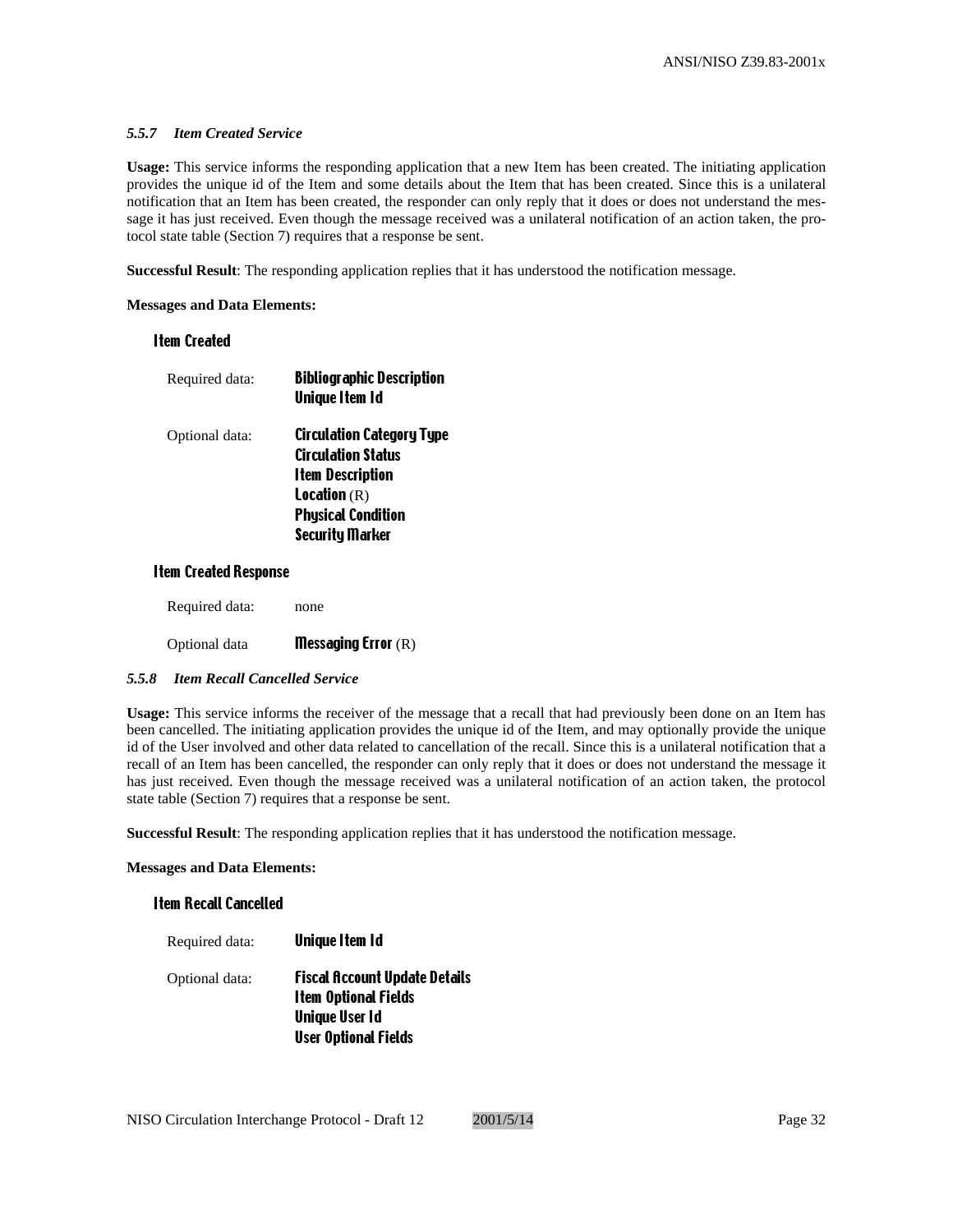# Item Recall Cancelled Response

| Optional data  | <b>Messaging Error</b> $(R)$ |
|----------------|------------------------------|
| Required data: | none                         |

#### *5.5.9 Item Recalled Service*

**Usage**: This service informs the responding application that an Item has been recalled. The initiating application provides the unique id of the Item that has been recalled, and may optionally supply other details associated with the recall. Since this is a unilateral notification that an Item has been recalled, the responder can only reply that it does or does not understand the message it has just received. Even though the message received was a unilateral notification of an action taken, the protocol state table (Section 7) requires that a response be sent.

**Successful Result**: The responding application replies that it has understood the notification message.

**Messages and Data Elements:**

#### Item Recalled

| Required data: | Date Due<br><b>Unique Item Id</b>                                                                                  |
|----------------|--------------------------------------------------------------------------------------------------------------------|
| Optional data: | <b>Item Optional Fields</b><br><b>Shipping Information</b><br><b>Unique User Id</b><br><b>User Optional Fields</b> |

#### Item Recalled Response

Required data: none

Optional data Messaging Error (R)

#### *5.5.10 Item Received Service*

**Usage:** This service informs the responding application that an Agency has received an Item. Whenever the Item has been received on behalf of a User, data about that User should be included in the message. Since this is a unilateral notification that an Item has been received, the responder can only reply that it does or does not understand the message it has just received. Even though the message received was a unilateral notification of an action taken, the protocol state table (Section 7) requires that a response be sent.

**Successful Result**: The responding application replies that it has understood the notification message.

#### Item Received

| Required data: | <b>Date Received</b><br><b>Unique Item Id</b>           |
|----------------|---------------------------------------------------------|
| Optional data: | <b>Item Optional Fields</b><br><b>Unique Request Id</b> |
|                | <b>Unique User Id</b>                                   |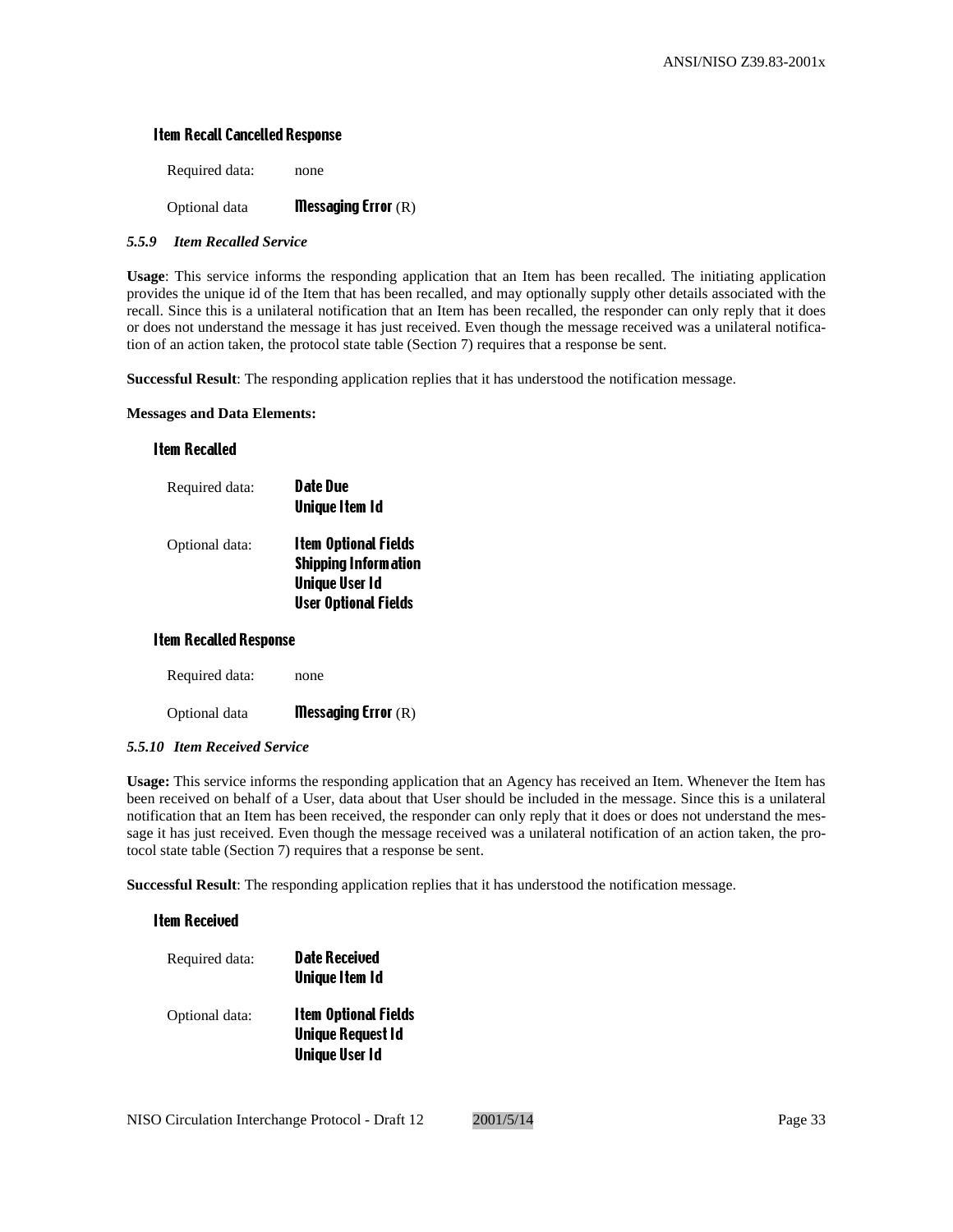# User Optional Fields

#### Item Received Response

Required data: none

# Optional data Messaging Error (R)

#### *5.5.11 Item Renewed Service*

**Usage:** This service informs the responding application that an Item has been renewed. The initiating application provides the unique id of the Item, and may optionally supply other details associated with the renewal. Since this is a unilateral notification that an Item has been renewed, the responder can only reply that it does or does not understand the message it has just received. Even though the message received was a unilateral notification of an action taken, the protocol state table (Section 7) requires that a response be sent.

**Successful Result**: The responding application replies that it has understood the notification message.

#### **Messages and Data Elements:**

#### Item Renewed

| Required data: | <b>Date Due</b><br><b>Unique Item Id</b>                     |
|----------------|--------------------------------------------------------------|
| Optional data: | Fiscal Account Update Details<br><b>Item Optional Fields</b> |
|                | <b>Renewal Count</b>                                         |
|                | <b>Unique User Id</b>                                        |
|                | <b>User Optional Fields</b>                                  |

#### Item Renewed Response

Required data: none

Optional data Messaging Error (R)

#### *5.5.12 Item Request Cancelled Service*

**Usage:** This service informs the responding application that a request for an Item that had previously been made has been cancelled. The initiating application provides the unique ids of the Item and User, and the type of the request being cancelled. It may optionally provide other details about the cancellation. Since this is a unilateral notification that a request for an Item has been cancelled, the responder can only reply that it does or does not understand the message it has just received. Even though the message received was a unilateral notification of an action taken, the protocol state table (Section 7) requires that a response be sent.

**Successful Result**: The responding application replies that it has understood the notification message.

**Messages and Data Elements:**

#### Item Request Cancelled

Required data: **Request Type**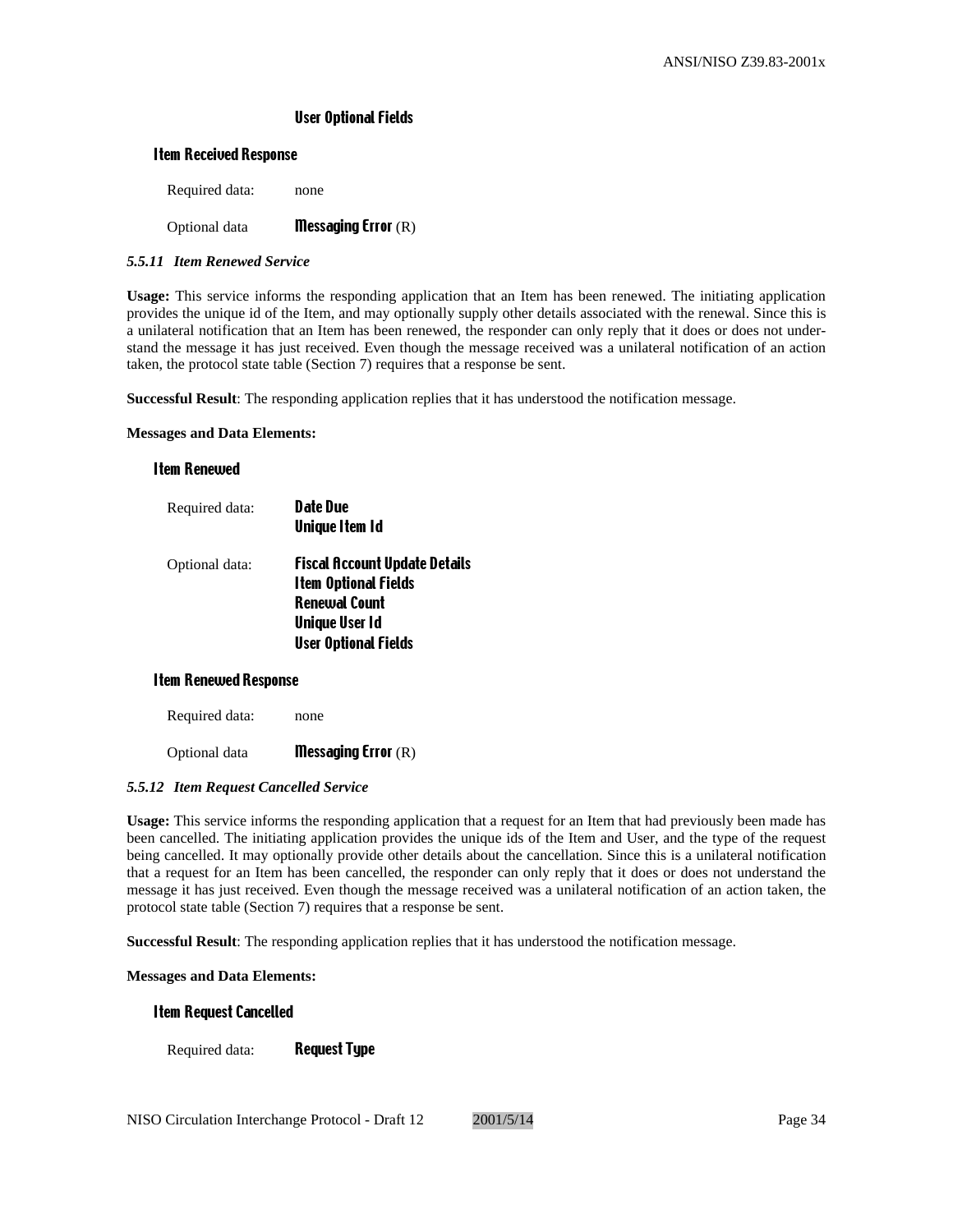{{Unique Item Id and, optionally Unique Request Id}, or Unique Request Id} Unique User Id

Optional data: Item Optional Fields Request Scope Type User Optional Fields

# Item Request Cancelled Response

Required data: none

Optional data **Messaging Error** (R)

# *5.5.13 Item Request Updated Service*

**Usage:** This service informs the responding application that a request for an Item, which may not be immediately available, has been updated. The initiating application provides the unique ids of the Item and User, and the type of request being made, or the unique id of the request. It may also optionally provide other details related to the request. Since this is a unilateral notification that an Item request has been updated, the responder can only reply that it does or does not understand the message it has just received. Even though the message received was a unilateral notification of an action taken, the protocol state table (Section 7) requires that a response be sent.

**Successful Result**: The responding application replies that it has understood the notification message.

#### **Messages and Data Elements:**

# Item Request Updated

Optional data

|                      | <b>{Request Type</b><br><b>Unique Item Id</b><br><b>Unique User <math>Id</math>, or</b><br><b>Unique Request Id</b> |
|----------------------|---------------------------------------------------------------------------------------------------------------------|
| $\ddot{\phantom{0}}$ | <b>Add Request Fields</b><br><b>Delete Request Fields</b>                                                           |

Item Optional Fields User Optional Fields

# Item Request Updated Response

Required data: none

Optional data Messaging Error (R)

#### *5.5.14 Item Requested Service*

**Usage:** This service informs the responding application that a request for an Item, which may not be immediately available, has been made. The initiating application provides the unique ids of the Item and User, and the type of request being made. It may also optionally provide other details related to the request. Since this is a unilateral notification that an Item has been requested, the responder can only reply that it does or does not understand the mes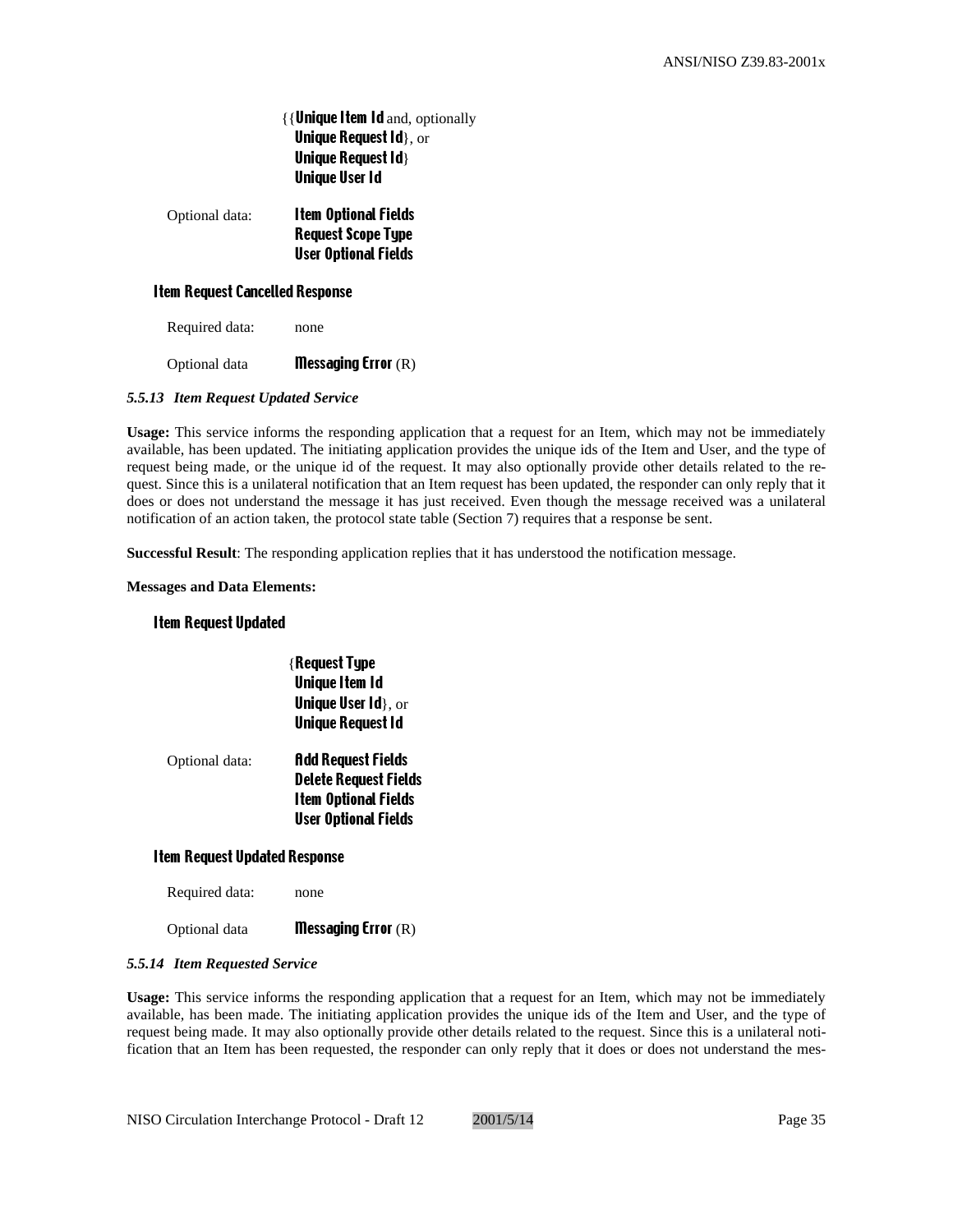sage it has just received. Even though the message received was a unilateral notification of an action taken, the protocol state table (Section 7) requires that a response be sent.

**Successful Result**: The responding application replies that it has understood the notification message.

#### **Messages and Data Elements:**

#### Item Requested

| Required data: | <b>Request Scope Type</b>              |
|----------------|----------------------------------------|
|                | <b>Request Type</b>                    |
|                | <b>Unique Item Id, <math>or</math></b> |
|                | { Unique Bibliographic Id              |
|                | <b>Unique Request Id}</b>              |
|                | Unique User Id                         |
| Optional data: | <b>Acknowledged Fee Amount</b>         |
|                | <b>Date Available</b>                  |
|                | Date Of User Request                   |
|                | <b>Farliest Date Deeded</b>            |
|                | <b>Item Optional Fields</b>            |
|                | Need Before Date                       |
|                | <b>Shipping Information</b>            |
|                | <b>User Optional Fields</b>            |

#### Item Requested Response

| <b>Messaging Error</b> $(R)$ |
|------------------------------|
|                              |

#### *5.5.15 Item Shipped Service*

**Usage:** This service informs the responding application that an Agency has shipped an Item. The date when the Item was shipped and the address to which it was shipped must be included in the message. Other shipping information may also be included. When shipment supports a User request, User data should be supplied with the message. Since this is a unilateral notification that an Item has been shipped, the responder can only reply that it does or does not understand the message it has just received. Even though the message received was a unilateral notification of an action taken, the protocol state table (Section 7) requires that a response be sent.

**Successful Result**: The responding application replies that it has understood the notification message.

# Item Shipped

| Required data: | <b>Date Shipped</b><br><b>Shipping Address</b><br><b>Unique Item ID</b> |
|----------------|-------------------------------------------------------------------------|
| Optional data: | <b>Item Optional Fields</b><br><b>Shipping Instructions</b>             |
|                | <b>Shipping Note</b>                                                    |
|                | <b>Unique Request Id</b>                                                |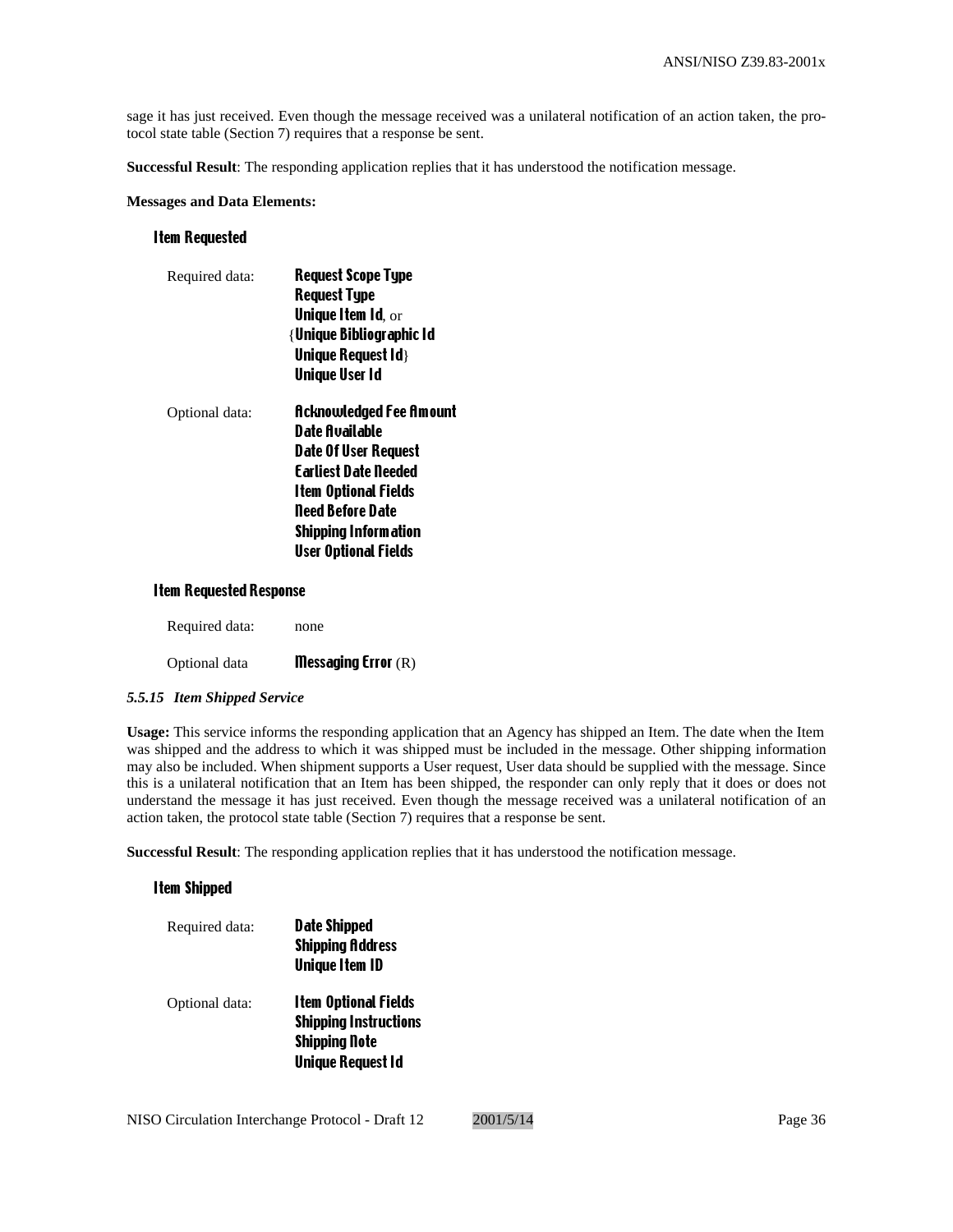## Unique User Id User Optional Fields

#### Item Shipped Response

| Optional data  | <b>Messaging Error</b> $(R)$ |
|----------------|------------------------------|
| Required data: | none                         |

#### *5.5.16 Item Updated Service*

**Usage:** This service informs the responding application that one or more data elements of an Item have been updated. It is assumed that the responding application has knowledge of the identified Item. This service may not be used to inform about a change of circulation status associated with any of the Update Service Type messages except Create Item. The initiating application provides the unique id of the Item and details about the update that has been done. Since this is a unilateral notification that an Item has been updated, the responder can only reply that it does or does not understand the message it has just received. Even though the message received was a unilateral notification of an action taken, the protocol state table (Section 7) requires that a response be sent.

**Successful Result**: The responding application replies that it has understood the notification message.

**Messages and Data Elements:**

#### Item Updated

| Required data: | Unique Item Id                                      |
|----------------|-----------------------------------------------------|
| Optional data: | <b>Add Item Fields</b><br><b>Delete Item Fields</b> |

## Item Updated Response

Required data: none

Optional data **Messaging Error** (R)

#### *5.5.17 User Created Service*

**Usage:** This service informs the responding application that a new User has been created. The initiating application provides the unique id of the User, and may provide additional data about the new User. Since this is a unilateral notification that a User has been created, the responder can only reply that it does or does not understand the message it has just received. Even though the message received was a unilateral notification of an action taken, the protocol state table (Section 7) requires that a response be sent.

**Successful Result**: The responding application replies that it has understood the notification message.

#### **Messages and Data Elements:**

## User Created

| Required data: | <b>Name Information</b><br><b>Unique User Id</b> |
|----------------|--------------------------------------------------|
| Optional data: | <b>Address Information</b> $(R)$                 |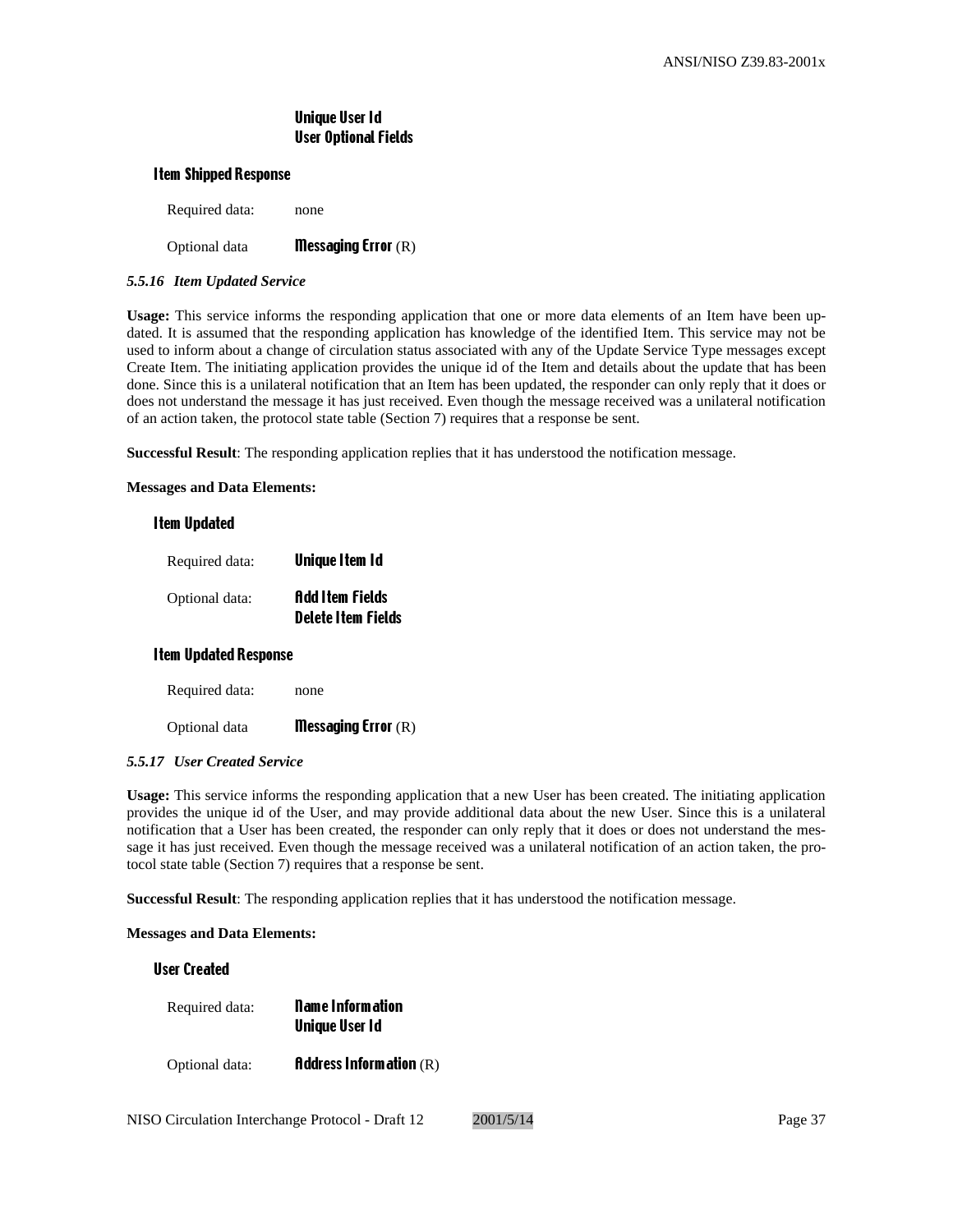Block Or Trap (R) Date Of Birth User Language (R) User Privilege (R)

#### User Created Response

Required data: none

Optional data Messaging Error (R)

#### *5.5.18 User Fiscal Account Updated Service*

**Usage:** This service informs the responding application that an update has been made to a User fiscal account It is assumed that the responding application has knowledge of the identified User. The initiating application provides the unique id of the User and details about the fiscal update that has been done. Since this is a unilateral notification that a User fiscal account has been updated, the responder can only reply that it does or does not understand the message it has just received. Even though the message received was a unilateral notification of an action taken, the protocol state table (Section 7) requires that a response be sent.

**Successful Result**: The responding application replies that it has understood the notification message.

#### **Messages and Data Elements:**

#### User Fiscal Account Updated

| Required data: | <b>Fiscal Account Update Details</b><br>Unique User Id |
|----------------|--------------------------------------------------------|
|                |                                                        |

Optional data none

#### User Fiscal Account Updated Response

Required data: none

Optional data Messaging Error (R)

#### *5.5.19 User Notice Sent Service*

**Usage:** This service informs the responding application that a notice has been sent to a User. The initiating application provides the unique id of the User, the type of notice that has been sent, and details about the notice. Since this is a unilateral notification that a notice has been sent to a User, the responder can only reply that it does or does not understand the message it has just received. Even though the message received was a unilateral notification of an action taken, the protocol state table (Section 7) requires that a response be sent.

 **Successful Result**: The responding application replies that it has understood the notification message.

**Messages and Data Elements:**

User Notice Sent

Required data: **Date Sent** 

Unique User Id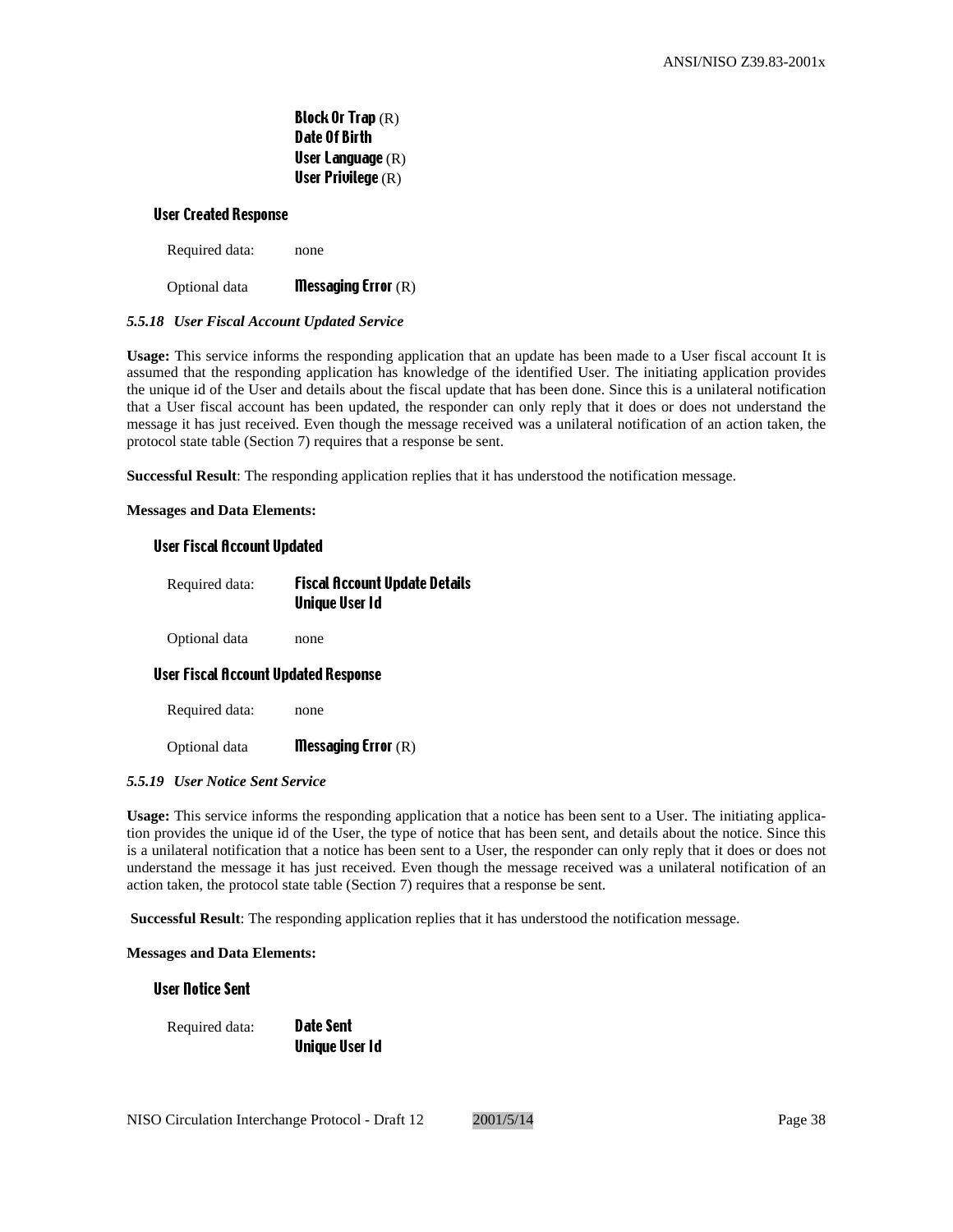#### User Notice Details

Optional data: **Notice Content** 

#### User Notice Sent Response

Required data: none

Optional data **Messaging Error** (R)

#### *5.5.20 User Updated Service*

**Usage:** This service informs the responding application that one or more data elements of a User have been updated. It is assumed that the responding application has knowledge of the identified User. The initiating application provides the unique id of the User and details about the update that has been done. Since this is a unilateral notification that a User has been updated, the responder can only reply that it does or does not understand the message it has just received. Even though the message received was a unilateral notification of an action taken, the protocol state table (Section 7) requires that a response be sent.

**Successful Result**: The responding application replies that it has understood the notification message.

**Messages and Data Elements:**

#### User Updated

| Required data: | Unique User Id                                      |
|----------------|-----------------------------------------------------|
| Optional data: | <b>Add User Fields</b><br><b>Delete User Fields</b> |

#### User Updated Response

| Required data: | none                         |
|----------------|------------------------------|
| Optional data  | <b>Messaging Error</b> $(R)$ |

## **6. Data Dictionary**

Following is an alphabetically arranged list of the data elements used in the messages defined in Section 5 (for a full alphabetical listing, see Appendix B).

Complex data elements are defined in terms of a hierarchical listing of their component simple elements. Indentations in the lists of data elements indicate the hierarchical structure of these elements.

Simple data elements are defined by structured definitions that include information on the nature and purpose of the data. Examples and notes are provided if available. If definitions are based on those of existing information standards, this is also noted. Full citations for these standards are recorded in Section 3.2.

Definitions for simple elements appear only once. If a simple element is in more than one compound element, the definition is included in the first occurrence of the element, and a reference is added from the second and subsequent compound elements to point to the location of the definition. If not specified, the definitions for the simple elements are found in the alphabetical listing.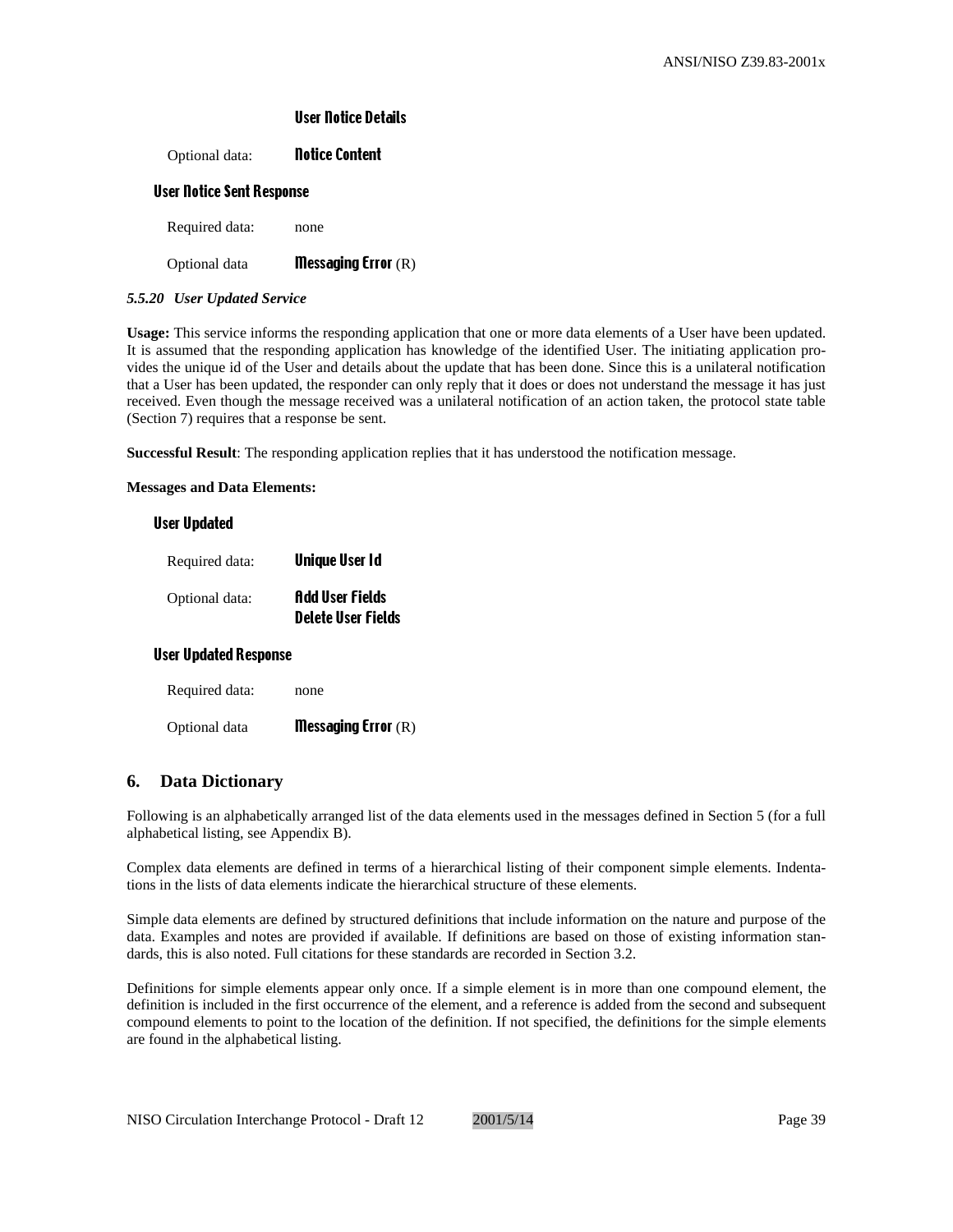Information that applies generally to a class of data is given in a scope note. Headings for scope notes are in italics. See, for example, the scope note entry for *Date.*

This Protocol allows for the definition of lists of values for the Enumeration data type outside the bounds of this standard. This extensibility permits implementers of the protocol to customize the enumerated lists to meet the requirements of the community using the protocol for the interchange of circulation information. Each data element defined as "Enumeration of values as specified in a scheme" consists of a pair of data elements, Scheme and Value. **Scheme** is a text string used to identify the authority determining the list of values for the enumeration. **Value** is a number, code, word or phrase from that authoritative list of values. The only relationship between or among the values of a list is that implied by their membership in the list. See Appendix A for more details on the use of enumerations.

## **Enumerated Types**

There are two classes of Enumeration Types: Closed Enumerated Type Open Enumerated Type

A cross-application profile can assign a restricted set of values required to support essential protocol messaging activities, and no other values are appropriate. These enumerated types, e.g., Item Element Type, and Failure Type, are defined as **Closed Enumerated Types**. Additional enumerated types that use external international standard lists of codes, e.g., Language Type, are also Closed. A Closed Enumerated Type possesses a scheme that SHALL be supported by applications conformant with a specified cross-application profile. No other schemes may be defined for closed enumerated types.

An **Open Enumerated Type** possesses a scheme that SHALL be supported by applications conformant with a specified cross-application profile. Note that the lists of values are not comprehensive and implementer groups may develop additional schemes for these enumerated types to cover their implementation requirements. Thus, an application may choose to support additional schemes for open enumerated types. Core lists of values that are to be supported by all implementations are defined for many open enumerated types, e.g., Address Role Type, Bibliographic Level. For other open enumerated types, such as Unique Agency Id and Currency Code, the lists of values should be derived from standard lists of codes or other registries, as identified.

In Section 5, data elements are shown to be required or optional, repeatable or not. The precise nature of each data element's type, encoding, and other related specifications are given in a cross-application profile (see Section 9).

| Data Element Name              | <b>Data Element Definition</b>                                                                                                                                                                    |
|--------------------------------|---------------------------------------------------------------------------------------------------------------------------------------------------------------------------------------------------|
| <b>Acknowledged Fee Amount</b> | Monetary value in a specified currency (i.e., <b>Amount</b> ), acknowledged by a<br>User as the fee charged for a requested service. See Amount for the defini-<br>tion of this compound element. |
| <b>Add Agency Fields</b>       |                                                                                                                                                                                                   |
| Organization Name Information  |                                                                                                                                                                                                   |
| Address Information            |                                                                                                                                                                                                   |
| <b>Authentication Prompt</b>   |                                                                                                                                                                                                   |
| CIP Roles Supported Type       |                                                                                                                                                                                                   |
| Consortium Agreement           |                                                                                                                                                                                                   |
| Agency User Privilege Type     |                                                                                                                                                                                                   |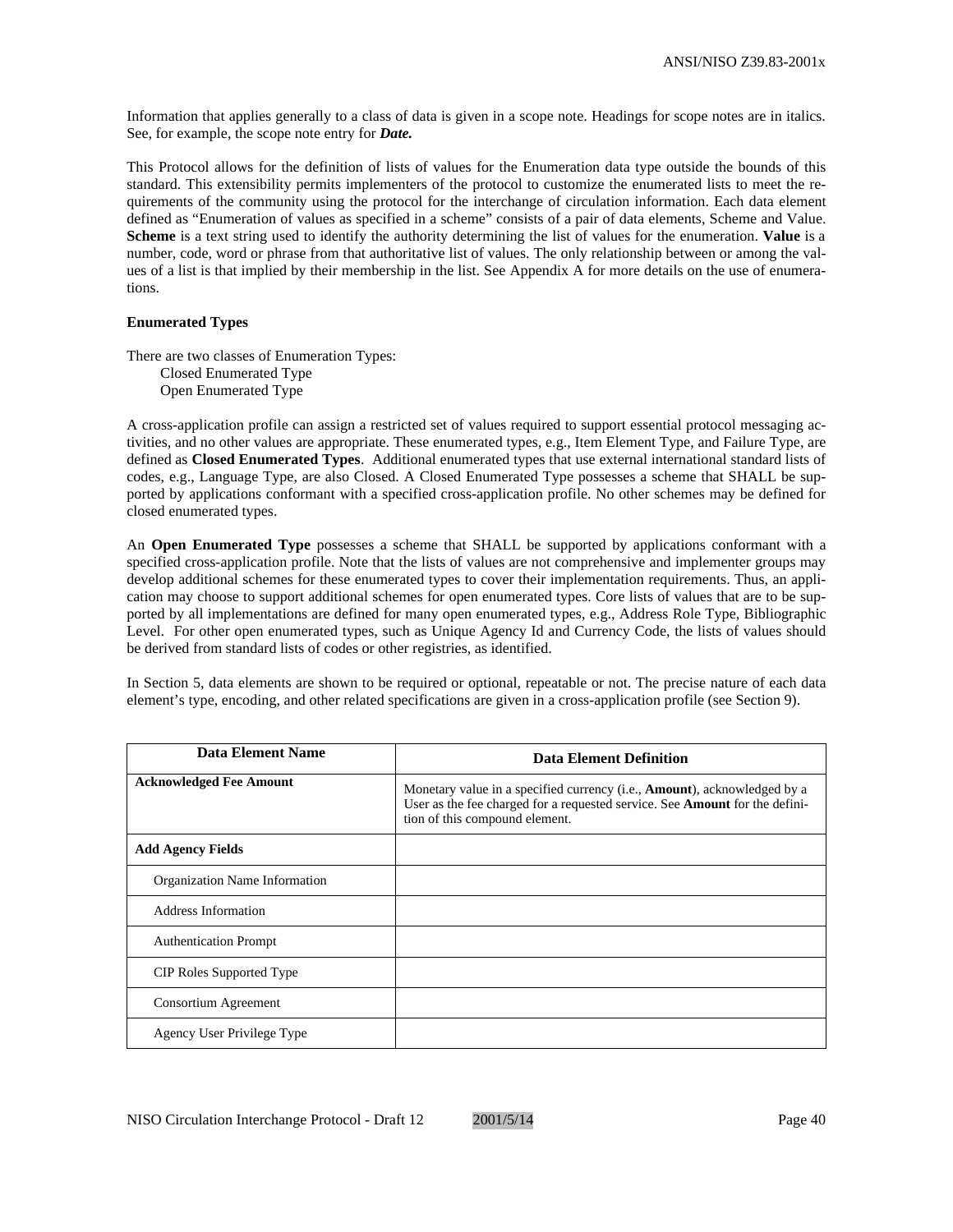| <b>Add Item Fields</b>           |                                                                                                                                                                                                                                                                            |
|----------------------------------|----------------------------------------------------------------------------------------------------------------------------------------------------------------------------------------------------------------------------------------------------------------------------|
| <b>Bibliographic Description</b> |                                                                                                                                                                                                                                                                            |
| Circulation Category Type        |                                                                                                                                                                                                                                                                            |
| Item Description                 |                                                                                                                                                                                                                                                                            |
| Location                         |                                                                                                                                                                                                                                                                            |
| Physical Condition               |                                                                                                                                                                                                                                                                            |
| Security Marker                  |                                                                                                                                                                                                                                                                            |
| <b>Add Request Fields</b>        |                                                                                                                                                                                                                                                                            |
| Acknowledged Fee Amount          |                                                                                                                                                                                                                                                                            |
| Date Available                   |                                                                                                                                                                                                                                                                            |
| Date Of User Request             |                                                                                                                                                                                                                                                                            |
| <b>Earliest Date Needed</b>      |                                                                                                                                                                                                                                                                            |
| Need Before Date                 |                                                                                                                                                                                                                                                                            |
| Request Scope Type               |                                                                                                                                                                                                                                                                            |
| Request Type                     |                                                                                                                                                                                                                                                                            |
| Shipping Information             |                                                                                                                                                                                                                                                                            |
| Unique Item Id                   |                                                                                                                                                                                                                                                                            |
| Unique User Id                   |                                                                                                                                                                                                                                                                            |
| <b>Add User Fields</b>           |                                                                                                                                                                                                                                                                            |
| Authentication Input             |                                                                                                                                                                                                                                                                            |
| Name Information                 |                                                                                                                                                                                                                                                                            |
| Address Information              |                                                                                                                                                                                                                                                                            |
| User Language                    |                                                                                                                                                                                                                                                                            |
| Date Of Birth                    |                                                                                                                                                                                                                                                                            |
| User Privilege                   |                                                                                                                                                                                                                                                                            |
| <b>Block Or Trap</b>             |                                                                                                                                                                                                                                                                            |
| <b>Address Information</b>       | Information on the name of the place to which messages are directed. In-<br>cludes both physical and electronic address information, associated with<br>both Users and Agencies.<br>Source: Data structure adapted from preliminary draft of ISO/DIS<br>$\bullet$<br>2146. |
| Unique User Id                   |                                                                                                                                                                                                                                                                            |
| Unique Agency Id                 |                                                                                                                                                                                                                                                                            |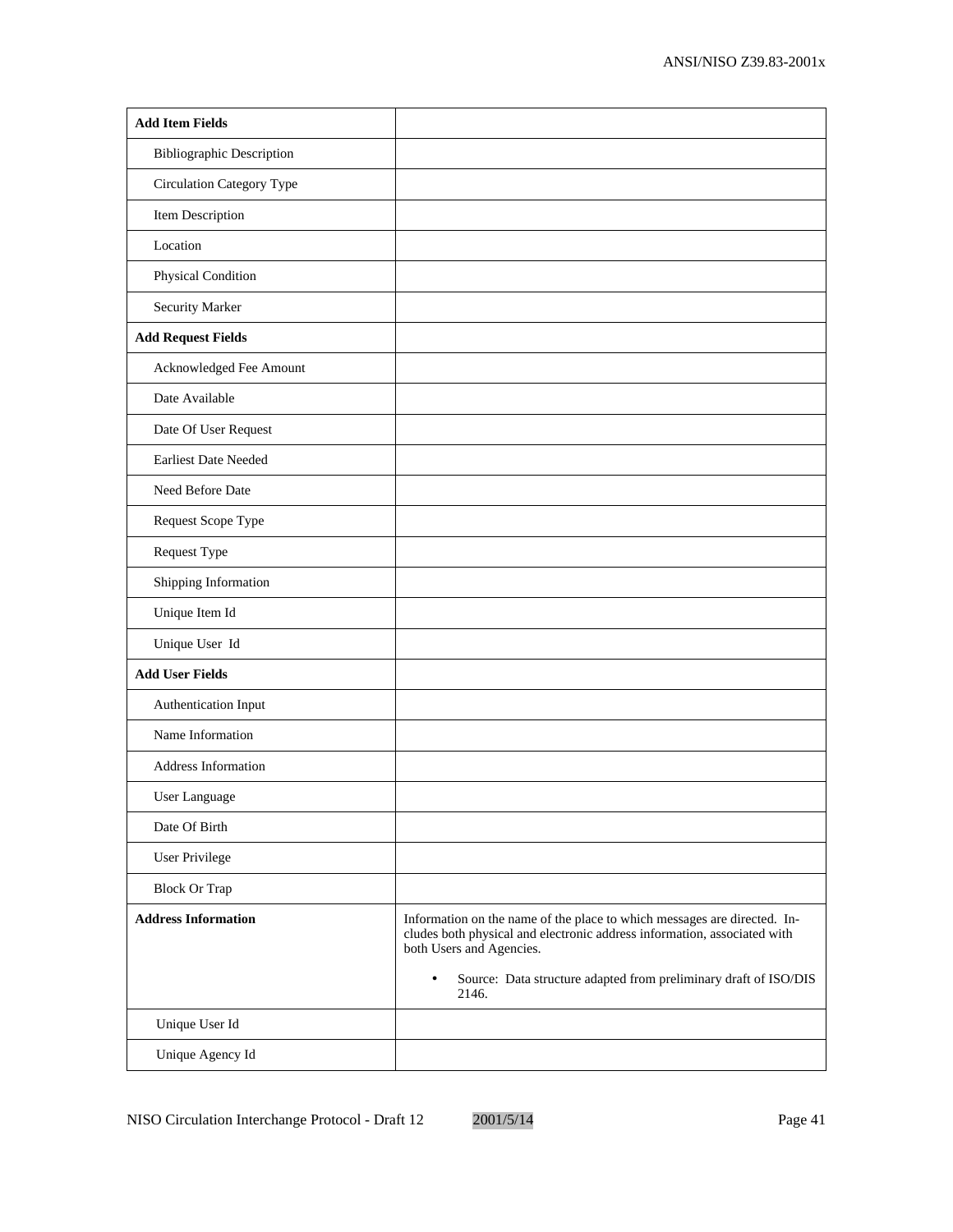| <b>Address Role Type</b>      | Enumeration of values as specified in a scheme; describes a purpose or role<br>of the address associated with an Agency or a User. An address may have<br>one or more purposes or roles for any one Agency or User.                                  |
|-------------------------------|------------------------------------------------------------------------------------------------------------------------------------------------------------------------------------------------------------------------------------------------------|
|                               | Examples: bill to, ship to (for an agency), bill to, home, work (for<br>a user)                                                                                                                                                                      |
|                               | Address Role Type is an open enumerated type.<br>٠                                                                                                                                                                                                   |
| Valid From Date               |                                                                                                                                                                                                                                                      |
| Valid To Date                 |                                                                                                                                                                                                                                                      |
| <b>Physical Address</b>       | Designated geographical location recognized by a postal authority or other<br>carrier, to which things may be delivered, as distinguished from Electronic<br>Address.                                                                                |
| Physical Address Type         | Enumeration of values as specified in a scheme; indicates whether this<br>physical address is a street address or a postal address.                                                                                                                  |
|                               | Examples: postal address, street address                                                                                                                                                                                                             |
|                               | Physical Address Type is an open enumerated type.<br>٠                                                                                                                                                                                               |
| <b>Formatted Address</b>      |                                                                                                                                                                                                                                                      |
| Formatted Address Type        | Enumeration of values as specified in a scheme; identifies the type of for-<br>matting present in Formatted Address Data.                                                                                                                            |
|                               | Examples: HTML, newline-delimited text                                                                                                                                                                                                               |
|                               | Formatted Address Type is an open enumerated type.                                                                                                                                                                                                   |
| <b>Formatted Address Data</b> | Text string; provides complete physical address in a single string. String<br>may contain simple processing information such as line breaks to be used<br>when formatting information for output, such as a screen display or an ad-<br>dress label. |
| <b>Structured Address</b>     | Physical address information with components elements to permit parsing,<br>allowing for the component elements to be assembled in the order and for-<br>mat most suited to a given use.                                                             |
| Location Within Building      | Text string; gives name of a location within a building or building complex.<br>Used to provide more detailed information when the Street element is not<br>sufficient to identify a particular location.                                            |
|                               | Examples: Suite 42, Level 4.                                                                                                                                                                                                                         |
|                               | Source: ISO 8459-4                                                                                                                                                                                                                                   |
| House Name                    | Text string; gives name of a house, building or building complex.                                                                                                                                                                                    |
| Street                        | Text string; gives name of the location of a house, building or building com-<br>plex within a city or district                                                                                                                                      |
|                               | Source: Variation on ISO 8459-4.                                                                                                                                                                                                                     |
| Post Office Box               | Text string; gives box number assigned by the postal authority                                                                                                                                                                                       |
|                               | Source: ISO 8459-4                                                                                                                                                                                                                                   |
| District                      | Text string; gives name of a sub-entity within a country such as a parish,<br>county or district.                                                                                                                                                    |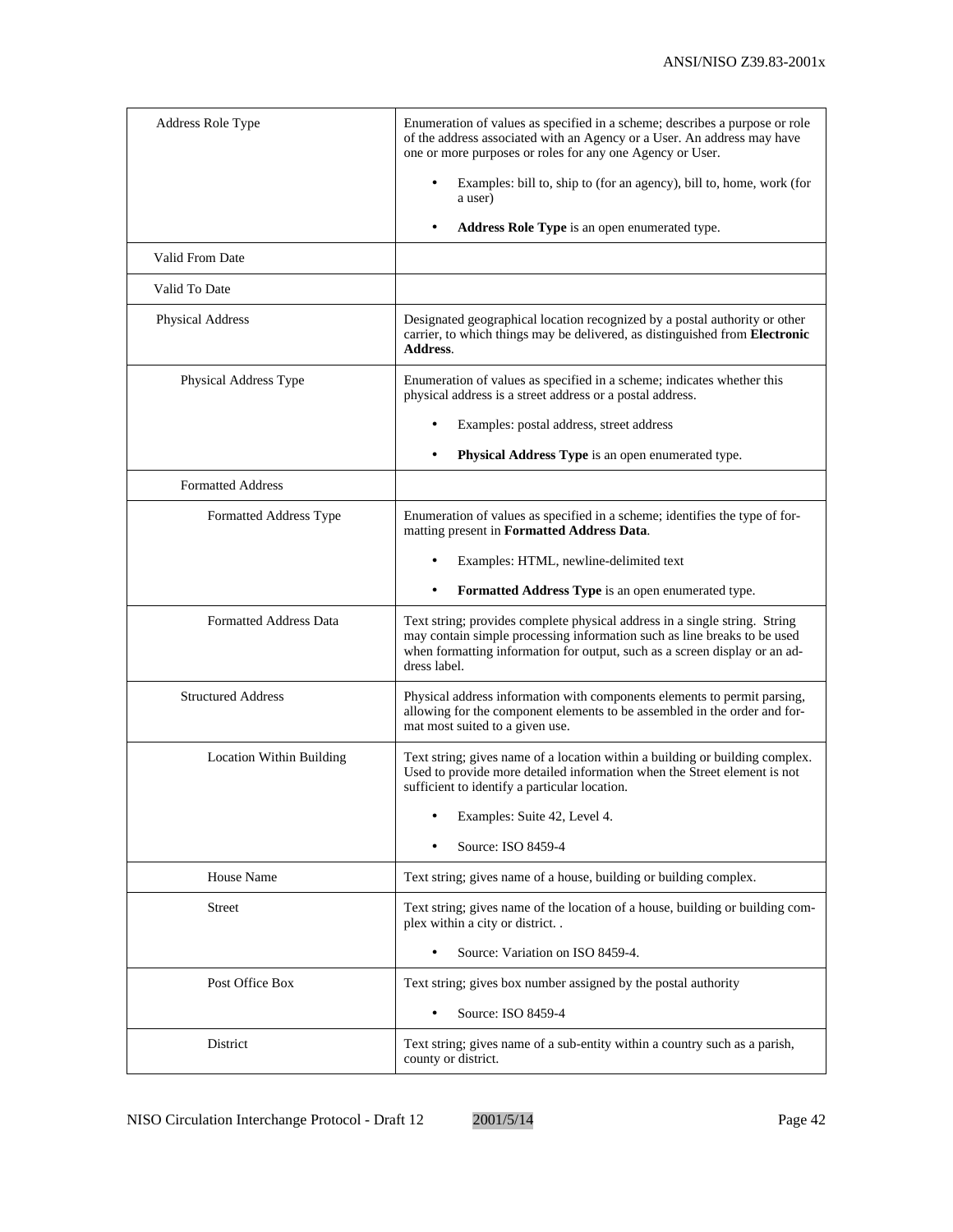|                                   | Source: ISO 8459-4<br>$\bullet$                                                                                                                                                      |
|-----------------------------------|--------------------------------------------------------------------------------------------------------------------------------------------------------------------------------------|
| Line 1                            | Text string; gives one or more of location-within-building, house-name,<br>street, post office box and/or district when a lower level of granularity is not<br>needed.               |
| Line 2                            | Text string; gives one or more of house-name, street, post office box and/or<br>district when Line 1 is not sufficient.                                                              |
| Locality                          | Text string; gives name of a city, suburb or postal area.                                                                                                                            |
|                                   | Note: ISO 8459-4 uses term "City" for this concept.                                                                                                                                  |
| Region                            | Text string; gives name of an area within a country such as a state, province,<br>department or prefecture.                                                                          |
|                                   | Source: ISO 8459-4.                                                                                                                                                                  |
| Country                           | Text string; gives name of a country.                                                                                                                                                |
| Postal Code                       | Text string; gives code assigned by the postal authorities of a country that<br>uniquely identifies an address or groups of addresses.                                               |
|                                   | Examples:                                                                                                                                                                            |
|                                   | ZIP code (USA): 20814                                                                                                                                                                |
|                                   | Postal code (Canada): K1A 0N4                                                                                                                                                        |
|                                   | Source: ISO 8459-4<br>$\bullet$                                                                                                                                                      |
| Care Of                           | Text string; gives name of a person, organization, or organizational unit to<br>whose attention the addressed Item is intended to be directed.                                       |
| <b>Electronic Address</b>         |                                                                                                                                                                                      |
| Electronic Address Type           | Enumeration of values as specified in a scheme; identifies the type of ad-<br>dress used to communication electronically with an Agency or a User.                                   |
|                                   | Examples: electronic mail address, IP address, telephone number                                                                                                                      |
|                                   | Electronic Address Type is an open enumerated type.                                                                                                                                  |
| Electronic Address Data           | Text string; provides the electronic address.                                                                                                                                        |
| <b>Agency Element Type</b>        | Enumeration of values as specified in a scheme; identifies the elements of<br>the Agency Object on which queries (i.e., lookups) can be made.                                        |
|                                   | Examples: Organization Name Information, Address Information,<br>Agency User Privilege Type                                                                                          |
|                                   | Agency Element Type is a closed enumerated type.                                                                                                                                     |
| <b>Agency User Privilege Type</b> | Enumeration of values as specified in a scheme; identifies the types of<br>privileges that may be granted by a particular Agency or available for Users<br>of a specific consortium. |
|                                   | Examples: undergraduate, graduate, faculty (for a university);<br>adult, juvenile, (for a public library)                                                                            |
|                                   | Note: Agency User Privilege Type is an open enumerated type.                                                                                                                         |
| Amount                            | The amount of a fiscal charge or fee.                                                                                                                                                |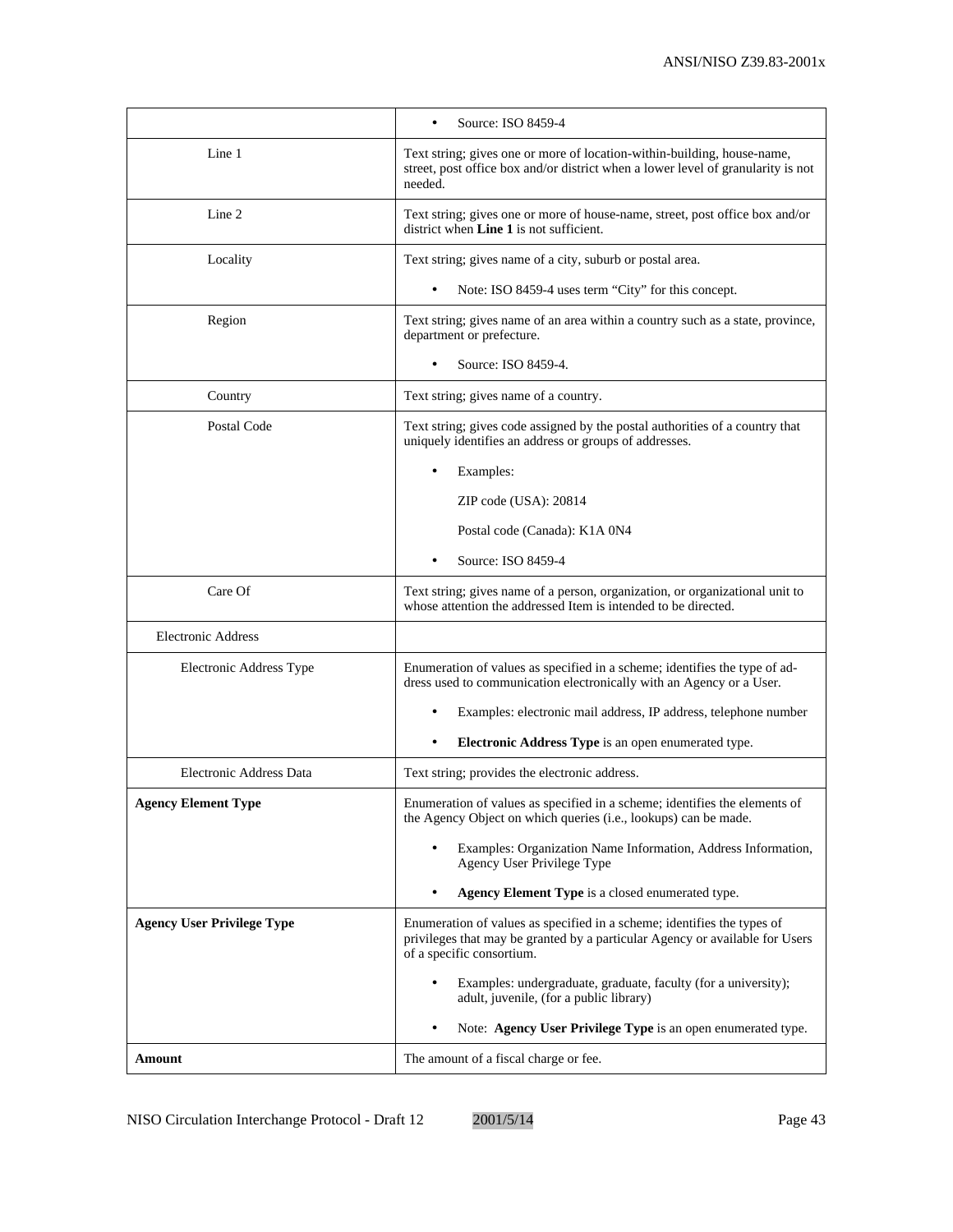| <b>Currency Code</b>              | Enumeration of valid currency code values as specified in ISO 4217; indi-<br>cates the type of currency of a particular sum of money.                                                                                                                                                                                                        |
|-----------------------------------|----------------------------------------------------------------------------------------------------------------------------------------------------------------------------------------------------------------------------------------------------------------------------------------------------------------------------------------------|
|                                   | Examples: Canadian dollar: CAD; French franc: FRF; Egyptian<br>pound: EGP.                                                                                                                                                                                                                                                                   |
|                                   | Currency Code is an open enumerated type. Although standard<br>$\bullet$<br>codes representing monetary currency for government entities are<br>listed in ISO 4217, the designation of Currency Code as an open<br>enumerated type pemits libraries to develop additional schemes<br>for library "pseudo-currencies", such as IFLA vouchers. |
| <b>Monetary Value</b>             | Integer expressed as positive, negative or zero, multiplied by ten to the<br>power M, where M is the value of the Minor unit for that currency as de-<br>fined in ISO 4217, Section 6. Gives the <b>Amount</b> in terms of the value of<br><b>Currency Code.</b>                                                                             |
| <b>Authentication Input</b>       | Information, such as passwords, provided by User when prompted, used in<br>authentication of the User.                                                                                                                                                                                                                                       |
| Authentication Data Type          | Enumeration of values as specified in a scheme; identifies the format of the<br>authentication data that an Agency requires.                                                                                                                                                                                                                 |
|                                   | Examples: Text, Audio, Image, Video.                                                                                                                                                                                                                                                                                                         |
|                                   | Authentication Data Type is an open enumerated type.                                                                                                                                                                                                                                                                                         |
| Authentication Input Type         | Enumeration of values as specified in a scheme; identifies the nature of the<br>data to be supplied for the purpose of authenticating a User.                                                                                                                                                                                                |
|                                   | Examples: Barcode Id, PIN, User Name                                                                                                                                                                                                                                                                                                         |
|                                   | Authentication Input Type is an open enumerated type.<br>٠                                                                                                                                                                                                                                                                                   |
| Authentication Input Data         | Text string input by a User in response to an authentication prompt. The<br>nature of the data is specified by Authentication Data Type.                                                                                                                                                                                                     |
| <b>Authentication Prompt</b>      | Agency-specific data; used to prompt a User for entry of authentication data.                                                                                                                                                                                                                                                                |
| Authentication Data Type          | See definition for this element under <b>Authentication Input</b> .                                                                                                                                                                                                                                                                          |
| <b>Authentication Prompt Type</b> | Enumeration of values as specified in a scheme; identifies the nature of the<br>authentication prompt.                                                                                                                                                                                                                                       |
|                                   | Examples: Clear Text, Text With Hidden Response                                                                                                                                                                                                                                                                                              |
|                                   | Authentication Data is an open enumerated type.                                                                                                                                                                                                                                                                                              |
| <b>Authentication Prompt Data</b> | Text string(s) of the type specified by Authentication Prompt Type; repre-<br>senting prompts used by that Agency to request input of authentication data.                                                                                                                                                                                   |
|                                   | Examples: Enter User number: or Enter PIN: or Place right index<br>$\bullet$<br>finger on pad:                                                                                                                                                                                                                                               |
| <b>Bibliographic Description</b>  |                                                                                                                                                                                                                                                                                                                                              |
| Author                            | Text string; gives name of person or corporate body responsible for the in-<br>tellectual or artistic content of an Item, including composers, creators or<br>originators of an Item.                                                                                                                                                        |
|                                   | Source: ISO 10161-1                                                                                                                                                                                                                                                                                                                          |
| Author Of Component               | Text string; gives name of author of a bibliographic item that is a component                                                                                                                                                                                                                                                                |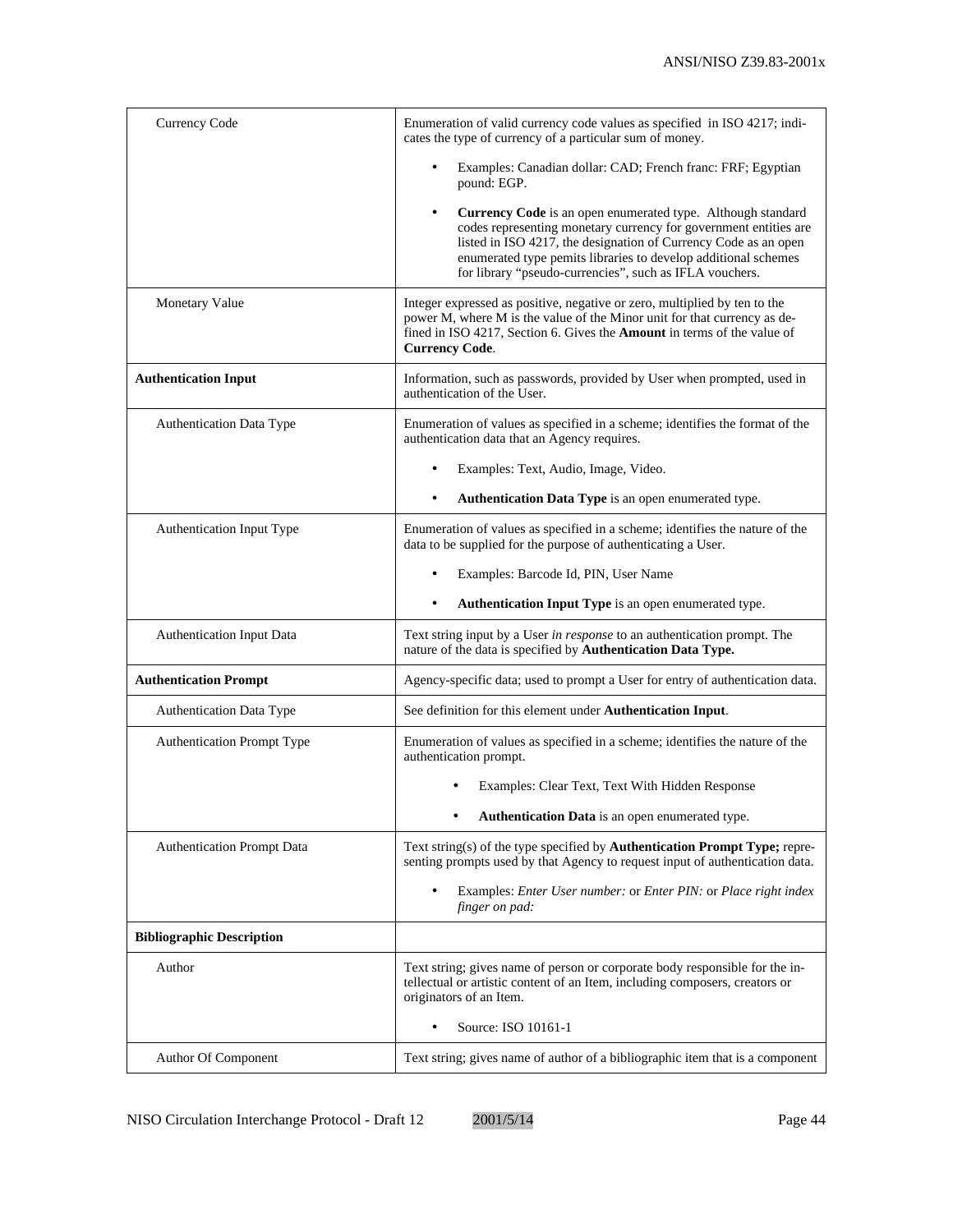|                                      | part of another item.                                                                                                                                                                                                                                                                                                   |
|--------------------------------------|-------------------------------------------------------------------------------------------------------------------------------------------------------------------------------------------------------------------------------------------------------------------------------------------------------------------------|
|                                      | Source: ISO 10161-1 uses "author-of-article" to express this con-<br>cept.                                                                                                                                                                                                                                              |
| Bibliographic Item Id                |                                                                                                                                                                                                                                                                                                                         |
| Bibliographic Item Identifier Code   | Enumeration of values as specified in a scheme; identifies a bibliographic<br>item.                                                                                                                                                                                                                                     |
|                                      | Examples: standard numbers such as ISBN, ISSN, ISRC, ISMN,<br>Legal Deposit Number, Government Publication Number,<br>CODEN, and Report Number.                                                                                                                                                                         |
|                                      | Bibliographic Item Identifier Code is an open enumerated type.                                                                                                                                                                                                                                                          |
| Bibliographic Item Identifier        | Text string of the type specified by Bibliographic Item Identifier Code;<br>identifies bibliographic item.                                                                                                                                                                                                              |
|                                      | Examples:                                                                                                                                                                                                                                                                                                               |
|                                      | Bibliographic Item Identifier Code= ISSN                                                                                                                                                                                                                                                                                |
|                                      | Bibliographic Item Identifier=1041-0031                                                                                                                                                                                                                                                                                 |
|                                      | Bibliographic Item Identifier Code= ISBN                                                                                                                                                                                                                                                                                |
|                                      | Bibliographic Item Identifier= 0-7167-8180-8                                                                                                                                                                                                                                                                            |
| Bibliographic Record Id              |                                                                                                                                                                                                                                                                                                                         |
| Bibliographic Record Identifier      | Text string; identifies the machine-readable record that describes a biblio-<br>graphic item.                                                                                                                                                                                                                           |
| Bibliographic Record Identifier Code | Enumeration of values as specified in a scheme; identifies a bibliographic<br>record                                                                                                                                                                                                                                    |
|                                      | Examples: national bibliography numbers such as British National<br>$\bullet$<br>Bibliography Number, Library of Congress Control Number<br>(LCCN), Australian National Bibliography Number, and system<br>numbers such as OCLC, RLIN, or local system numbers.                                                         |
|                                      | Source: ISO 8459-4                                                                                                                                                                                                                                                                                                      |
|                                      | Bibliographic Record Identifier Code is an open enumerated<br>type.                                                                                                                                                                                                                                                     |
| Component Id                         |                                                                                                                                                                                                                                                                                                                         |
| Component Identifier                 | Text string; identifies component part of another bibliographic item.                                                                                                                                                                                                                                                   |
| Component Identifier Type            | Enumeration of values as specified in a scheme; identifies a component part<br>of a bibliographic item.                                                                                                                                                                                                                 |
|                                      | For examples, see Bibliographic Item Identifier Code.                                                                                                                                                                                                                                                                   |
|                                      | Component Identifier Type is an open enumerated type.<br>$\bullet$                                                                                                                                                                                                                                                      |
| Edition                              | Text string; gives edition statement, that is a statement that identifies all the<br>copies of an Item produced from one master copy or substantially the same<br>type image, having the same contents, and, in the case of non-book materi-<br>als, issued by a particular publishing Agency or group of such agencies |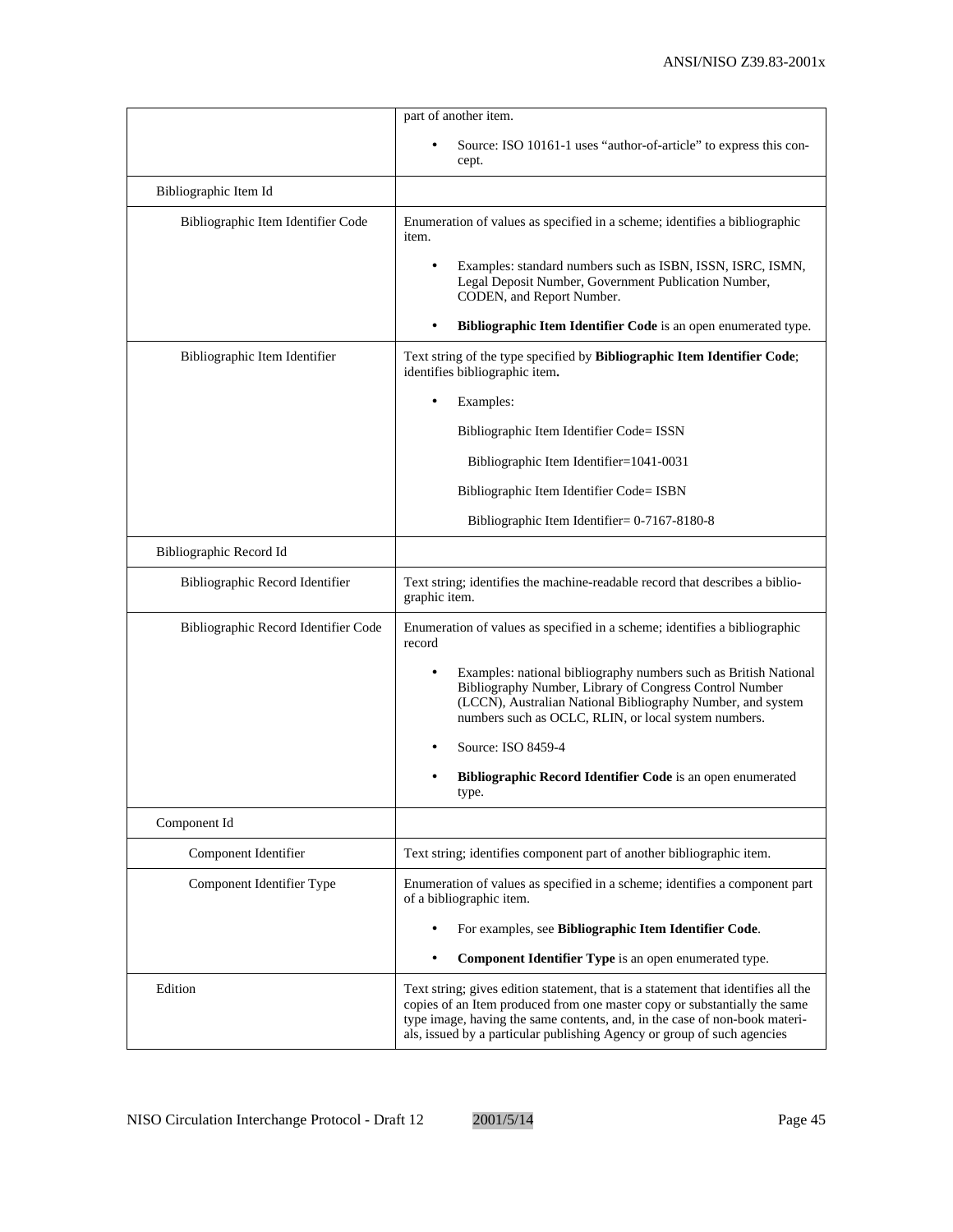|                               | Source: ISO 10161-1                                                                                                                                                                                                                                                   |
|-------------------------------|-----------------------------------------------------------------------------------------------------------------------------------------------------------------------------------------------------------------------------------------------------------------------|
| Bibliographic Level           | Enumeration of values as specified in a scheme; identifies the level of the<br>bibliographic description of the Item.                                                                                                                                                 |
|                               | Examples: monograph, serial, or collection.                                                                                                                                                                                                                           |
|                               | Source: MARC21, NOTE: ISO 10161-1 uses the term "Item-type"<br>to express this concept.                                                                                                                                                                               |
|                               | Bibliographic Level is an open enumerated type.                                                                                                                                                                                                                       |
| Pagination                    | Text string; gives number of pages or leaves in an Item or a component part<br>of an Item.                                                                                                                                                                            |
| Place Of Publication          | Text string; gives geographic location of the publisher, or failing this, of the<br>printer, distributor or manufacturer                                                                                                                                              |
|                               | Source: ISO 10161-1<br>$\bullet$                                                                                                                                                                                                                                      |
| <b>Publication Date</b>       | Text string; gives date of issue of a work as designated by the publisher of<br>the work.                                                                                                                                                                             |
|                               | Source: ISO 10161-1                                                                                                                                                                                                                                                   |
| Publication Date Of Component | Text string; gives publication date assigned by the publisher to the compo-<br>nents of a work.                                                                                                                                                                       |
|                               | Source: ISO 10161-1<br>$\bullet$                                                                                                                                                                                                                                      |
| Publisher                     | Text string; gives name of person(s) or organization(s) responsible for the<br>publication of an Item.                                                                                                                                                                |
|                               | Source: ISO 10161-1                                                                                                                                                                                                                                                   |
| Series Title Number           | Text string; gives name and number assigned to a group of separate publica-<br>tions related to one another by the fact that each bears a collective title ap-<br>plying to the group or subgroup as a whole as well as its own title, and its<br>number within that. |
|                               | Source: ISO 10161-1<br>$\bullet$                                                                                                                                                                                                                                      |
| Sponsoring Body               | Text string; gives name of corporate body or organization that issued the<br>Item or that is associated with its authorship.                                                                                                                                          |
|                               | Source: ISO 10161-1                                                                                                                                                                                                                                                   |
| <b>Bibliographic Title</b>    | Text string; gives name of an Item (usually assigned by the author or pub-<br>lisher) consisting (usually) of a word or group of words intended to identify<br>it.                                                                                                    |
|                               | Note: ISO 10161-1 uses "title" to express this concept.<br>$\bullet$                                                                                                                                                                                                  |
| Title Of Component            | Text string; gives title of an Item that is a component part, that is, a chapter,<br>article, map, CD, or other component. of another Item.                                                                                                                           |
|                               | Note: ISO 10161-1 uses "title-of-article" to express this concept.                                                                                                                                                                                                    |
| Volume-Issue                  | Text string; gives the number, letter or word identifying a unit of an Item,<br>such as a serial or multi-volume monograph, the volumes of which are pub-<br>lished in parts.                                                                                         |
| <b>Block Or Trap</b>          | Data specifying the nature of the block or trap.                                                                                                                                                                                                                      |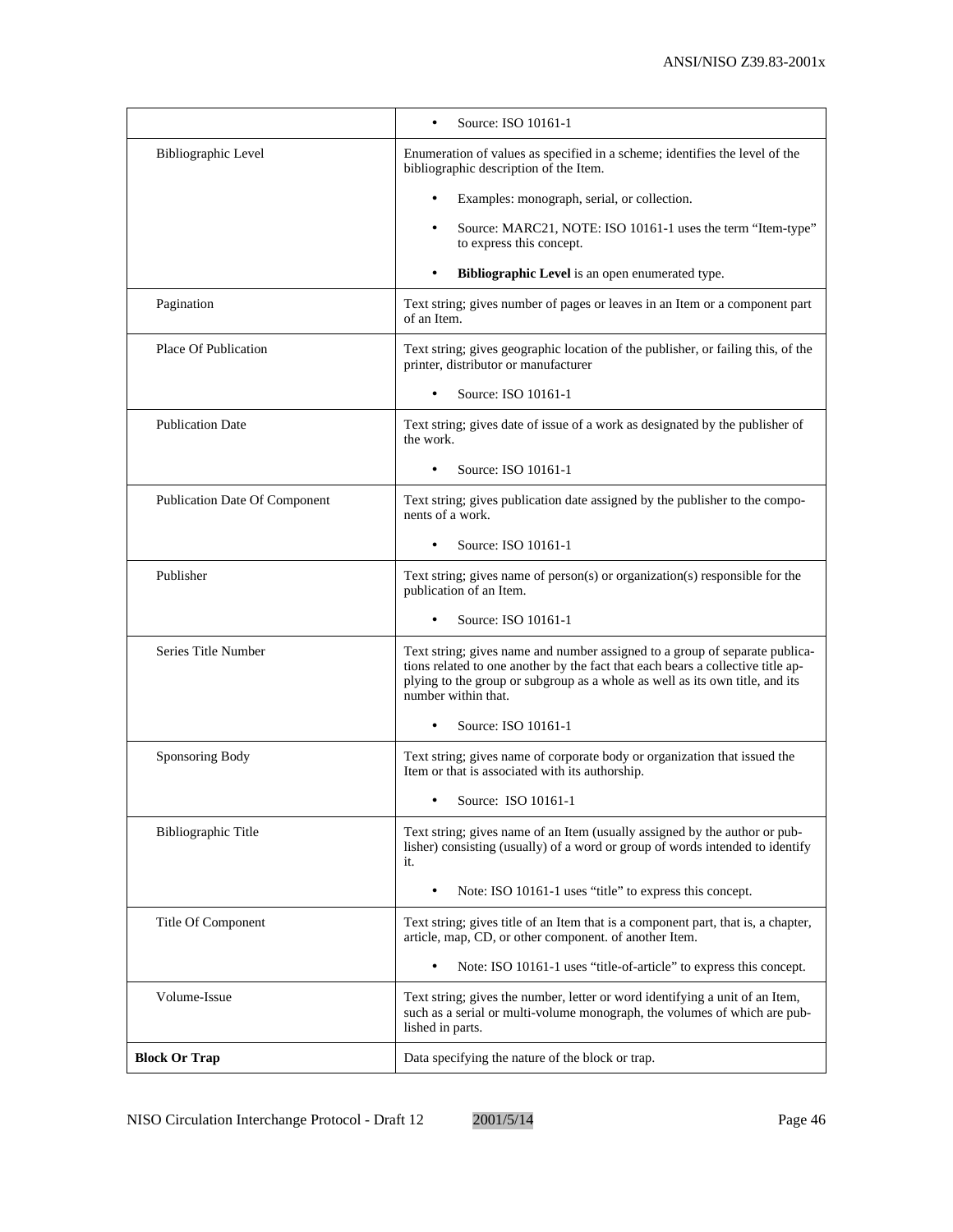| <b>Block Or Trap Type</b>         | Enumeration of values as specified in a scheme; identifies the type of block<br>or trap imposed by an Agency on a User.                                                                                                                                                                   |
|-----------------------------------|-------------------------------------------------------------------------------------------------------------------------------------------------------------------------------------------------------------------------------------------------------------------------------------------|
|                                   | Examples: block checkout, block hold, block recall, block re-<br>newal, trap for lost card, trap for message, trap for pick-up.                                                                                                                                                           |
|                                   | Block Or Trap Type is an open enumerated type.<br>$\bullet$                                                                                                                                                                                                                               |
| Valid From Date                   |                                                                                                                                                                                                                                                                                           |
| Valid To Date                     |                                                                                                                                                                                                                                                                                           |
| Unique Agency Id                  |                                                                                                                                                                                                                                                                                           |
| <b>CIP Roles Supported Type</b>   | Enumeration of values as specified in a scheme; identifies the roles sup-<br>ported by each of the operational profiles defined for use with the Circula-<br>tion Interchange Protocol.                                                                                                   |
|                                   | Examples: circulation and self-service roles (for circulation to<br>self-service interchange), circulation, ILL and broker roles (for<br>circulation to ILL interchange) and borrower, lender and broker<br>(for direct consortial borrowing interchange)                                 |
|                                   | CIP Roles Supported Type is a closed enumerated type<br>$\bullet$                                                                                                                                                                                                                         |
| <b>Circulation Category Type</b>  | Enumeration of values as specified in a scheme; indicates the circulation<br>usage rules and any special restrictions that apply to an Item at the time of a<br>circulation transaction.                                                                                                  |
|                                   | Examples: in-library use only, renewals not permitted, term loan.                                                                                                                                                                                                                         |
|                                   | Circulation Category Type is an open enumerated type.                                                                                                                                                                                                                                     |
| <b>Circulation Status</b>         | Enumeration of values as specified in a scheme; indicates the current avail-<br>ability status of a bibliographic item for loan.                                                                                                                                                          |
|                                   | Examples: available on shelf, on loan, lost, missing.                                                                                                                                                                                                                                     |
|                                   | Source: ISO 10161-1                                                                                                                                                                                                                                                                       |
|                                   | Circulation Status is an open enumerated type                                                                                                                                                                                                                                             |
| <b>Consortium Agreement</b>       | Enumeration of values as specified in a scheme; identifies a consortium<br>agreement to which the Agency is a party.                                                                                                                                                                      |
|                                   | <b>Consortium Agreement</b> is an open enumerated type.                                                                                                                                                                                                                                   |
| <b>Current Borrower Desired</b>   | Boolean; indicates whether or not requester desires information about the<br>User who has a specific Item on loan.                                                                                                                                                                        |
| <b>Current Requesters Desired</b> | Boolean; indicates whether or not requester desires information about User s<br>that have requested a specific Item.                                                                                                                                                                      |
| Date                              | NOTE: All <i>date</i> data elements represent a single instant in time (i.e., the<br>XML data type, DateTime) and are combinations of date and time values.<br>Dates are expressed in Coordinated Universal Time, as defined in ISO 8601,<br>in the form. CCYYMMDDThhmmZ<br>Example:<br>٠ |
|                                   | DateTime<br>1985,<br>10:15:<br>representing<br>25<br>October<br>19851025T1015Z                                                                                                                                                                                                            |
| <b>Date Available</b>             | Date and time when the requested Item is expected to be available to the                                                                                                                                                                                                                  |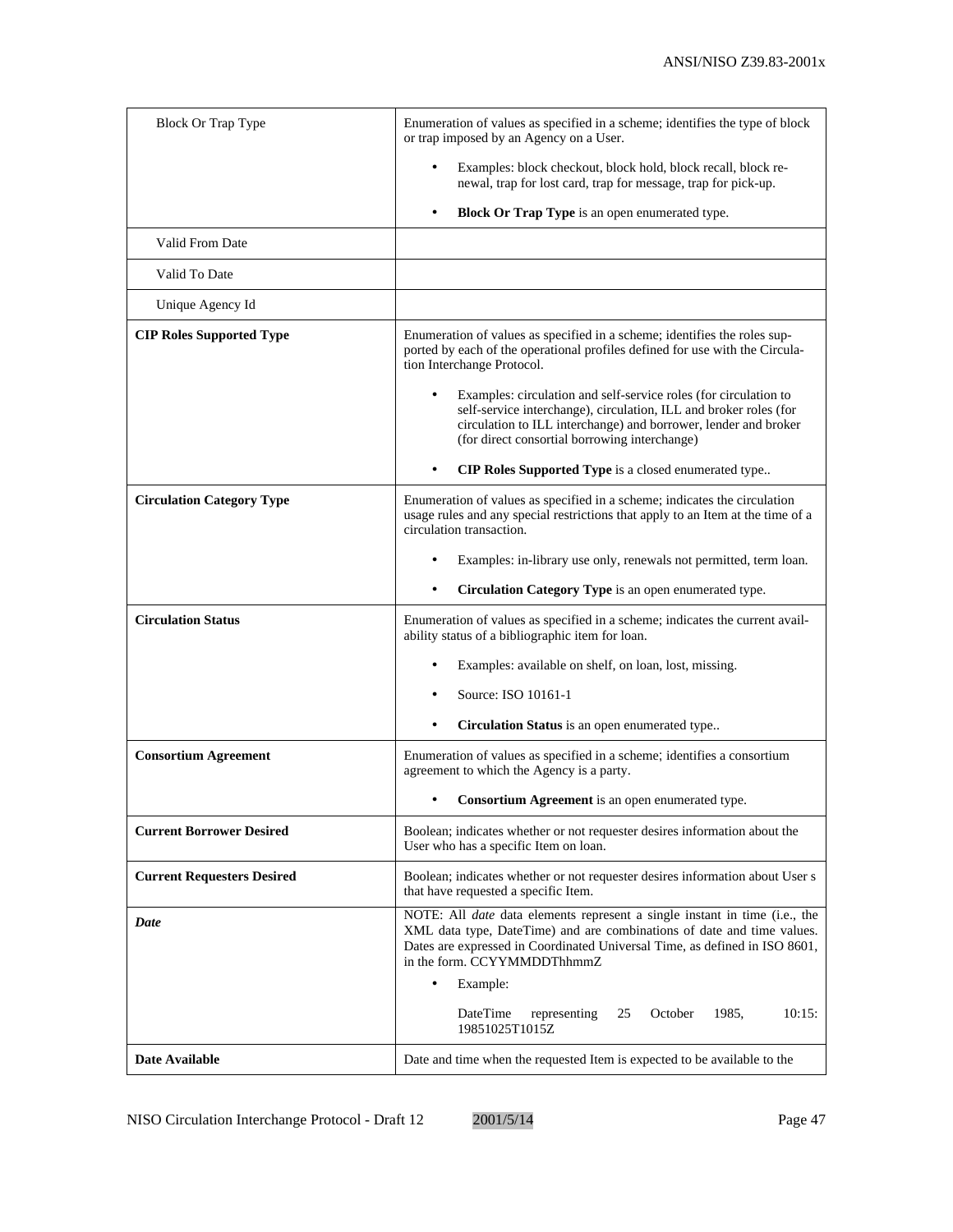|                                  | User.                                                                                                                                                                                                                |
|----------------------------------|----------------------------------------------------------------------------------------------------------------------------------------------------------------------------------------------------------------------|
| <b>Date Claimed Returned</b>     | Date and time when the User purports to have returned the Item.                                                                                                                                                      |
| <b>Date Due</b>                  | Date and time when the loan of an Item is scheduled to end.                                                                                                                                                          |
| <b>Date Due Desired</b>          | Date and time desired by a User as the date that the loan of a specified Item<br>is to end. Initiating applications supply this information at the time that a<br>request is issued for checkout, renewal or recall. |
| Date Of Birth                    | Date and time; personal user's date of birth (formatted according to ISO<br>8601). This element is associated with a personal user, but not with an orga-<br>nizational user.                                        |
| Date Of User Request             | Date and time when a User has issued a request to locate an Item.                                                                                                                                                    |
| <b>Date Recalled</b>             | Date and time when a recall for the Item was issued.                                                                                                                                                                 |
| <b>Date Received</b>             | Date and time when an Agency received an Item.                                                                                                                                                                       |
| <b>Date Sent</b>                 | Date and time when an Item or a notice was sent                                                                                                                                                                      |
| <b>Date Shipped</b>              | Date and time when an Agency shipped an Item.                                                                                                                                                                        |
| Date To Send                     | Date and time when an Item or a notice is to be sent.                                                                                                                                                                |
| <b>Date Will Send</b>            | Date and time when an Agency will send an Item or a notice.                                                                                                                                                          |
| <b>Delete Agency Fields</b>      |                                                                                                                                                                                                                      |
| Organization Name Information    |                                                                                                                                                                                                                      |
| <b>Address Information</b>       |                                                                                                                                                                                                                      |
| <b>Authentication Prompt</b>     |                                                                                                                                                                                                                      |
| CIP Roles Supported Type         |                                                                                                                                                                                                                      |
| Consortium Agreement             |                                                                                                                                                                                                                      |
| Agency User Privilege Type       |                                                                                                                                                                                                                      |
| <b>Delete Item Fields</b>        |                                                                                                                                                                                                                      |
| <b>Bibliographic Description</b> |                                                                                                                                                                                                                      |
| <b>Circulation Category Type</b> |                                                                                                                                                                                                                      |
| Item Description                 |                                                                                                                                                                                                                      |
| Location                         |                                                                                                                                                                                                                      |
| Physical Condition               |                                                                                                                                                                                                                      |
| <b>Security Marker</b>           |                                                                                                                                                                                                                      |
| <b>Delete Request Fields</b>     |                                                                                                                                                                                                                      |
| Acknowledged Fee Amount          |                                                                                                                                                                                                                      |
| Date Available                   |                                                                                                                                                                                                                      |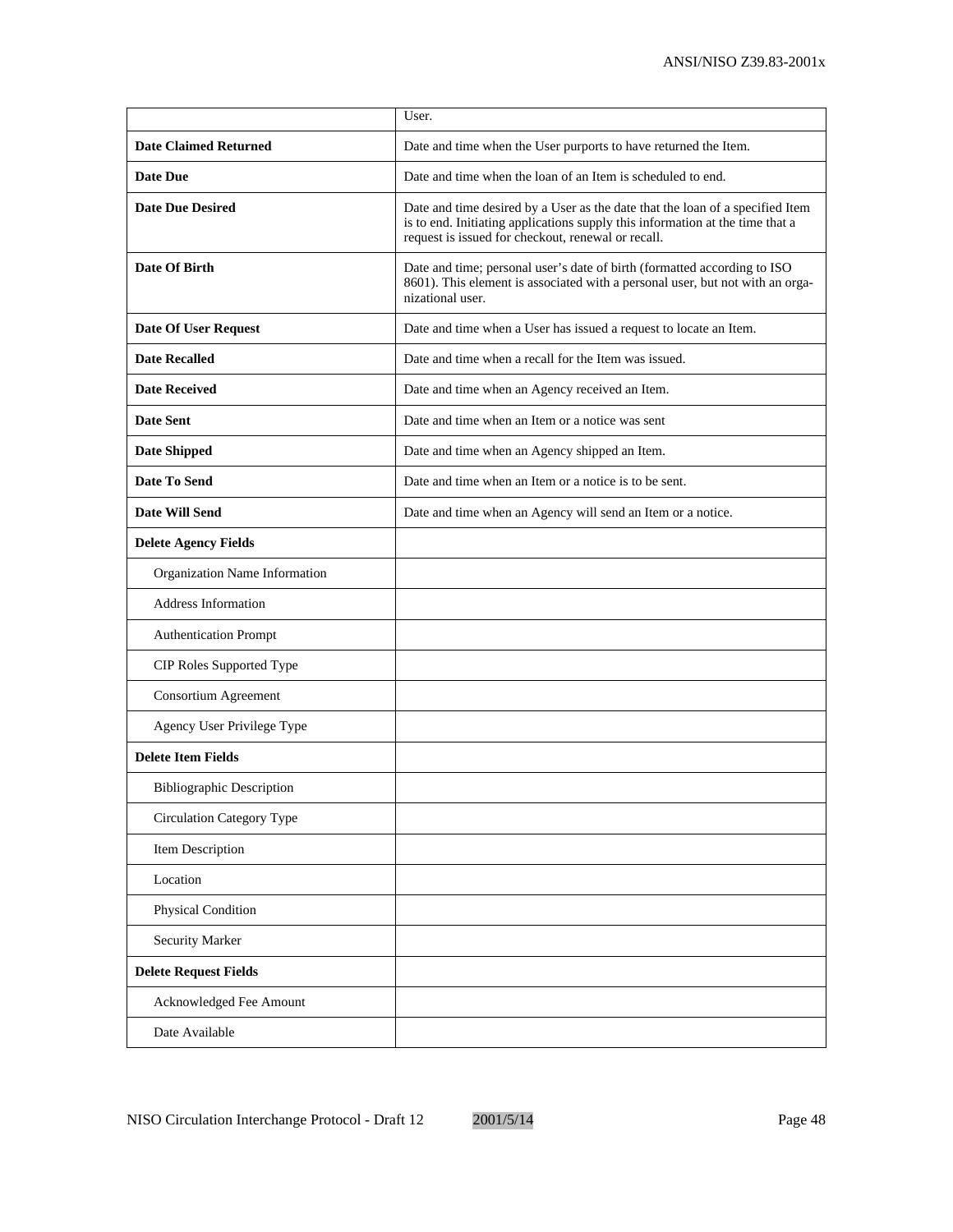| Date Of User Request                     |                                                                                                                                                                                      |
|------------------------------------------|--------------------------------------------------------------------------------------------------------------------------------------------------------------------------------------|
| <b>Earliest Date Needed</b>              |                                                                                                                                                                                      |
| Need Before Date                         |                                                                                                                                                                                      |
| Request Scope Type                       |                                                                                                                                                                                      |
| Request Type                             |                                                                                                                                                                                      |
| Shipping Information                     |                                                                                                                                                                                      |
| Unique Item Id                           |                                                                                                                                                                                      |
| Unique User Id                           |                                                                                                                                                                                      |
| <b>Delete User Fields</b>                |                                                                                                                                                                                      |
| Authentication Input                     |                                                                                                                                                                                      |
| Name Information                         |                                                                                                                                                                                      |
| <b>Address Information</b>               |                                                                                                                                                                                      |
| User Language                            |                                                                                                                                                                                      |
| Date Of Birth                            |                                                                                                                                                                                      |
| <b>User Privilege</b>                    |                                                                                                                                                                                      |
| <b>Block Or Trap</b>                     |                                                                                                                                                                                      |
| <b>Desensitization Flag</b>              | Boolean; indicates whether or not an Item should be desensitized during the<br>check out procedure.                                                                                  |
|                                          | "True" indicates that the Item should be desensitized and can be."<br>removed from the library. "False" indicates that the Item should<br>not be desensitized.                       |
|                                          | Example: "False" could be assigned to a non-circulating Item that<br>may be checked out for in-library use, but cannot be removed<br>from the library.                               |
| <b>Earliest Date Needed</b>              | Date and time of the earliest date at which the User has need of a requested<br>Item. Implies that the requested item is not required prior to the date speci-<br>fied.              |
| <b>Electronic Resource</b>               | Text string; gives the actual electronic resource entity (for example, a com-<br>puter file of the full text of the bibliographic item) that may be carried as<br>part of a message. |
| <b>Electronic Resource Provided Flag</b> | Boolean; indicates whether or not the bibliographic item, in the form of an<br>electronic resource, has been provided as part of the Checkout message.                               |
| <b>Existing Fiscal Transaction</b>       |                                                                                                                                                                                      |
| <b>Fiscal Transaction Reference Id</b>   |                                                                                                                                                                                      |
| <b>Fiscal Transaction Type</b>           | Enumeration of values as specified in a scheme; identifies the type of fiscal<br>charge.                                                                                             |
|                                          | Examples: catalog search, day pass, use fee, reservation charge,<br>٠                                                                                                                |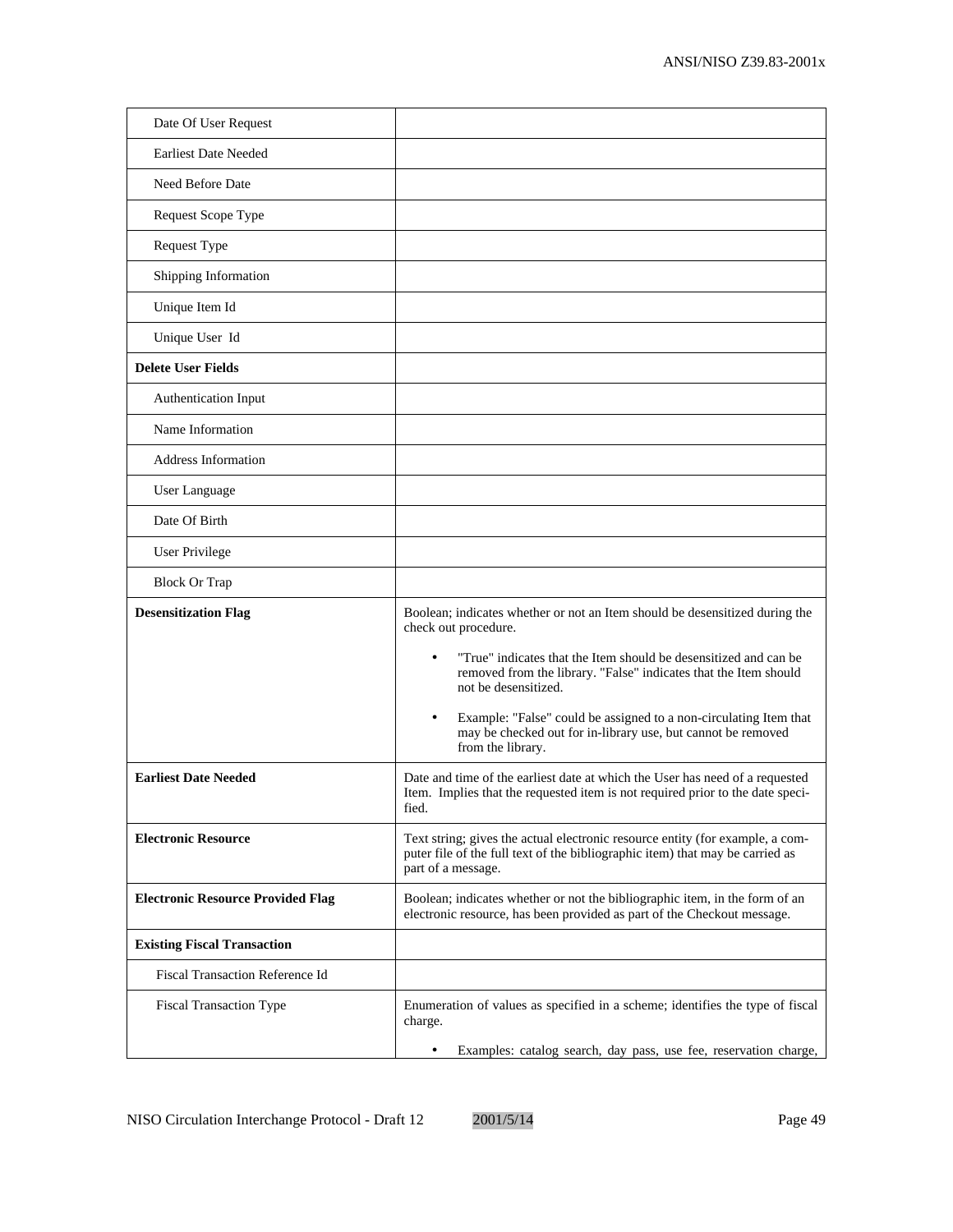|                                        | service charge, etc.                                                                                                                                            |
|----------------------------------------|-----------------------------------------------------------------------------------------------------------------------------------------------------------------|
|                                        | Fiscal Transaction Type is an open enumerated type.<br>$\bullet$                                                                                                |
| Amount                                 |                                                                                                                                                                 |
| Valid From Date                        |                                                                                                                                                                 |
| Valid To Date                          |                                                                                                                                                                 |
| <b>Fiscal Transaction Description</b>  | Text string; gives supplementary destails on the fiscal transaction.                                                                                            |
| Unique Request Id                      |                                                                                                                                                                 |
| <b>Item Details</b>                    |                                                                                                                                                                 |
| Unique Item Id                         |                                                                                                                                                                 |
| <b>Bibliographic Description</b>       |                                                                                                                                                                 |
| Date Due                               |                                                                                                                                                                 |
| Date Renewed                           | Date and time when an Item was renewed.                                                                                                                         |
| Date Returned                          | Date and time when an Item was returned (not necessarily checked in, but<br>no longer in the custody of a User).                                                |
| <b>Fiscal Account Update Details</b>   |                                                                                                                                                                 |
| <b>Fiscal Action Type</b>              |                                                                                                                                                                 |
| Valid From Date                        |                                                                                                                                                                 |
| Valid To Date                          |                                                                                                                                                                 |
| <b>New Fiscal Transaction</b>          |                                                                                                                                                                 |
| <b>Existing Fiscal Transaction</b>     |                                                                                                                                                                 |
| <b>Fiscal Action Type</b>              | Enumeration of values as specified in a scheme; identifies a fiscal action.                                                                                     |
|                                        | Examples: assess, cancel, forgive, payment, penalty, waive, write-<br>off.                                                                                      |
|                                        | Fiscal Action Type is an open enumerated type                                                                                                                   |
| <b>Fiscal Transaction Reference Id</b> | A number or string used to identify a specific financial transaction.                                                                                           |
| Unique Agency Id                       |                                                                                                                                                                 |
| Fiscal Transaction Identifier Value    | Text string; gives value to be used to identify a fiscal transaction.                                                                                           |
| <b>From Agency Authentication</b>      | Text string; provides data to be used by recipient to authenticate the Agency<br>initiating message.                                                            |
| <b>From Agency Id</b>                  | Unique identification of the Agency (i.e., Unique Agency Id) from which<br>message was sent. See Unique Agency Id for a definition of this compound<br>element. |
| <b>From System Authentication</b>      | Text string; provides data to be used by recipient to authenticate the System<br>from which the message was sent.                                               |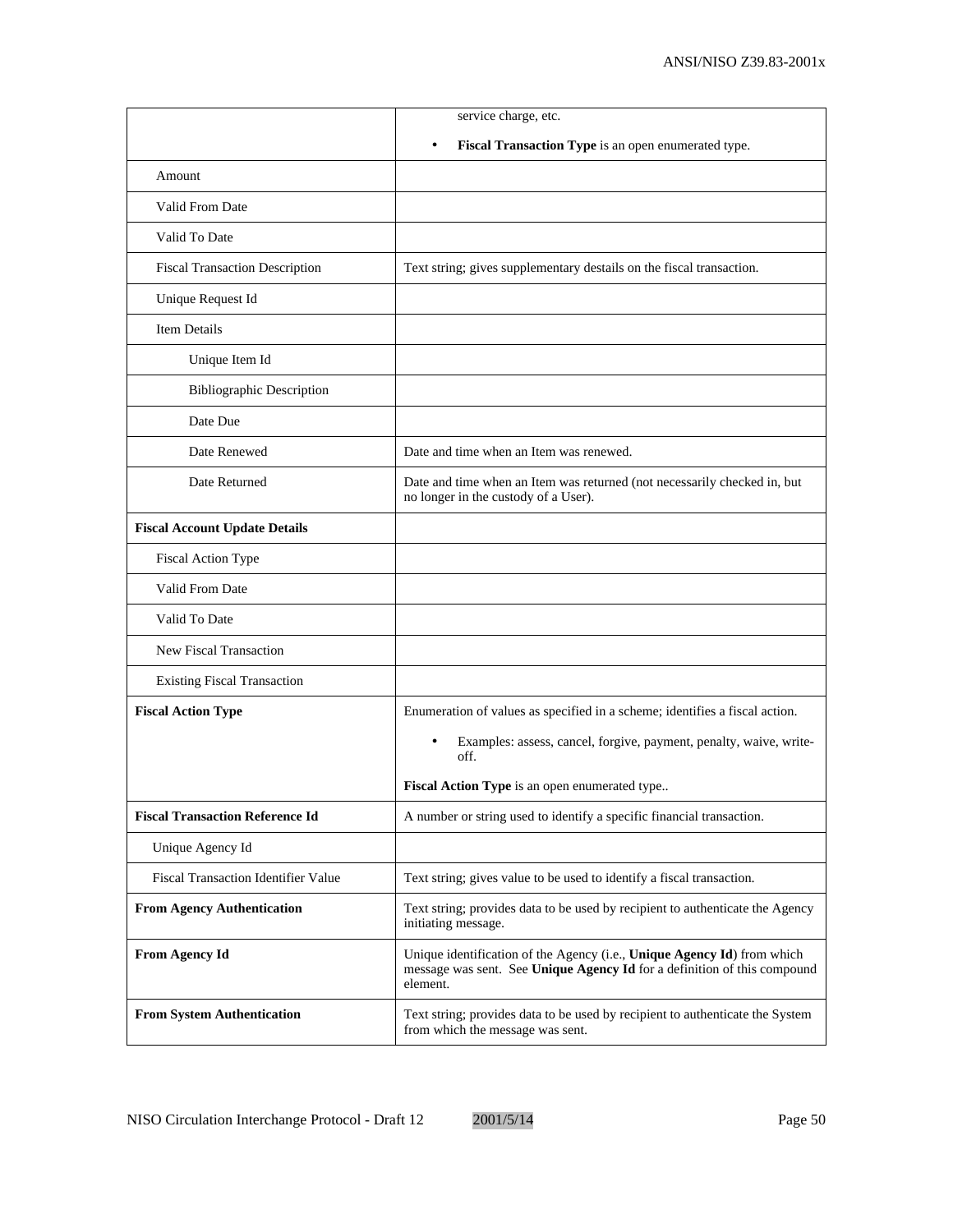| From System Id                         | Enumeration of values as specified in a scheme; identifies the system from<br>which a message was sent.                                                                                                                           |
|----------------------------------------|-----------------------------------------------------------------------------------------------------------------------------------------------------------------------------------------------------------------------------------|
|                                        | From System Id is an open enumerated type.<br>$\bullet$                                                                                                                                                                           |
| <b>Hold Pickup Date</b>                | Date and time when a hold expires for a given User.                                                                                                                                                                               |
| <b>Hold Queue Length</b>               | Non-negative integer; indicates the number of Users who currently have<br>requested a hold on a specified Item.                                                                                                                   |
| <b>Hold Queue Position</b>             | Positive integer; indicates the position in the hold queue of a request by a<br>specific User for an identified Item, conditional on the value of "Request"<br>Type" being "hold."                                                |
| <b>Item Description</b>                | Description of a specific physical or electronic item belonging to an<br>Agency's collection(s).                                                                                                                                  |
| <b>Bibliographic Description Level</b> | Enumeration of values as specified in a scheme; identifies the level at which<br>the Item is described.                                                                                                                           |
|                                        | Examples: bibliographic title, volume, issue, copy.                                                                                                                                                                               |
|                                        | Bibliographic Description Level is an open enumerated type.                                                                                                                                                                       |
| Call Number                            | Text string; indicates permanent relative physical location assigned to a<br>bibliographic item.                                                                                                                                  |
| Copy Number                            | Text string; gives the designation of a specific copy of an Item held by an<br>Agency.                                                                                                                                            |
|                                        | Examples: Copy 1, Copy 2                                                                                                                                                                                                          |
| Electronic Data Format Type            | Enumeration of values as specified in the IANA Registry of Media Types;<br>identifies the format in which electronic data is available for access, down-<br>load, etc.                                                            |
|                                        | Examples: rtf, tiff, mpeg.                                                                                                                                                                                                        |
|                                        | Electronic Data Format Type is an open enumerated type.<br>$\bullet$                                                                                                                                                              |
| Medium Type                            | Enumeration of values as specified in a scheme; identifies the medium on<br>which the bibliographic item has been produced.                                                                                                       |
|                                        | Examples: audio tape, book, machine-readable computer file.                                                                                                                                                                       |
|                                        | Medium Type is an open enumerated type                                                                                                                                                                                            |
| Serial Holdings                        | Text string, summarizes details identifying the parts of a serial held by a<br>given Agency.                                                                                                                                      |
| Language                               | Enumeration of values from the list of Alpha-3 Bibliographic Codes as<br>specified in ISO 639-2/B; identifies the language of the item.                                                                                           |
|                                        | Example: eng (English), fre (French), ger (German)                                                                                                                                                                                |
|                                        | Language is a closed enumerated type.                                                                                                                                                                                             |
| Visible Item Id                        |                                                                                                                                                                                                                                   |
| Visible Item Identifier                | Text string; gives a barcode or another eye-readable identifier that is affixed<br>to or accompanies a physical Item. The value of this identifier may be iden-<br>tical to the Item Identifier Value used in the Unique Item Id. |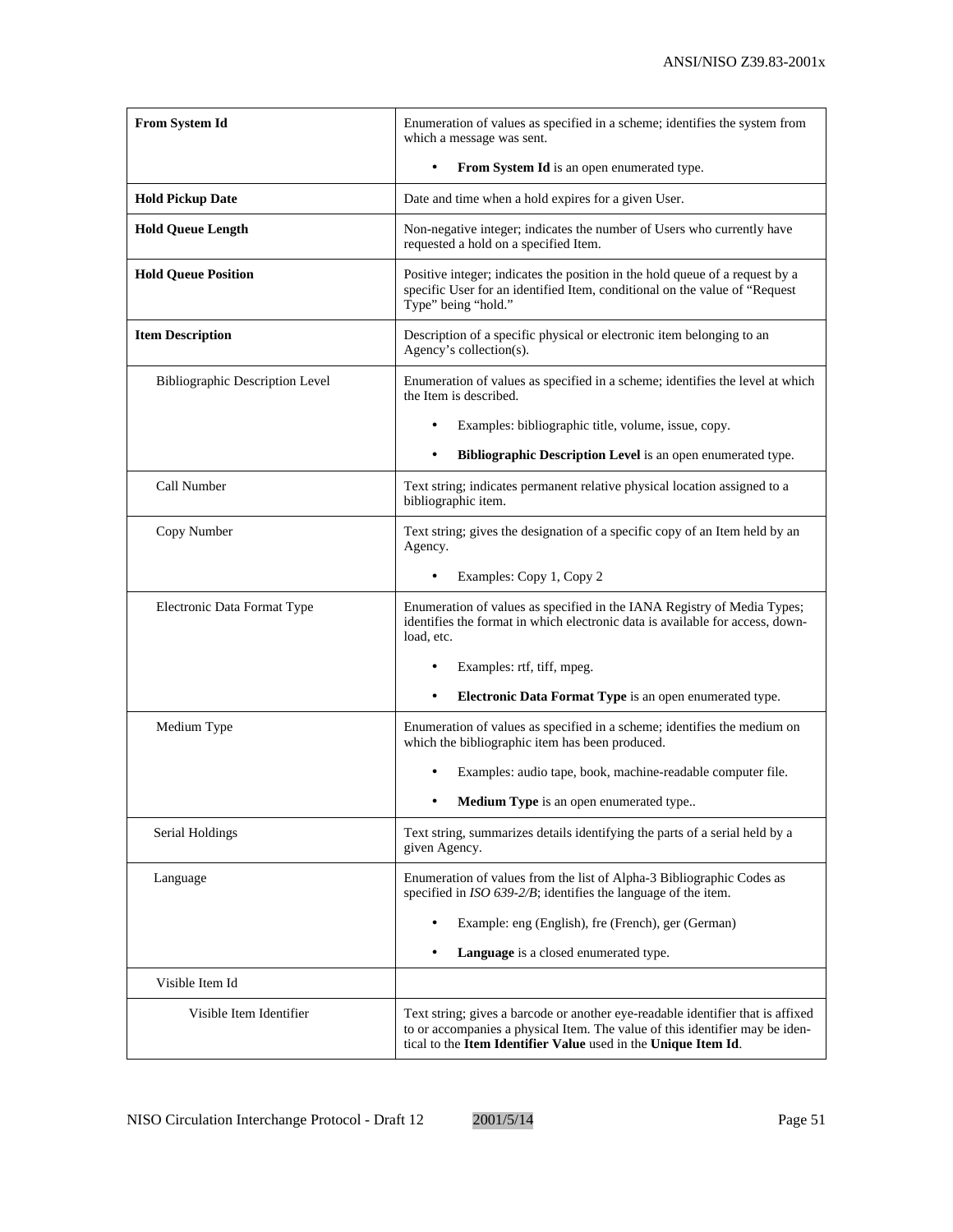| Visible Item Identifier Type     | Enumeration of values as specified in a scheme; identifies the type of Visi-<br>ble Item Identifier used.                                                           |
|----------------------------------|---------------------------------------------------------------------------------------------------------------------------------------------------------------------|
|                                  | Examples: barcodes, accession number<br>$\bullet$                                                                                                                   |
|                                  | Visible Item Type is an open enumerated type.<br>$\bullet$                                                                                                          |
| <b>Item Element Type</b>         | Enumeration of values as specified in a scheme; identifies all the elements<br>of the Item Object on which queries (i.e., lookups) can be made.                     |
|                                  | Item Element Type is a closed enumerated type.<br>$\bullet$                                                                                                         |
| <b>Item Optional Fields</b>      |                                                                                                                                                                     |
| <b>Bibliographic Description</b> |                                                                                                                                                                     |
| Circulation Category Type        |                                                                                                                                                                     |
| <b>Circulation Status</b>        |                                                                                                                                                                     |
| Desensitization Flag             |                                                                                                                                                                     |
| Hold Queue Length                |                                                                                                                                                                     |
| Item Description                 |                                                                                                                                                                     |
| Location                         |                                                                                                                                                                     |
| Physical Condition               |                                                                                                                                                                     |
| <b>Security Marker</b>           |                                                                                                                                                                     |
| <b>Item Transaction</b>          |                                                                                                                                                                     |
| <b>Current Borrower</b>          | Compound element; identifies User that currently has Item on loan. See<br>Unique User Id for details of the structure of this compound element                      |
| <b>Current Requester</b>         | Compound element; identifies User that currently has an active request for<br>an Item. See Unique User Id for details of the structure of this compound<br>element. |
| <b>Loaned Items Count</b>        |                                                                                                                                                                     |
| <b>Circulation Status</b>        |                                                                                                                                                                     |
| Circulation Category Type        |                                                                                                                                                                     |
| Loaned Item Count Value          | Non-negative integer; specifies number of Items User has on loan at any<br>point in time for given "Circulation Status" or "Circulation Category Type:              |
|                                  | Example:<br>$\bullet$                                                                                                                                               |
|                                  | Items with Circulation Status $=$ normal loan period: 5                                                                                                             |
|                                  | Items with Circulation Status = overnight loan: $3$                                                                                                                 |
|                                  | Items with Circulation Status $=$ in library use only: 1                                                                                                            |
| <b>Loaned Items Desired</b>      | Boolean; indicates whether or not requester desires information about Items<br>loaned to a specific User.                                                           |
| Location                         |                                                                                                                                                                     |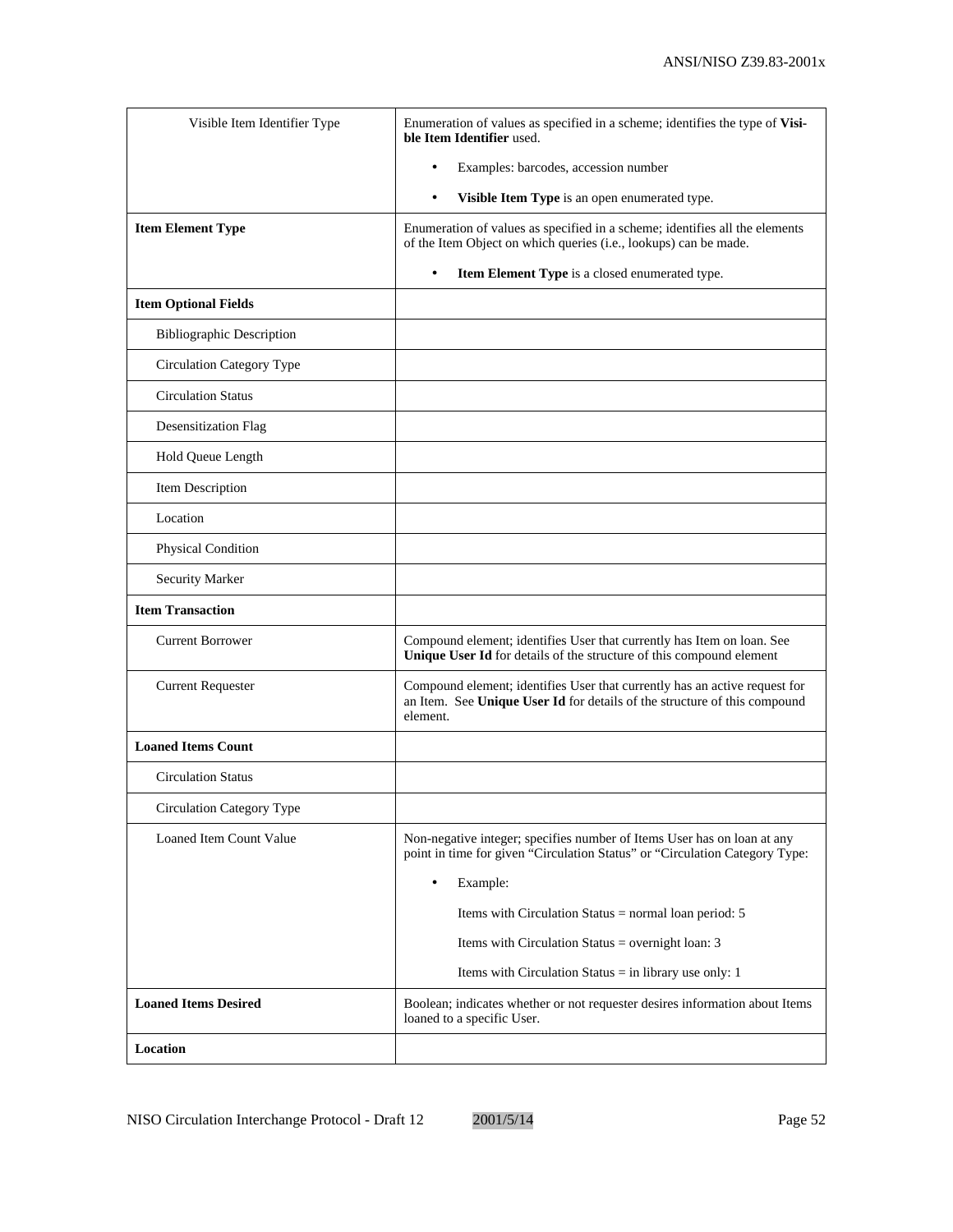| <b>Location Name</b>                   | Text string; gives name of an Agency-specific location where an Item is<br>housed at a particular point in time                                                                                                                                                                                            |
|----------------------------------------|------------------------------------------------------------------------------------------------------------------------------------------------------------------------------------------------------------------------------------------------------------------------------------------------------------|
|                                        | Examples: Current Periodicals, Hold Shelves, Storage.<br>$\bullet$                                                                                                                                                                                                                                         |
| Location Type                          | Enumeration of values as specified in a scheme; identifies the location<br>where an Item is at a particular point in time.                                                                                                                                                                                 |
|                                        | Examples: permanent, temporary, and current.<br>٠                                                                                                                                                                                                                                                          |
|                                        | Location Type is an open enumerated type.                                                                                                                                                                                                                                                                  |
| Valid From Date                        |                                                                                                                                                                                                                                                                                                            |
| Valid To Date                          |                                                                                                                                                                                                                                                                                                            |
| <b>Messaging Error</b>                 | Compound element; indicates that the responding application does not un-<br>derstand the initiation message. Element includes identification of location<br>and nature of any messaging errors in an initiation message.                                                                                   |
| Error Type                             | Enumeration of values as specified in a scheme; indicates the reason for the<br>error.                                                                                                                                                                                                                     |
|                                        | Examples: Invalid Message (XML), Protocol Error, Unknown<br>Service                                                                                                                                                                                                                                        |
|                                        | Error Type is a closed enumerated type.                                                                                                                                                                                                                                                                    |
| <b>Error Element</b>                   | Recursive structure used in a response message to identify the element of an<br>initiation message that is the subject of the error. It must fully specify the<br>path from (but not including) the root node of the initiation message to the<br>element that is the subject of the error.                |
|                                        | Error Element contains either another Error Element or Error Value or<br>neither (i.e., just Value). Thus, if the presence or absence of an element<br>(rather than the value of an element) is the error, then the recursive Error<br>Element structure ends with an Error Element containing only Value. |
| Value                                  | Text string; provides name of data element in which error is located.                                                                                                                                                                                                                                      |
| <b>Error Element</b>                   | See definition for this element above.                                                                                                                                                                                                                                                                     |
| Error Value                            | Text string: contains data element value that was in error.                                                                                                                                                                                                                                                |
| <b>Name Information</b>                |                                                                                                                                                                                                                                                                                                            |
| Organization Name Information          |                                                                                                                                                                                                                                                                                                            |
| Personal Name Information              |                                                                                                                                                                                                                                                                                                            |
| <b>Need Before Date</b>                | Date and time when the User needs the requested item. Infers that the re-<br>quested item is no longer required if the Item cannot be supplied by the date<br>specified.                                                                                                                                   |
| <b>New Fiscal Transaction</b>          |                                                                                                                                                                                                                                                                                                            |
| <b>Fiscal Transaction Reference Id</b> |                                                                                                                                                                                                                                                                                                            |
| <b>Fiscal Transaction Type</b>         | See definition for this element under Existing Fiscal Transaction.                                                                                                                                                                                                                                         |
| Amount                                 |                                                                                                                                                                                                                                                                                                            |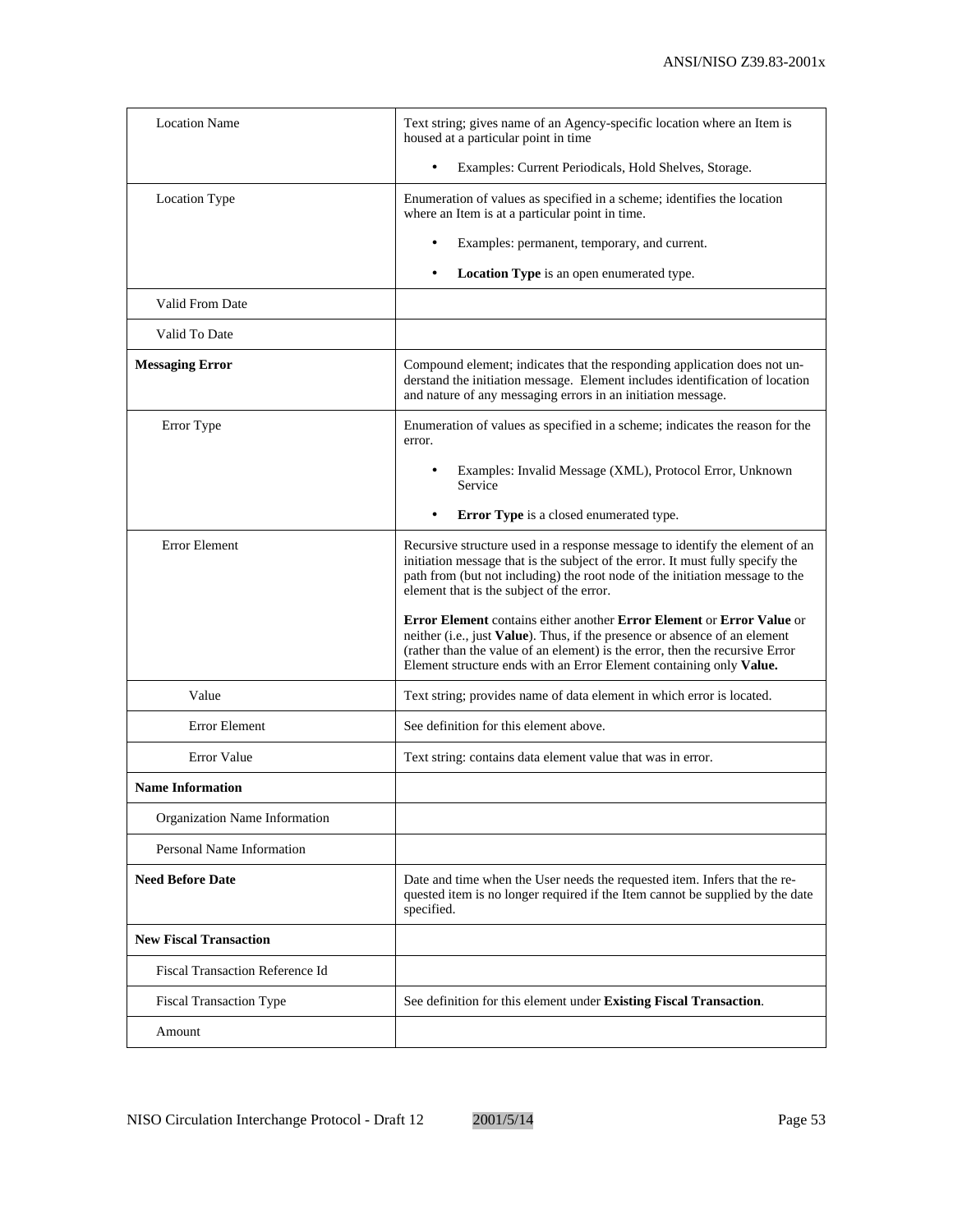| Valid From Date                       |                                                                                                                                                                                |
|---------------------------------------|--------------------------------------------------------------------------------------------------------------------------------------------------------------------------------|
| Valid To Date                         |                                                                                                                                                                                |
| <b>Fiscal Transaction Description</b> | See definition for this element under Existing Fiscal Transaction.                                                                                                             |
| Unique Request Id                     |                                                                                                                                                                                |
| <b>Item Details</b>                   | See definition for this element under Existing Fiscal Transaction.                                                                                                             |
| Non-returnable Flag                   | Boolean; indicates whether or not the Item is returnable.                                                                                                                      |
|                                       | "True" indicates that the Item does not need to be returned and a<br>Date Due is not supplied.                                                                                 |
| <b>Notice Content</b>                 | Text string; provides the contents of the notice.                                                                                                                              |
| <b>Notice Type</b>                    | Enumeration of values as specified in a scheme; identifies the type of notice<br>to be sent or that has been sent to a User.                                                   |
|                                       | Example: account reminder, Item overdue, Item recall, Item to<br>٠<br>collect, subscription, warnings.                                                                         |
|                                       | Notice Type is an open enumerated type.                                                                                                                                        |
| <b>Organization Name Information</b>  |                                                                                                                                                                                |
| Organization Name Type                | Enumeration of values as specified in a scheme; identifies the name type of<br><b>Organization Name.</b>                                                                       |
|                                       | Examples: official name, abbreviation or acronym, alternative<br>٠<br>name, converted name, distinguished name, transcribed name,<br>translated name, and transliterated name. |
|                                       | Source: from ISO 1046 draft.                                                                                                                                                   |
|                                       | Organization Name Type is an open enumerated type.                                                                                                                             |
| Organization Name                     | Text string; representing a name of an organization.                                                                                                                           |
|                                       | Examples: The Free Library of Philadelphia, Milton S.<br>٠<br>Eisenhower Library.                                                                                              |
| <b>Overdue Item</b>                   |                                                                                                                                                                                |
| Item Details                          | See definition for this element under Existing Fiscal Transaction.                                                                                                             |
| Amount                                |                                                                                                                                                                                |
| <b>Pending</b>                        | Request to renew an Item awaiting decision or settlement that has not yet<br>been undecided satisfied.                                                                         |
| Date Of Expected Reply                | Date and time when the sender expects to reply to a request to renew an<br>Item. The sender does not guarantee that a reply will be made at the date and<br>time specified.    |
| <b>Personal Name Information</b>      |                                                                                                                                                                                |
| Personal User Name Structured         | Describes a person who is identified as a User.                                                                                                                                |
|                                       | This structured name element permits manipulation of the defined compo-<br>nents of a personal name.                                                                           |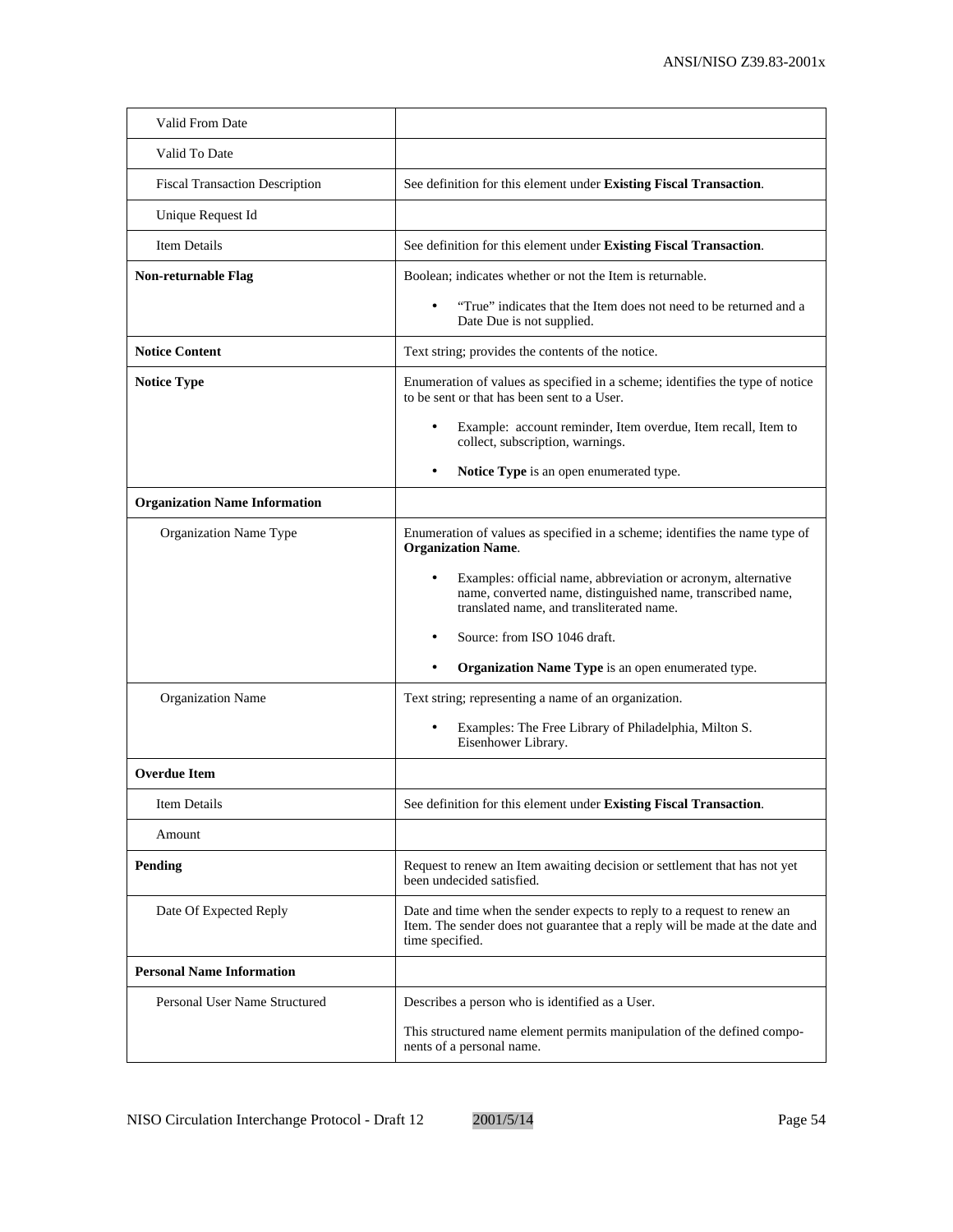| Given Name                        | Text string; gives simple, double or compound name that distinguishes an<br>individual within a family carrying a common name. Christian names and<br>forenames are included as given names                                                                                                                                                                    |
|-----------------------------------|----------------------------------------------------------------------------------------------------------------------------------------------------------------------------------------------------------------------------------------------------------------------------------------------------------------------------------------------------------------|
|                                   | Source: ISO 8459-4.                                                                                                                                                                                                                                                                                                                                            |
| Surname                           | Text string; gives surname or family name of the User. A surname may con-<br>sist of a single word, or may be compound, that is, joined by a hyphen or<br>contain more than one separate word                                                                                                                                                                  |
|                                   | Examples:                                                                                                                                                                                                                                                                                                                                                      |
|                                   | single word: Stevens                                                                                                                                                                                                                                                                                                                                           |
|                                   | compound: Bridges-Webb                                                                                                                                                                                                                                                                                                                                         |
|                                   | multiple words: Van der Meer, Day Lewis                                                                                                                                                                                                                                                                                                                        |
|                                   | Source: Variation of ISO 8459-4.                                                                                                                                                                                                                                                                                                                               |
| Initials                          | Text string; provides the initial letters of the given name.                                                                                                                                                                                                                                                                                                   |
| Prefix                            | Text string; gives name element, placed before other personal name ele-<br>ments such as surname and a given and given names that, in association with<br>these elements, serves to identify an individual, but does not form an inte-<br>gral part of a name.                                                                                                 |
|                                   | Examples: titles, epithets and indication of office, such as Mr.,<br>Hon., Dr.                                                                                                                                                                                                                                                                                 |
|                                   | Source: ISO 8459-4                                                                                                                                                                                                                                                                                                                                             |
| Suffix                            | Text string; gives name element that follow a surname in normal address<br>denoting relative family relationship, initials of an academic degree, or ini-<br>tials denoting membership in an organization that, in conjunction with a<br>surname and a given name or names, serves to identify an individual, but<br>does not form an integral part of a name. |
|                                   | Examples:                                                                                                                                                                                                                                                                                                                                                      |
|                                   | relative family relationship: Jr., Sr., III                                                                                                                                                                                                                                                                                                                    |
|                                   | initials of an academic degree: M.D., M.L.S., Ph.D.                                                                                                                                                                                                                                                                                                            |
|                                   | initials denoting membership in an organization: F.R.S.                                                                                                                                                                                                                                                                                                        |
|                                   | Source: ISO 8459-4                                                                                                                                                                                                                                                                                                                                             |
| Personal User Common Name         | Text string; gives complete name in a single string that identifies a person<br>who is a User.                                                                                                                                                                                                                                                                 |
| <b>Physical Condition</b>         |                                                                                                                                                                                                                                                                                                                                                                |
| Physical Condition Type           | Enumeration of values as specified in a scheme; identifies specific details of<br>an exceptional physical condition of an Item.                                                                                                                                                                                                                                |
|                                   | Examples: binding weak, color plates missing, markings, pages<br>$\bullet$<br>missing, special binding, water damage.                                                                                                                                                                                                                                          |
|                                   | Physical Condition Type is an open enumerated type.                                                                                                                                                                                                                                                                                                            |
| <b>Physical Condition Details</b> | Text string; provides details of the physical condition, identified by Physical<br><b>Condition Type.</b>                                                                                                                                                                                                                                                      |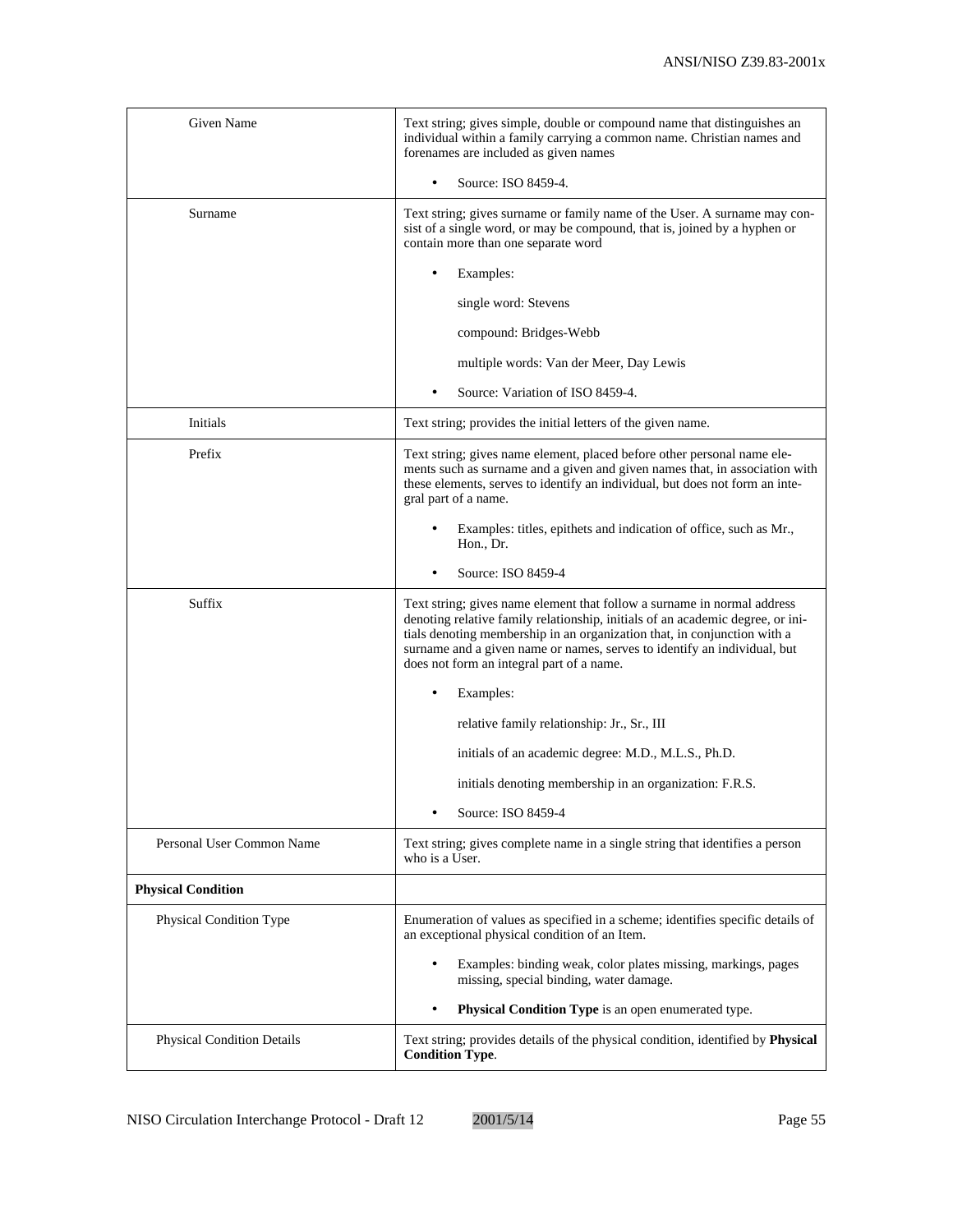| Problem                      |                                                                                                                                                                                                                                                                                                                     |
|------------------------------|---------------------------------------------------------------------------------------------------------------------------------------------------------------------------------------------------------------------------------------------------------------------------------------------------------------------|
| Messaging Error              |                                                                                                                                                                                                                                                                                                                     |
| Processing Failure           |                                                                                                                                                                                                                                                                                                                     |
| <b>Processing Failure</b>    | Compound element; indicates that the responding application cannot per-<br>form the service requested by the initiating application. This element is<br>structured to enable a responding application to specify the location and<br>nature of any processing failures in an initiation message.                    |
| Failure Type                 | Enumeration of values as specified in a scheme; indicates the reason for the<br>processing failure.<br>Examples: Agency Access Denied, Unknown Item, Duplicate<br>User, User Blocked                                                                                                                                |
|                              | Failure Type is a closed enumerated type.                                                                                                                                                                                                                                                                           |
| <b>Failure Element</b>       | Recursive structure used in a response message to identify the element of an<br>initiation message that is the subject of the failure. It must fully specify the<br>path from (but not including) the root node of the initiation message to the<br>element that is the subject of the failure.                     |
|                              | Failure Element contains either another Failure Element or Failure Value<br>or neither (i.e., just Value). Thus, if the presence or absence of an element<br>(rather than the value of an element) is the error, then the recursive Failure<br>Element structure ends with a Failure Element containing only Value. |
| Value                        | Text string; provides name of data element in which processing failure is<br>located.                                                                                                                                                                                                                               |
| <b>Failure Element</b>       | See definition for this element above                                                                                                                                                                                                                                                                               |
| <b>Failure Value</b>         | Text string: contains data element value that caused processing failure.                                                                                                                                                                                                                                            |
| <b>Renewal Count</b>         | Non-negative integer; indicates the number of times the Item identified has<br>been renewed. The Renewal Count for an initial checkout is "0".                                                                                                                                                                      |
| <b>Request Scope Type</b>    | Enumeration of values as specified in a scheme; indicates the scope or level<br>of the Item being requested.                                                                                                                                                                                                        |
|                              | Examples: any item with the same unique bibliographic id, any<br>item with the same bibliographic Id and volume.                                                                                                                                                                                                    |
|                              | Request Scope Type is an open enumerated type                                                                                                                                                                                                                                                                       |
| <b>Request Type</b>          | Enumeration of values as specified in a scheme; identifies the nature of the<br>request.                                                                                                                                                                                                                            |
|                              | Examples: hold, page, reserve, patron-initiated loan request, pa-<br>٠<br>tron-initiated request for a copy                                                                                                                                                                                                         |
|                              | <b>Request Type</b> is an open enumerated type.<br>$\bullet$                                                                                                                                                                                                                                                        |
| <b>Requested Items Count</b> |                                                                                                                                                                                                                                                                                                                     |
| <b>Circulation Status</b>    |                                                                                                                                                                                                                                                                                                                     |
| Circulation Category Type    |                                                                                                                                                                                                                                                                                                                     |
| Requested Item Count Value   | Non-negative integer; indicates the number of holds, reserves, or pages a<br>User has in effect at any point in time for a "Circulation Status" or "Circula-                                                                                                                                                        |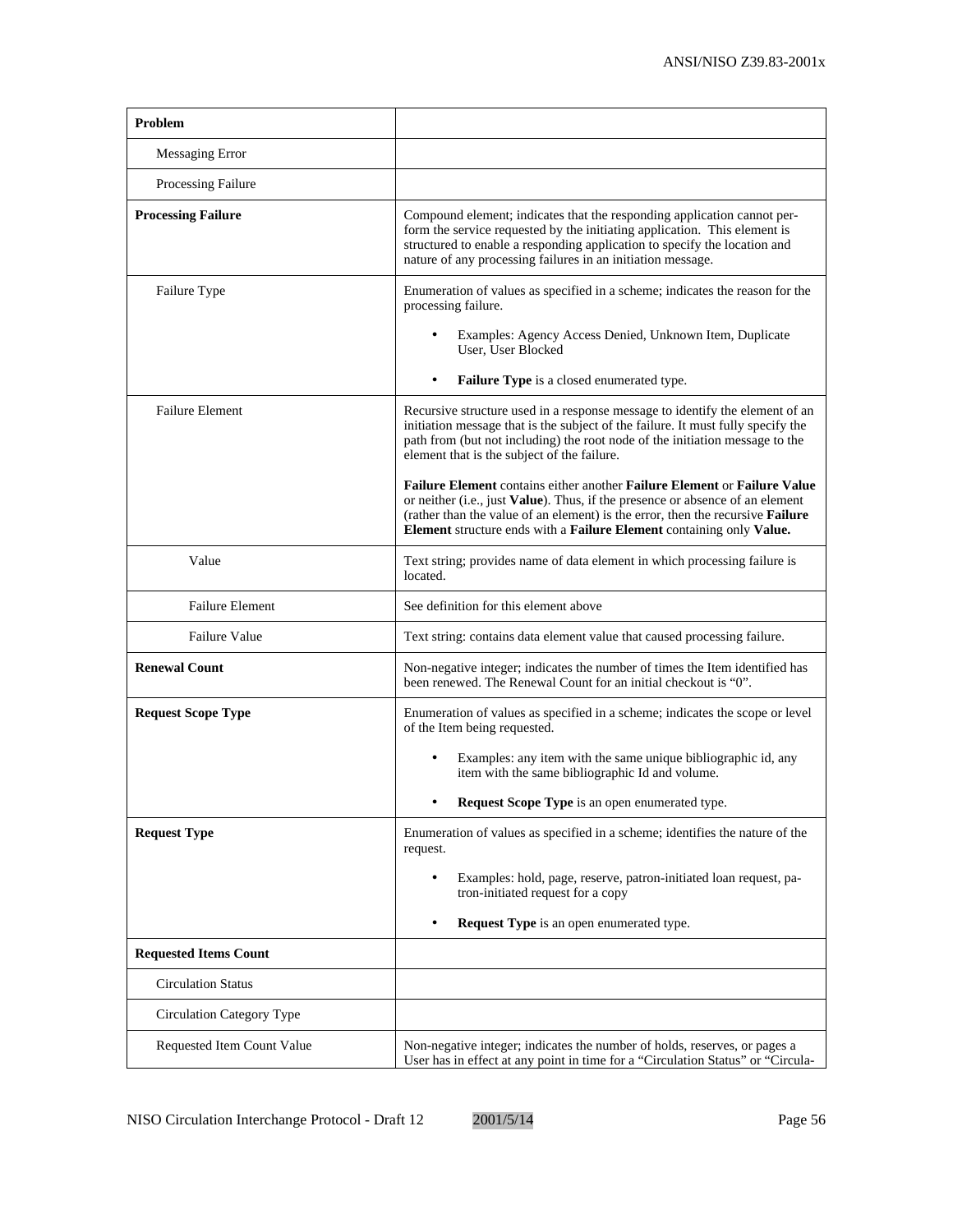|                                | tion Category Type".                                                                                                                                                                          |
|--------------------------------|-----------------------------------------------------------------------------------------------------------------------------------------------------------------------------------------------|
|                                | Example: A User may have on request 5 Items on loan, 3 Items<br>recalled, 1 Item available on shelf.                                                                                          |
| <b>Requested Items Desired</b> | Boolean; indicates whether or not requester desires information about Items<br>requested by a specific User.                                                                                  |
| <b>Required Fee Amount</b>     | Monetary value in a specified currency (i.e., Amount) that a User must pay<br>for a requested service. See Amount for the definition of this compound<br>element                              |
| <b>Resource Desired</b>        | Boolean; indicates whether or not requester desires that an electronic re-<br>source be transmitted as part of a check out.                                                                   |
| <b>Routing Information</b>     | Information to aid in the routing of an Item following check-in.                                                                                                                              |
| Destination                    |                                                                                                                                                                                               |
| <b>Bin Number</b>              | Text string; identifies an Agency-specific destination to which a physical<br>item is to be routed following a check-in transaction.                                                          |
| Location                       |                                                                                                                                                                                               |
| Routing Instructions           | Text string; provides instructions (e.g., special handling) for the routing of<br>an Item within an Agency following check-in.                                                                |
| <b>Security Marker</b>         | Enumeration of values as specified in a scheme; specifies the type of secu-<br>rity marker protecting an Item, including encryption of electronic resources.                                  |
|                                | Examples: 3M Tattle-Tape Security Strip, 3M Whisper Tape,<br>PGP.                                                                                                                             |
|                                |                                                                                                                                                                                               |
|                                | Security Marker is an open enumerated type.<br>$\bullet$                                                                                                                                      |
| <b>Shipping Address</b>        | Information on the physical or electronic address (i.e., Address Informa-<br>tion) to which the Item is to be shipped. See Address Information for the<br>definition of this compound element |
| <b>Shipping Information</b>    |                                                                                                                                                                                               |
| <b>Shipping Address</b>        |                                                                                                                                                                                               |
| Shipping Instructions          |                                                                                                                                                                                               |
| <b>Shipping Note</b>           |                                                                                                                                                                                               |
| <b>Shipping Instructions</b>   | Text string; provides human-readable data pertaining to the shipment of an<br>Item, such as the preferred carrier, packaging requirements, etc.                                               |
| <b>Shipping Note</b>           | Text string; provides data additional to that provided in other data elements<br>that comprise "Shipping Information".                                                                        |
| To Agency Id                   | Unique identification of Agency (i.e., Unique Agency Id) to which message<br>is being sent. See Unique Agency Id for a definition of this compound<br>element.                                |
| <b>To System Id</b>            | Enumeration of values as specified in a scheme; identifies the system to<br>which a message is sent.                                                                                          |
|                                | To System Id is an open enumerated type.                                                                                                                                                      |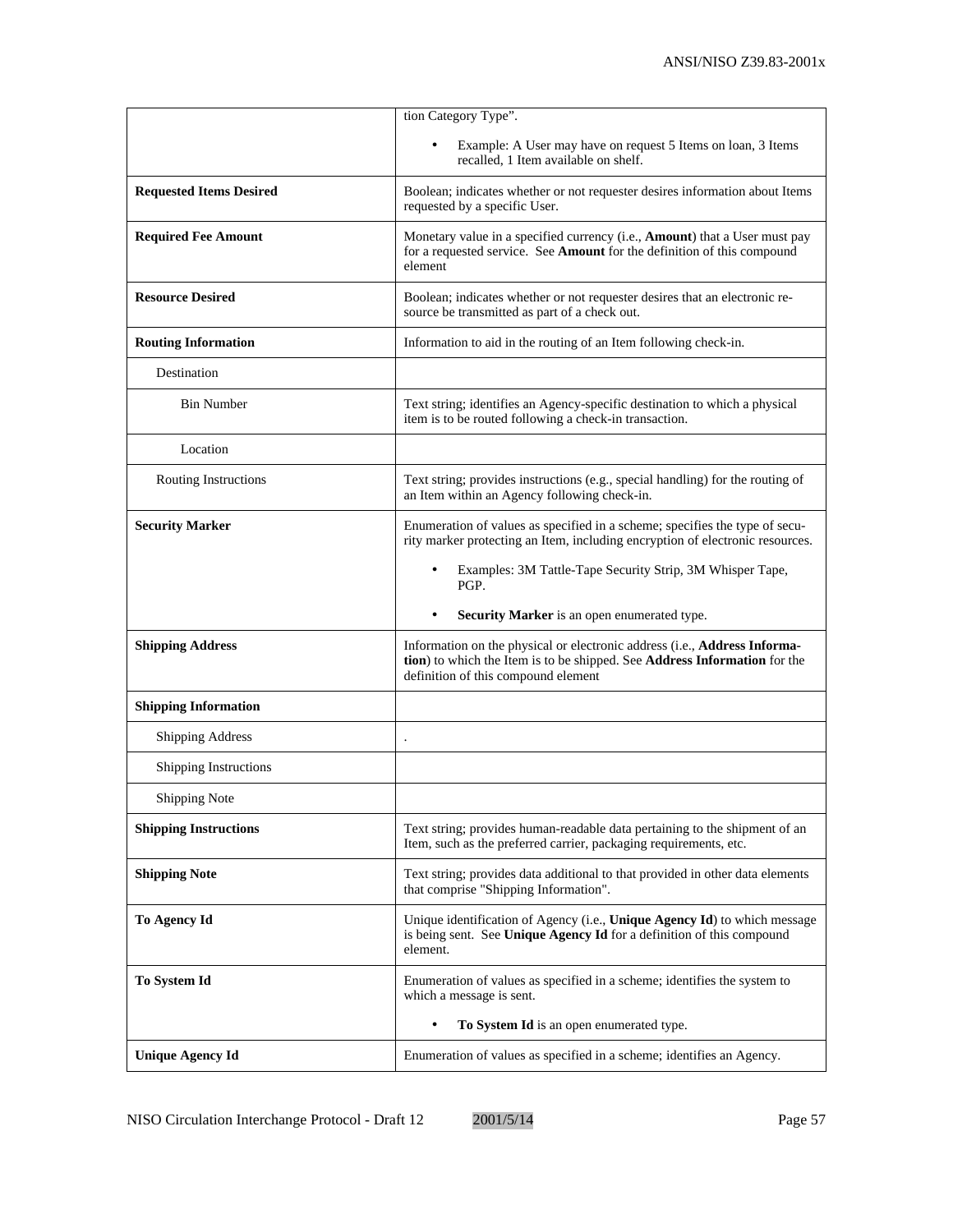|                                 | Examples: MARC Organization Code List maintained by the Li-<br>brary of Congress, Canadian Library Symbols.                                                                                                                     |  |
|---------------------------------|---------------------------------------------------------------------------------------------------------------------------------------------------------------------------------------------------------------------------------|--|
|                                 | Unique Agency Id is an open enumerated type.<br>$\bullet$                                                                                                                                                                       |  |
| Unique Bibliographic Id         | Unique identification of a bibliographic item by either of the two following<br>data elements.                                                                                                                                  |  |
| Bibliographic Item Id           | See definition for this element under Bibliographic Description.                                                                                                                                                                |  |
| Bibliographic Record Id         | See definition for this element under Bibliographic Description.                                                                                                                                                                |  |
| <b>Unique Item Id</b>           |                                                                                                                                                                                                                                 |  |
| Unique Agency Id                |                                                                                                                                                                                                                                 |  |
| Item Identifier Value           | Text string; identifies, in context of specific Agency, the Item involved in a<br>circulation transaction. Identifier may take the form of an Item barcode, an<br>Item record number, or an Item accession number, for example. |  |
| <b>Unique Request Id</b>        | Text string; identifies an Agency's request for an Item.                                                                                                                                                                        |  |
| Request Identifier Value        | Text string; identifies a given Agency's Item request.                                                                                                                                                                          |  |
| Unique Agency Id                |                                                                                                                                                                                                                                 |  |
| <b>Unique User Id</b>           |                                                                                                                                                                                                                                 |  |
| Unique Agency Id                |                                                                                                                                                                                                                                 |  |
| User Identifier Value           | Text string; identifies a User within an Agency.                                                                                                                                                                                |  |
|                                 | Examples: patron bar code, patron record number, social security<br>number.                                                                                                                                                     |  |
| <b>Unlimited Loan Flag</b>      | Boolean; indicates whether or not a loan is for an indefinite period.                                                                                                                                                           |  |
|                                 | "True" indicates that the loan is for an indefinite period and a Date<br>Due is not supplied.                                                                                                                                   |  |
| <b>User Element Type</b>        | Enumeration of values as specified in a scheme; identifies all the elements<br>of the User Object on which queries (i.e., lookups) can be made.                                                                                 |  |
|                                 | User Element Type is a closed enumerated type.                                                                                                                                                                                  |  |
| <b>User Fiscal Account</b>      | Record of a User's fiscal obligations to or credit with an Agency                                                                                                                                                               |  |
| <b>Account Balance</b>          | Monetary value in a specified currency (i.e., <b>Amount</b> ) that is the balance in<br>a User's account. See Amount for the definition of this compound element.                                                               |  |
| <b>Account Details</b>          | Details of a fiscal transaction affecting the User's account.                                                                                                                                                                   |  |
| Fiscal Transaction Reference Id |                                                                                                                                                                                                                                 |  |
| <b>Fiscal Transaction Type</b>  | See definition for this element under Existing Fiscal Transaction.                                                                                                                                                              |  |
| Valid From Date                 |                                                                                                                                                                                                                                 |  |
| Valid To Date                   |                                                                                                                                                                                                                                 |  |
| <b>Amount Accrued</b>           | Monetary value in a specified currency (i.e., <b>Amount</b> ) incurred by the User<br>or paid by the User as the result of a specified type of fee or charge. See                                                               |  |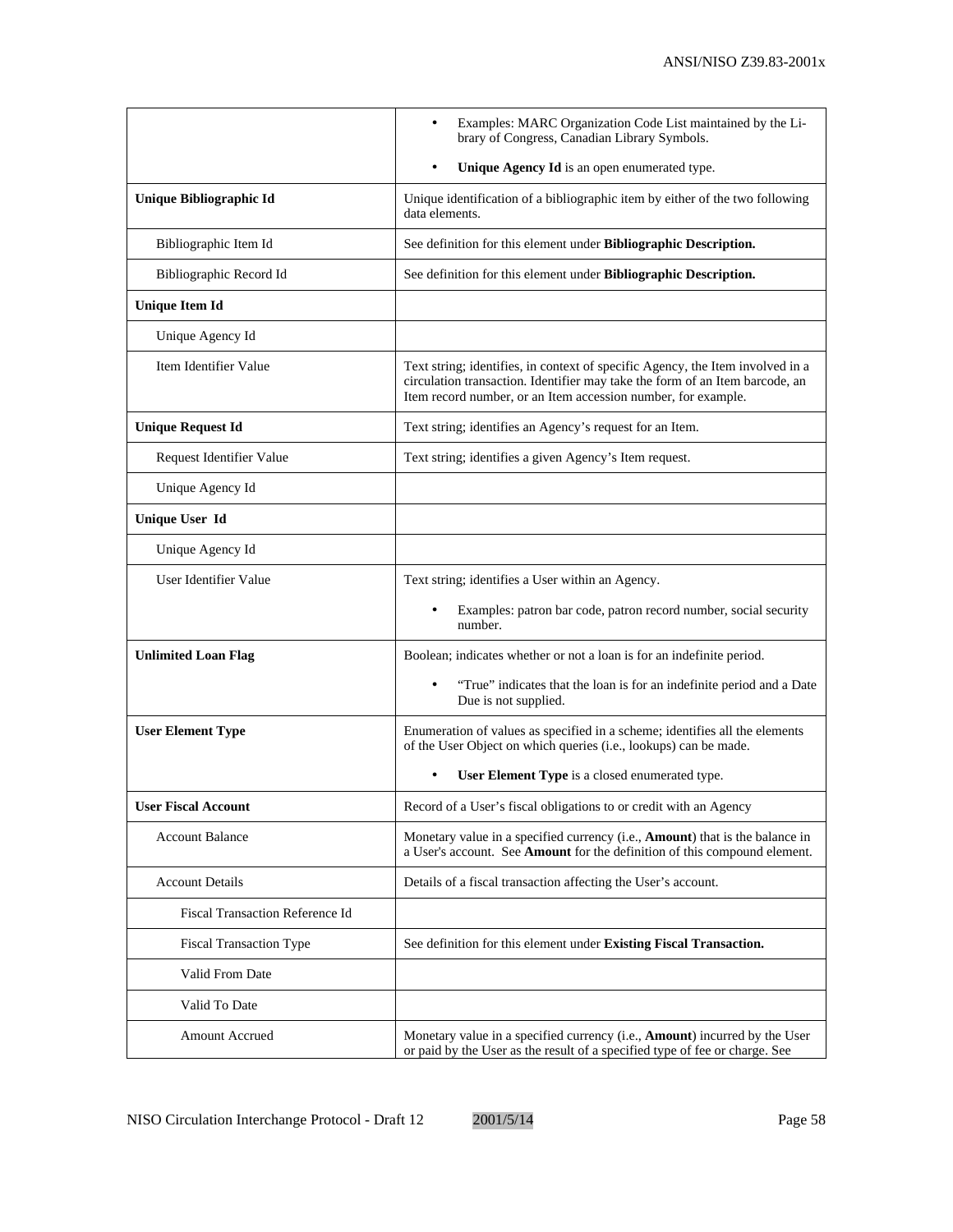|                             | Amount for the definition of this compound element                                                                                                                                                                           |  |
|-----------------------------|------------------------------------------------------------------------------------------------------------------------------------------------------------------------------------------------------------------------------|--|
| <b>Accrual Date</b>         | Date and time when the amount specified by Amount Accrued was accrued<br>to the User's account.                                                                                                                              |  |
| Unique Item Id              |                                                                                                                                                                                                                              |  |
| Date Due                    |                                                                                                                                                                                                                              |  |
| <b>Unlimited Loan Flag</b>  |                                                                                                                                                                                                                              |  |
| Non-Returnable Flag         |                                                                                                                                                                                                                              |  |
| Date Checked Out            | Date and time when an Item is placed in the custody of a User.                                                                                                                                                               |  |
| Date Due                    |                                                                                                                                                                                                                              |  |
| Date Renewed                | See definition for this element under Existing Fiscal Transaction. Item<br>Details.                                                                                                                                          |  |
| Date Checked In             | Date and time when an Item has been rendered available for check out by a<br>User.                                                                                                                                           |  |
| <b>User Language</b>        | Enumeration of values from the list of Alpha-3 Terminology Codes as speci-<br>fied in ISO 639-2/T; identifies one or more languages, in order of prefer-<br>ence, in which the User wishes to receive written communication. |  |
|                             | Example: eng (English), fra (French), deu (German)<br>$\bullet$                                                                                                                                                              |  |
|                             | User Language Type is a closed enumerated type.<br>$\bullet$                                                                                                                                                                 |  |
| <b>User Notice Details</b>  | A message to be displayed or otherwise sent to a User.                                                                                                                                                                       |  |
| Notice Type                 |                                                                                                                                                                                                                              |  |
| Notice Content              |                                                                                                                                                                                                                              |  |
| Overdue Item                |                                                                                                                                                                                                                              |  |
| <b>User Fiscal Account</b>  |                                                                                                                                                                                                                              |  |
| <b>User Privilege</b>       |                                                                                                                                                                                                                              |  |
| <b>User Optional Fields</b> |                                                                                                                                                                                                                              |  |
| Name Information            |                                                                                                                                                                                                                              |  |
| Address Information         |                                                                                                                                                                                                                              |  |
| Date Of Birth               |                                                                                                                                                                                                                              |  |
| User Language               |                                                                                                                                                                                                                              |  |
| <b>User Privilege</b>       |                                                                                                                                                                                                                              |  |
| <b>Block Or Trap</b>        |                                                                                                                                                                                                                              |  |
| <b>User Privilege</b>       | Privileges accorded to a User by an Agency (i.e., a subset of "Agency User<br>Privilege Type").                                                                                                                              |  |
| Unique Agency Id            |                                                                                                                                                                                                                              |  |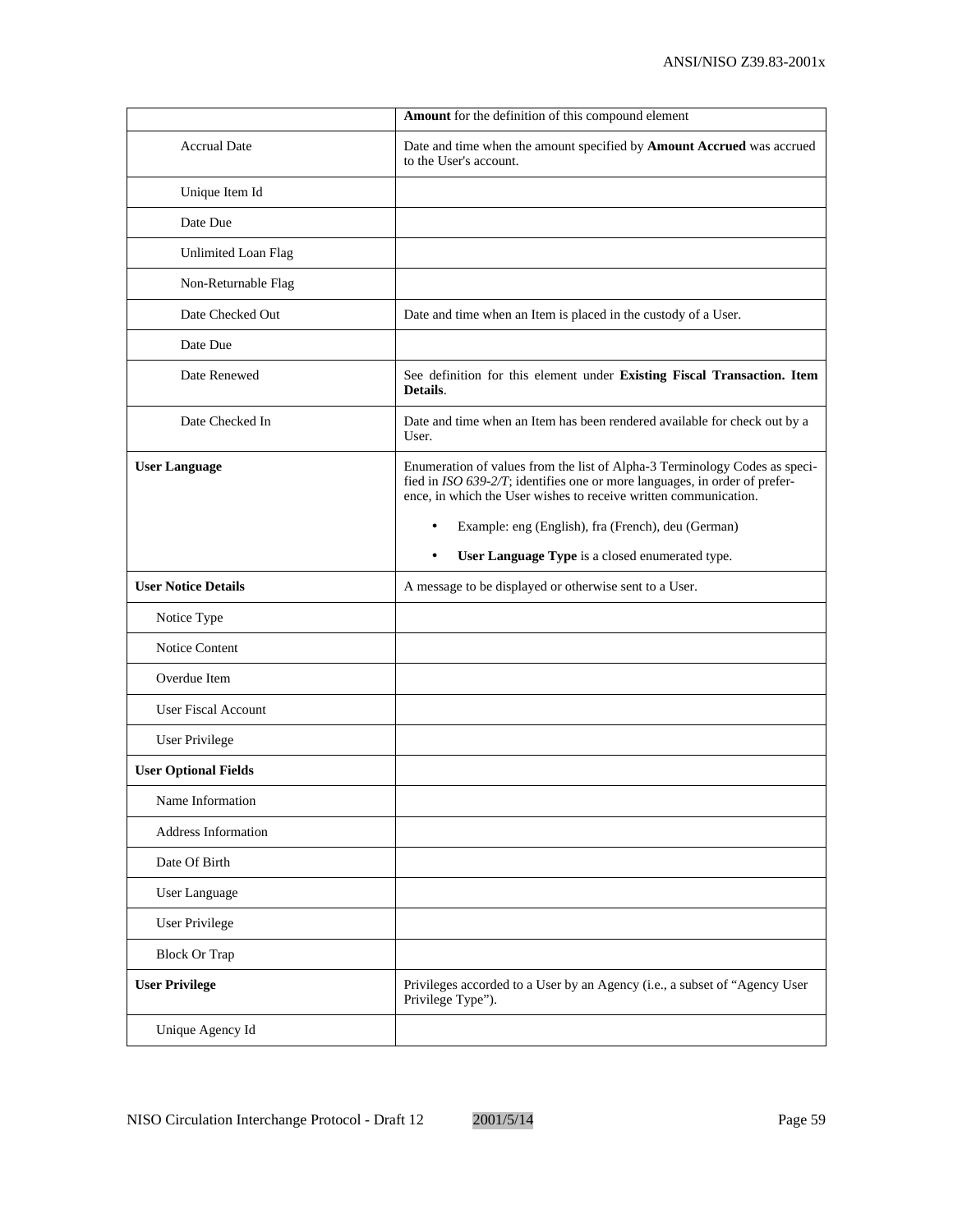| Agency User Privilege Type        |                                                                                                                                                                                   |
|-----------------------------------|-----------------------------------------------------------------------------------------------------------------------------------------------------------------------------------|
| Valid From Date                   |                                                                                                                                                                                   |
| Valid To Date                     |                                                                                                                                                                                   |
| User Privilege Fee                |                                                                                                                                                                                   |
| Amount                            |                                                                                                                                                                                   |
| Payment Method Type               | Enumeration of values as specified in a scheme; indicates the method of<br>payment (actual or proposed) for a specified User privilege fee.                                       |
|                                   | Examples: cash, direct debit.                                                                                                                                                     |
|                                   | Payment Method Type is an open enumerated type.                                                                                                                                   |
| <b>User Privilege Status</b>      |                                                                                                                                                                                   |
| User Privilege Status Type        | Enumeration of values as specified in a scheme; indicates the current status<br>of a User privilege.                                                                              |
|                                   | Examples: active, cancelled.                                                                                                                                                      |
|                                   | User Privilege Status Type is an open enumerated type.<br>$\bullet$                                                                                                               |
| Date Of User Privilege Status     | Date and time when the latest user privilege status came into effect.                                                                                                             |
| <b>User Privilege Description</b> | Text string; describes a specific User privilege.                                                                                                                                 |
| <b>User Transaction</b>           | Information concerning a User's loan or request transactions; identifies<br>Item(s) that a User has on loan or on request, together with the Agency to<br>which the Items belong. |
| Loaned Item                       | Data describing an Item currently on loan to a User.                                                                                                                              |
| Unique Item Id                    |                                                                                                                                                                                   |
| <b>Reminder Level</b>             | Positive integer; provides a count of the number of times a reminder has<br>been sent to a User.                                                                                  |
|                                   | Examples: 1, 2, 3, 4, 5.                                                                                                                                                          |
| Date Due                          |                                                                                                                                                                                   |
| Unlimited Loan Flag               |                                                                                                                                                                                   |
| Amount                            |                                                                                                                                                                                   |
| Requested Item                    | Data describing the Item on which a User has caused a hold, reserve, or page<br>to be placed.                                                                                     |
| Unique Item Id                    |                                                                                                                                                                                   |
| Unique Request Id                 |                                                                                                                                                                                   |
| Reminder Level                    |                                                                                                                                                                                   |
| Date Placed                       | Date and time when a User placed a request (hold, page, or reserve) for an<br>Item.                                                                                               |
| Hold Queue Position               |                                                                                                                                                                                   |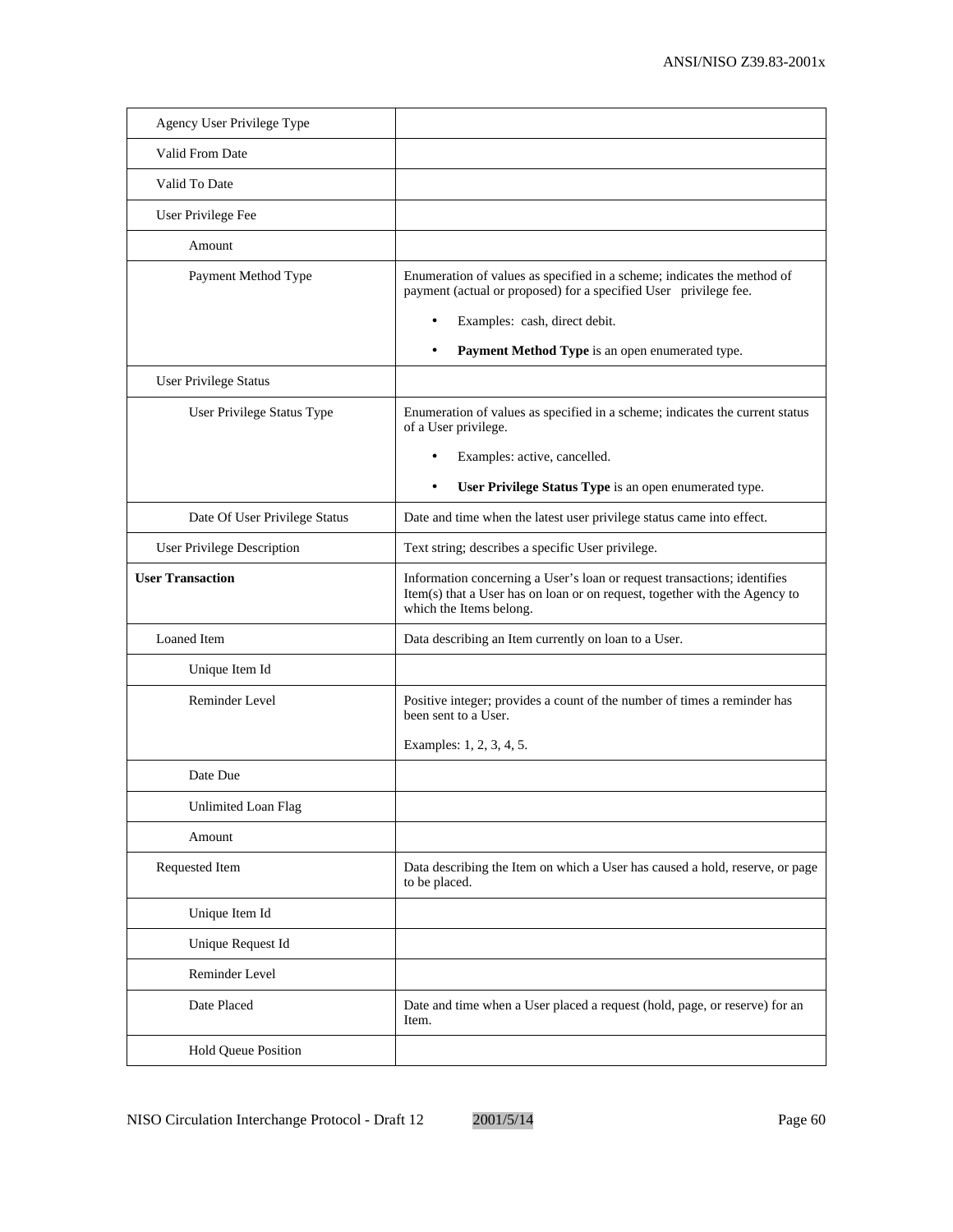| <b>Valid From Date</b> | Date and time when information, such as an address, a user privilege, a<br>block or a trap, became valid or will become valid. If no data is provided for<br>this element, it should be assumed that the information is valid, unless oth-<br>erwise specified in Valid To Date.                     |  |
|------------------------|------------------------------------------------------------------------------------------------------------------------------------------------------------------------------------------------------------------------------------------------------------------------------------------------------|--|
| <b>Valid To Date</b>   | Date and time when information, such as an address, a user privilege, a<br>block or a trap, will no longer be valid or is no longer valid. If no data is<br>provided for this element, it should be assumed that the information is valid,<br>unless otherwise specified in <b>Valid From Date</b> . |  |

## **7. State Table Governing Messaging over a Single Connection**

The Messaging State Tables define the behavior of the initiating and responding applications with regard to the messaging over a single connection $11$ . These state tables do not govern the status of the circulation function being performed by either application. A blank cell in the tables represents the combination of an incoming event and a state that is not defined for the protocol. The terminal state for this protocol is not represented in the tables, as there is no "messaging state" immediately after transition to the terminal state.

The initiating application's messaging may be in one of two states: *Idle* and *Waiting*. The responding application's messaging may be in one of two states: *Idle* and *Processing*. The *Idle* state means that the connection exists but no response message is pending. The *Waiting* state means that the connection exists and a response message is pending. The *Processing* state means that the connection exists and the application is processing an initiation message.

The initiating and responding state machines enter the *Idle* state upon successful establishment of a connection.

Events are of two types, incoming and outgoing. These events are identified below.

| Application requests permission to send an initiation message.        |
|-----------------------------------------------------------------------|
| Application requests permission to send a response message.           |
| Application requests permission to close the connection.              |
| Application has received an initiation message.                       |
| Application has received a response message.                          |
| The connection is no longer valid.                                    |
| The timer has expired.                                                |
|                                                                       |
| Application shall send initiation message.                            |
| Application shall send response message.                              |
| Application shall close the connection because its timer has expired. |
| Application shall close the connection.                               |
|                                                                       |

There is one predicate, which indicates whether the message identifier matches that of the immediately preceding message  $(p1)$  or not  $(^{6}p1)$ .

### **Predicates:**

| ۰.<br>v |  |
|---------|--|

 $\overline{a}$ 

Returns true if the identifier of the message matches the MESSAGE.Id protocol variable.

The single variable contains the message identifier of the last message transmitted or received.

# **Variables:**

MESSAGE.Id Has the value of the identifier of the last message transmitted (in the initiating role) or received (in the responding role).

<sup>11</sup> Nothing in this protocol is intended to prevent two applications from establishing multiple simultaneous connections for the exchange of NCIP messages.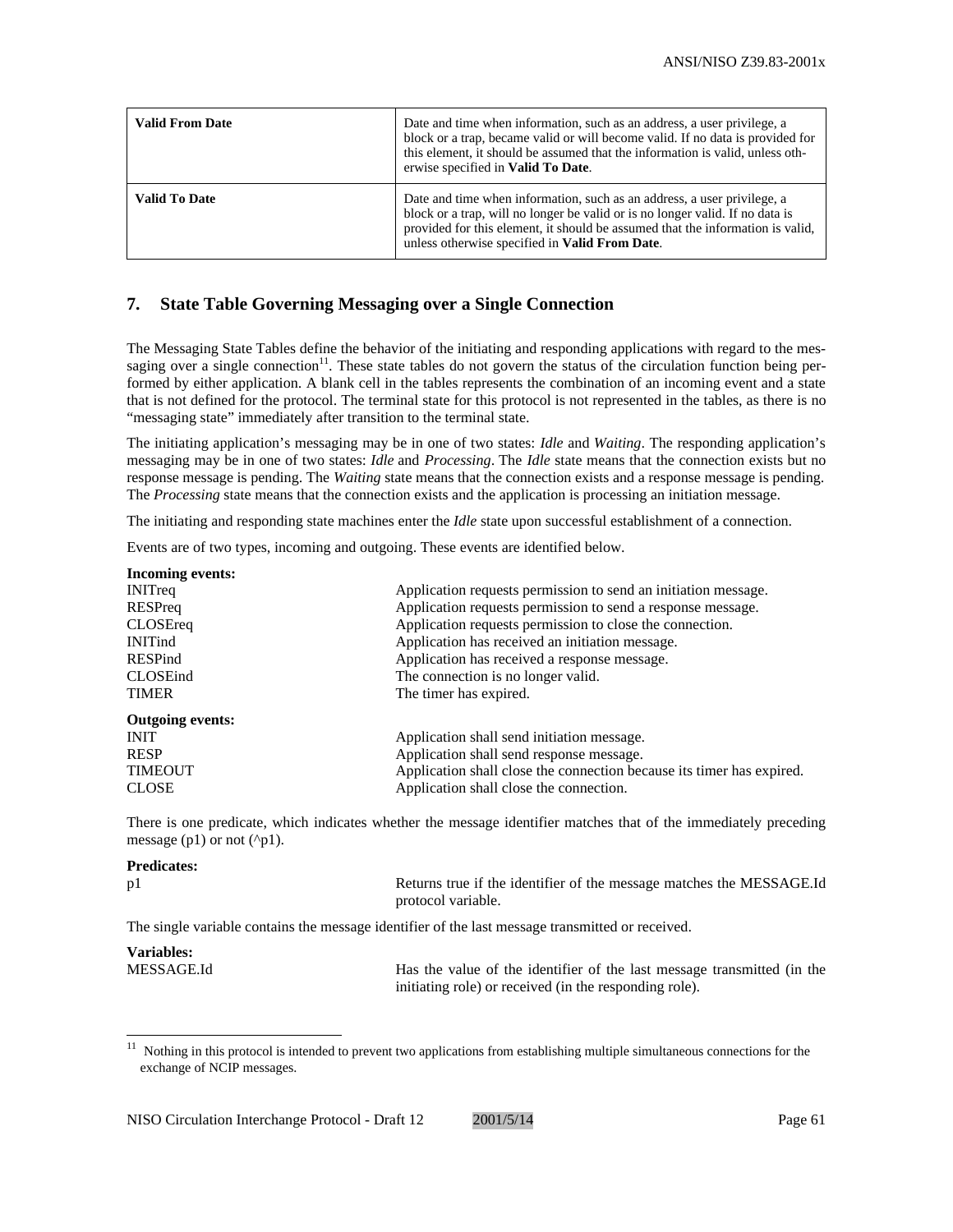|                | Event           | <b>IDLE</b>        | <b>WAITING</b>  |
|----------------|-----------------|--------------------|-----------------|
| $\mathbf{1}$   | <b>INITreq</b>  | set MESSAGE.Id var |                 |
|                |                 | set timer          |                 |
|                |                 | <b>INIT</b>        |                 |
|                |                 | <b>WAITING</b>     |                 |
| 2              | <b>RESPind</b>  | p1                 | p1              |
| 12             |                 | signal error #1    | clear timer     |
|                |                 | <b>TERMINAL</b>    | <b>IDLE</b>     |
| 3              | RESPind         | $^{\wedge}p1$      | $^{\wedge}p1$   |
|                |                 | signal error #1    | signal error #2 |
|                |                 | <b>TERMINAL</b>    | <b>TERMINAL</b> |
| $\overline{4}$ | <b>INITind</b>  | Signal error #4    | signal error #4 |
|                |                 | <b>TERMINAL</b>    | <b>TERMINAL</b> |
| 5              | CLOSEreq        | <b>CLOSE</b>       |                 |
|                |                 | <b>TERMINAL</b>    |                 |
| 6              | <b>CLOSEind</b> | <b>TERMINAL</b>    | signal error #3 |
|                |                 |                    | <b>TERMINAL</b> |
| 7              | <b>TIMER</b>    |                    | <b>TIMEOUT</b>  |
|                |                 |                    | <b>TERMINAL</b> |

## Table 2. Initiating Application Messaging State Table

ERROR # meanings:

1: Response message received while in IDLE state.

2: Response message received is not an appropriate response for immediately preceding initiation message.

3: Connection was closed while waiting for response message.

4: Initiation message received.

| Table 3. | <b>Responding Application Messaging State Table</b> |  |  |
|----------|-----------------------------------------------------|--|--|
|          |                                                     |  |  |

|                | Event            | <b>IDLE</b>        | <b>PROCESSING</b> |
|----------------|------------------|--------------------|-------------------|
| $\vert$ 1      | <b>INITind</b>   | Set MESSAGE.Id var | Signal error #1   |
|                |                  | Clear timer        | <b>TERMINAL</b>   |
|                |                  | <b>PROCESSING</b>  |                   |
| 2              | RESPreq          |                    | p1                |
|                |                  |                    | <b>RESP</b>       |
|                |                  |                    | Set timer         |
|                |                  |                    | <b>IDLE</b>       |
| 3              | <b>RESPind</b>   | Signal error #2    | Signal error #2   |
|                |                  | <b>TERMINAL</b>    | <b>TERMINAL</b>   |
| $\overline{4}$ | CLOSEreq         | <b>CLOSE</b>       |                   |
|                |                  | <b>TERMINAL</b>    |                   |
| $\overline{5}$ | <b>CLOSE</b> ind | <b>CLOSE</b>       | Signal error #3   |
|                |                  | <b>TERMINAL</b>    | <b>TERMINAL</b>   |
| 6              | <b>TIMER</b>     | <b>TIMEOUT</b>     |                   |
|                |                  | <b>TERMINAL</b>    |                   |

ERROR # meanings:

 $\overline{a}$ 

1: Initiation message received while processing an earlier message.

2: Response message received.

3: Connection was closed while still processing an earlier message.

 $12$  Note that table rows 2 and 3 of the initiating application messaging state table differ in respect to the fact that the predicate, p1, is true in row 2 and false (^p1) in row 3.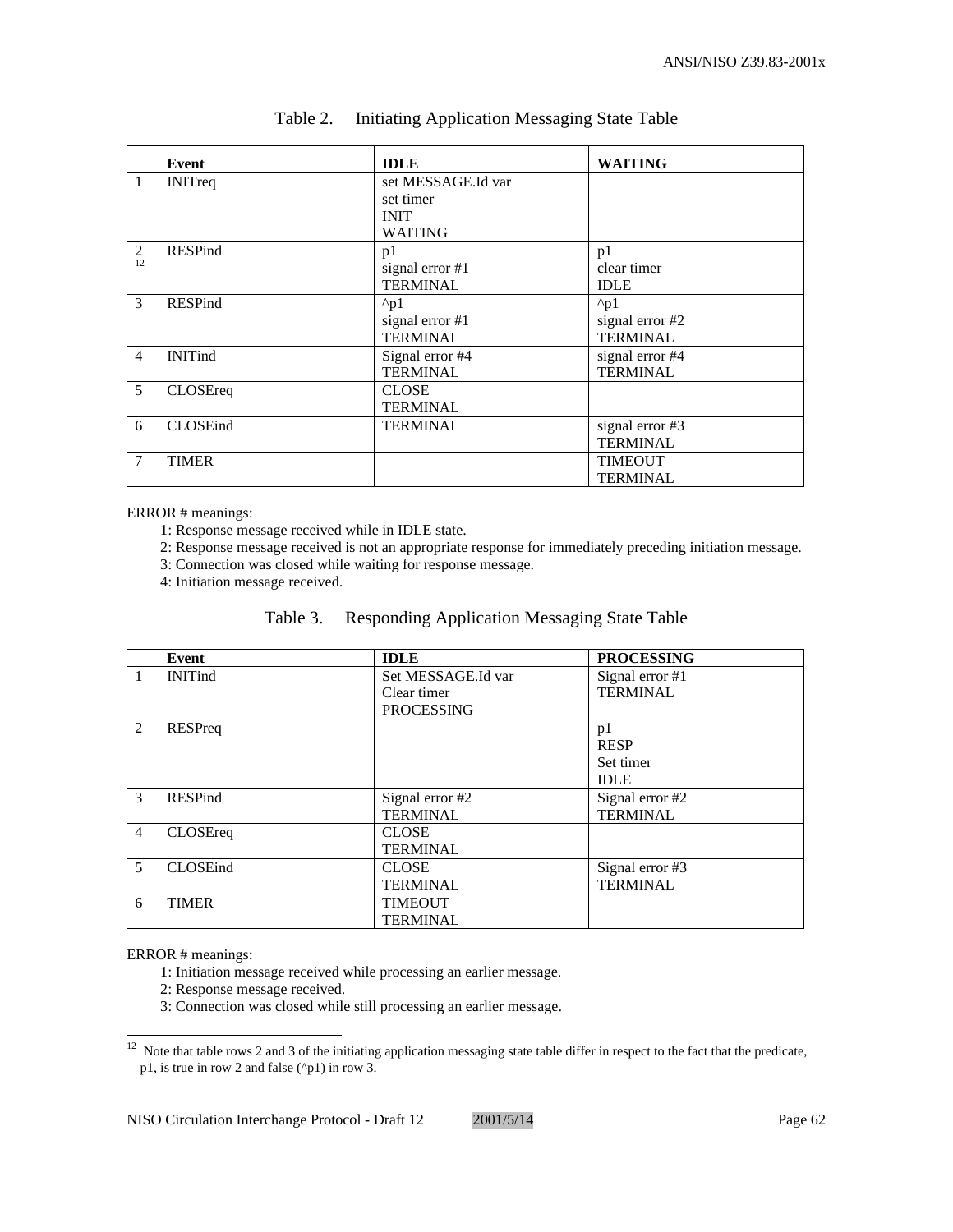## **8. Standard Message Headers**

Message headers are related to message handling, rather than to message content or its processing. This standard specifies an Initiation Message Header and a Response Message Header. The structure and content of these headers may be found in the Cross-Application Profile (see Section 9).

## **9. Profiles**

A profile specifies the use of a particular standard, or group of standards, to support a particular application (e.g., circulation, interlibrary loan), function, community (e.g., the library community), or environment (e.g., the Internet). A profile identifies a set of base standards, together with appropriate options and parameters necessary to accomplish identified functions for purposes including: (a) interoperability, and (b) methodology for referencing the various uses of the base standards, meaningful both to users and suppliers. A profile thus establishes options, subsets, and values of parameters, where these choices are left open in the standard.

This standard calls for a Cross-Application Profile and possibly one or more Application Profiles. These profiles are defined and described in separate documents, but are required to adhere to specific rules as set out below (tentative).

#### **9.1 Rules for Profile Definition**

A profile that is based on this standard SHALL meet the following constraints.

The profile may not:

- redefine data elements specified in this standard
- add messages not defined in this standard
- define new objects
- add data elements to messages defined in this standard
- delete required data elements from messages defined in this standard

These rules apply to profiles discussed in Sections 9.3 and 9.4, below, and to any other profiles that may be developed with this standard as a base.

#### **9.2 Rules for Data Element Definition in Profiles**

As noted earlier, a profile may define data elements additional to those defined in this standard, or may delete data elements defined herein, but may not redefine data elements specified in this standard. Data elements defined in profiles must have one definition consistent across all applications in which the data element is used; must be named in a manner consistent with that employed in this standard; must specify the data type consistent with this standard and with the Cross-Application Profile (see below).

#### **9.3 Cross-Application Profile**

The Cross-Application Profile contemplated by this standard is intended to provide implementation-level details not specified in this standard. This will enable the standard to have a longer useful life within the ever-changing technology arena. The Cross-Application Profile is expected to address the following matters, as a minimum:

Message encoding and structure Character representation Representation of data types Specification of required components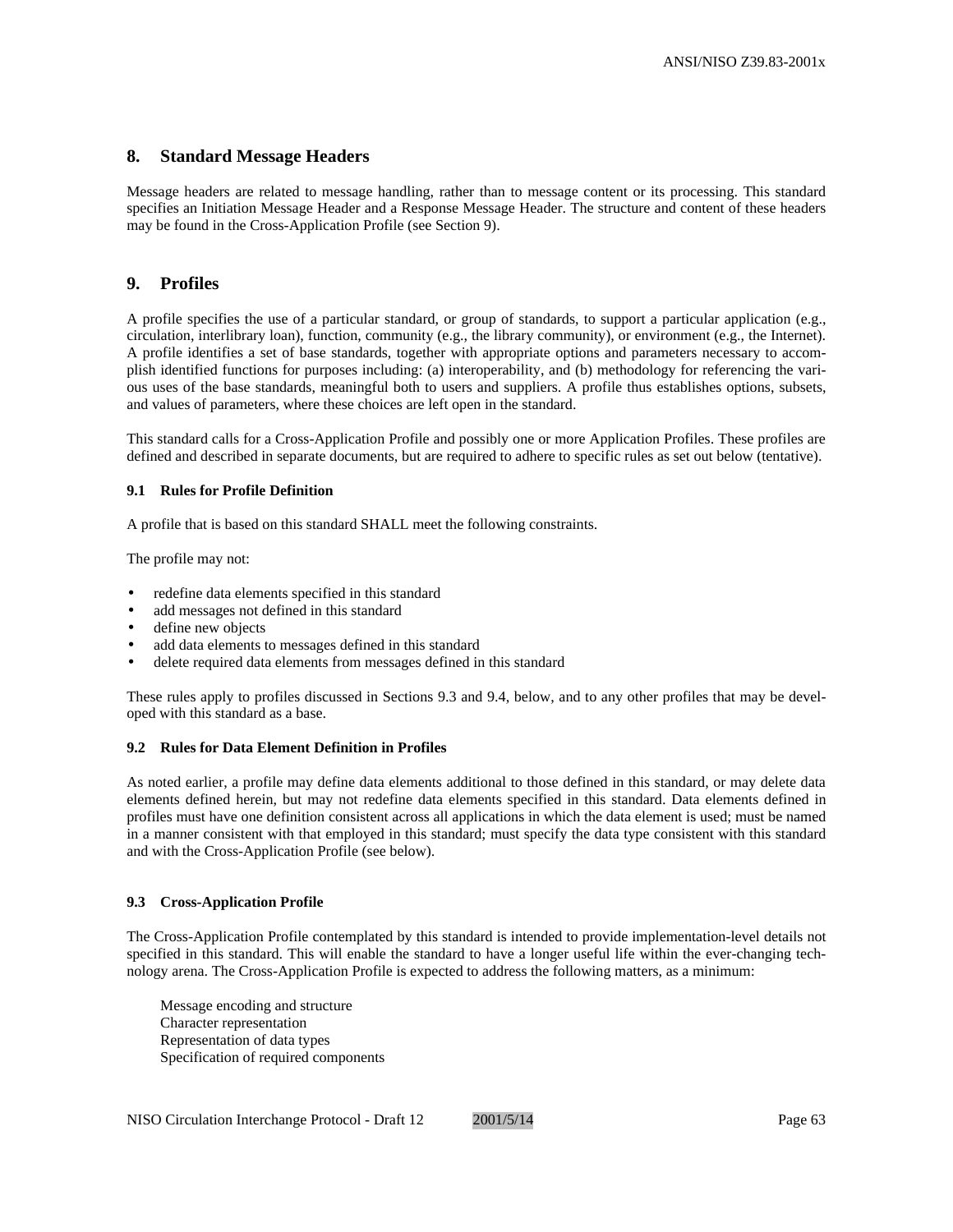Services XML Prolog Data Structures Enumerated data types Rules of behavior of implementations Transport mechanism(s) Security issues Standards referenced/used Scheme registration (for enumerated data types) Provision for extension of the profile

## **9.4 Application Profiles**

One or more application-specific profiles is contemplated by this standard, with the expectation that three Application Profiles may be developed:

Direct consortial borrowing (DCB) Self-service (SS) Circulation/ILL interaction (Circ-ILL)

These profiles (and/or others) must be developed under the rules of Sections 9.1 and 9.2, above.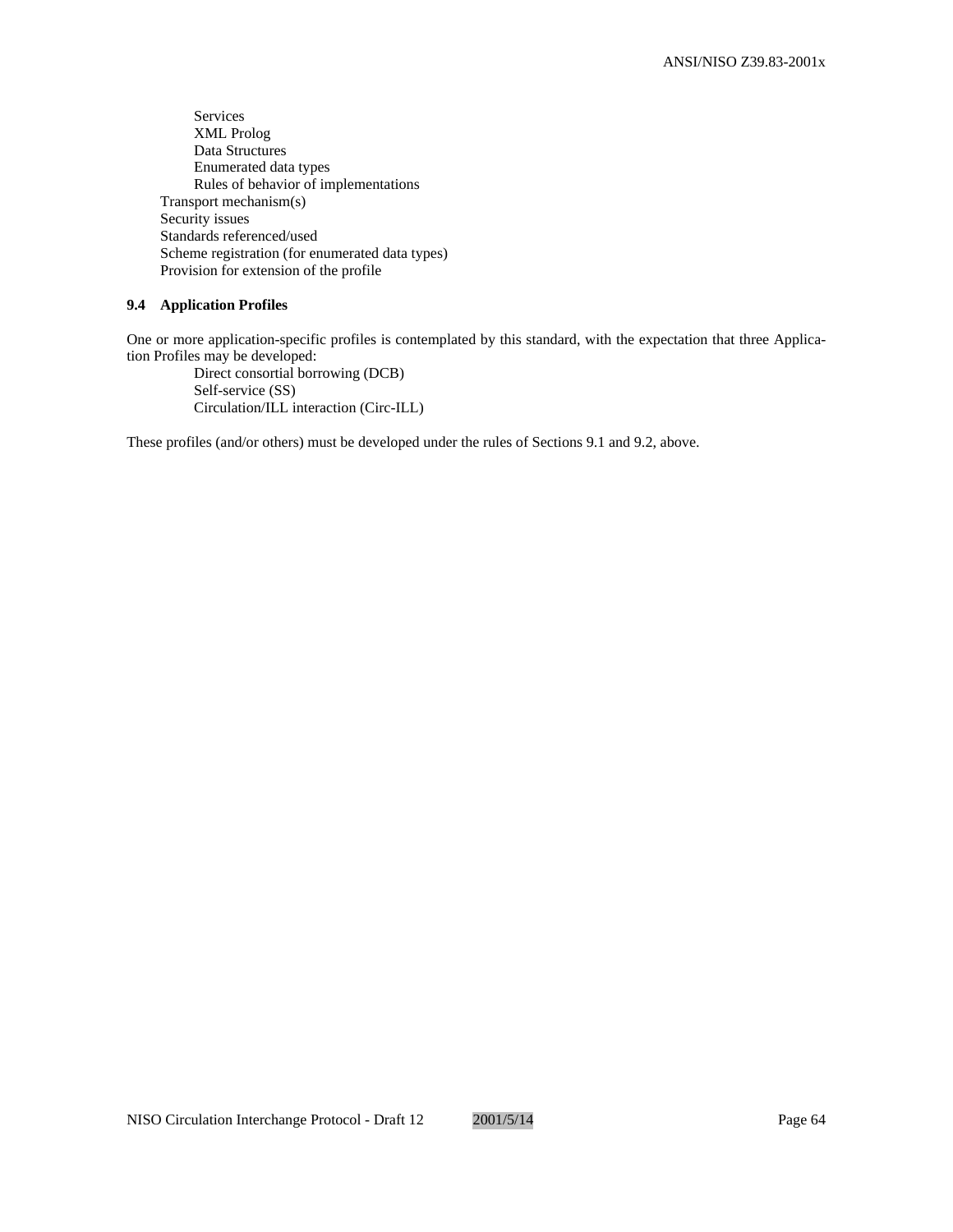## **Appendix A. Enumerated Data Types**

(This appendix is not part of the American National Standard Circulation Interchange Protocol (NCIP), ANSI/NISO Z39.83-2001x. It is included for information only.)

This standard provides a data structure that permits the definition of lists of values for enumerated data types outside the scope of this standard. The data structure consists of a pair of data elements, Scheme and Value, for each enumerated type. **Scheme** is a string used to identify the authority determining the list of values for the enumerated type, and **Value** is a number, code, word, or phrase from that authoritative list of values. The only relationship between or among the values of a list is that implied by their membership in the list.

Certain enumerated data types are defined by a cross-application profile to provide input to specific processes. Other enumerated data types may be based on existing authoritative lists of codes (such as the list of Alpha-3 Bibliographic Codes for Language specified in ISO 639-2 and the list of Currency Codes in ISO 4217). In addition, to support operational requirements for which no standard authoritative list exists, groups of implementers may establish authoritative lists of values based on their common business rules and operational requirements.

An application may have knowledge of zero or more named schemes and the associated values. If an application receives an NCIP message that identifies a Scheme of which the application has no knowledge, an error response is sent to the initiating application.

For example, the values used by an group of academic libraries for **Agency User Privilege Type** may be based on academic status (such as Faculty, Postdoctoral, Graduate, Undergraduate, Staff, Administration), while a public library consortium may base their list of values on age (such as Adult, Child, Youth, Senior). The following example illustrates in greater detail how enumerated data types are formulated. In the example, five (6) Schemes have been identified: two NISO Privilege Schemes, a SSHE Scheme, State Government Scheme, Military Scheme, and Marin County Scheme. Each named scheme is an enumerated list whose values are given following the name of the scheme. It is presumed that each named scheme is maintained by some organization.

In the example the indentations represent:

**Type Scheme Value**

#### ILLUSTRATIVE EXAMPLE

Agency User Privilege Type NCIP Agency User Privilege Type Academic Scheme Administration Faculty **Graduate** Postdoctoral Staff Undergraduate

> NCIP Agency User Privilege Type Public Scheme Administration Adult Juvenile Senior Staff Young Adult Youth

**SSHEScheme**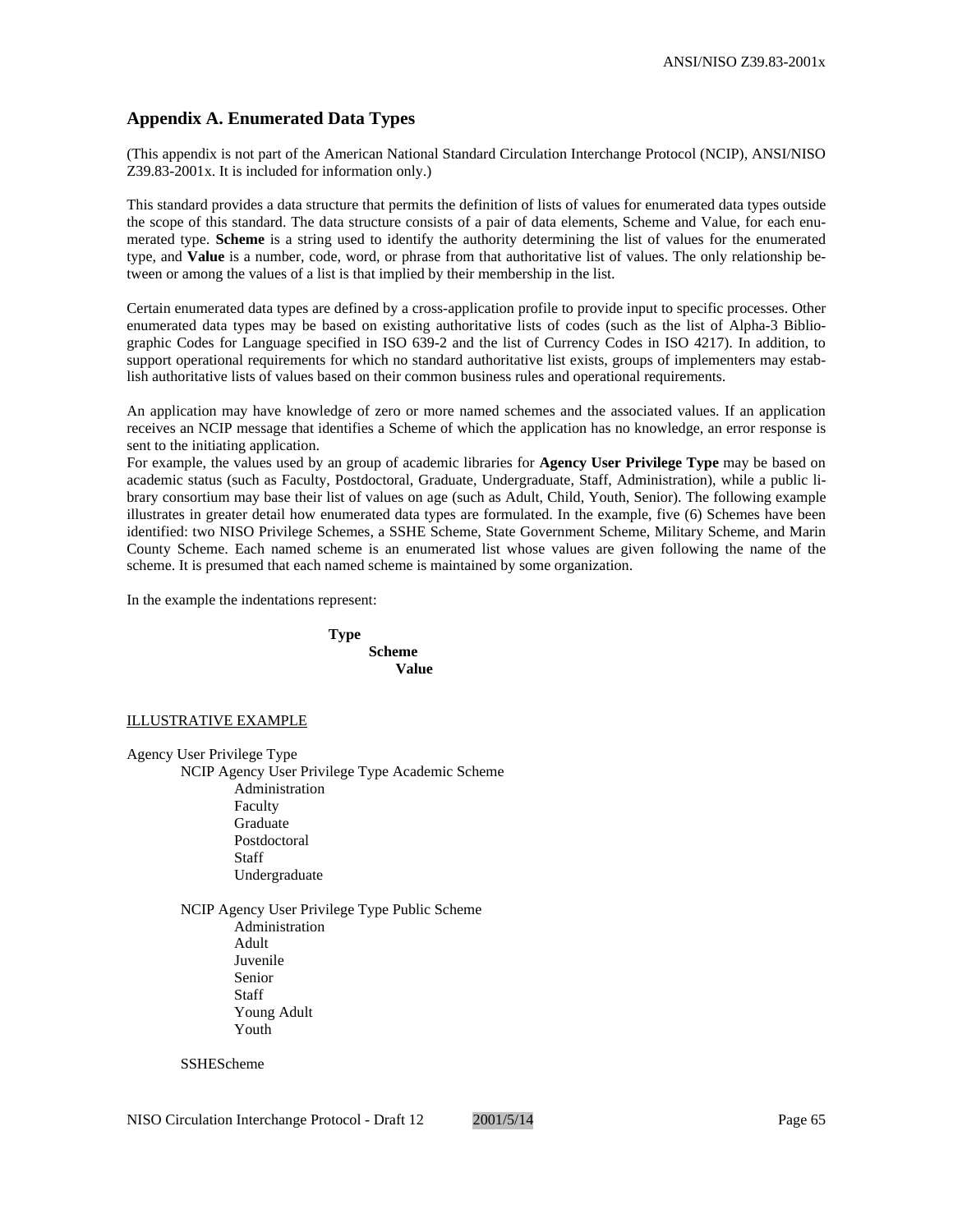Administration Faculty Graduate Postdoctoral Staff Undergraduate StateGovernmentScheme Agency Head Deputy Secretary Governor Lt. Governor Representative **Secretary** Senator Staff MilitaryScheme Admiral Captain Colonel Commander General Lieutenant Major Non-Com Petty Officer MarinCountyScheme Adult Child Hearing Impaired Home Bound Physically Handicapped Senior Staff Vision Impaired Youth

[end of example]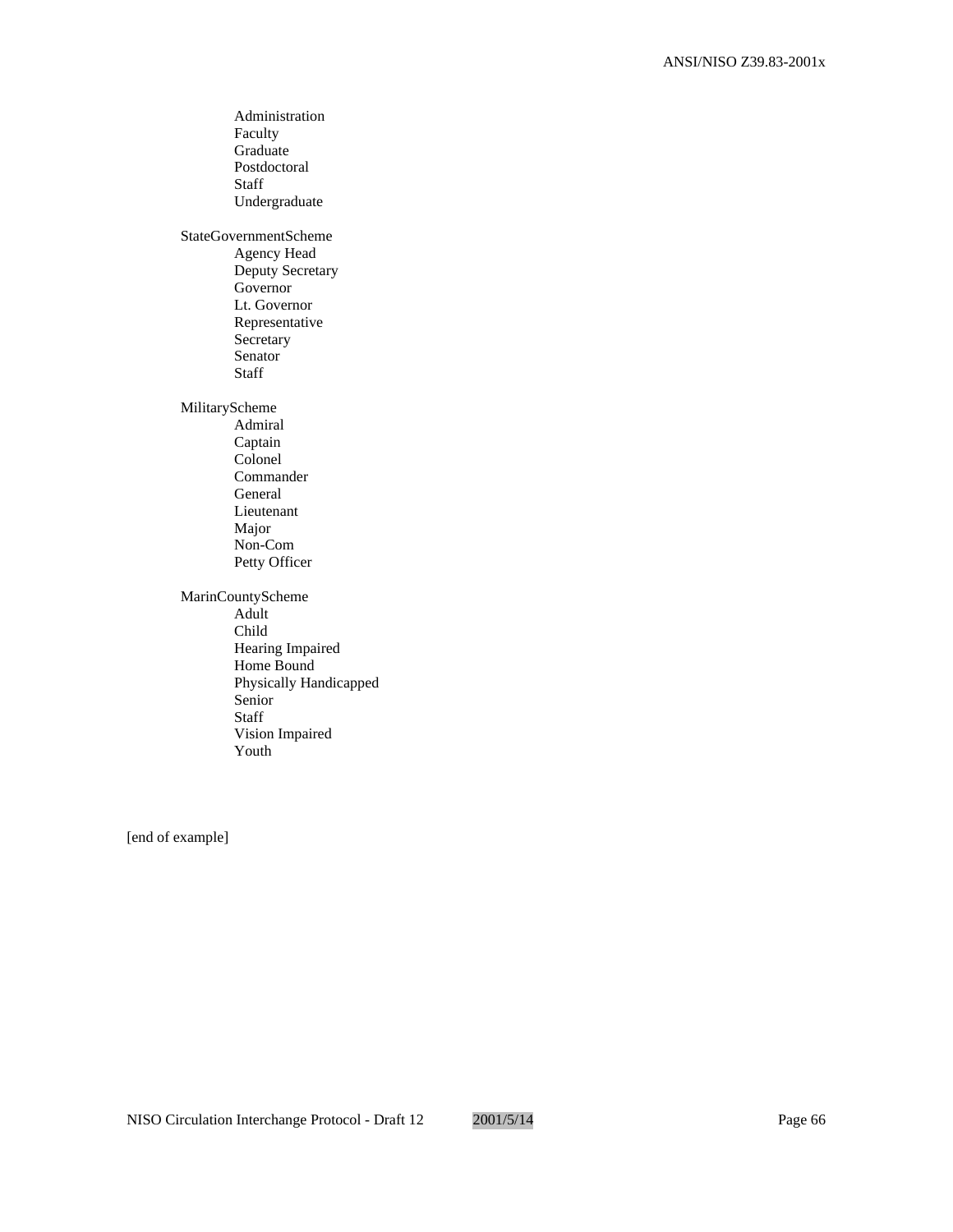## **Appendix B. Alphabetical List of Data Elements and Their Location in Section 6 (nonnormative)**

(This appendix is not part of the American National Standard Circulation Interchange Protocol (NCIP), ANSI/NISO Z39.83-2001x. It is included for information only.)

| <b>Data Element Name</b>          | Page in Sec-<br>tion 6 |
|-----------------------------------|------------------------|
| <b>Account Balance</b>            | 58                     |
| <b>Account Details</b>            | 58                     |
| <b>Accrual Date</b>               | 59                     |
| <b>Acknowledged Fee Amount</b>    | 40                     |
| Acknowledged Fee Amount           | 41                     |
| Acknowledged Fee Amount           | 48                     |
| <b>Add Agency Fields</b>          | 40                     |
| <b>Add Item Fields</b>            | 40                     |
| <b>Add Request Fields</b>         | 41                     |
| <b>Add User Fields</b>            | 41                     |
| <b>Address Information</b>        | 40                     |
| <b>Address Information</b>        | 41                     |
| <b>Address Information</b>        | 41                     |
| <b>Address Information</b>        | 48                     |
| <b>Address Information</b>        | 49                     |
| <b>Address Information</b>        | 59                     |
| Address Role Type                 | 41                     |
| <b>Agency Element Type</b>        | 43                     |
| Agency User Privilege Type        | 40                     |
| <b>Agency User Privilege Type</b> | 43                     |
| Agency User Privilege Type        | 48                     |
| Agency User Privilege Type        | 60                     |
| Amount                            | 43                     |
| Amount                            | 50                     |
| Amount                            | 53                     |

| Amount                                 | 54 |
|----------------------------------------|----|
| Amount                                 | 60 |
| Amount                                 | 60 |
| <b>Amount Accrued</b>                  | 58 |
| <b>Authentication Data Type</b>        | 44 |
| Authentication Data Type               | 44 |
| Authentication Input                   | 41 |
| <b>Authentication Input</b>            | 44 |
| Authentication Input                   | 49 |
| <b>Authentication Input Data</b>       | 44 |
| Authentication Input Type              | 44 |
| <b>Authentication Prompt</b>           | 40 |
| <b>Authentication Prompt</b>           | 44 |
| <b>Authentication Prompt</b>           | 48 |
| <b>Authentication Prompt Data</b>      | 44 |
| <b>Authentication Prompt Type</b>      | 44 |
| Author                                 | 44 |
| Author Of Component                    | 44 |
| <b>Bibliographic Description</b>       | 41 |
| <b>Bibliographic Description</b>       | 44 |
| <b>Bibliographic Description</b>       | 48 |
| <b>Bibliographic Description</b>       | 50 |
| <b>Bibliographic Description</b>       | 52 |
| <b>Bibliographic Description Level</b> | 51 |
| Bibliographic Item Id                  | 45 |
| Bibliographic Item Id                  | 58 |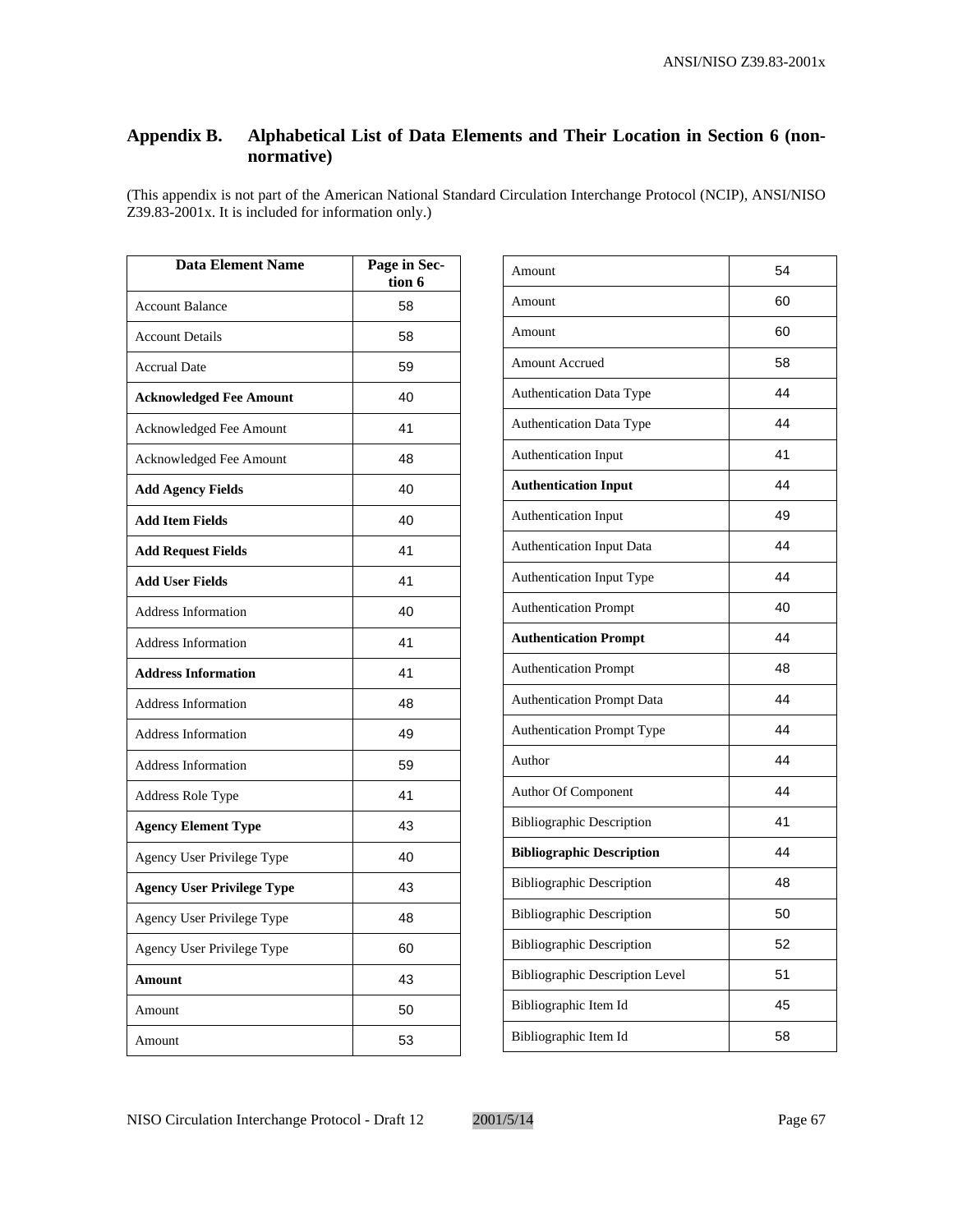| Bibliographic Item Identifier        | 45 |
|--------------------------------------|----|
| Bibliographic Item Identifier Code   | 45 |
| <b>Bibliographic Level</b>           | 46 |
| Bibliographic Record Id              | 45 |
| Bibliographic Record Id              | 58 |
| Bibliographic Record Identifier      | 45 |
| Bibliographic Record Identifier Code | 45 |
| <b>Bibliographic Title</b>           | 46 |
| <b>Bin Number</b>                    | 57 |
| <b>Block Or Trap</b>                 | 41 |
| <b>Block Or Trap</b>                 | 46 |
| <b>Block Or Trap</b>                 | 49 |
| <b>Block Or Trap</b>                 | 59 |
| Block Or Trap Type                   | 47 |
| Call Number                          | 51 |
| Care Of                              | 43 |
| CIP Roles Supported Type             | 40 |
| <b>CIP Roles Supported Type</b>      | 47 |
| CIP Roles Supported Type             | 48 |
| Circulation Category Type            | 41 |
| <b>Circulation Category Type</b>     | 47 |
| Circulation Category Type            | 48 |
| Circulation Category Type            | 52 |
| Circulation Category Type            | 52 |
| Circulation Category Type            | 56 |
| <b>Circulation Status</b>            | 47 |
| <b>Circulation Status</b>            | 52 |
| <b>Circulation Status</b>            | 52 |
| <b>Circulation Status</b>            | 56 |
| Component Id                         | 45 |
| Component Identifier                 | 45 |

| Component Identifier Type         | 45 |
|-----------------------------------|----|
| Consortium Agreement              | 40 |
| <b>Consortium Agreement</b>       | 47 |
| Consortium Agreement              | 48 |
| Copy Number                       | 51 |
| Country                           | 43 |
| <b>Currency Code</b>              | 44 |
| <b>Current Borrower</b>           | 52 |
| <b>Current Borrower Desired</b>   | 47 |
| <b>Current Requester</b>          | 52 |
| <b>Current Requesters Desired</b> | 47 |
| <b>Date</b>                       | 47 |
| Date Available                    | 41 |
| Date Available                    | 47 |
| Date Available                    | 48 |
| Date Checked In                   | 59 |
| Date Checked Out                  | 59 |
| <b>Date Claimed Returned</b>      | 48 |
| <b>Date Due</b>                   | 48 |
| Date Due                          | 50 |
| Date Due                          | 59 |
| Date Due                          | 59 |
| Date Due                          | 60 |
| <b>Date Due Desired</b>           | 48 |
| Date Of Birth                     | 41 |
| Date Of Birth                     | 48 |
| Date Of Birth                     | 49 |
| Date Of Birth                     | 59 |
| Date Of Expected Reply            | 54 |
| Date Of User Privilege Status     | 60 |
| Date Of User Request              | 41 |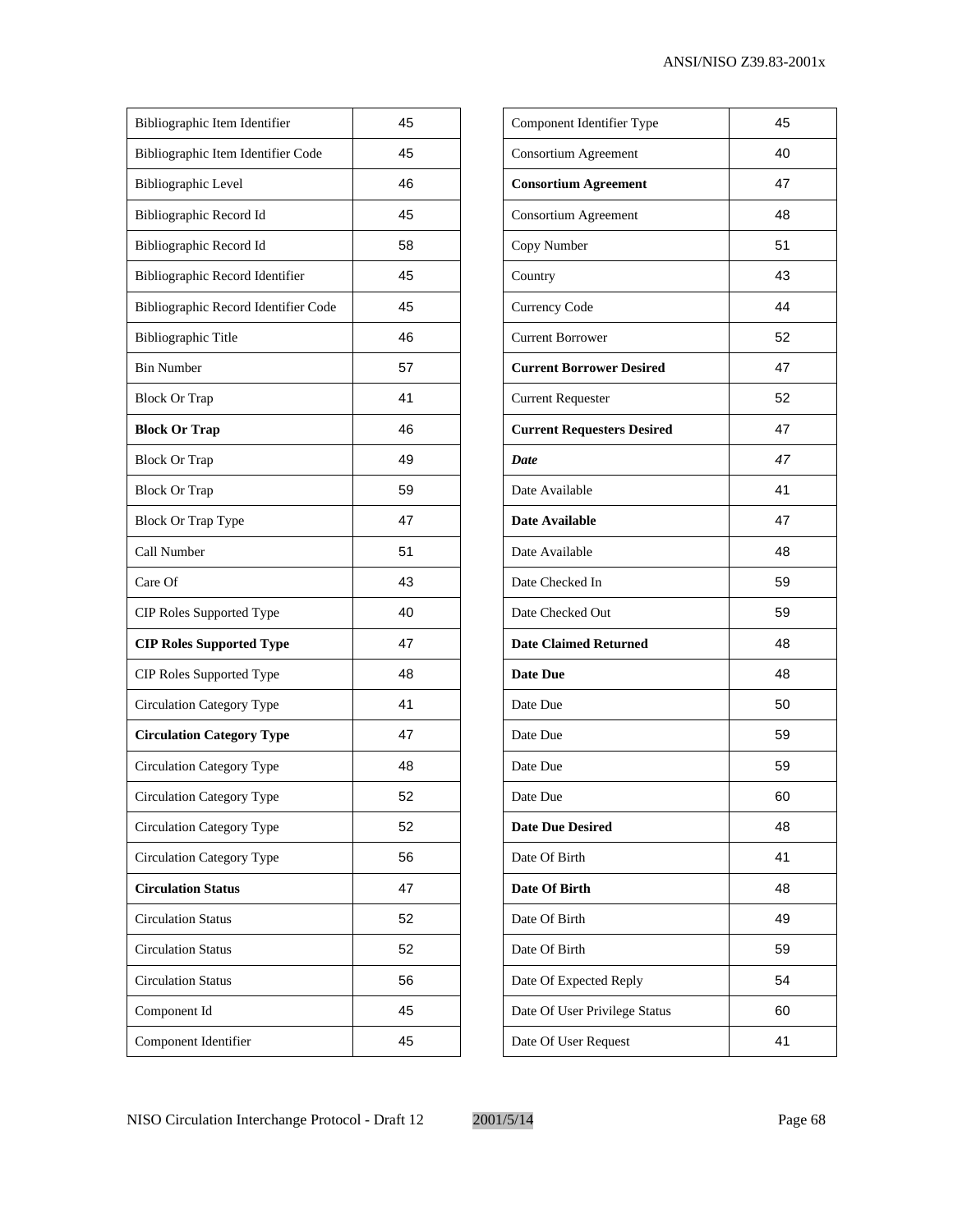| <b>Date Of User Request</b>              | 48 |
|------------------------------------------|----|
| Date Of User Request                     | 49 |
| Date Placed                              | 60 |
| <b>Date Recalled</b>                     | 48 |
| <b>Date Received</b>                     | 48 |
| Date Renewed                             | 50 |
| Date Renewed                             | 59 |
| Date Returned                            | 50 |
| <b>Date Sent</b>                         | 48 |
| <b>Date Shipped</b>                      | 48 |
| Date To Send                             | 48 |
| Date Will Send                           | 48 |
| <b>Delete Agency Fields</b>              | 48 |
| <b>Delete Item Fields</b>                | 48 |
| <b>Delete Request Fields</b>             | 48 |
| <b>Delete User Fields</b>                | 49 |
| <b>Desensitization Flag</b>              | 49 |
| <b>Desensitization Flag</b>              | 52 |
| Destination                              | 57 |
| District                                 | 42 |
| <b>Earliest Date Needed</b>              | 41 |
| <b>Earliest Date Needed</b>              | 49 |
| <b>Earliest Date Needed</b>              | 49 |
| Edition                                  | 45 |
| <b>Electronic Address</b>                | 43 |
| Electronic Address Data                  | 43 |
| Electronic Address Type                  | 43 |
| Electronic Data Format Type              | 51 |
| <b>Electronic Resource</b>               | 49 |
| <b>Electronic Resource Provided Flag</b> | 49 |
| Error Element                            | 53 |
|                                          |    |

| <b>Error Element</b>                       | 53 |
|--------------------------------------------|----|
| Error Type                                 | 53 |
| <b>Error Value</b>                         | 53 |
| <b>Existing Fiscal Transaction</b>         | 49 |
| <b>Existing Fiscal Transaction</b>         | 50 |
| <b>Failure Element</b>                     | 56 |
| <b>Failure Element</b>                     | 56 |
| Failure Type                               | 56 |
| <b>Failure Value</b>                       | 56 |
| <b>Fiscal Account Update Details</b>       | 50 |
| <b>Fiscal Action Type</b>                  | 50 |
| <b>Fiscal Action Type</b>                  | 50 |
| <b>Fiscal Transaction Description</b>      | 50 |
| <b>Fiscal Transaction Description</b>      | 54 |
| <b>Fiscal Transaction Identifier Value</b> | 50 |
| <b>Fiscal Transaction Reference Id</b>     | 49 |
| <b>Fiscal Transaction Reference Id</b>     | 50 |
| <b>Fiscal Transaction Reference Id</b>     | 53 |
| <b>Fiscal Transaction Reference Id</b>     | 58 |
| <b>Fiscal Transaction Type</b>             | 49 |
| <b>Fiscal Transaction Type</b>             | 53 |
| <b>Fiscal Transaction Type</b>             | 58 |
| <b>Formatted Address</b>                   | 42 |
| <b>Formatted Address Data</b>              | 42 |
| <b>Formatted Address Type</b>              | 42 |
| <b>From Agency Authentication</b>          | 50 |
| <b>From Agency Id</b>                      | 50 |
| <b>From System Authentication</b>          | 50 |
| From System Id                             | 51 |
| Given Name                                 | 55 |
| <b>Hold Pickup Date</b>                    | 51 |
|                                            |    |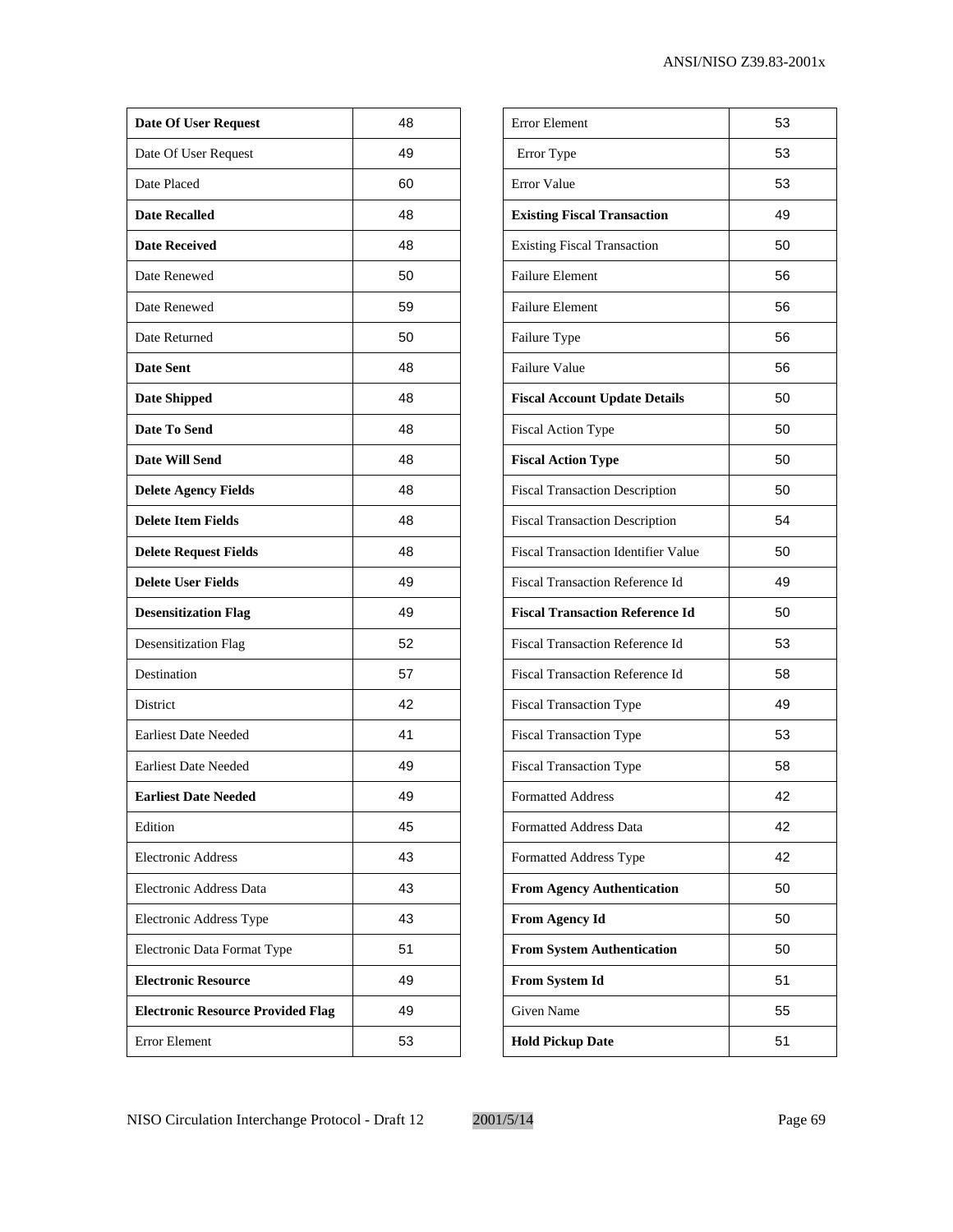| <b>Hold Queue Length</b>    | 51 |
|-----------------------------|----|
| Hold Queue Length           | 52 |
| <b>Hold Queue Position</b>  | 51 |
| <b>Hold Queue Position</b>  | 60 |
| <b>House Name</b>           | 42 |
| Initials                    | 55 |
| Item Description            | 41 |
| Item Description            | 48 |
| <b>Item Description</b>     | 51 |
| Item Description            | 52 |
| <b>Item Details</b>         | 50 |
| <b>Item Details</b>         | 54 |
| <b>Item Details</b>         | 54 |
| <b>Item Element Type</b>    | 52 |
| Item Identifier Value       | 58 |
| <b>Item Optional Fields</b> | 52 |
| <b>Item Transaction</b>     | 52 |
| Language                    | 51 |
| Line 1                      | 43 |
| Line 2                      | 43 |
| Loaned Item                 | 60 |
| Loaned Item Count Value     | 52 |
| <b>Loaned Items Count</b>   | 52 |
| <b>Loaned Items Desired</b> | 52 |
| Locality                    | 43 |
| Location                    | 41 |
| Location                    | 48 |
| Location                    | 52 |
| <b>Location</b>             | 52 |
| Location                    | 57 |
| <b>Location Name</b>        | 53 |
|                             |    |

| <b>Location Type</b>                 | 53 |
|--------------------------------------|----|
| <b>Location Within Building</b>      | 42 |
| Medium Type                          | 51 |
| <b>Messaging Error</b>               | 53 |
| Messaging Error                      | 56 |
| Monetary Value                       | 44 |
| Name Information                     | 41 |
| Name Information                     | 49 |
| <b>Name Information</b>              | 53 |
| Name Information                     | 59 |
| Need Before Date                     | 41 |
| Need Before Date                     | 49 |
| <b>Need Before Date</b>              | 53 |
| <b>New Fiscal Transaction</b>        | 50 |
| <b>New Fiscal Transaction</b>        | 53 |
| <b>Non-returnable Flag</b>           | 54 |
| Non-Returnable Flag                  | 59 |
| <b>Notice Content</b>                | 54 |
| Notice Content                       | 59 |
| <b>Notice Type</b>                   | 54 |
| Notice Type                          | 59 |
| <b>Organization Name</b>             | 54 |
| Organization Name Information        | 40 |
| Organization Name Information        | 48 |
| Organization Name Information        | 53 |
| <b>Organization Name Information</b> | 54 |
| Organization Name Type               | 54 |
| <b>Overdue Item</b>                  | 54 |
| Overdue Item                         | 59 |
| Pagination                           | 46 |
| Payment Method Type                  | 60 |
|                                      |    |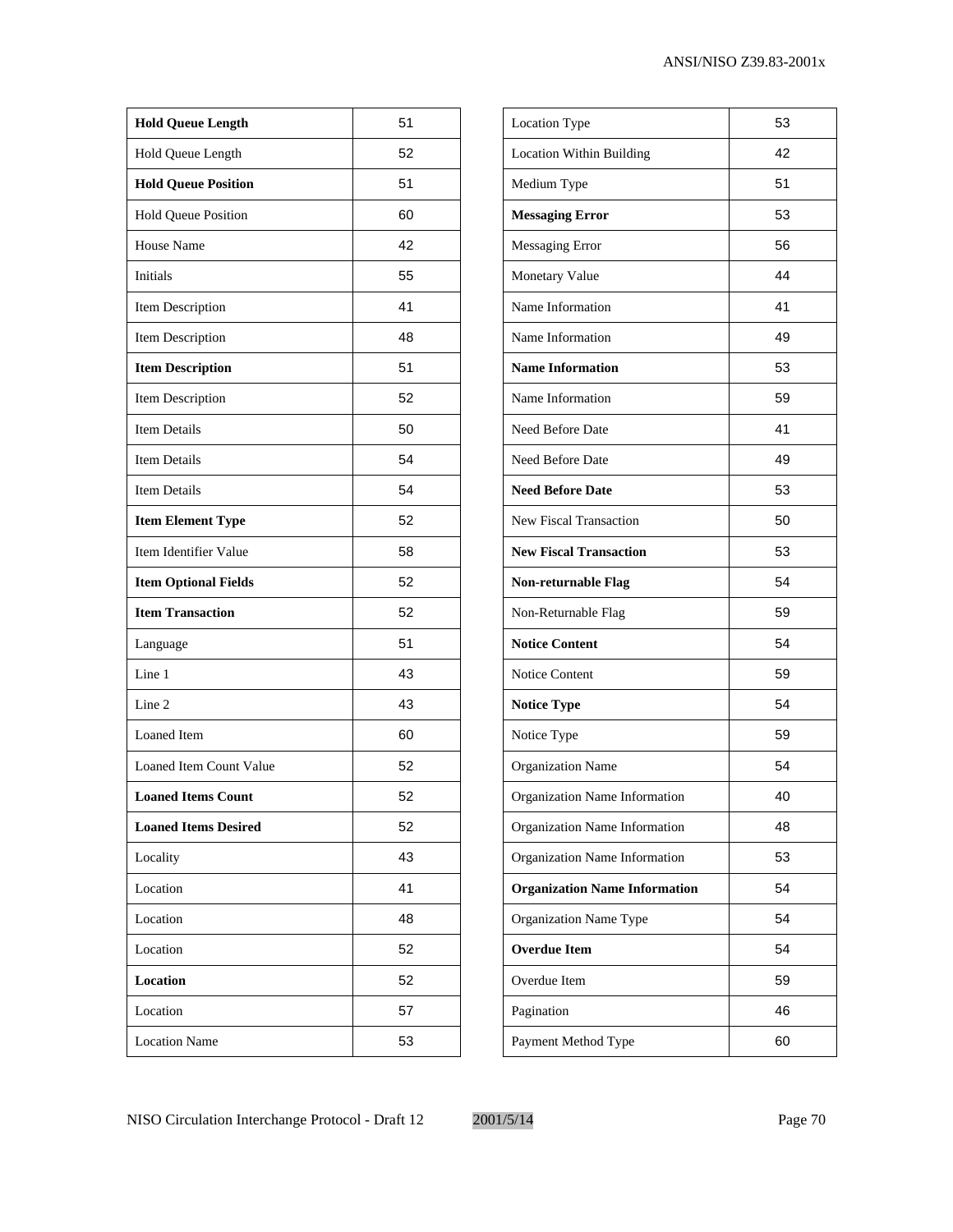| Pending                              | 54 |
|--------------------------------------|----|
| Personal Name Information            | 53 |
| <b>Personal Name Information</b>     | 54 |
| Personal User Common Name            | 55 |
| Personal User Name Structured        | 54 |
| <b>Physical Address</b>              | 42 |
| Physical Address Type                | 42 |
| Physical Condition                   | 41 |
| Physical Condition                   | 48 |
| Physical Condition                   | 52 |
| <b>Physical Condition</b>            | 55 |
| <b>Physical Condition Details</b>    | 55 |
| Physical Condition Type              | 55 |
| Place Of Publication                 | 46 |
| Post Office Box                      | 42 |
| Postal Code                          | 43 |
| Prefix                               | 55 |
| Problem                              | 56 |
| Processing Failure                   | 56 |
| <b>Processing Failure</b>            | 56 |
| <b>Publication Date</b>              | 46 |
| <b>Publication Date Of Component</b> | 46 |
| Publisher                            | 46 |
| Region                               | 43 |
| Reminder Level                       | 60 |
| Reminder Level                       | 60 |
| <b>Renewal Count</b>                 | 56 |
| Request Identifier Value             | 58 |
| Request Scope Type                   | 41 |
| Request Scope Type                   | 49 |
| <b>Request Scope Type</b>            | 56 |
|                                      |    |

| Request Type                   | 41 |
|--------------------------------|----|
| Request Type                   | 49 |
| <b>Request Type</b>            | 56 |
| Requested Item                 | 60 |
| Requested Item Count Value     | 56 |
| <b>Requested Items Count</b>   | 56 |
| <b>Requested Items Desired</b> | 57 |
| <b>Required Fee Amount</b>     | 57 |
| <b>Resource Desired</b>        | 57 |
| <b>Routing Information</b>     | 57 |
| <b>Routing Instructions</b>    | 57 |
| <b>Security Marker</b>         | 41 |
| Security Marker                | 48 |
| Security Marker                | 52 |
| <b>Security Marker</b>         | 57 |
| Serial Holdings                | 51 |
| Series Title Number            | 46 |
| <b>Shipping Address</b>        | 57 |
| <b>Shipping Address</b>        | 57 |
| Shipping Information           | 41 |
| Shipping Information           | 49 |
| <b>Shipping Information</b>    | 57 |
| Shipping Instructions          | 57 |
| <b>Shipping Instructions</b>   | 57 |
| <b>Shipping Note</b>           | 57 |
| <b>Shipping Note</b>           | 57 |
| Sponsoring Body                | 46 |
| <b>Street</b>                  | 42 |
| <b>Structured Address</b>      | 42 |
| Suffix                         | 55 |
| Surname                        | 55 |
|                                |    |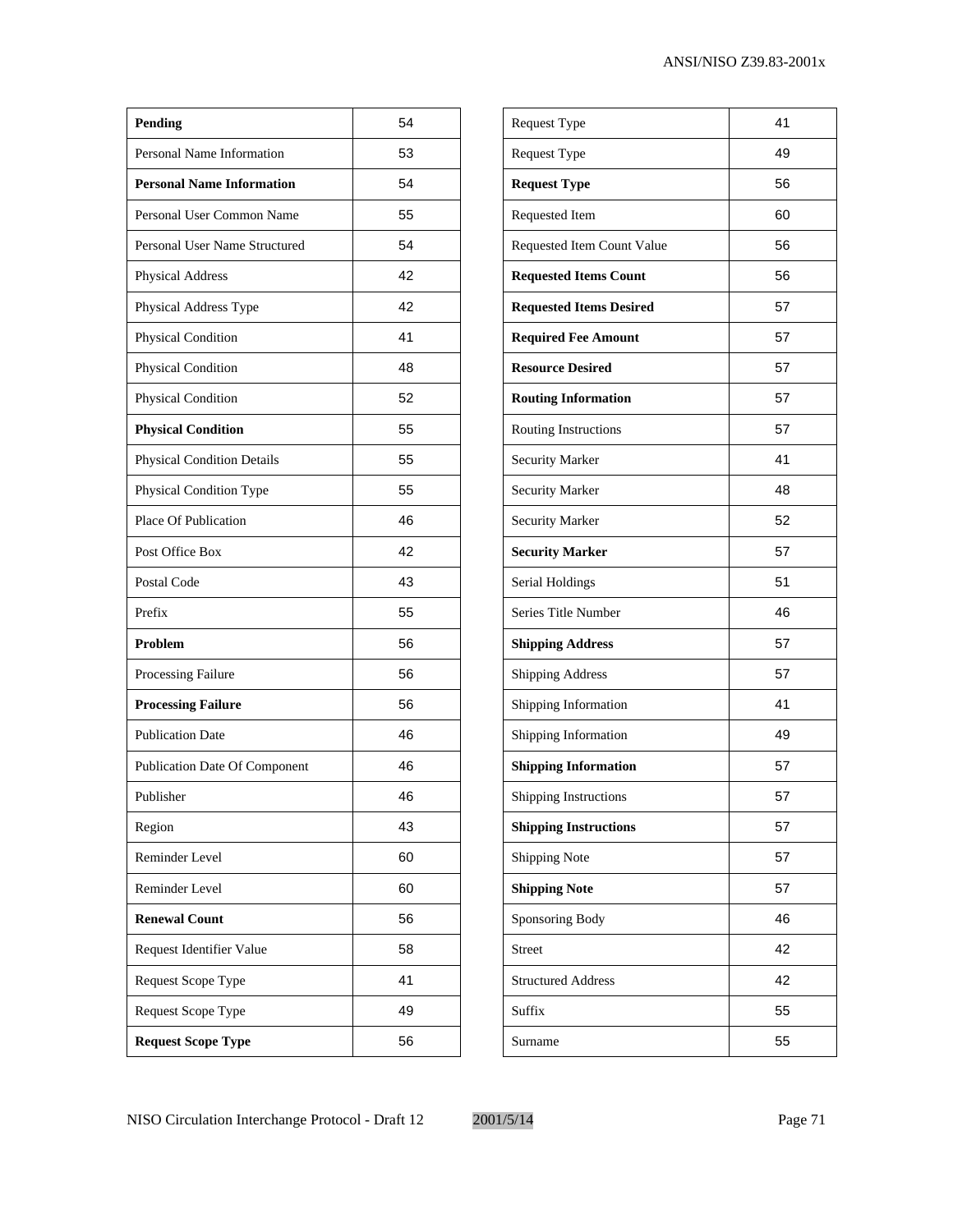| Title Of Component         | 46 |
|----------------------------|----|
| To Agency Id               | 57 |
| To System Id               | 57 |
| Unique Agency Id           | 41 |
| Unique Agency Id           | 47 |
| Unique Agency Id           | 50 |
| <b>Unique Agency Id</b>    | 57 |
| Unique Agency Id           | 58 |
| Unique Agency Id           | 58 |
| Unique Agency Id           | 58 |
| Unique Agency Id           | 59 |
| Unique Bibliographic Id    | 58 |
| Unique Item Id             | 41 |
| Unique Item Id             | 49 |
| Unique Item Id             | 50 |
| <b>Unique Item Id</b>      | 58 |
| Unique Item Id             | 59 |
| Unique Item Id             | 60 |
| Unique Item Id             | 60 |
| Unique Request Id          | 50 |
| Unique Request Id          | 54 |
| <b>Unique Request Id</b>   | 58 |
| Unique Request Id          | 60 |
| Unique User Id             | 41 |
| Unique User Id             | 49 |
| <b>Unique User Id</b>      | 58 |
| Unique User Id             | 41 |
| <b>Unlimited Loan Flag</b> | 58 |
| <b>Unlimited Loan Flag</b> | 59 |
| <b>Unlimited Loan Flag</b> | 60 |
| <b>User Element Type</b>   | 58 |

| <b>User Fiscal Account</b>        | 58 |
|-----------------------------------|----|
| <b>User Fiscal Account</b>        | 59 |
| User Identifier Value             | 58 |
| User Language                     | 41 |
| <b>User Language</b>              | 49 |
| <b>User Language</b>              | 59 |
| User Language                     | 59 |
| <b>User Notice Details</b>        | 59 |
| <b>User Optional Fields</b>       | 59 |
| User Privilege                    | 41 |
| <b>User Privilege</b>             | 49 |
| User Privilege                    | 59 |
| <b>User Privilege</b>             | 59 |
| <b>User Privilege</b>             | 59 |
| <b>User Privilege Description</b> | 60 |
| User Privilege Fee                | 60 |
| <b>User Privilege Status</b>      | 60 |
| User Privilege Status Type        | 60 |
| <b>User Transaction</b>           | 60 |
| Valid From Date                   | 42 |
| Valid From Date                   | 47 |
| Valid From Date                   | 50 |
| Valid From Date                   | 50 |
| Valid From Date                   | 53 |
| Valid From Date                   | 54 |
| Valid From Date                   | 58 |
| Valid From Date                   | 60 |
| <b>Valid From Date</b>            | 61 |
| Valid To Date                     | 42 |
| Valid To Date                     | 47 |
| Valid To Date                     | 50 |
|                                   |    |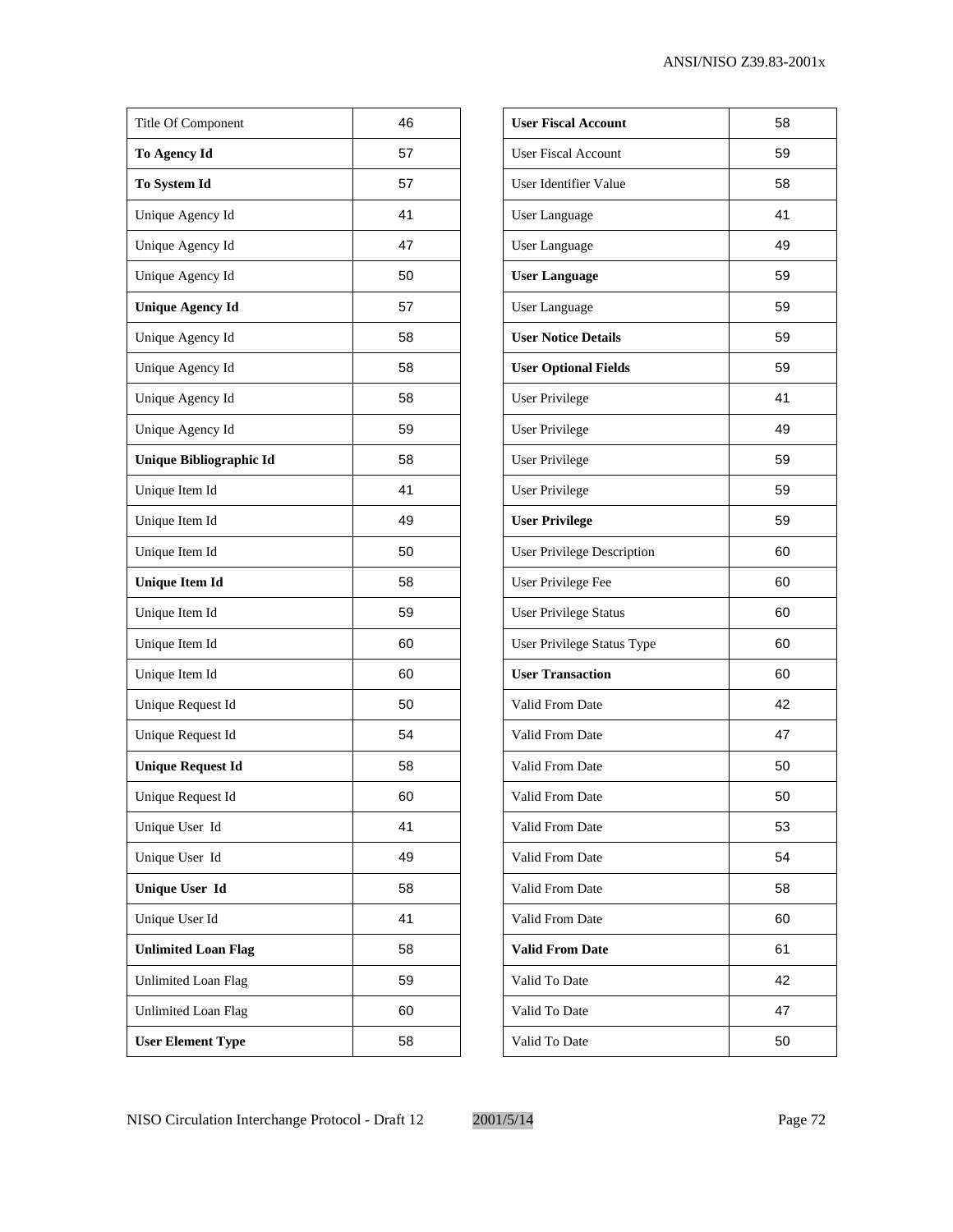| Valid To Date                | 50 |
|------------------------------|----|
| Valid To Date                | 53 |
| Valid To Date                | 54 |
| Valid To Date                | 58 |
| Valid To Date                | 60 |
| <b>Valid To Date</b>         | 61 |
| Value                        | 53 |
| Value                        | 56 |
| Visible Item Id              | 51 |
| Visible Item Identifier      | 51 |
| Visible Item Identifier Type | 52 |
| Volume-Issue                 | 46 |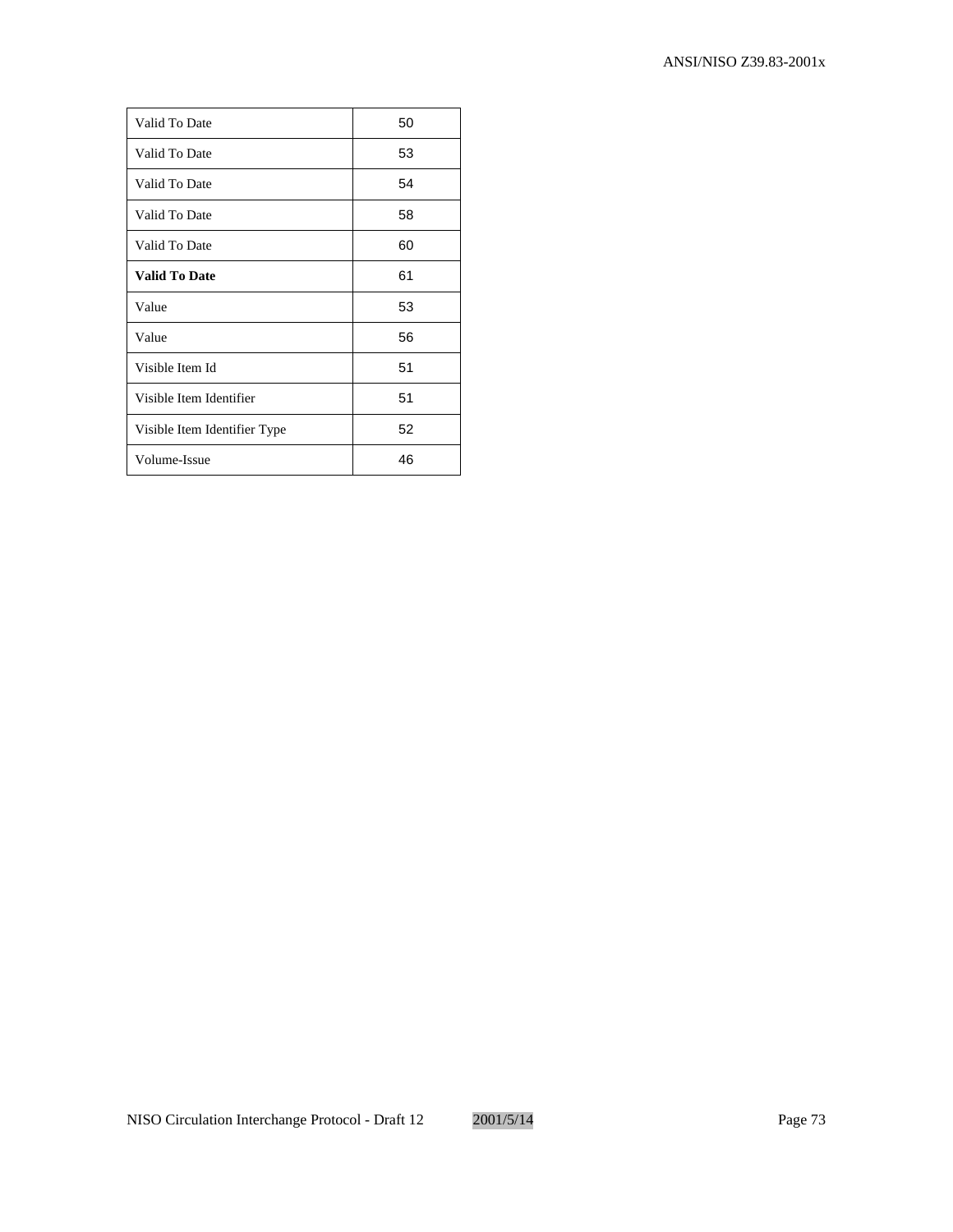# **Appendix C. Structure of the Data Element "Problem" and Illustrations of Its Use (nonnormative)**

(This appendix is not part of the American National Standard Circulation Interchange Protocol (NCIP), ANSI/NISO Z39.83-2001x. It is included for information only.)

The data element named "Problem" has the following structure (as defined in Section 6):

#### Problem

```
Messaging Error (R)
    Error Type
         Scheme
         Value
    Error Element
         Value
        {Error Element or Error Value} (optional, not repeatable)
or
Processing Failure (R)
    Failure Type
         Scheme
         Value
    Failure Element
         Value
        {Failure Element or Failure Value} (optional, not repeatable)
```
**Messaging Error** is a repeatable element that is used by a responding application to indicate that it does not understand the initiation message. *This is the only error element that notification response messages may return.*

**Processing Failure** is a repeatable element that is used by a responding application to indicate that it cannot perform the services requested by the initiating application.

#### For **Messaging Error**,

**Error Type** refers to a Scheme (an enumerated list) that is used to indicate the reason for the error.

Examples: Invalid Message (XML) Non-conformant Messasge Protocol Error etc.

**Error Element** is a recursive structure used in a response message to identify the element of the initiation message that is the subject of the error. It must fully describe the path from (but not including) the root node of the initiation message to the element that is the subject of the error.

**Value** provides the name of the data element in which the error is located.

**Error Value** contains the data element value that was in error.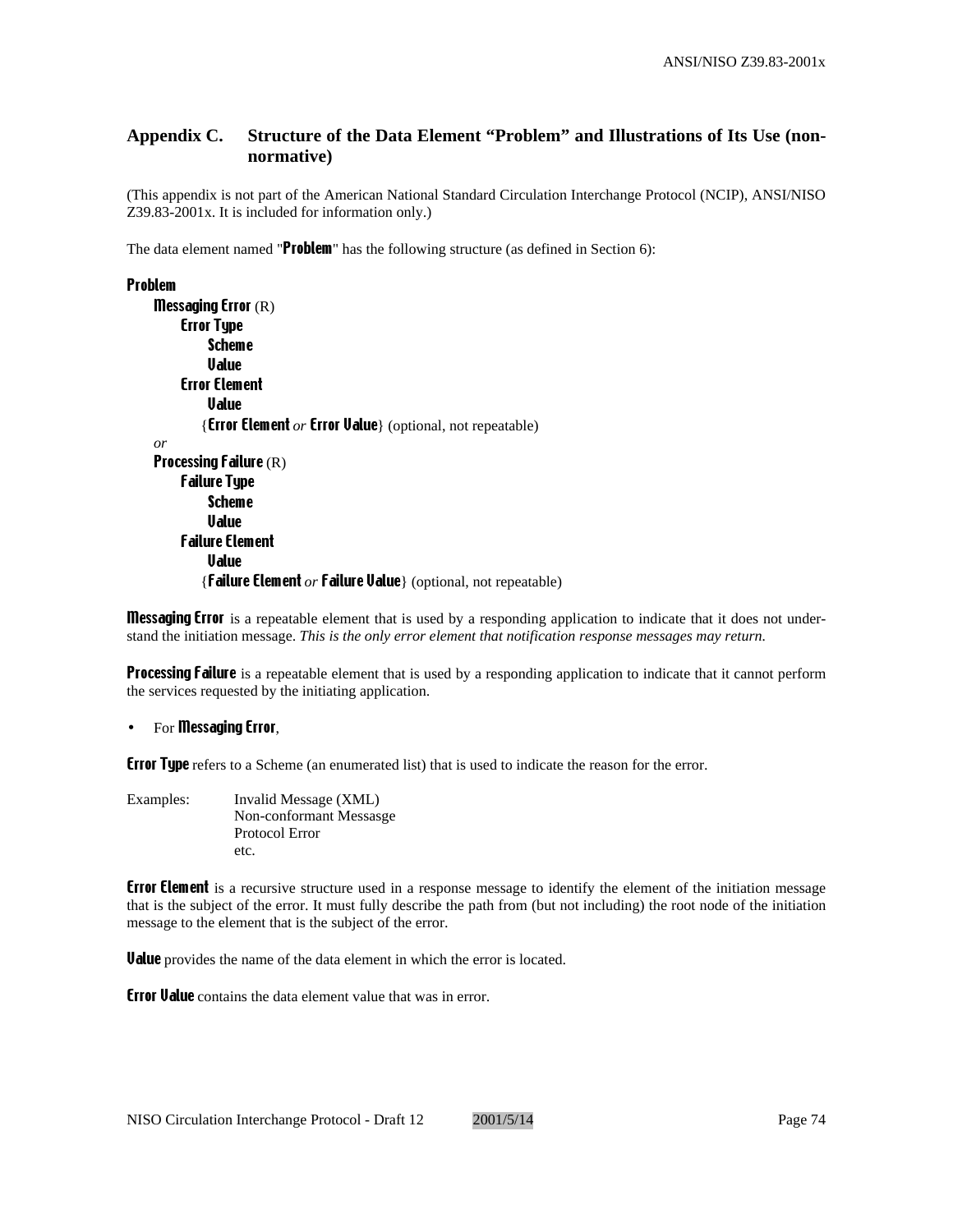**Error Element** contains either another **Error Element** or **Error Value** or neither (i.e., just Value). Thus, if the presence or absence of an element (rather than the value of an element) is the error, then the recursive **Error Element** structure ends with an **Error Element** containing only **Value**.

## For **Processing Failure**,

**Failure Type** refers to a Scheme (an enumerated list) that is used to indicate the reason for the processing failure.

Examples: Item Not Checked Out Unknown Agency Unknown Item Unknown User User Delinquent/Blocked User Access Denied etc.

**Failure Element** is a recursive structure used to identify the element of the initiation message that is the subject of the error. It must fully describe the path from (but not including) the root node of the initiation message to the element that is the subject of the error.

**Value** provides the name of the data element in which the processing failure is located.

**Failure Value** contains the data element value that caused the processing failure.

Failure Element contains either another Failure Element or Failure Value or neither (i.e., just Value). Thus, if the presence or absence of an element (rather than the value of an element) is the error, then the **failure Element** structure ends with a **Failure Element** containing only **Value**.

#### **Illustrative Examples:**

1) A "Create User" initiation message may contain an "Agency User Privilege Type" element, which should contain a "Scheme" and an "Value" element, that is:

> Agency User Privilege Type Scheme Value

If an application receives a "Create User" initiation message that has an "Value" element with the value of graduate from the "Scheme" *Public Libraries*; and the *Public Libraries* scheme does not have a graduate value, then the "Problem" element of the "Create User Response" message would be as follows:

| $\langle$ Problem $\rangle$                    |                                                                        |
|------------------------------------------------|------------------------------------------------------------------------|
| <messaging error=""></messaging>               |                                                                        |
| $\epsilon$ – Error Type                        | # This indicates the type of error.                                    |
| <scheme>NCIP Error Type Scheme</scheme>        |                                                                        |
| <value>Unknown Value From Known Scheme</value> |                                                                        |
| $\langle$ Error Type $\rangle$                 |                                                                        |
| $\epsilon$ Error Element $>$                   | # This indicates the outermost ele-<br>ment that contained the error.  |
| <value>AgencyUserPrivilegeType</value>         | # This indicates the name of the out-<br>ermost element.               |
| $\epsilon$ Error Element $>$                   | # This indicates the next-inner ele-<br>ment that contained the error. |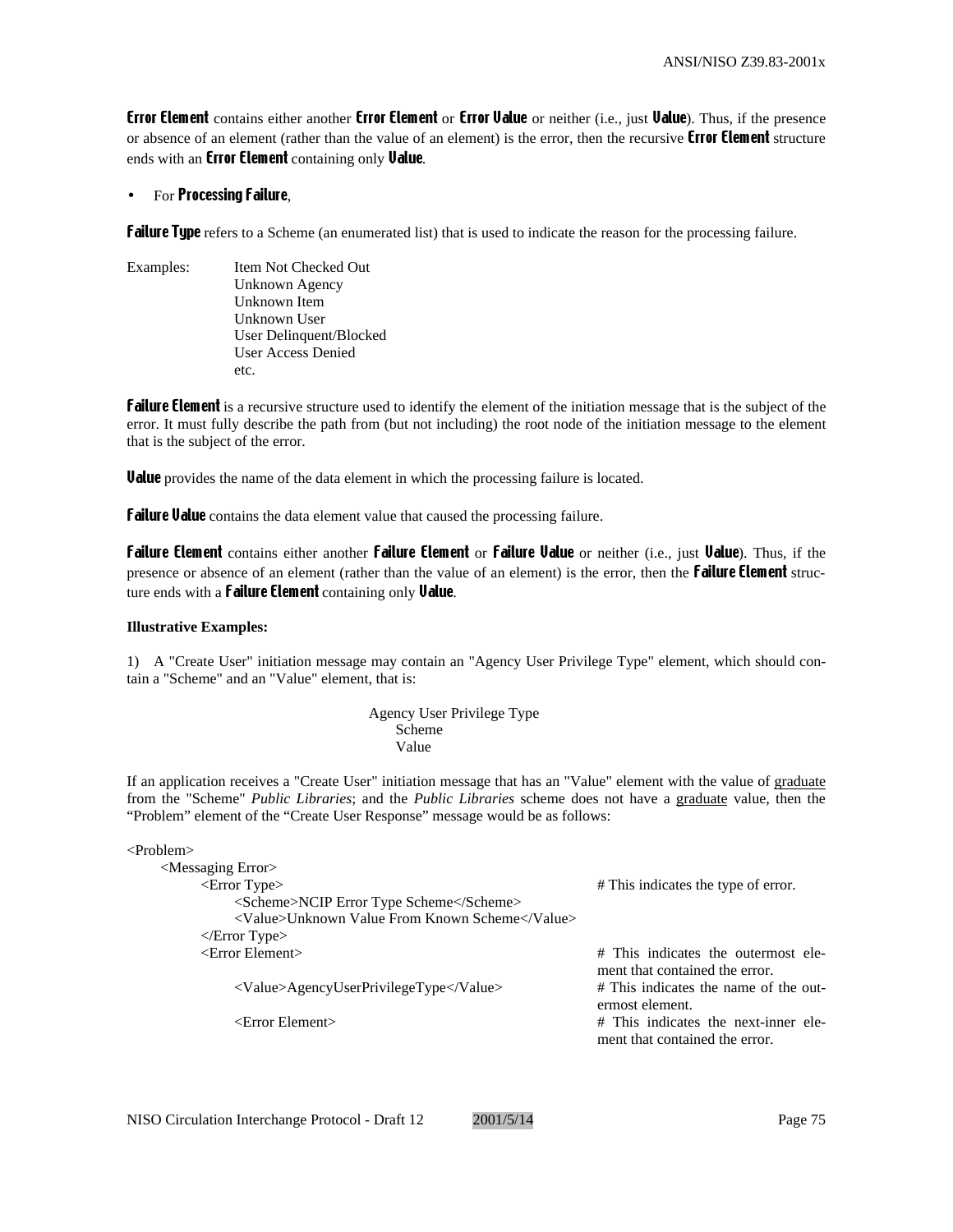<Value>Value</Value> # This indicates the name of the nextinner element. <Error Value>graduate</Failure Value> # This indicates the value that the element actually contained.

</Error Element> </Error Element> </Messaging Failure>

</Problem>

2) An "Update Item" message is sent which contains an element "Unique User Id" which is an invalid element in such a message. If an application receives such an element in a Update Item initiation message, the "Problem" element of the "Update Item Response" message would be as follows:

<Problem>

| $\leq$ Messaging Error $>$              |                                                                       |
|-----------------------------------------|-----------------------------------------------------------------------|
| $\epsilon$ = $\epsilon$ Type $\epsilon$ | # This indicates the type of error.                                   |
| <scheme>NCIP Error Type Scheme</scheme> |                                                                       |
| <value>Unknown Element</value>          |                                                                       |
| $\langle$ Error Type $\rangle$          |                                                                       |
| $\epsilon$ Error Element $>$            | # This indicates the outermost ele-<br>ment that contained the error. |
| <value>Add Item Fields</value>          | # This indicates the name of the out-<br>ermost element.              |
| $\epsilon$ Error Element                | # This indicates the next-inner ele-                                  |
|                                         | ment that contained the error.                                        |
| <value>Unique User Id</value>           | # This indicates the name of the next-                                |
|                                         | inner element.                                                        |

| $\langle$ Error Element $\rangle$  |
|------------------------------------|
| $\langle$ /Error Element $\rangle$ |
|                                    |

</Problem>

Notice that there is no "Failure Value" element at the innermost level because it is the element, not its value, that is the error.

3) A "Create User" message is sent which the responding application recognizes as a duplicate. In this case, the "Problem" element of the "Create User Response" message would be as follows:

<Problem>

| $\leq$ Processing Failure $>$              |                                                                       |
|--------------------------------------------|-----------------------------------------------------------------------|
| $\leq$ Failure Type $>$                    | # This indicates the type of error.                                   |
| <scheme>NCIP Failure Type Scheme</scheme>  |                                                                       |
| <value>User Already Exists</value>         |                                                                       |
| $\langle$ Failure Type $\rangle$           |                                                                       |
| $\le$ Failure Element $>$                  | # This indicates the outermost ele-<br>ment that contained the error. |
| <value>Unique User Id</value>              | # This indicates the name of the out-<br>ermost element.              |
| $\leq$ Failure Element $>$                 |                                                                       |
| <value>User Identifier Value</value>       | # This indicates the name of the next-<br>inner element.              |
| <failure value="">2012400044567x</failure> | # This indicates the value that the<br>element actually contained.    |
| $\langle$ Failure Element $\rangle$        |                                                                       |
| $\triangle$ Failure Element $>$            |                                                                       |

</Processing Failure>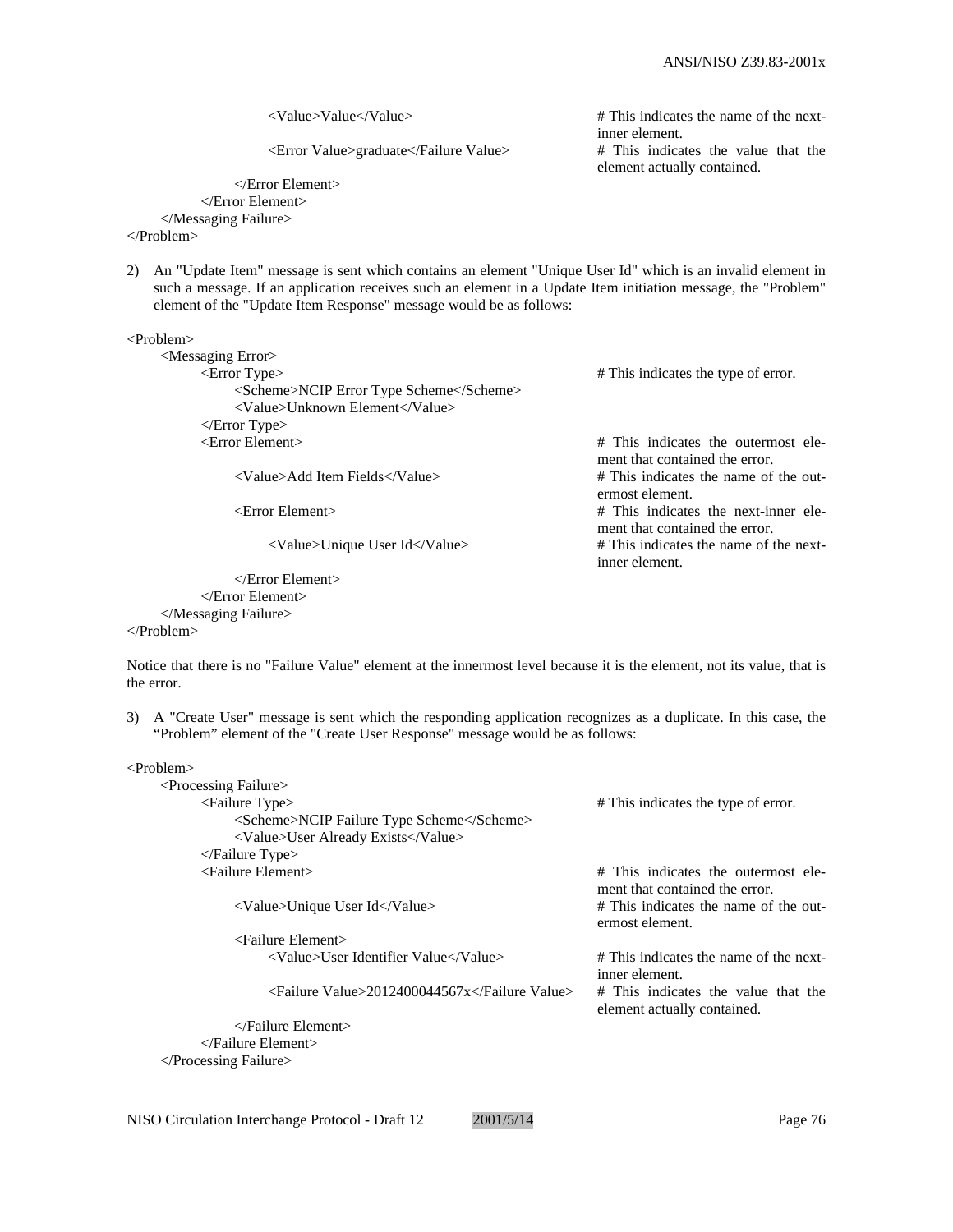## </Problem>

4) A "Create User" message MUST contain a From System Id in the Initiation Header. If that element is missing in a Create User initiation message, the "Problem" element of the "Create User Response" message would be as follows (note that because the Initiation Header was malformed, this is an error concerning the message, not the data within the message. Compare example #2 above):

<Problem>

<Messaging Error> <Error Type> # This indicates the type of error. <Scheme>NCIP Error Type Scheme</Scheme> <Value>Required Data Missing</Value> </Error Type> <Error Element> # This indicates the outermost ele-

<Error Element>

</Error Element> </Error Element> </Messaging Error> </Problem>

ment that contained the error. <Value>InitiationHeader</Value> # This indicates the name of the outermost element.

<Value>FromSystemId</Value> # This indicates the name of the element in error